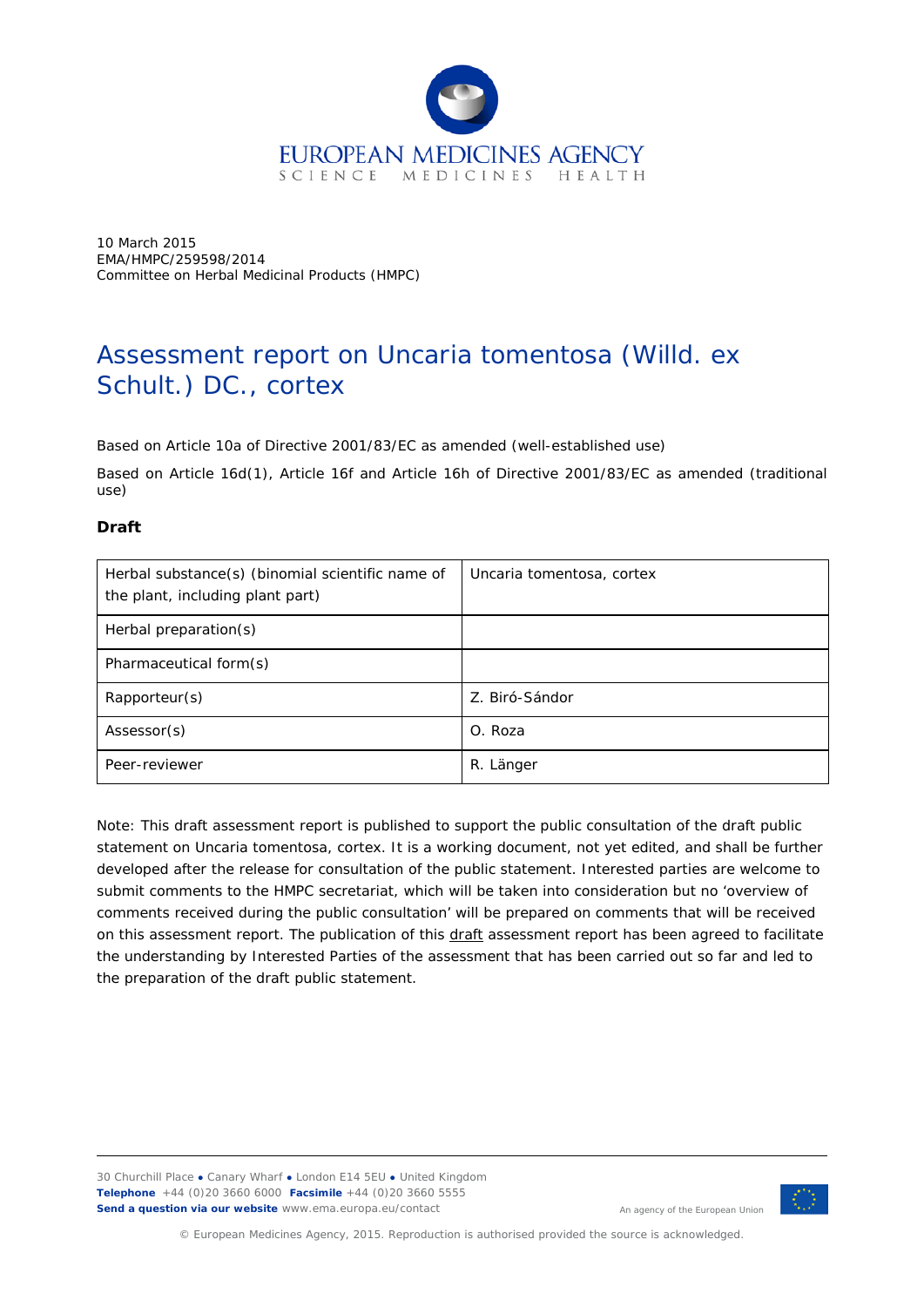# <span id="page-1-0"></span>*Table of contents*

| 1.1. Description of the herbal substance(s), herbal preparation(s) or combinations thereof4 |  |
|---------------------------------------------------------------------------------------------|--|
|                                                                                             |  |
|                                                                                             |  |
|                                                                                             |  |
| 2.1.1. Information about products on the market in the EU/EEA Member States 7               |  |
|                                                                                             |  |
| 2.2. Information on documented medicinal use and historical data from literature  9         |  |
|                                                                                             |  |
|                                                                                             |  |
| 3.1. Overview of available pharmacological data regarding the herbal substance(s), herbal   |  |
|                                                                                             |  |
|                                                                                             |  |
|                                                                                             |  |
|                                                                                             |  |
|                                                                                             |  |
|                                                                                             |  |
| 3.2. Overview of available pharmacokinetic data regarding the herbal substance(s), herbal   |  |
|                                                                                             |  |
| 3.3. Overview of available toxicological data regarding the herbal substance(s)/herbal      |  |
|                                                                                             |  |
|                                                                                             |  |
|                                                                                             |  |
|                                                                                             |  |
|                                                                                             |  |
|                                                                                             |  |
|                                                                                             |  |
|                                                                                             |  |
|                                                                                             |  |
|                                                                                             |  |
|                                                                                             |  |
|                                                                                             |  |
| 4.1.1. Overview of pharmacodynamic data regarding the herbal substance(s)/preparation(s)    |  |
| 4.1.2. Overview of pharmacokinetic data regarding the herbal substance(s)/preparation(s)    |  |
|                                                                                             |  |
|                                                                                             |  |
|                                                                                             |  |
| 4.3. Clinical studies in special populations (e.g. elderly and children)  64                |  |
|                                                                                             |  |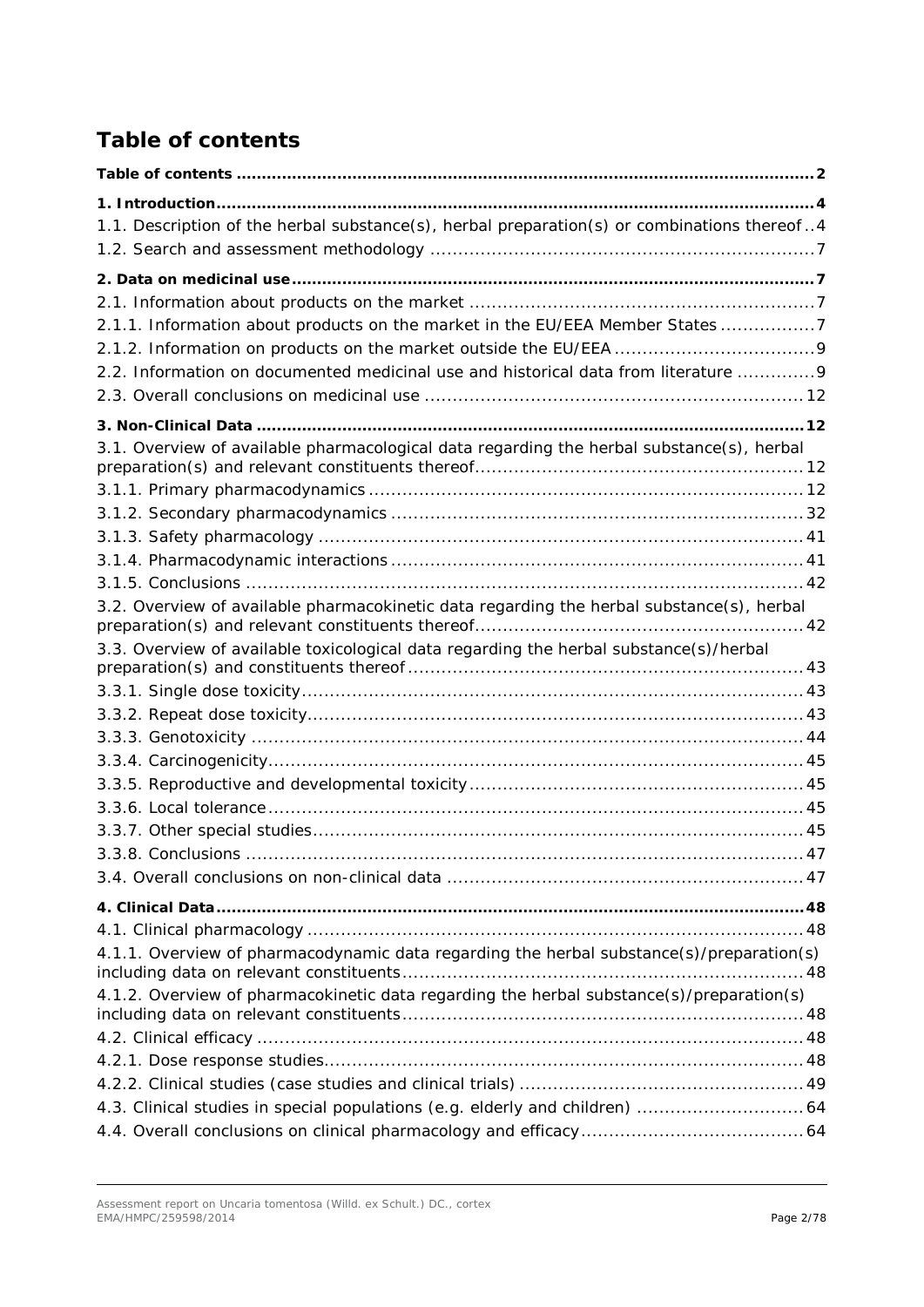| 5.5.7. Effects on ability to drive or operate machinery or impairment of mental ability 77 |  |
|--------------------------------------------------------------------------------------------|--|
|                                                                                            |  |
|                                                                                            |  |
|                                                                                            |  |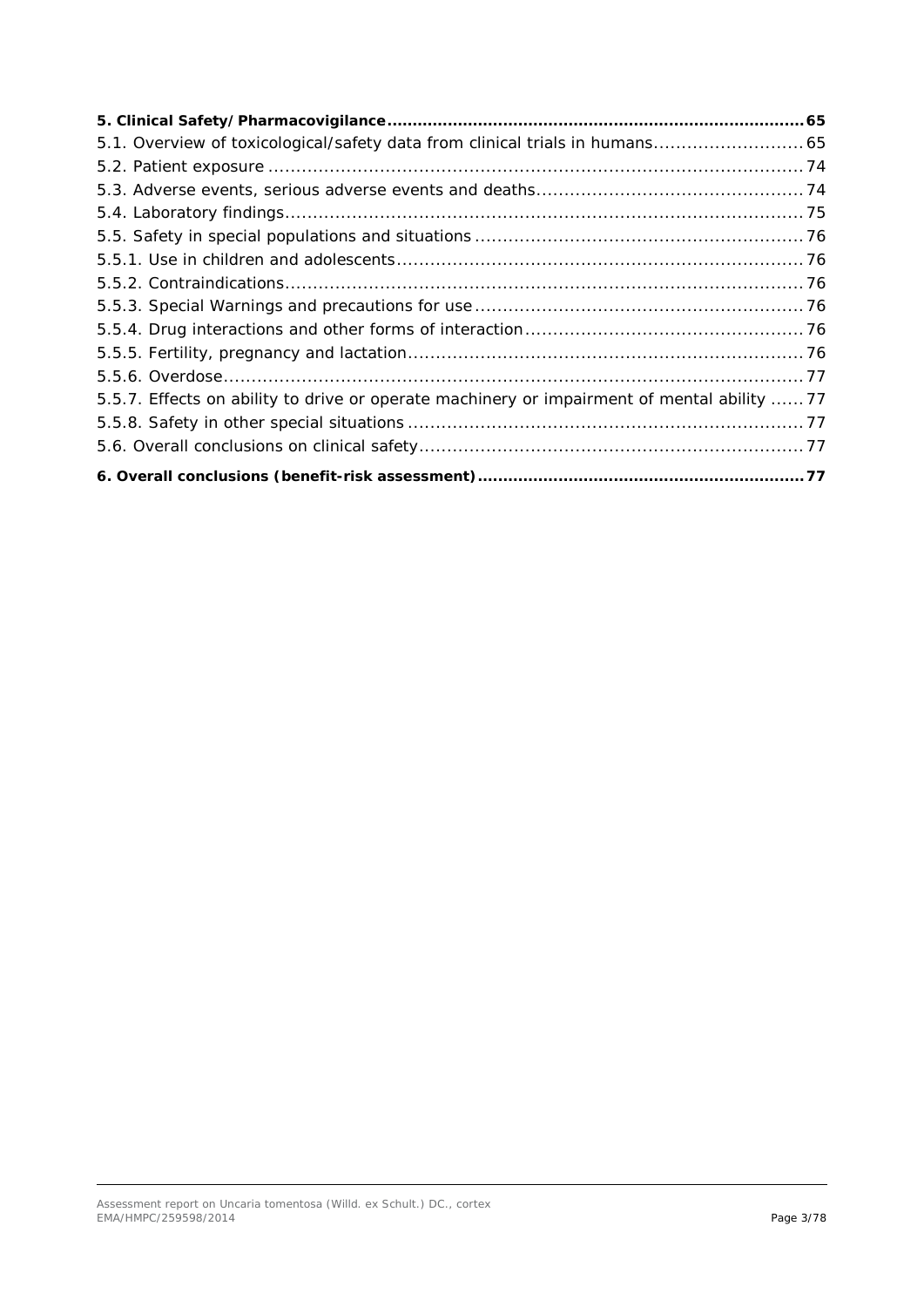# <span id="page-3-0"></span>**1. Introduction**

# <span id="page-3-1"></span>*1.1. Description of the herbal substance(s), herbal preparation(s) or combinations thereof*

# • Herbal substance(s)

Different definitions regarding the plant part used can be found in literature:

According to the WHO monograph Uncariae cortex consists of the dried stem bark of Uncaria tomentosa (Willd.) DC. (Rubiaceae) (WHO monograph 2007).

According to the definition of USP, cat's claw consists of the inner bark of the stems of Uncaria tomentosa (Willd.) DC. (Rubiaceae). It contains  $\geq 0.3\%$  pentacyclic oxindole alkaloids as isopteropodine, calculated on the dried basis, as the sum of speciophylline, uncarine F, mitraphylline, isomitraphylline, pteropodine and isopteropodine. The tetracyclic alkaloids contant is  $\leq 0.05\%$  (USP 37).

According to Hagers Handbuch the herbal substance is the root bark (Blaschek et al. 1998).

Uncaria tomentosa is a scrambling liana, up to 20-30 meters long, main stem up to 25 cm in diameter. It grows as high as altitudes of 500-600 meters above sea level, in high forests with abundant insolation and reaches 18-19 m in height (Roth and Lindorf, 2002; WHO, 2007). The plant, also known as the "life-giving vine of Peru", "cat's claw", "saventaro", or "uña de gato", is a thick woody vine indigenous to the Amazon rain forest and other tropical areas of South and Central America. The plant has hook-like thorns, growing largely along the vine in a leafy pattern, which resembles the claws of a cat.

The vernacular names 'cat's claw' and 'uña de gato' in Spanish may lead to confusion because they are used for several plant species in tropical America.

From the genus Uncaria the two most common species used and marketed interchangeably for their various properties are Uncaria tomentosa and Uncaria guianensis. Uncaria tomentosa is evidently the preferred species partly because of its higher alkaloid content (Erowele and Kalejaiye, 2009).

# **Main constituents**

Major classes of compounds (**Table 1**) identified in *Uncaria tomentosa* include oxindole and indole alkaloids (0.15-4.60%), pyroquinovic acid glycosides, organic acids, proanthocyanidins, sterols, and polyoxygenated triterpenes (WHO, 2007; Gonzales and Valerio, 2006).

| Oxindole alkaloids | Pentacyclic: Formosanine (uncarine B), Pteropodine (uncarine<br>C), Isopteropodine (uncarine E), Speciophylline (uncarine D),<br>Speciophylline N-oxide, Uncarine F N-oxide, Mitraphylline,<br>Isomitraphylline. |
|--------------------|------------------------------------------------------------------------------------------------------------------------------------------------------------------------------------------------------------------|
|                    | Tetracyclic: Rhynchophylline, Rhynchophylline N-oxide,<br>Isorhynchophylline, Isorhynchophylline N-oxide,<br>Rotundifoline, Isorotundifoline, Corynoxeine, Isocorynoxeine                                        |

**Table 1:** Constituents identified from *Uncaria tomentosa* (all plant parts) (Gonzales and Valerio, 2006)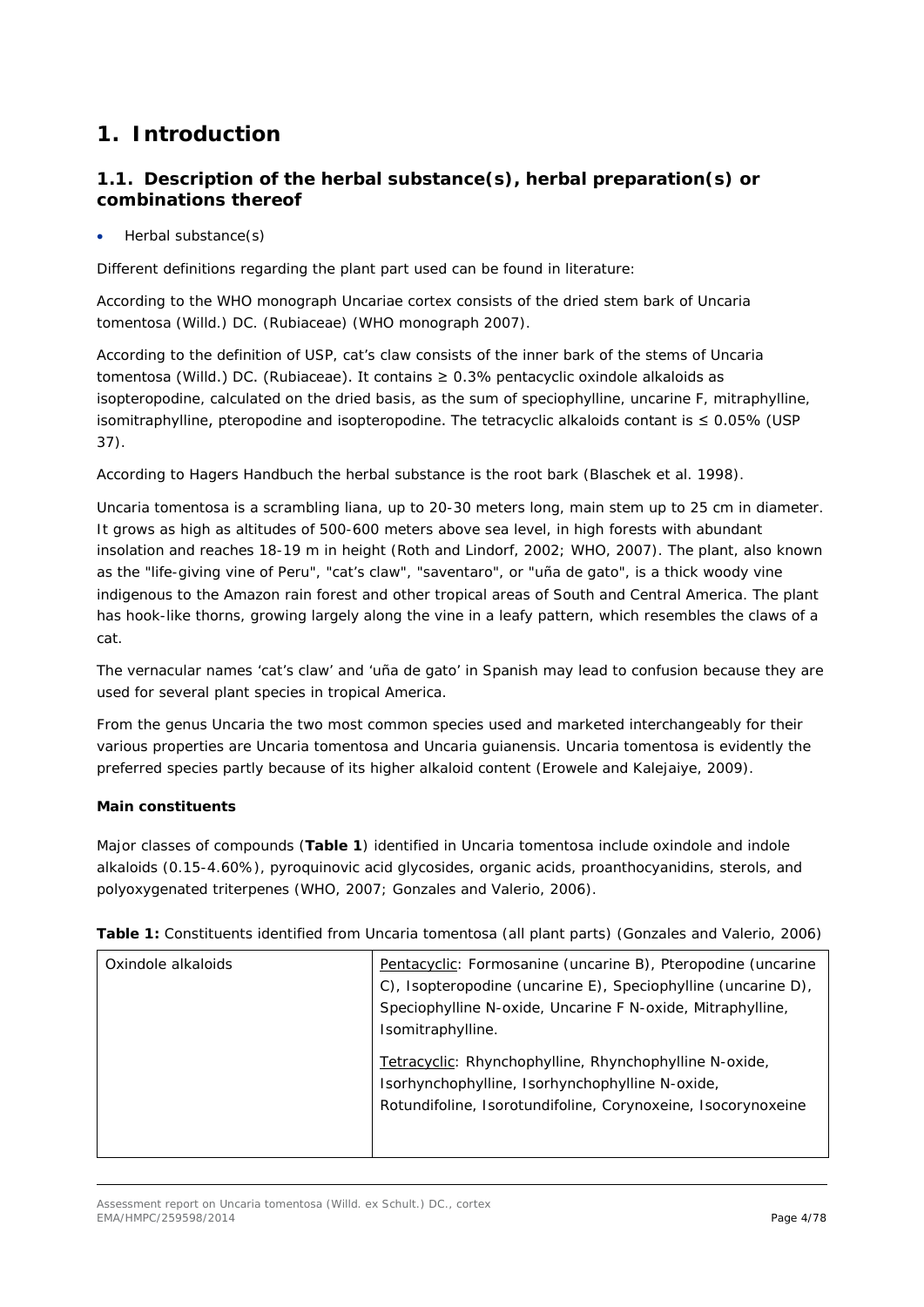| Indole alkaloids              | Pentacyclic: Akuammigine, Tetrahydroalstonine,<br>Isoajimalicine.<br>Tetracyclic: Hirsutine, Hirsutine N-oxide,<br>Dihydrocorynantheine, Hirsuteine, Corynantheine |  |
|-------------------------------|--------------------------------------------------------------------------------------------------------------------------------------------------------------------|--|
| Quinovic acid glycosides      | Approximately 9 compounds (e.g. quinovic acid (28-1)-b-D-<br>glucopyranosyl ester                                                                                  |  |
| Pyroquinovic acid glycosides: | Tomentoside A, Tomentoside B                                                                                                                                       |  |
| Organic acids                 | Oleanolic acid                                                                                                                                                     |  |
| Proanthocyanidines            | (-)-Epicatechin, cinchonain 1a, cinchonain 1b                                                                                                                      |  |
| <b>Sterols</b>                | β-Sitosterol, stigmasterol, campesterol                                                                                                                            |  |
| Triterpenes                   | Ursolic acid derivatives, oleanan-type triterpenes, cincholic<br>acid glycosides                                                                                   |  |

About 50 different components have been isolated from *Uncaria tomentosa* (considering all plant parts), 35 of which have been identified in only a couple of other species (Heitzman *et al.* 2005). There are three classes of compounds that are thought to play an important role in the activity of cat's claw. These compounds are the alkaloids, quinovic acid glycosides and polyhydroxylated triterpenes (Valerio and Gonzales*,.* 2005).

**Quinovic acid glycosides** having a C-3, a C-27, a C-28, a C-3, -28 or a C-3, 27 glycosylation patterns are characteristic to the family Rubiaceae (Aquino *et al.* 1991, Aquino 1997). Tomentoside A and B were the first reported naturally occurring pyroquinovic acid glycosides (Kitajima *et al.* 2003), hence these compounds can be considered as markers of the species.

The alkaloid content can vary 10- to 40-fold depending on cultivation techniques and the season when the plant is harvested (Kemper, 1999; Laus and Keplinger, 1994). *Uncaria tomentosa* occurs in two chemotypes, each varies greatly in its alkaloid content. One predominantly contains pentacyclic oxindole alkaloids, while the other is rich in the tetracyclic oxindoles. The alkaloid composition of *Uncaria tomentosa* is changing significantly over time period and plant generations. Laus and Keplinger reported that the total alkaloid content varied from 0.036 to 3.83% (w/w) of the dried root bark of *Uncaria tomentosa*, depending on harvestings; and individual plants switched from one alkaloid pattern to the other over time (Laus and Keplinger, 1994). Based on the study of Wurm *et al.* (1998), it has been stated, that the mixture of the two chemotypes of cat's claw are unsuitable for therapeutic use, unless certified to contain less than 0.02% tetracyclic oxindole alkaloids (Laus and Keplinger, 1997; Barnes *et al.* 2007).

# • Herbal preparation(s)

Herbal preparations obtained from the stem bark:

**Powdered herbal substance** (according to WHO): It consists of finely broken pieces of wood, bast and bark, and clear, crystallinus particles of dried sap (WHO, 2007).

Powdered Cat's Claw (according to USP 37) is cat's claw reduced to a powder or very fine powder. It contains no less than 0.3% of pentacyclic oxindole alkaloids, calculated on the dried basis, as the sum of speciophylline, uncarine F, mitraphylline, isomitraphylline, pteropodine, and isopteropodine (USP 37)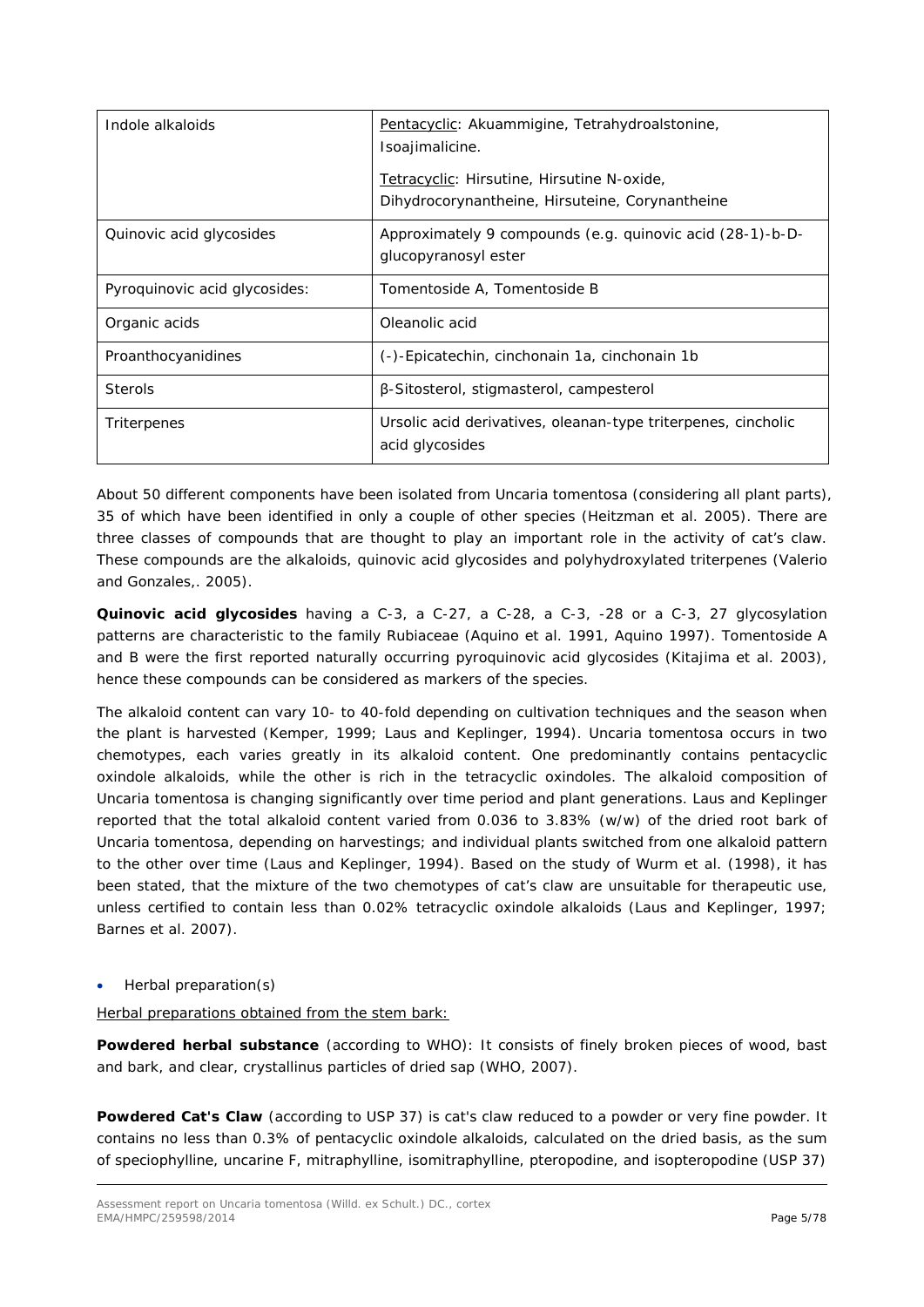**Powdered Cat's Claw Extract** (according to USP 37) is prepared from Cat's Claw by extraction with hydroalcoholic mixtures or other suitable solvents. The ratio of plant material to extract is between 4:1 and 6:1. It contains no less than 90.0% and not more than 110.0% of the labelled amount of pentacyclic oxindole alkaloids, calculated on the dried basis, as the sum of speciophylline, uncarine F, mitraphylline, isomitraphylline, pteropodine, and isopteropodine. It may contain suitable added substances (USP 37).

**Cat's Claw** Capsules (according to USP 37) contain Powdered Cat's Claw Extract. Capsules contain no less than 90.0% and not more than 110.0% of the labelled amount of Powdered Extract, calculated as pentacyclic oxindole alkaloids (USP, 37).

**Cat's Claw Tablets** (according to USP 37) contain Powdered Cat's Claw Extract. Tablets contain no less than 90.0% and no more than 110.0% of the labelled amount of Powdered Extract, calculated as pentacyclic oxindole alkaloids (USP 37).

There is a Brasilian product, 50 mg/g herbarium gel cream which contains 50 mg *Uncaria tomentosa*  bark extract/g cream. The 50 mg extract is equivalent of 0.03 to 0.045 mg of the oxindole alkaloids (no more details regarding extraction solvent and DER available)(Caldas *et al*. 2010).

Herbal preparations obtained from the root bark:

**PTI-00703**: proprietary extract of the root or the inner bark of *Uncaria tomentosa* (Cummings *et al.* 2000, Quinn *et al.* 2004, Snow *et al.* 2000). **Herein after referred to as 'a proprietary extract of the root or the inner bark of** *Uncaria tomentosa* **(PE) '**.

Herbal preparations lacking information regarding the plant part used:

**Batch-2**: **aqueous extract** from of *Uncaria tomentosa* (Shi *et al.* 2010). **Herein after referred to as a 'novel aqueous extract from of** *Uncaria tomentosa* **(NAE)'.**

There is a commercially available, patented water-soluble filtered *Uncaria tomentosa* aqueous extract, standardized to 8–10% CAEs (carboxy alkyl esthers) and almost free from oxindole alkaloids (≤0.05%). It can be found in several food supplements. **Herein after referred to as 'a commercially available filtered aqueous extract from the bark of** *Uncaria tomentosa* **(AE)**' (Åkesson *et al*. 2003a, Guthrie *et al.* 2011, Lamm *et al*., Mammone *et al*. 2006, Sheng *et al*., 1998, 2000a, 2000b, 2001, 2005).

Herbal preparations from the entire root:

**20 mg dry extract from** *Uncaria tomentosae radix***/capsule** (DER 8-12:1, extraction solvent acidified water) 14.7 mg/g POA, no TOA**.** Contains 0.93% pteropodine, 0.53% speciophylline, 0.34% mitraphylline, 0.25% isopteropodine, 0.16% Uncarine F and 0.05% isomitraphylline (Winkler *et al.* 2004). **Herein after referred to as 'HE**'.

• Combinations of herbal substance(s) and/or herbal preparation(s) including a description of vitamin(s) and/or mineral(s) as ingredients of traditional combination herbal medicinal products assessed, where applicable.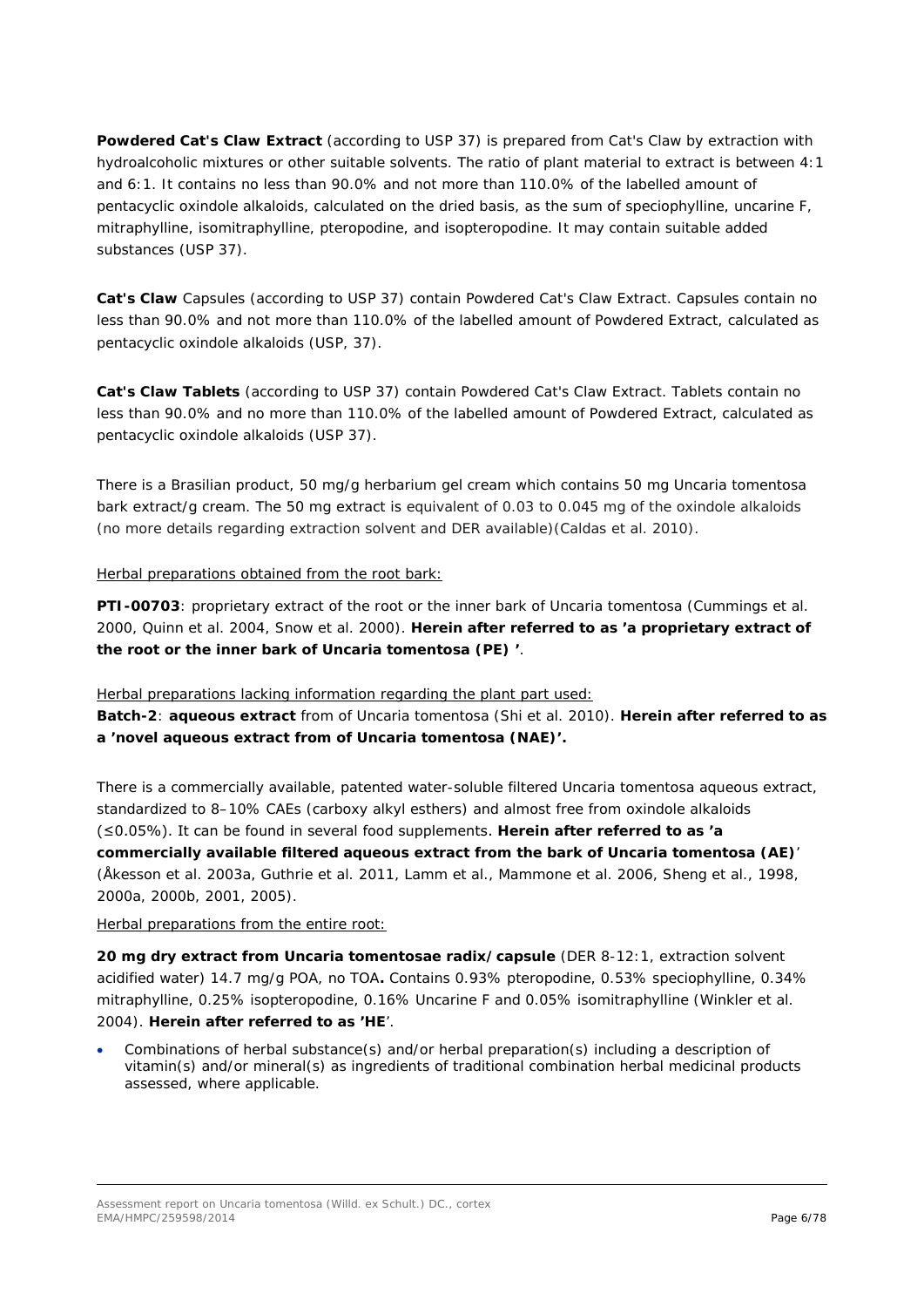# <span id="page-6-0"></span>*1.2. Search and assessment methodology*

The assessment of Uncariae tomentsae cortex is based on the following literature:

- Articles and references retrieved from databases (PubMed, ToxNet, SciFinder) or internet sources (e.g. Google, Google scholar) until March 2014. The databases were searched using the terms [*Uncaria tomentosa*], [Una de gato] and [cat's claw].
- Monographs on *Uncaria tomentosa*: Hagers Handbuch (Blaschek, 1998), WHO (2007).
- Handbooks, textbooks and review articles were also used.

# <span id="page-6-1"></span>**2. Data on medicinal use**

# <span id="page-6-2"></span>*2.1. Information about products on the market*

# <span id="page-6-3"></span>**2.1.1. Information about products on the market in the EU/EEA Member States**

### **Information on medicinal products marketed in the EU/EEA**

| Active substance                                                                                                                                                                                                                            | Indication                                                                                                                                     | Pharmaceutical form Strength<br>(where relevant)<br>Posology<br>Duration of use                                                                                                                        | <b>Regulatory Status</b><br>(date, Member State)       |
|---------------------------------------------------------------------------------------------------------------------------------------------------------------------------------------------------------------------------------------------|------------------------------------------------------------------------------------------------------------------------------------------------|--------------------------------------------------------------------------------------------------------------------------------------------------------------------------------------------------------|--------------------------------------------------------|
| Powdered herbal<br>substance                                                                                                                                                                                                                | Relief of minor articular<br>pain associated to<br>inflammatory processes                                                                      | Capsules<br>150 mg twice a day                                                                                                                                                                         | <b>Traditional use</b><br>1998<br>Spain                |
| Powdered herbal<br>substance                                                                                                                                                                                                                |                                                                                                                                                | Capsules<br>380 mg four times daily                                                                                                                                                                    | <b>Traditional use</b><br>2000<br>Spain                |
| Powdered herbal<br>substance<br>Tablet                                                                                                                                                                                                      |                                                                                                                                                | Tablets<br>500 mg three times daily                                                                                                                                                                    | <b>Traditional use</b><br>2002<br>Spain                |
| Dry extract (entire root is<br>extracted, not the bark<br>separately), DER 8-12:1,<br>extraction solvent<br>acidified water. Minimum<br>13 mg/g pentacyclic<br>oxindole alkaloids,<br>maximum 0.5 mg/g<br>tetracyclic oxindole<br>alkaloids | Adjuvant therapy to an<br>antirheumatic standard<br>therapy in patients with<br>rheumatoid arthritis.                                          | 20 mg/capsule<br>Oral; adults: 3 x 20 mg daily.<br>Duration of use: onset of<br>clinical efficacy within 3-4<br>months. Clinical trials provide<br>evidence of safe use over a<br>period of 12 months. | Full marketing<br>authorization<br>May 2000<br>Austria |
| Powdered herbal<br>substance                                                                                                                                                                                                                | To relieve the symptoms<br>of disorders of the<br>locomotor system<br>As adjuvant therapy to<br>enhance the protective<br>capacity of the body | 150 mg/capsule<br>Adults an adolescent: 300 mg<br>three times daily<br>Children between the age of<br>3-12: Up to 150 mg three<br>times daily                                                          | Healing product<br>2000<br>Hungary                     |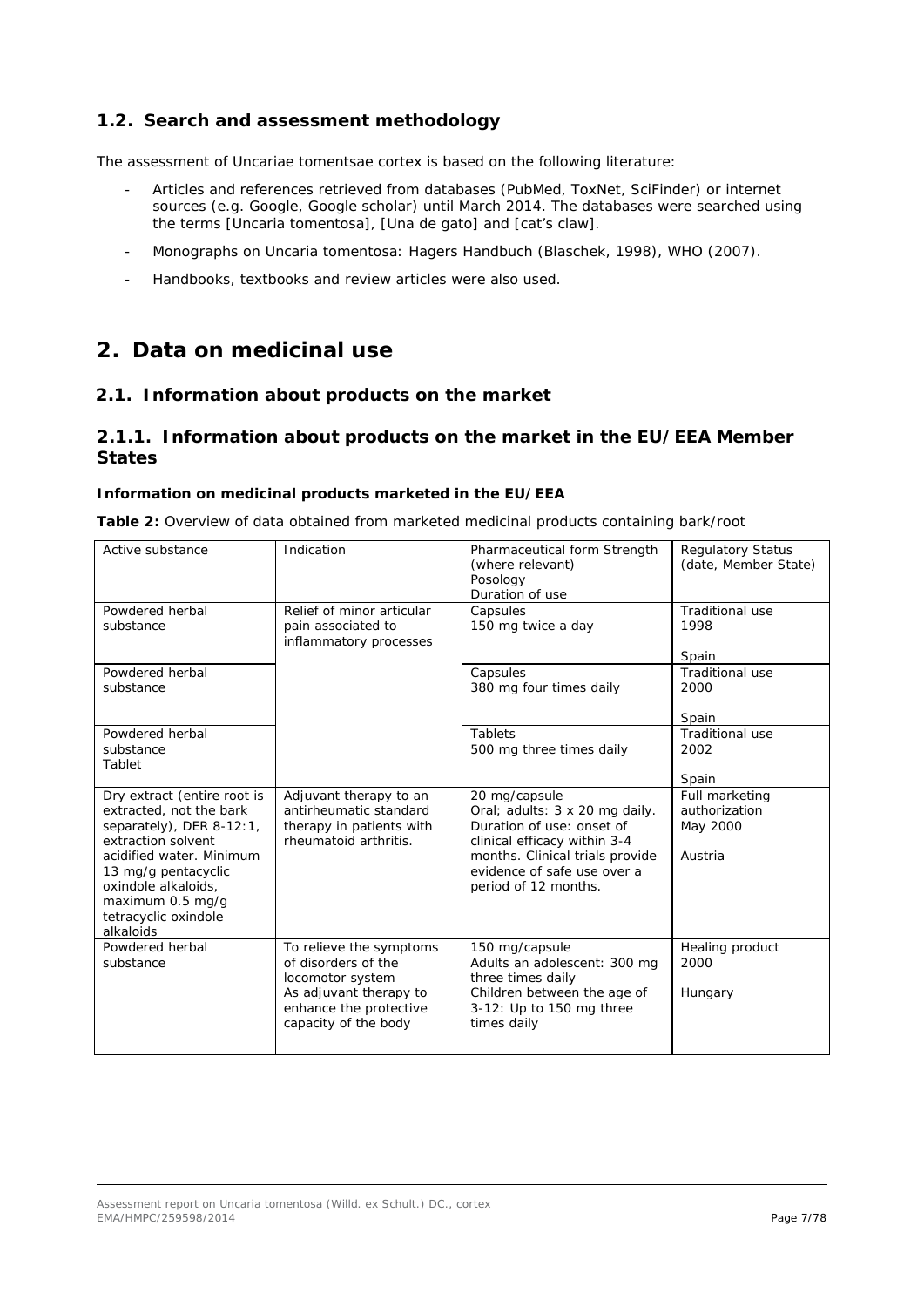| Powdered herbal<br>substance                                                                                                                                                                       | To relieve the symptoms<br>of inflammation of<br>locomotor disorders as<br>adjunct to medicinal and<br>physico-therapial<br>treatment<br>As adjuvant therapy to<br>enhance the protective<br>capacity of the body                                                                                                                                                                                         | 330 mg/capsule<br>Adults an adolescent: 330-660<br>mg three times daily<br>Children between the age of<br>3-12: 330 mg once a day                                                                                                                                                                                                                                                                                                         | Healing product<br>2001<br>Hungary |
|----------------------------------------------------------------------------------------------------------------------------------------------------------------------------------------------------|-----------------------------------------------------------------------------------------------------------------------------------------------------------------------------------------------------------------------------------------------------------------------------------------------------------------------------------------------------------------------------------------------------------|-------------------------------------------------------------------------------------------------------------------------------------------------------------------------------------------------------------------------------------------------------------------------------------------------------------------------------------------------------------------------------------------------------------------------------------------|------------------------------------|
| Uncariae tomentosae<br>corticis ethanolic ext.<br>sicc. (DER: 8:1): 100 mg<br>[with 5 mg pentacyclic<br>oxindole alkaloid (POA)<br>content at least]<br><b>Extraction solvent</b><br>ethanolum 80% | For the treatment of<br>disorders of the locomotor<br>system - rheumatism,<br>inflammation of the joints,<br>arthritis- alone or as<br>adjuvant of medicinal or<br>physiotherapeutic<br>treatment.<br>For strengthening the<br>immuno-system, for<br>improvement of protective<br>power of the body, as an<br>adjuvant therapy of<br>medicinal treatment in<br>acute and recurrent<br>infectious diseases | 100 mg/tablet<br>Adults: Generally 100 mg<br>daily, up to 100 mg three<br>times daily<br>Children above 12 years of<br>age: according to<br>recommendation of the<br>therapist                                                                                                                                                                                                                                                            | Healing product<br>2001<br>Hungary |
| 20 mg Uncariae<br>tomentosae corticis<br>ethanolic ext. sicc. (15:1)<br>[with 5mg pentacyclic-<br>oxindol alcaloide (POA)<br>content at least]/g<br>extraction solvent:<br>ethanolum 80%           | Acute and chronic<br>inflammation of the skin.<br>For cuts, bruises to<br>promote epithelisation.<br>Alleviation of inflammation<br>in case of burn (I. grade)<br>solar erythema, insect<br>bite.                                                                                                                                                                                                         | Apply the gel in thin layer to<br>the affected area of the skin<br>2-3 times daily                                                                                                                                                                                                                                                                                                                                                        | Healing product<br>2006<br>Hungary |
| Uncariae tomentosae<br>corticis sine pericarpii<br>pulvis with 0.2% total<br>alkaloid content<br>expressed in mitrofilline<br>at least and up to 0.07%<br>tetracyclic oxindole<br>alkaloid content | For the treatment of<br>disorders of the locomotor<br>system -rheumatism,<br>inflammation of the joints,<br>arthritis-alone or as<br>adjuvant of medicinal or<br>physiotherapeutic<br>treatment.<br>For strengthening the<br>immuno-system, for<br>improvement of protective<br>power of the body, as an<br>adjuvant therapy of<br>medicinal treatment in<br>acute and recurrent<br>infectious diseases.  | Tea<br>700.0 mg/tea bag<br>Adolescent: tea infusion<br>prepared from 700 mg-1400<br>mg three times daily.<br>Maximum daily doses: 2100<br>mg three times<br>Children above 12 years of<br>age: tea prepared from 700<br>mg twice a day<br>700 mg should be poured with<br>2-2.5 dl of boiling water, to<br>keep covered for 10 minutes<br>In case of use of 1400 mg or<br>2100 mg the quantity of water<br>should be increased for 6-7 dl | Healing product<br>2001<br>Hungary |

This overview is not exhaustive. It is provided for information only and reflects the situation at the time when it was established.

# **Information on relevant combination medicinal products marketed in the EU/EEA**

Not applicable

# **Information on other products marketed in the EU/EEA (where relevant)**

Food-supplements in the literature:

A patented hot water extract (90-100˚C), which is 100% water soluble containing 8–10% carboxy alkyl esters, almost free from oxindole alkaloids (≤0.05%). It is produced from heating 150 g of bark in 5 L of tap water for 18-24 hours at 95 ◦C, until the hot water extract is concentrated to about 900-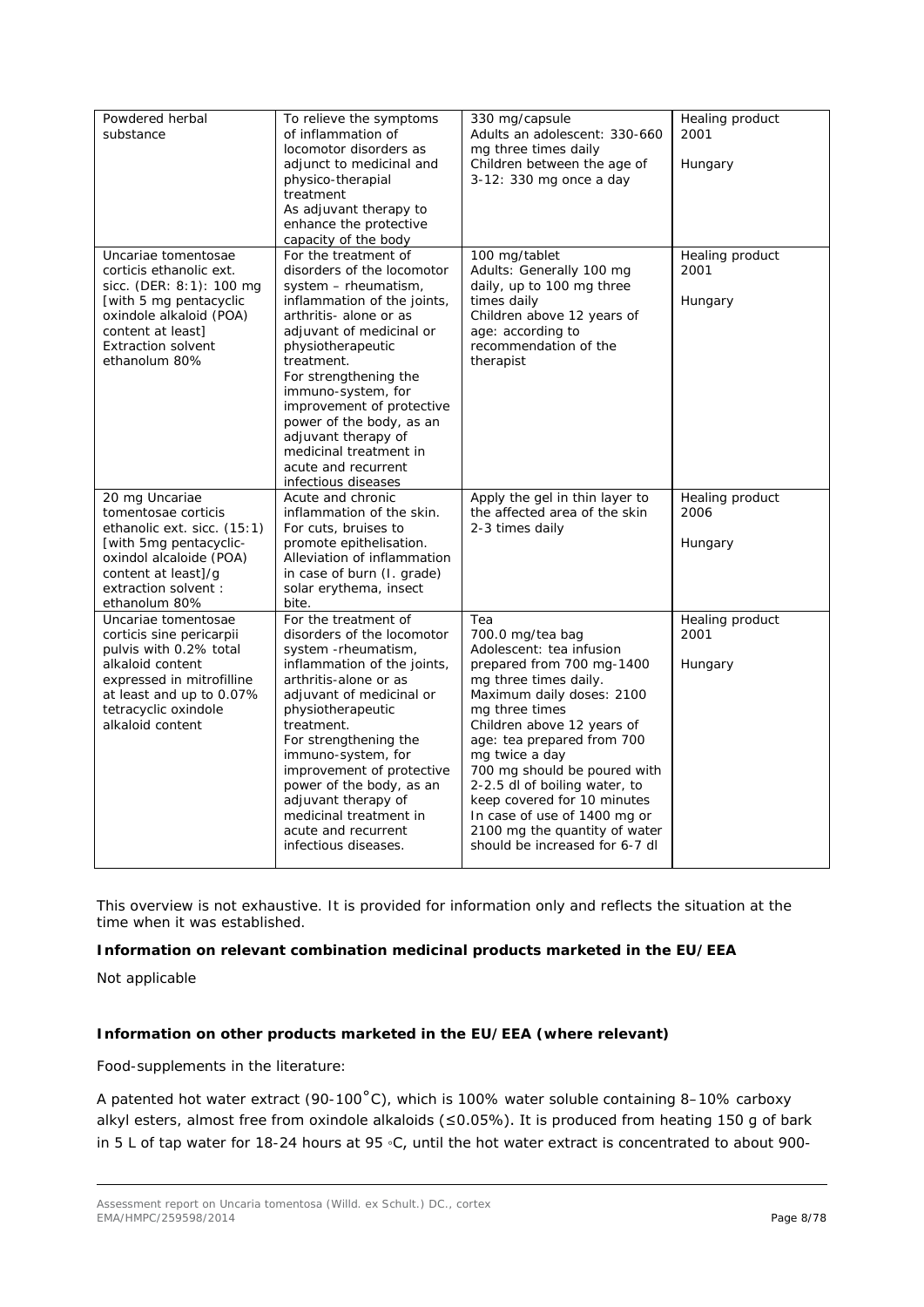1000 milliliters by evaporation. The dark brown extract then adjusted to exactly 1000 milliliters. After decanting the soluble fraction and ultra-filtrating the resulting water extract to remove all components >10,000 MW and larger, it is dried according to U.S. Patent 6,039,949. Quantification of the extract was performed by Sheng *et al.* (2000b). The amount of alkaloids in 100 g C-MED-100TM: Uncarine F (2.39 mg), speciophylline (13.75 mg), mitraphylline (4.34 mg), isomitraphylline (1.73 mg), pteropodine (20.17 mg), isopteropodine (5.96 mg) (Åkesson *et al.* 2003a, Guthrie *et al.* 2011,Lamm *et al*., Mammone *et al*. 2006, Sheng *et al*., 1998, 2000a, 2000b, 2001, 2005).

<span id="page-8-0"></span>• 150 mg *Uncaria tomentosa* dry extract/capsule containing product (Castaňeda *et al*. 1998).

# **2.1.2. Information on products on the market outside the EU/EEA**

*Uncaria tomentosa* is considered a dietary supplement by the US Food and Drug Administration. In the USA *Uncaria tomentosa* is available in 300 mg capsules to be taken three times daily, 1000 mg timerelease capsules to be taken once daily, liquid concentrate (8:1 in a 20% alcohol) to be diluted in water and taking 1 to 3 times daily, and bark to be used for tea (No more information regarding the herbal preparations available; Cupp *et al*., 2000).

There is a Brasilian product, 50 mg/g herbarium gel cream which contains 50 mg *Uncaria tomentosa*  bark extract/g cream. The 50 mg extract is an equivalent of 0.03 to 0.045 mg of the oxindole alkaloids (No more information regarding the herbal preparations available) (Caldas *et al.* 2010).

Two products are reported from Peru: one of them contains *Uncaria tomentosa* hydroalcoholic, (80% of ethanol) spray-dried extract (drug extract ratio 8:1) with 5.61% of total oxindole alkaloids, the other an aqueous freeze-dried extract with a total 0.26% oxindol alkaloids (Aguliar *et al*. 2002).

# <span id="page-8-1"></span>*2.2. Information on documented medicinal use and historical data from literature*

Peruvian tribes (longest recorded history of use: Asháninka indians) have used cat's claw (*Uncaria tomentosa*) as an anti-inflammatory agent, contraceptive, emmenagogue; for cancer, gastric ulcer, diarrhoea, asthma, wounds, gonorrhoea, arthritis, rheumatism, acne, diabetes, diseases of the urinary tract, menstrual irregularity; to recover from childbirth, but also as a tonic to ward off disease or as abortifacient. Sometimes cat's claw is used in combination with other local herbs (such as chuchuhuasi (*Maytenus krukovii*) bark) to treat arthritis. It has been traditionally contraindicated in pregnancy, during lactation and for children. A related species (*Uncaria guianensis*) has been used in South America for wound healing, as a sedative and to treat intestinal ailments, but is not considered as strong as *Uncaria tomentosa.* Cat's claw has been used in Peru and Europe since the early 1990s as an adjunctive treatment for cancer and AIDS, as well as other diseases targeting the immunological system (Kemper, 1999; Taylor, 2002).

*Uncaria tomentosa* was first described in 1830 and first studied in Peru by the German biologist Brell in 1950 (Cabieses, 1994). Scientific studies with cat's claw began in the early 1970s when Klaus Keplinger from Austria organised the first work on *Uncaria tomentosa*. Keplinger's work in the 1970s and 1980s led to several extracts of cat's claw being sold in Austria and Germany as well as four US patents describing extraction procedures for a group of chemicals, oxindole alkaloids and the immunostimulating actions of these alkaloids found in *Uncaria tomentosa*. These novel oxindole alkaloids fuelled research and business worldwide. Hence, the presence of *Uncaria tomentosa* has declined in Peruvian rainforests by overharvesting. The lower growing and easier to find *Uncaria guianensis* is thus a common adulterant in many cat's claw products.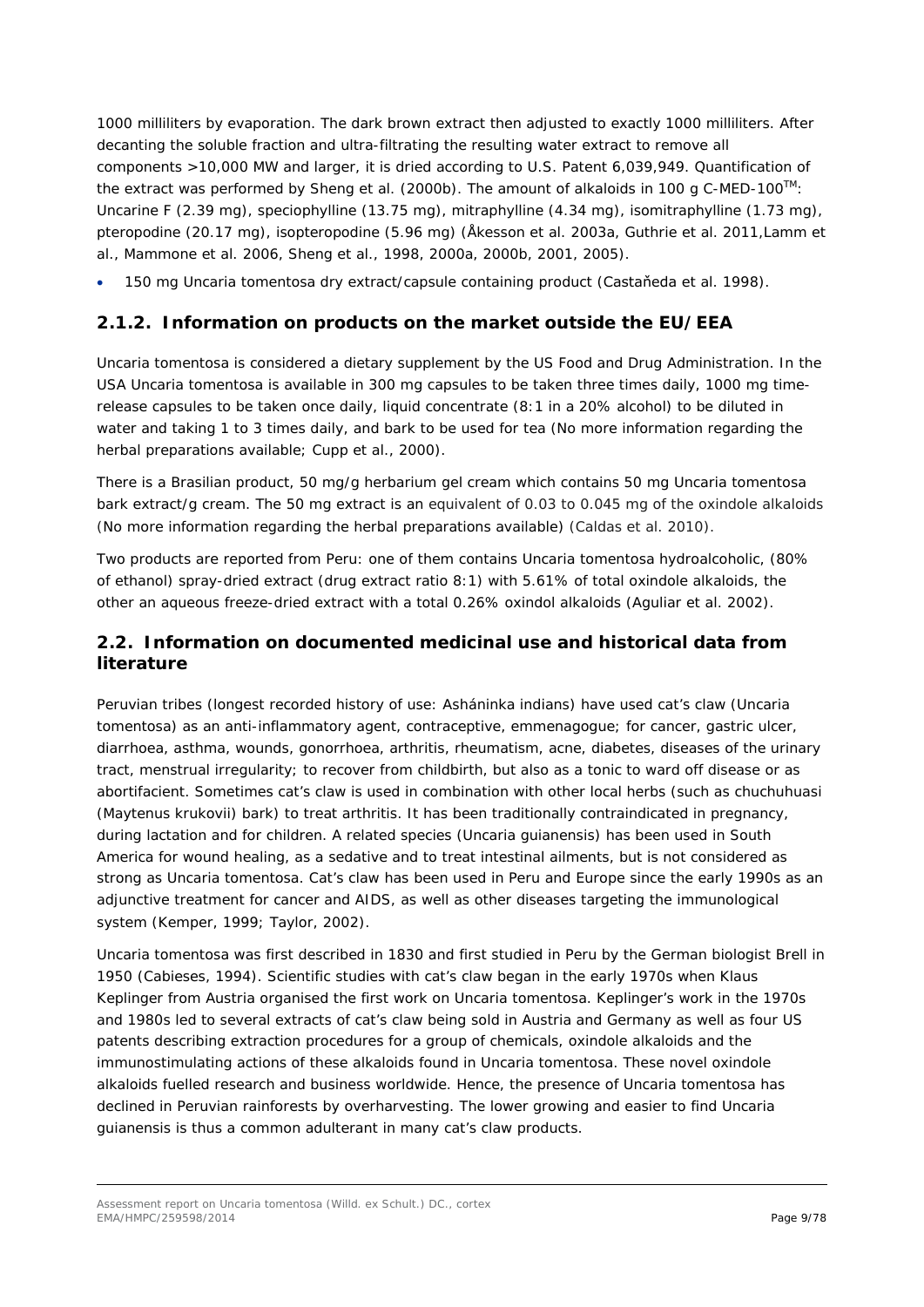Referring to an article in Suriname Bulletin (1962) Hagers Handbuch (Blaschek, 1998) mentions that the root bark and the stem bark as well has been used in Peru in the form of aqueous or alcoholic infusion for arthritis, gastritis and other disturbances of the gastro-intestinal system, treatment of cancer and for different skin disorders.

According to Roth and Lindorf (2002) traditionally in Peru two spoonful's of the bark (plant part not specified) of *Uncaria tomentosa* are boiled in 1,5 L water for 30 minutes and left to cool. Half a glass of this liquid is taken three times a day before meals.

In Peru the root bark is applied as decoction (20 g sliced material in 1 L water for 45 min). The liquid is decanted and losses due to evaporization are replenished. This bitter decoction is said to be a 10-day dose. From HPLC analyses using a previously published method (Laus and Keplinger, 1994) of similarly prepared decoctions the daily dose was estimated at 4 mg oxindole alkaloids (Keplinger *et al.* 1999).

According to Cabieses, *Uncaria tomentosa* was traditionally used in massive concentrations as a contraceptive and in lower concentrations to dissolve tumours, but not as an abortive. It is said, that women in Campa tribe boil six kilograms of the root in one litre of water, until it is reduced to about 250 cc. They filter it and drink the fluid during the menstrual period for three consecutive months in order to avoid pregnancy for three or four years. It is said that to dissolve tumours, the dosage is much less, 0.5 kilogram root in 5 litres of water for 30 minutes (Cabieses, 1994).

| Herbal<br>preparation                       | Documented Use / Traditional Use                                                                                                                                                                                                                                                                                                                                                                                                                                                                                                                                                            | Pharmaceutical form<br>Strength (where relevant)<br>Posology<br>Duration of use                                                                                                           | Reference                           |
|---------------------------------------------|---------------------------------------------------------------------------------------------------------------------------------------------------------------------------------------------------------------------------------------------------------------------------------------------------------------------------------------------------------------------------------------------------------------------------------------------------------------------------------------------------------------------------------------------------------------------------------------------|-------------------------------------------------------------------------------------------------------------------------------------------------------------------------------------------|-------------------------------------|
| Root, root bark,<br>stem bark and<br>leaves | Traditionally to treat gonorrhoea,<br>dysentery, arthritis, rheumatism,<br>gastric ulcers and various tumours,<br>reputed to be contraceptive                                                                                                                                                                                                                                                                                                                                                                                                                                               | Commercial products<br>(tablets, capsules)<br>contain varying amounts<br>of material, ranging from<br>25 to 300 mg<br>standardised extract and<br>from 400 mg to 5 g of<br>plant material | Barnes J et al. 2002                |
| Root bark or<br>steam bark                  | Arthritis, gastritis or other<br>disturbance in the gastro-intestinal<br>system, treatment of cancer and for<br>different skin disorders                                                                                                                                                                                                                                                                                                                                                                                                                                                    | in Peru in the form of<br>aqueous or alcoholic<br>infusion<br>20 g sliced material in 1 L<br>water for 45 min as a<br>decoction                                                           | Blaschek W et al. 1998              |
| Vine bark (not<br>specified), root          | as an immune stimulant and an<br>adjunctive therapy for cancer (to<br>reduce side effects of chemotherapy<br>and protect cells)<br>as a bowel cleanser and anti-<br>inflammatory for Crohn's, colitis,<br>diverticulitis, irritable bowel<br>syndrome (IBS), and other bowel<br>problems<br>as an anti-inflammatory for arthritis<br>(all kinds) and muscle<br>pains/strains/injuries<br>as a general daily tonic (to tone,<br>balance, and strengthen all body<br>functions)<br>for stomach ulcers and ulcerative<br>colitis and as an ulcer preventative/<br>stomach and bowel protector) | Decoction: 1 cup twice<br>daily<br>Powder: 1-2 g 2-3 times<br>daily<br>Fluid Extract: 2-4 ml<br>twice daily<br>Tincture: 2-4 ml twice<br>daily                                            | Rain-tree tropical<br>database 2004 |

# **Table 3:** Overview of historical data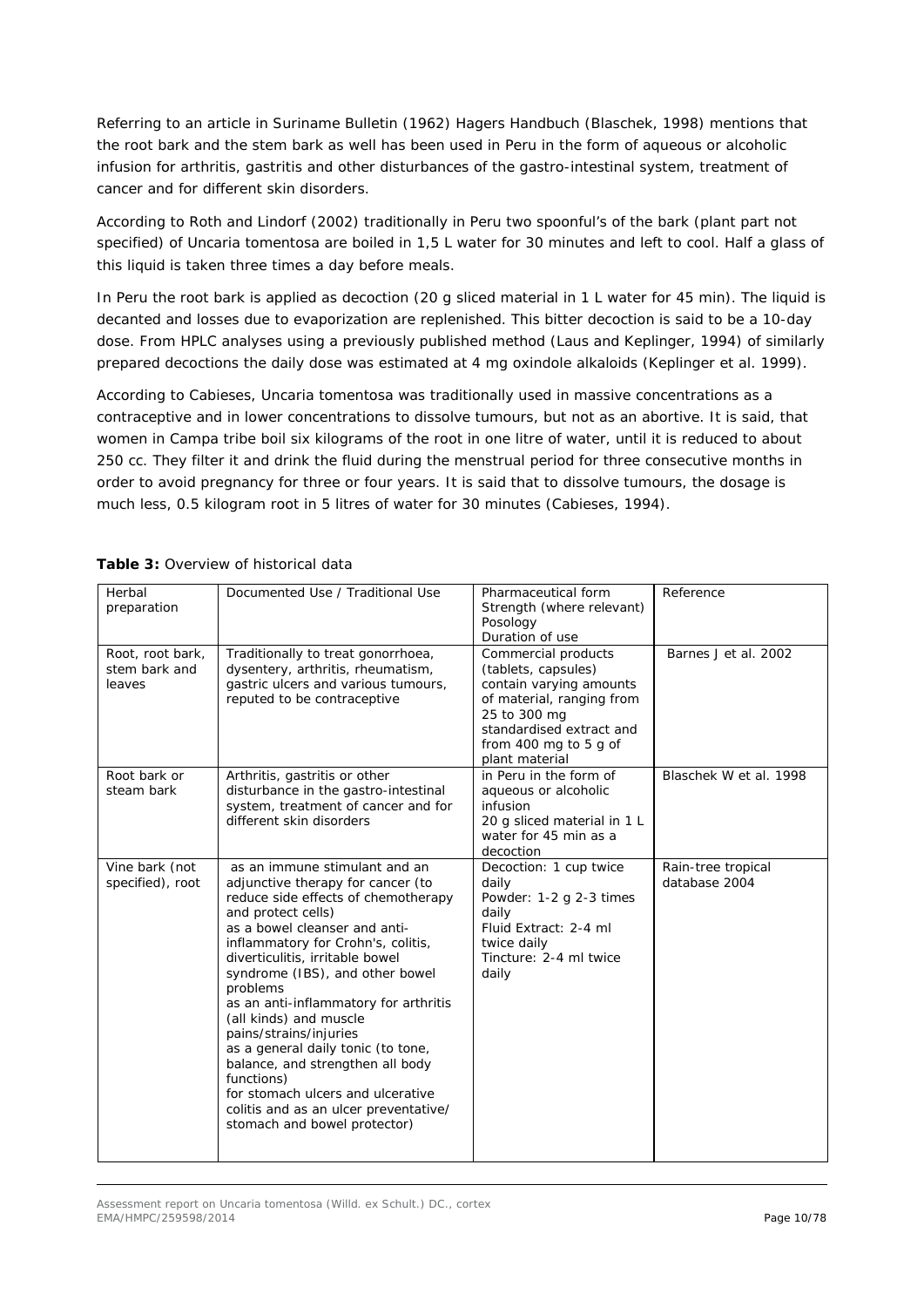| Herbal<br>preparation                                   | Documented Use / Traditional Use                                                                                                                                                                                                                                                                                                                                                                                                                                   | Pharmaceutical form<br>Strength (where relevant)<br>Posology<br>Duration of use                                                                                                                                                              | Reference                  |
|---------------------------------------------------------|--------------------------------------------------------------------------------------------------------------------------------------------------------------------------------------------------------------------------------------------------------------------------------------------------------------------------------------------------------------------------------------------------------------------------------------------------------------------|----------------------------------------------------------------------------------------------------------------------------------------------------------------------------------------------------------------------------------------------|----------------------------|
| Dried steam<br>bark                                     | Uses described in pharmacopoeias<br>and well-established documents:<br>symptomatic treatment of arthritis,<br>rheumatism and gastric ulcers.<br>Uses described in traditional<br>medicine: Treatment of abscesses,<br>asthma, fevers, urinary tract<br>infection, viral infections and wounds.<br>As emmenagouge.<br>The efficacy of Uncaria extract was<br>examined in patients with<br>immunodeficiency (cancer, HIV),                                           | Average daily dose:<br>extracts, 20.0-350.0 mg.<br>capsules and tablets:<br>300.0-500.0 mg, one<br>capsule or tablet two to<br>three times. Herpes<br>simplex labialis increased<br>mutagenic potential<br>(smoker), rheumatoid<br>arthritis | WHO monograph 2007         |
| Root                                                    | Traditional use: "Dissolve" tumours<br>Decoction (0.5 kg drug +<br>5 L water, boiling for 30<br>mins), per os<br>One cup of decoction<br>three times a day                                                                                                                                                                                                                                                                                                         |                                                                                                                                                                                                                                              | Cabieses 1994<br>Peru      |
| Root                                                    | Traditional use: Contraception                                                                                                                                                                                                                                                                                                                                                                                                                                     | Decoction (5-6 kg drug+1<br>L water, boiling until 250<br>cc)<br>During menstruation for<br>three consecutive<br>months, per os                                                                                                              | Cabieses 1994<br>Peru      |
| Bark                                                    | Traditional use: prostatitis, anti-<br>inflammatory, tumours, AIDS,<br>rheumatism, diabetes, arthritis,<br>contraceptive                                                                                                                                                                                                                                                                                                                                           | Decoction, per os                                                                                                                                                                                                                            | Taylor 2002<br>Peru        |
| Bark                                                    | Traditional use: Anti-inflammatory                                                                                                                                                                                                                                                                                                                                                                                                                                 | Infusion, per os                                                                                                                                                                                                                             | Klinar et al. 1995<br>Peru |
| Vine                                                    | Traditional use: Gonorrhoea,<br>dysentery                                                                                                                                                                                                                                                                                                                                                                                                                          | Per os, form not stated                                                                                                                                                                                                                      | Taylor 2002<br>Colombia    |
| Root bark                                               | Traditional use: cancer, arthritis                                                                                                                                                                                                                                                                                                                                                                                                                                 | Decoction, per os                                                                                                                                                                                                                            | Taylor 2002<br>Peru        |
| Infusion of the<br>root bark of<br>Uncaria<br>tomentosa | Traditional use: cancer, arthritis,<br>intestinal disorders                                                                                                                                                                                                                                                                                                                                                                                                        | Infusion, per os                                                                                                                                                                                                                             | Taylor 2002<br>Peru        |
| Bark of Uncaria<br>tomentosa                            | Traditional use: for asthma,<br>inflammations of the urinary tract,<br>fevers, abscesses, haemorrhages,<br>impurities of the skin, irregularity of<br>the menstrual cycle, immune<br>disorders, AIDS, cancer, bone pain,<br>gastric ulcers, urinary tract cancer in<br>women, cirrhosis, gastritis, to recover<br>from childbirth, normalize the body<br>and cleanse the system, as a kidney<br>and body cleanser, antacid, cellular<br>reconstituent, cicatrizant | Per os, form not stated                                                                                                                                                                                                                      | Taylor 2002<br>Peru        |
| Decoction of the<br>bark of Uncaria<br>tomentosa        | Traditional use: malignant tumour,<br>rheumatism, arthritis, diabetes,<br>cirrhosis of the liver                                                                                                                                                                                                                                                                                                                                                                   | Two spoonsful of the bark<br>of Uncaria tomentosa are<br>boiled in 1,5 L water for<br>30 minutes and left to<br>cool. Half a glass of this<br>liquid is taken three times<br>a day before meals                                              | Roth and Lindorf 2002      |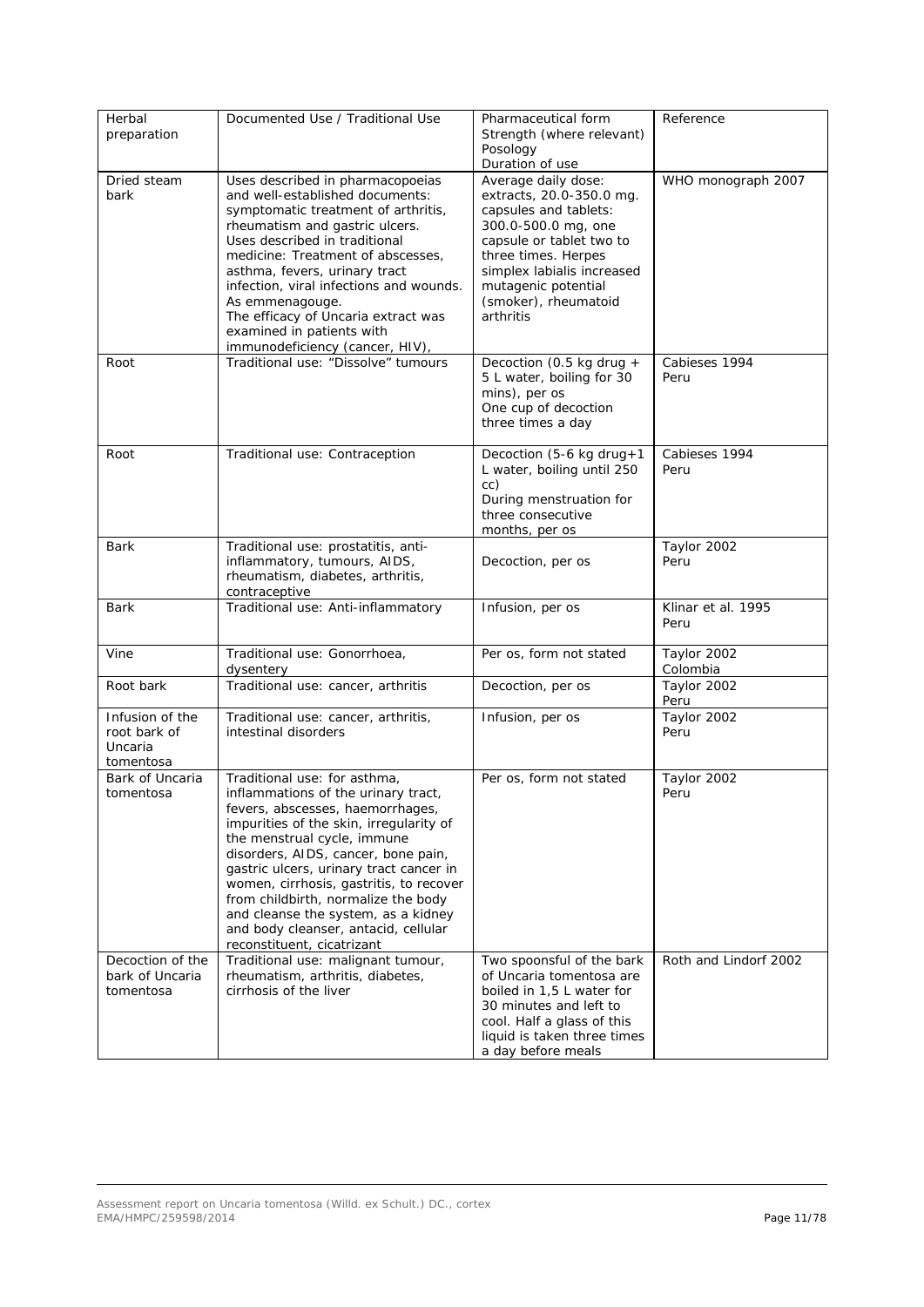# <span id="page-11-0"></span>*2.3. Overall conclusions on medicinal use*

There are two countries in the European Union where products containing *Uncaria tomentosa* (Willd.) DC, cortex have been used traditionally for medicinal purposes:

In Spain preparations containing powdered stem bark of *Uncaria. tomentosa* have been in medicinal use since 1998. In Hungary the powdered stem bark of *Uncaria tomentosa* and an ethanolic extract have been marketed since 2000 and 2001. Although preparations containing pulvered stem bark of *Uncaria tomentosa* have been in medicinal use for a period of at least 15 years in the European Union, evidence for the medicinal use for at least 30 years outside of the European Union of the plant part used, the herbal preparation, indication and posology is not available as requested by Directive 2004/24/EC. Consequently a European Union herbal monograph on *Uncaria tomentosa* (Willd.) DC, cortex cannot be established at present.

# <span id="page-11-1"></span>**3. Non-Clinical Data**

# <span id="page-11-2"></span>*3.1. Overview of available pharmacological data regarding the herbal substance(s), herbal preparation(s) and relevant constituents thereof*

# <span id="page-11-3"></span>**3.1.1.** Primary pharmacodynamics

# **Herbal Preparations**

### *Anti-inflammatory properties*

### *In vitro*

#### Bark (not specified)

The administration of an **aqueous extract of the dried bark** of *Uncaria tomentosa* (UT) (100 µg/ml) attenuated (p<0.05) peroxynitrite-induced (300µM) apoptosis in HT29 (epithelial) and RAW 264.7 cells (macrophage). The extract at concentrations 50-200 µg/ml inhibited the LPS (1 µg/ml) induced iNOS gene expression in HT29 cells and nitrite formation (p<0.05) in both cell-lines at 100 µg/ml concentration. In RAW 264.7 cells, LPS decreased cell viability from 95.9% to 80.1%, UT (100 µg/ml) increased it to 87% (p<0.05). In RAW 264.7 cells the simultaneous administration of UT and LPS caused a significant, 60% inhibition of nitrite formation,  $p<0.05$ . UT (100  $\mu g/ml$ ) also inhibited the activation of NF-κB in RAW 264.7 cells in the presence of LPS. The extract was prepared with boiling water (20 g/L) for 30 minutes and then was left overnight in room temperature then it was filtered and diluted to 5 mg/ml (Sandoval-Chachón *et al.* 1998).

Sandoval *et al.* (2000) reported that an **aqueous extract of the micropulverized bark** of *Uncaria tomentosa* (UT) with or without concentration by freeze-drying have a protective effect against LPS induced TNF-α production in murine macrophages (RAW 264.7 cells). LPS (0.5 µg/ml) increased TNF-α levels from 3 to 97 ng/ml. UT suppressed TNF-α production by approximately 65-85% (p<0.01), but at concentrations considerably lower than its antioxidant activity: freeze-dried  $EC_{50}=1.2$  ng/ml, micropulverized  $EC_{50} = 28$  ng/ml. The aqueous decoction of the micropulverized bark was made by boiling water (20 g/L) for 30 minutes, and then filtered (Sandoval *et al.* 2000).

The anti-inflammatory effects of an **aqueous extract of the bark** of *Uncaria tomentosa* (UT) and *Uncaria guianensis* (UG) were compared. Anti-inflammatory activity was assessed *in vitro* by inhibition of TNF-α and nitrite production from RAW 264.7 cells, exposed to LPS (50 ng/ml). The total oxindole and pentacyclic alkaloid content of UT was 35 fold  $>$  UG. The IC<sub>50</sub> value for inhibition of TNF-a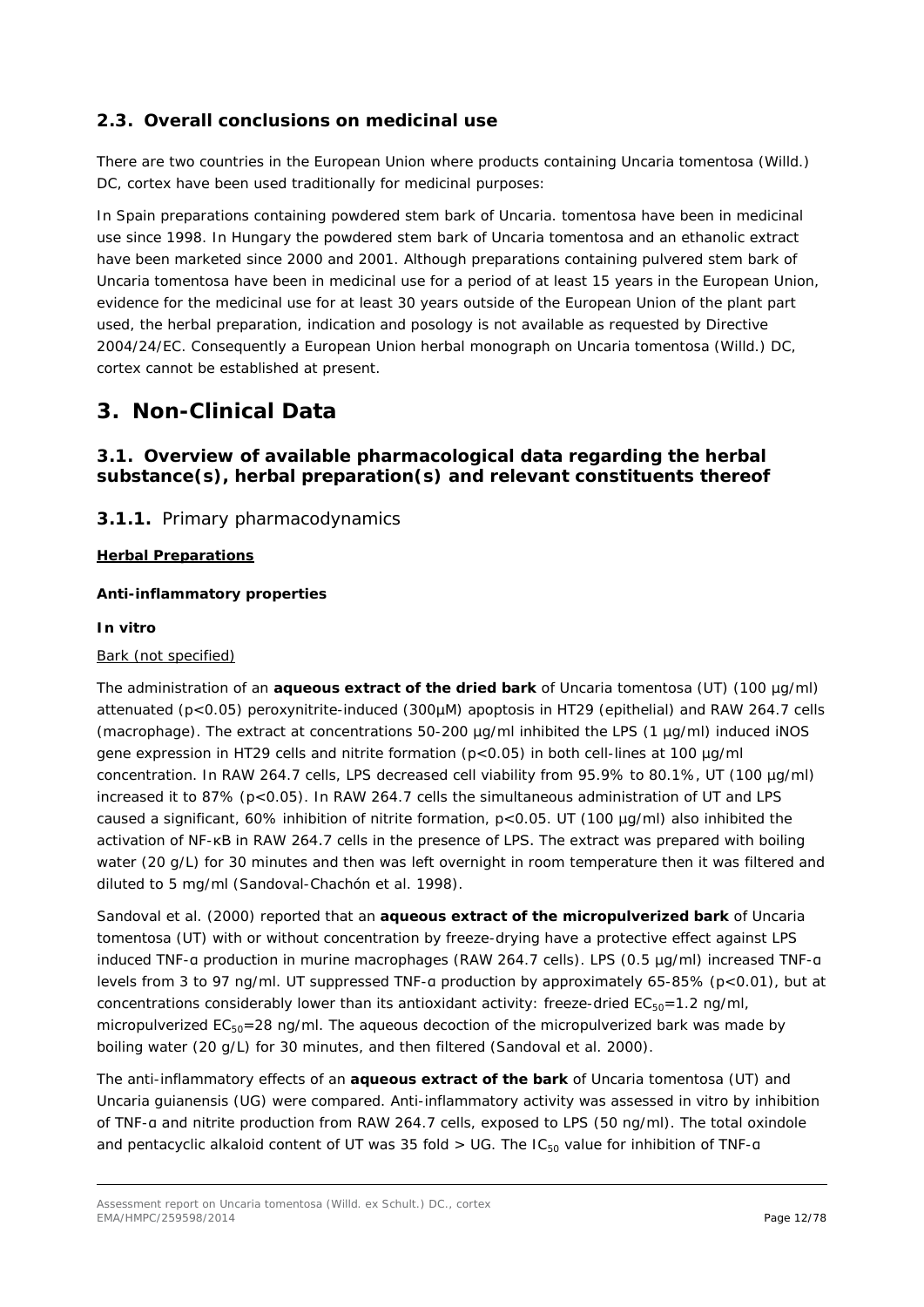production was significantly (p<0.01) higher for UT (14.1 ng/ml) vs. UG (9.5 ng/ml) with maximum inhibitions of 70.6% and 75.5%, respectively. These concentrations were considerably lower than that required for antioxidant activity. The extracts were prepared with boiling water, 50 g/L w/v for 30 minutes, then filtered and freeze-dried. For the experiments they were dissolved in water (20 mg/ml) (Sandoval *et al.* 2002).

The anti-inflammatory activity of two commercially available *Uncaria tomentosa* **bark extracts, a 80% of ethanolic spray-dried** extract (DER 8:1), containing 5.61% of total oxindole alkaloids (TOA) and **aqueous freeze-dried** *Uncaria tomentosa* extract, TOA 0.26% were assessed at the concentration range of 50-500 μg/ml by NF-kB EMSA and at 50 μg/ml by COX-1 and -2 assay. Activation of NF-kB was nearly completely reduced by pre-treatment of Jurkat T cells with 500 μg/ml of the hydroalcoholic extract, while the aqueous extract only slightly prevented NF-kB DNA binding at this concentration. Hydroalcoholic extract exhibited an inhibition of COX-1 and -2 of 7.8% and of 21.7%, respectively. In contrast, an inhibitory activity of 32.7% was measured for COX-1 and of 12.2% for COX-2 for the aqueous freeze-dried extract (Aguliar *et al.* 2002).

#### Stem bark

Piscoya *et al.* (2001) reported, that *Uncaria tomentosa* and *guianensis* (commercially available purified freeze-dried extracts of **stem bark**) inhibited TNF-α synthesis/release on a murine macrophage cell line stimulated by LPS. Following low concentrations (1–1000 ng/ml or 50 ng/ml) of pre-treatment with the freeze-dried aqueous extracts of the two species, a significant and dose-dependent reduction in TNF-α levels after LPS stimulation were observed. The inhibition of TNF-α was approximately equivalent *for Uncaria tomentosa* and *Uncaria quaianensis* with low IC<sub>50</sub> values (10.2, 10.9 ng/ml, respectively) and with a maximum inhibition of 79% and 73%, respectively. However, the extracts had no effect on unstimulated PGE2 production but did significantly reduce PGE2 production stimulated by LPS, suggesting inhibition of cyclooxygenase 2 (COX-2) expression. The dose required (10 μg/ml) was greater than that for suppression of TNF-α production.

#### *In vivo*

#### Bark (not specified)

An **aqueous extract of the bark** of *Uncaria tomentosa* (UT) was administered orally in drinking water (5 mg/L) to Sprague-Dawley rats (n=3/group) with indomethacin induced intestinal inflammation. The chronic model of intestinal inflammation was induced by two sc. injections of indomethacin (7.5 mg/kg). Animals were divided into four groups: vehicle control group, injected with indomethacin, injected with indomethacin and supplemented with UT, injected vehicle and supplemented with UT. The extract markedly attenuated indomethacin enteritis as evident by reduced myeloperoxidase activity  $(p<0.05)$ , morphometric damage and metallothionein expression (69.6 and 216.6  $\mu q/ml$  with and without UT, p<0.05). The extract was prepared with boiling water (20 g/L) for 30 minutes and then was left overnight in room temperature, filtered and diluted to 5 mg/ml (Sandoval-Chachón *et al.* 1998).

Cisneros *et al.* (2005) investigated the effect of an **aqueous decoction of the bark** of *Uncaria tomentosa* (UT) on ozone inhalation caused acute pneumonitis, characterized by a high number of infiltrating neutrophils (PMNs) immediately after exposure and increased levels of protein in BALF (bronchoalveolar lavage fluid) in mice. 96 mice were randomly assigned into three groups (n=32), one received water, the other two groups UT extract (DER 1:14) (50% and 100%) diluted with distilled water *ad libitum* for 8 days. After the treatment they were exposed to 3 ppm O<sup>3</sup> for 4 hours and killed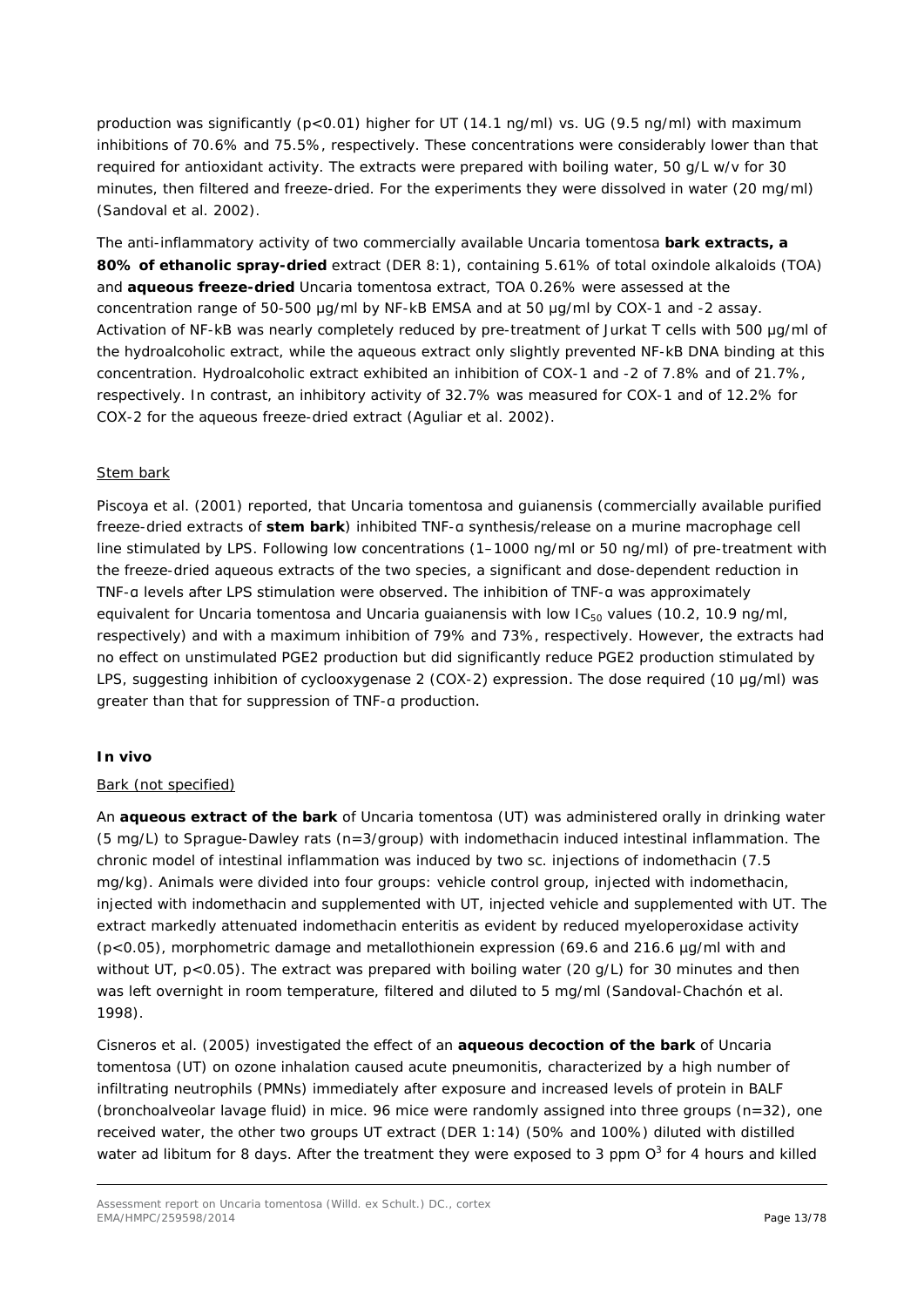0 or 8 hours after it. When compared to untreated controls, UT-treated mice had significantly (p<0.05) lower levels of protein in BALF, lower degree of epithelial necrosis, higher number of intact epithelial cell nuclei in bronchial wall, and decreased number of PMNs in the bronchiolar lumen. The lung tissue protective effect was dose related. The aqueous decoction was prepared by boiling dry UT bark (20 g/L) in deionized water for three hours, approximately 280 ml of extract were obtained from each 20 g of dry bark, yielding about 14 ml of aqueous extract per gram of dry bark.

The anti-inflammatory activity of two *Uncaria tomentosa* **bark extracts,** a **80% of ethanolic spraydried** extract (DER 8:1), containing 5.61% of total oxindole alkaloids (TOA) and **aqueous freezedried** *Uncaria tomentosa* extract (TOA 0.26%) were assessed and compared in carrageenan-induced paw edema model in BALB/c mice. The extracts dose-dependently and significantly decreased the carrageenan-induced increase in paw volume as compared with control rats. The two extracts were diluted in 1 ml distilled water in concentrations 500, 200, 100 and 50 mg/kg and were administered through a gastric probe during 8 days of pre-treatment. The paw inflammation was measured 4 hours after the carrageenan injection. The negative control group received distilled water, the positive control group indomethacin (7 mg/kg). Hydroalcoholic extract (50 mg/kg) produced an anti-inflammatory effect similar to 7 mg/kg of the non-steroidal drug indomethacin, while the aqueous freeze-dried extract exhibited the same effect at 200 mg/kg. Both extracts used were commercially available products (Aguliar *et al.* 2002).

The anti-inflammatory effects of oral treatment for 3 days with **micropulverized** *Uncaria tomentosa*  **bark** (UT), 5 mg/ml, given in drinking water prior to the oral administration of indomethacin, protected against indomethacin-induced gastritis (20 mg/kg body wt) in Sprague-Dawley rats (number not given). UT elicited a protective effect (p<0.01), the degree of gastric mucosal injury was markedly attenuated and prevented TNF-α mRNA expression and apoptosis (Sandoval *et al.* 2002).

#### Root bark

Aquino *et al.* (1991) reported, that the CHCl<sub>3</sub>/MeOH (9:1) (50 mg/kg) and the water fractions (84 mg/kg) of a **petroleum ether extract of the root bark** of *Uncaria tomentosa*, were the most active using the carrageenan-induced edema model in rat (male Wistar Nossan) paw. The oral pre-treatment with the fractions caused 69.2 and 41.2% inhibition at 3 hours of the inflammatory response, respectively. The anti-inflammatory effects of the MeOH and CHCl<sub>3</sub> fractions were not significant. Subjects (n=5/group) received either indomethacin (5 mg/kg), vehicle or fractions at doses equivalent to 2 g of dry bark/kg. One hour after drug administration 1% carrageenan was injected and the paw volumes were measured hourly for 5 hours.

A significant inhibition of stress-induced ulcer formation in rats was shown following pre-treatment with 3 ml of a **decoction** of *Uncaria tomantosa* **root bark** added to drinking water (no further details are discussed). The size and number of large gastric ulcers were significantly inhibited compared to controls (McKenna *et al.* 2002).

#### Root

An **aqueous extract** of the root of *Uncaria tomentosa* was able to inhibit the edema induced by *Bothrops asper* snake venom. Six Sprague-Dawley rats were pre-treated with 250 or 500 mg/kg extract *i.p.*, then one hour later 100, 50, 25, 10 and 5 μg/50 μl of *B. asper* venom was injected in one leg, NaCl to the other. Control groups received dexamethasone and diphenhydramine. The extract of *Uncaria tomentosa* diminished considerably the edema-forming activity of the venom. The doses of 250 mg/kg and 500 mg/kg showed an anti-inflammatory effect at all times (p<0.05), except for the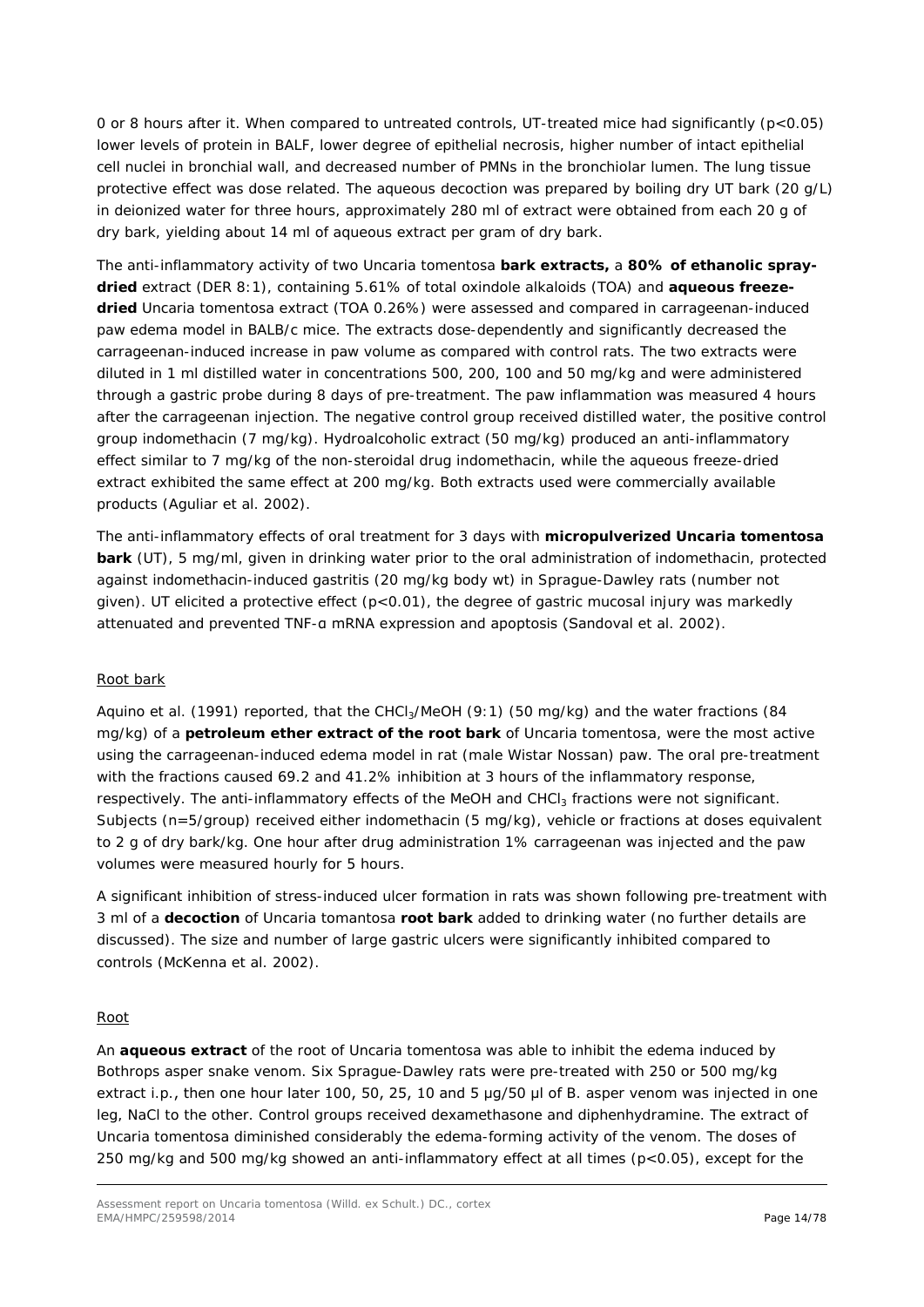dose of 250 mg/kg at one hour. Inhibition (paw volume) was observed at 1, 2, 4, 6 and 24 hours after venom injection. The root was extracted with 70°C water (10% w/v) for 30 minutes, then filtered, evaporated and freeze-dried (Badilla *et al.* 2006).

### Unknown plant part

Intestinal morphology of indomethacin-treated rats was fully restored and liver metallothionein expression and inflammatory indices were supressed by *Uncaria tomentosa* (details regarding plant **part and extract missing,** conference abstract). *In vitro* experiments indicated that the antiinflammatory action of *Uncaria tomentosa* is primarily mediated through the inhibition of inflammatory gene expression involving a suppression of NF-κB. *Uncaria tomentosa* was only effective when administered prophylactically, consistent with its effects on gene expression (Miller *et al.* 1999).

Abe *et al.* (2002) examined the effect of oral administration of *Uncaria tomentosa* **70% ethanolic extract** (paper in Japanese, plant **part not known)** (0.125, 0.5, 2 g/kg) on carragenan-induced edema in normal and in prednisolone treated mice. The extract was given 1, 23 and 25 hours after the carragenan injection. The extract did not affect inflammatory response, just when it was administered in combination with the extract of *Harpagophytum procumbens* (0.8 g/kg), it significantly (p<0.05) lowered the thickness of the edema. The *Harpagophytum procumbens* extract alone did not have any effect on the inflammation either.

### *Immunmodulatory, immunostimulant properties*

#### *In vitro*

### Bark

The acute effects of *Uncaria tomentosa* (UT) (**70% ethanolic extract of the bark**, 2.57% pentacyclic oxindole alkaloids) on granulocyte-macrophage colony forming cells (CFU-GM) were reported. Colonyforming cell (CFC) assays were performed with human hematopoietic stem/precursor cells (hHSPCs) obtained from umbilical cord blood (UCB). An *in vitro* CFC assay showed an increase in CFU-GM size and mixed colonies (CFU-GEMM) size at the final concentrations of 100 and 200 µg/ml. The spray-dried extract was prepared by ultra-turrax extraction (Farias *et al.* 2011).

Allen-Hall *et al.* (2007) showed that treatment of THP-1 monocyte-like cells with a **95% ethanolic extract of the bark** of *Uncaria tomentosa* (6:1) inhibited the MAP-kinase signalling pathway and altered cytokine expression. The treatment with 1 or 10 µl *Uncaria tomentosa* extracts augmented LPS-dependent expression of IL-1β by 2.4-fold, while inhibiting the LPS-dependent expression of TNF-α by 5.5-fold (p<0.05). It is highly unusual to see the response of these two cytokines to operate in opposite directions. The treatment of THP-1 monocytes with *Uncaria tomentosa* extracts alone augmented the expression of IL-1β by greater than 20-fold, but did not affect the expression of TNF-α (p<0.05). The treatment of LPS-stimulated THP-1 cells with *Uncaria tomentosa* extracts blocked ERK1/2 and MEK1/2 phosphorylation in a dose-dependent manner.

Allen-Hall *et al*. (2010) reported that a **95% ethanolic extract** of the bark of *Uncaria tomentosa*  inhibited the LPS-dependent activation of specific NF-κB and AP-1 components. TNF-α and IL-1ß are usually regulated similarly and share a number of common promoter elements, including NF-κB and AP-1. Treatment with *Uncaria tomentosa* inhibited the secretion of TNF-α in LPS-treated THP-1 cells in a dose-dependent manner: 10-320 µg/ml *Uncaria tomentosa* extract inhibited TNF-α secretion by 33- 95%. In contrast, treatment with *Uncaria tomentosa*enhanced LPS-dependent expression of IL-1β: 40 µg/ml enhanced IL-1β by 1.2-fold and 160 µg/ml enhanced IL-1β by 1.4-fold, although 320 µg/ml *Uncaria tomentosa*completely blocked LPS-dependent secretion of IL-1β. The ability of *Uncaria*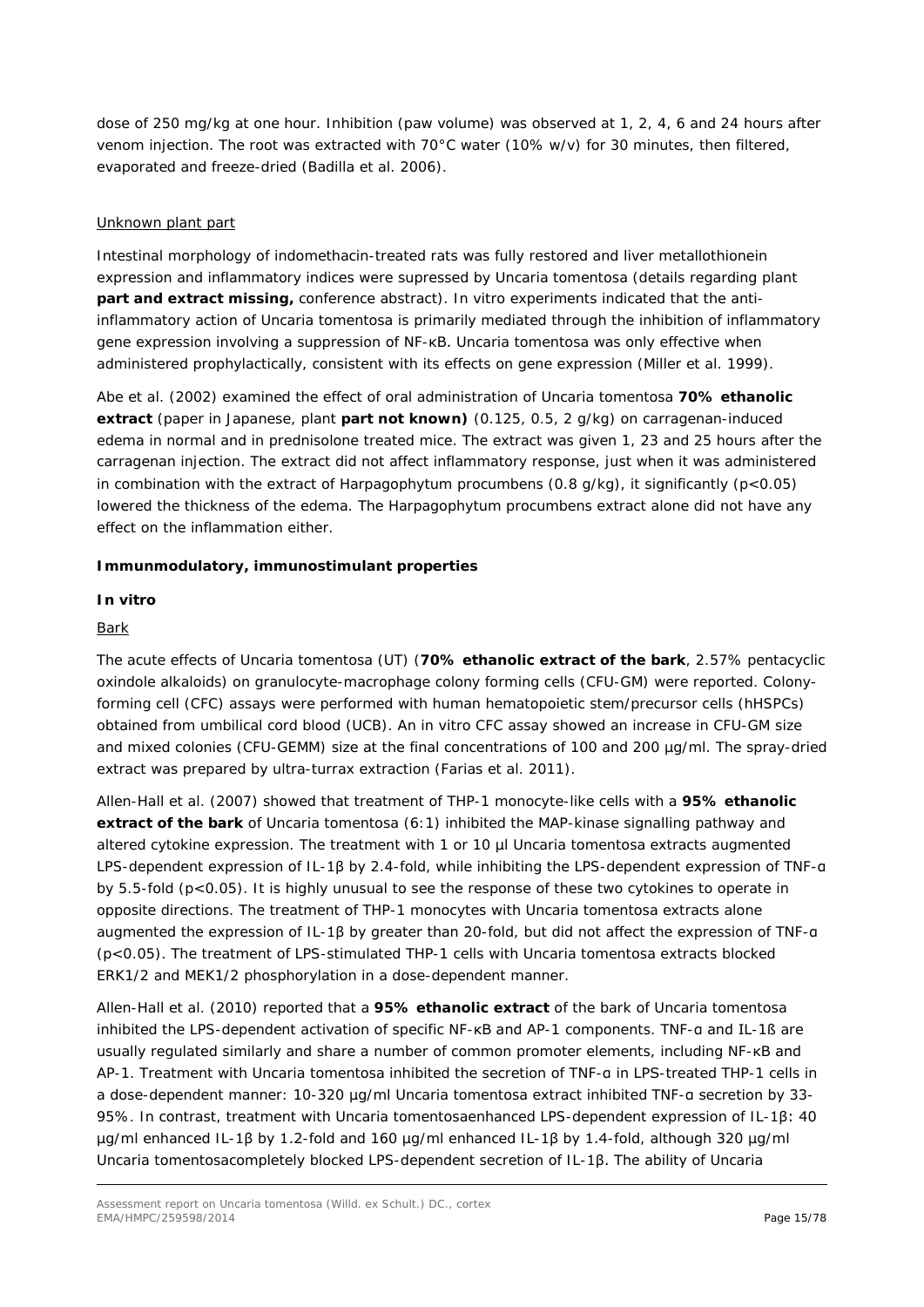*tomentosa* to inhibit TNF-α production was diminished when NF-κB activation was prevented, while IL-1β expression was unchanged. The bark was extracted by exhaustive percolation with 95% ethanol.

#### Stem bark

Two commercial aqueous extracts of the stem bark of different collections of *Uncaria tomentosa* were studied on alveolar macrophages. The commercial extracts derived from different areas of Peru, one of the materials (UT1-6.98 mg/g total oxindole alkaloid content) was collected from the Asháninka region of Peru**.** The extract was prepared by **water extraction of the bark** and lyophilisation of the extract. The other water extract (UT2-5.57 mg/g total oxindole alkaloid content) was prepared by water extraction and atomization of material derived from lowland tropical collections between Cusco and Manu National Park. Both of them contained uncarine, speciophylline, mitraphylline, isomitraphylline, pteropodine, and isopteropodine. The extracts were tested at 0.025-0.5 mg/ml. UT2 greatly stimulated IL-1 (10X at max. effect) and IL-6 (7.5X at max. effect) production by rat macrophages in a dose dependent manner in the range of 0.025–0.1 mg/ml compared to control. They were also able to enhance IL-1 (5.2X) and IL-6 (<2X) in LPS-stimulated macrophages compared to control. UT1 had comparable trends in results (not specified) (Lemaire *et al.* 1999).

Reis *et al.* (2008) assessed the immunoregulatory activity of a **50% ethanolic extract** of **the stem bark** of *Uncaria tomentosa* in an *in vitro* DENV (*Dengue* Virus-2) infection model. No significant alterations were detected with the treatment of hydro-ethanolic extract in the measured TNF-α, IL-6, IL-10 and IFN-α levels. IL-6, which is strikingly induced after monocyte infection, apparently was not inhibited neither by *Uncaria tomentosa* or dexamethasone (reference) treatments.

One hundred and seventy-eight **plant extracts prepared with ethanol 70%** (for 48 hrs. 25˚C) from the pharmacopoeia of the Tacana, an ethnic group from Bolivia, were screened for immunmodulatory activity using complement cascade inhibition and ADP-induced platelet aggregation inhibition assays. Six extracts impaired both complement pathways (classical-CPW and alternative-APW), amongst them the stem bark of *Uncaria tomentosa* (UT). The IC<sub>50</sub> values for CPW and APW were 124 and 151  $\mu$ g/ml respectively. Positive control, heparin had IC<sub>50:</sub> 74 and 558  $\mu$ g/ml. Concentrations were tested from 250 to 3.9 µg/ml. Anti-inflammatory activity did not rely on COX inhibition. UT extract was not an effective inhibitor (at 5 mg/ml) of ADP-induced platelet aggregation, which is linked with the inhibition of the COX pathway (Deharo *et al.* 2004).

Åkesson *et al.* (2003a) confirmed that **a commercially available filtered aqueous extract from the bark of** *Uncaria tomentosa* **(AE)** inhibits proliferation of normal mouse T and B lymphocytes and that the inhibition is not caused by toxicity or by induction of apoptosis. AE was tested in concentrations from 0.25-1 mg/ml in different assays. AE efficiently inhibited proliferation of primary lymphocytes, stimulated with either T or B cell mitogens (Con A, CD-3 or LPS). The inhibition was more prominent in cultures (mouse spleen cells) stimulated with T cell mitogens as compared with the B cell mitogen LPS, where higher concentrations of AE were required to reach the same level of inhibition. Furthermore, the extract did not interfere with IL-2 production nor IL-2 receptor signalling (mouse CTLL-2 cells). Since there was no discrete cell cycle block in AE -treated cells, the authors proposed that retarded cell cycle progression caused the inhibition of proliferation. Moreover, AE treatment reduced NF-κB activity with almost 50% (LPS stimulated 70Z/3 cells).

#### Root and stem bark

In a granulocytic test, the average increase in phagocytic activity shown by the **stem bark** was found to be 10% to 20%, while that of the **root bark** was on average 30% to 40% (extract type not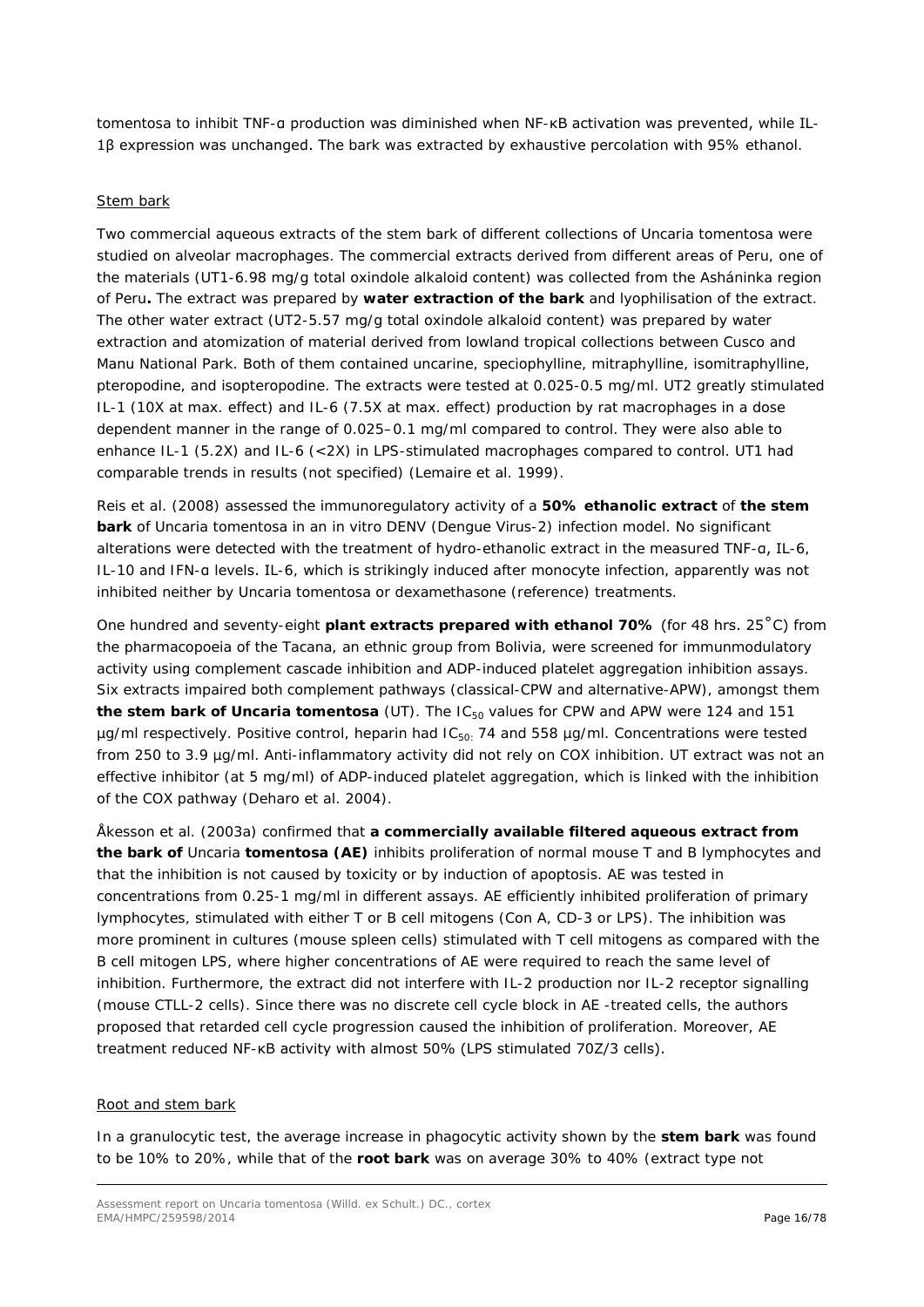discussed). The difference in potency was attributed to the low alkaloid content of stem bark and to differences in patterns of the oxindole alkaloids present (McKenna *et al.* 2002).

#### Unknown part

Using FACS-based assays, Holderness *et al.* (2007) screened primary bovine cells for novel γδ T cell agonists. γδ T cells are innate immune cells that participate in host responses against pathogens and cancers. *Uncaria tomentosa* (commercial product) was extracted in room temperature with **water** (10 ml/g) then lyophilized to determine the approximate dry weight: 17.6 mg/ml. The extract (44 µg/ml) induced IL-2Rα expression on γδ T cells after 48 hours in culture and induced activation and proliferation of the cells as well, as detected in a 5-day CFSE assay. Activity of the extract was specific to γδ T cells and furthermore, and the activity was not limited to one γδ T cell subset. Positive control agonists were LPS and Con A. Subsequent analysis demonstrated that γδ T cell agonist activity of *Uncaria tomentosa* extract was due to the condensed tannin fractions of the drug. Polyphenols contributed to 56% of *Uncaria tomentosa* and 63.7% of the polyphenols were tannins.

The immunmodulatory effect of two commercially available extracts (HE) of the root of *Uncaria tomentosa* (**HCl and 96% ethanolic**) were investigated in human peripheral mononuclear cells (PBMC) stimulated with the PHA and Con A *in vitro*. Compared to unstimulated cells, PHA (phytohaemagglutinin) and Con A (concanavalin A) increased the production of neopterin and the degradation of tryptophan (p<0.01). The extracts inhibited both effects in a dose dependant manner; the lowest effective concentrations were 500-1000  $\mu$ g/ml (p < 0.05). With the highest concentrations complete suppression of mitogen-induced neopterin production and tryptophan degradation was observed, indicating, that extracts interfere with immunopathogenetic pathways, which involve the Th-1 type cytokine IFN-γ. **The HCl extract** contained 0.93% pteropodine, 0.53% speciophylline, 0.34% mitraphylline, 0.25% isopteropodine, 0.16% Uncarine F and 0.05% isomitraphylline. **The 96% ethanolic extract contained** 0.73% isopteropodine, 0.28% pteropodine, 0.17% isomitraphylline, 0.13% mitraphylline, 0.05% Uncarine F, 0.04% speciophylline, 0.015% rhynchophylline, 0.009% isorhynchophylline, 0.003% corynoxeine and 0.001% isocorynoxeine. A concentration range of 500- 4000 µg/ml was applied to the cultures from the extracts (Winkler *et al.* 2004).

# *In vivo*

#### Bark (not specified)

Bednarek *et al.* (2002) investigated the influence of the grounded **bark** of *Uncaria tomentosa* (commercial product*)* on the course of an experimentally induced local pneumonia in calves. The study consisted two groups, Group I (n=10, 3600 mg/calf/day of *Uncaria tomentosa*) and Group II (n=10, placebo), treated for 17 days, orally with the drug in the form of 200 ml **decoction**. Inflammatory inducer (mineral oil) was used twice on the  $4<sup>th</sup>$  day. The body temperatures were significantly higher at several time points (P<0.05; P<0.01) in the group of the untreated calves (40.5-41 $^{\circ}$ C), compared with the treated one (39.0-40.5°C). During the treatment, the total number of WBC and the total numbers and percentages of mid-size cells and neutrophils dropped considerably in the group of calves treated with UT, in comparison with the untreated group, but the number of lymphocytes was significantly  $(p \le 0.05)$  higher in the treated animals at the end of the treatment  $(10.1x10^9/L)$ , in contrast to those values at the beginning of the treatment (8.6x10<sup>9</sup>/L). In the treated group, the total number of CD2<sup>+</sup> cells (T lymphocytes) and the percentage of CD4<sup>+</sup> cells (T helper lymphocytes) were significantly higher at the end of the treatment  $(7.9x10<sup>9</sup>/L, 40.3%,$  respectively,  $p \le 0.05$ ), as compared with respective values initially (5.7x10<sup>9</sup>/L, 29.95%, respectively, p≤0.05). None of these changes were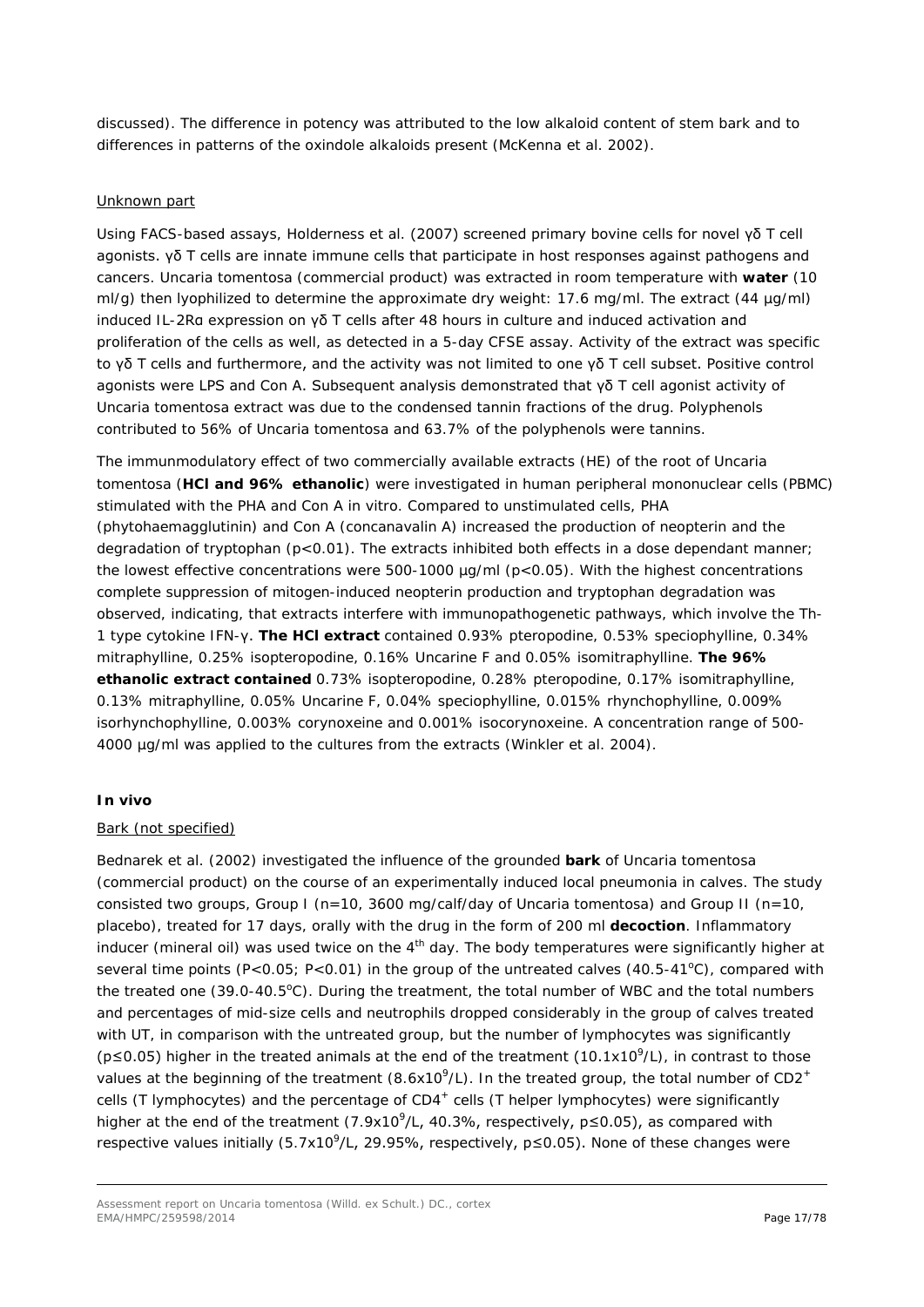observed in the control group of calves. The total number of  $CD4^+$  cells on the 18<sup>th</sup> day of the treatment was conspicuously higher in the treated group (4.9x10<sup>9</sup>/L, 3.2x10<sup>9</sup>/L, respectively, p < 0.05) than in the untreated animals. The concentrations of PGE<sub>2</sub>, PGF<sub>2a</sub>, and TXB<sub>2</sub> were generally lower in the treated animals; at some points of the measurement the differences were statistically significant. In the case of LTB<sub>4</sub>, no tendency towards lower or higher concentrations was observed.

Nowakowska *et al.* (2010) evaluated the *in vivo* influence of *Uncaria tomentosa* **bark aqueous and 96% ethanol extract** (DER 1:10) on the metabolic activity of blood granulocytes in mice. Mice were fed for 7 days with both of extracts 200 μg daily, control group was administered vehicle. The metabolic activity of granulocytes was determined by the measurement of their chemiluminescent activity in scintillation counter, after stimulation by Zymosan. Results showed that the water extract highly stimulated the granulocyte chemiluminescence compared to control (25948 Cmp/1000 granulocytes vs. 12506 Cmp/1000 granulocytes, respectively, p<0.001) whereas the ethanol extract didn't reach the level of significance. However the ethanol extract had a tendency to decrease the number of leukocytes compared to control (5830/mm<sup>3</sup> vs. 7610/mm<sup>3</sup> respectively, p<0.1).

A dried ethanolic extract (200 g drug, 20 hours, 20<sup>°</sup>C, DER 1:10, ethanol 30%) from the bark of *Uncaria tomentosa* was evaluated as a potential immunostimulator. BALP/c mice (n=6 in each group) were seven times immunized intragastrically (i.g.) during 14 days with a formalin-inactivated whole *Sendai* virus (SV) with the dry extract, in two doses (0.56, 5.6 mg). It was found, that the animals inoculated with 5.6 mg extract*,* induced higher saliva IgA antibodies. Furthermore, the mice immunized e.g. with SV plus 0.56 mg of the extract had significantly higher IgA, IgG and HI (haemagglutination inhibition) antibody responses to SV than did those administered with the SV alone  $(p<0.05)$ . These results suggest that dry extract from bark of *Uncaria tomentosa* is useful as a mucosal adjuvant for mice (Bižanov and Tamošiūnas, 2005).

Domingues *et al.* (2011a) investigated the immunmodulatory potential of a **50% ethanolic extract (no further details are discussed)** of **the bark of** *Uncaria tomentosa* (UT) (total alkaloid content 29.1 mg/ml) on the progression of immuno-mediated diabetes. C57BL/6 male **mice** were injected with MLDS (40 mg/kg) and treated with UT at 10–400 mg/kg during 21 days by gavage, *per os*. Control groups received MLDS alone or the respective dilution vehicle. Treating the animals with 50–400 mg/kg of UT caused a significant reduction in the glycemic levels, as well as in the incidence of diabetes. Animals treated with UT at 400 mg/kg presented a higher number of intact islets (p<0.05) and a significant inhibition of destructive insulitis. Furthermore, a significant protection against the loss of insulin-secreting presented β-cells was achieved (p<0.01). The phenotypic analysis indicated that the groups treated with higher doses (100–400 mg/kg) presented increased numbers of CD4+ and CD8+ T-cell values similar to those observed in healthy animals. These same higher doses also increased the number of CD4+ CD25+ Foxp3+ regulatory T-cells. Moreover, the extract modulated the production of Th1 and Th2, with increased levels of IL-4 and IL-5.

The acute effects of *Uncaria tomentosa* (UT) (**70% ethanolic, spray-dried extract of the bark**, 2.57% pentacyclic oxindole alkaloids) in the recovery of neutrophils after chemotherapy-induced neutropenia were assessed, by establishing the correlation with filgrastim (rhG-CSF) treatment to evaluate its possible use in clinical oncology. Ifosfamide-treated mice receiving oral doses of 5 and 15 mg of UT and intraperitoneal doses of 3 and 9 µg of filgrastim, respectively, for four days (6 mice/group). The animals were allocated to UT, figrastim and control groups. Bioassays showed that the 5 and 15 mg treatment of UT significantly increased the neutrophil count (4 and 13X higher than control, respectively), and a potency of 85.2% was calculated in relation to filgrastim at the corresponding doses tested. The extract was prepared by ultra-turrax extraction and spray-dried (Farias *et al.* 2011).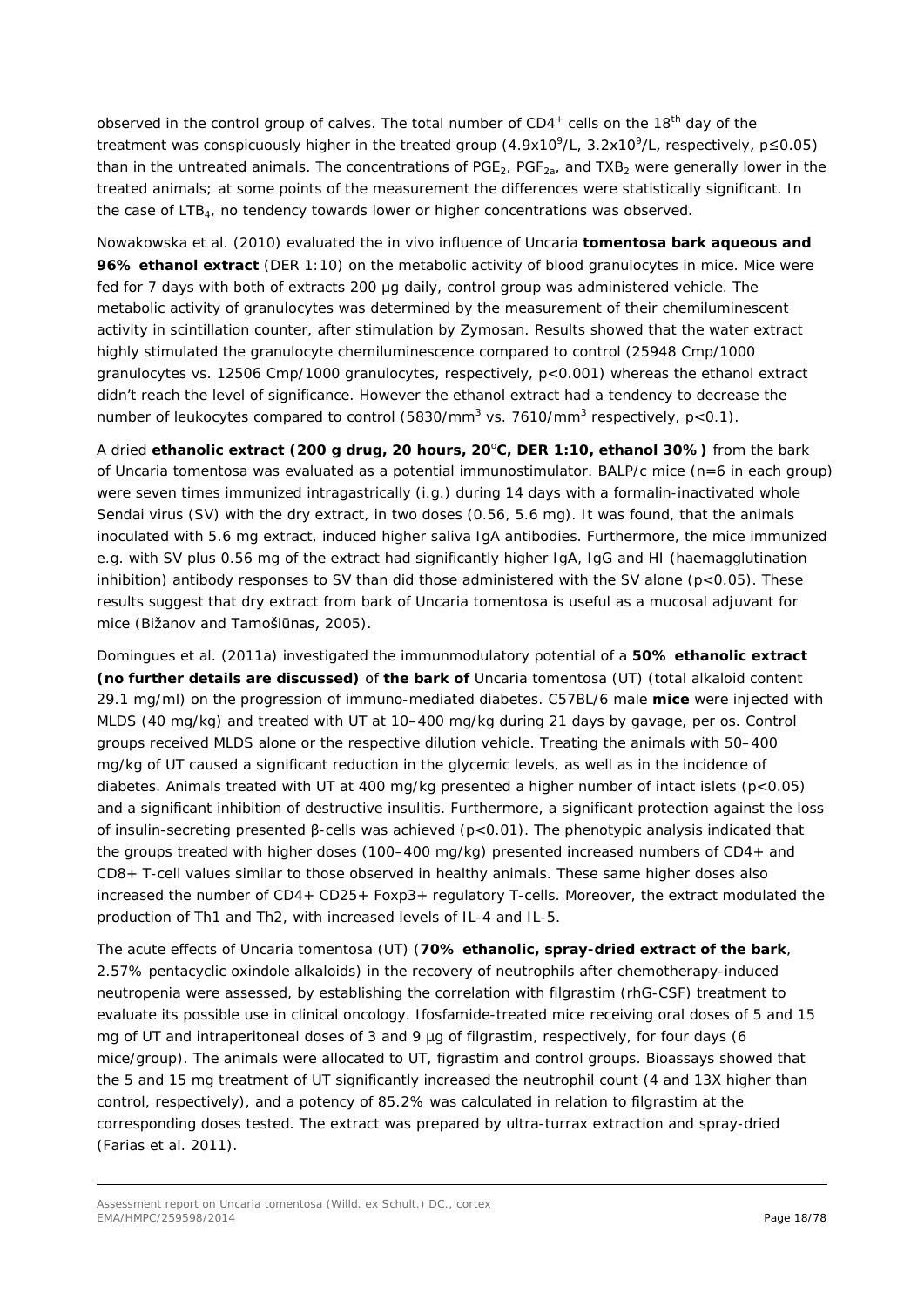Åkesson *et al.* (2003b) found a dose dependent increase in spleen cell numbers in mice (C57BL/6), supplemented with **a commercially available filtered aqueous extract from the bark of** *Uncaria tomentosa* **(AE)** for 24 days, but the proportion of B, T and NK cells, granulocytes, and memory lymphocytes were normal. The absolute number of splenic T cells ( $p=0.02$ ), B cells ( $p=0.03$ ), NK cells  $(p=0.009)$  and NKT cells  $(p=0.02)$  had significantly increased, the absolute cell number of granulocytes did not increase. However, there were no detectable changes of the lymphoid architecture of the spleen even after long-term treatment (63 days), but spleen cell number was significantly increased as well. When AE treatment was interrupted, the cellularity returned to normal level within four weeks. AE did not have any significant effect on precursor cells or on the accumulation of recent thymic emigrants in the spleen. Thus, accumulation is most likely due to prolonged cell survival, because adaptive transfer experiments demonstrated that AE treatment significantly prolonged lymphocyte survival in peripheral lymphocyte organs, without increasing their proliferation rate. The experimental groups were fed with AE in their drinking water at approxametly daily doses of 125, 250 or 500 mg/kg bodyweight for different periods of time.

Female W/Fu rats (n=8/group) were gavaged daily with **a commercially available filtered aqueous extract from the bark of** *Uncaria tomentosa* **(AE)** of *Uncaria tomentosa* at the doses of 0, 5, 10, 20, 40 and 80 mg/kg for 8 consecutive weeks. PHA stimulated lymphocyte proliferation was significantly increased in splenocytes of rats treated at the doses of 40 and 80 mg/kg. White blood cells (WBC) from the AE treatment groups of 40 and 80 mg/kg for 8 weeks or 160 mg/kg for 4 weeks were significantly elevated compared with controls (P<0.05) (Sheng *et al.* 2000a).

The effect of **a commercially available filtered aqueous extract from the bark of** *Uncaria tomentosa* **(AE)** was evaluated in the treatment of doxorubicin (DOX) induced leukopenia in rat model. W/Fu rats (n=11/group) were treated first with DOX 2 mg/kgx3 *i.p.*, then they were daily gavaged with AE (40 and 80 mg/kg) for 16 days, as a positive control, Neupogen, a granulocyte colony stimulator was used. Both AE and Neupogen treatment groups recovered significantly sooner (p<0.05) than DOX group, but in the AE group all fractions of WBC were proportionally increased, while in the Neupogen group mainly neutrophil cells were elevated. DNA repair is possibly involved in these effects (Sheng *et al.* 2000b).

#### Unknown part

Eberlin *et al.* (2005) demonstrated that *Uncaria tomentosa* extract (UTE) protects mice (BALB/c) from a lethal dose of *Listeria monocytogenes* when administered prophylactically at 50, 100, 150 and 200 mg/kg for 7 days, with survival rates up to 35%. *Uncaria tomentosa* **extract (**UTE, **part not specified**) was provided as a powder (commercial product), dosed in 1% of total alkaloids. These doses also prevented the myelosuppression and the splenomegaly caused by a sublethal infection with *L. monocytogenes*, due to increased numbers of granulocyte-macrophage progenitors (CFU-GM) in the bone marrow (p<0.001). Non-infected mice treated with 100 mg/kg UTE also presented higher numbers of CFU-GM in the bone marrow than the controls. Infected and normal mice pre-treated with UTE increased colony-stimulating activity (CSA) in a dose-dependent manner (p<0.01 and p<0.001 for doses 50 and 100 mg/kg respectively). Increases in the levels of IL-1 (p<0.05) and IL-6(p<0.001) were observed in mice infected with *L. monocytogenes* and treated with 100 mg/kg of UTE. WBC had no significant changes, when infected mice were pre-treated with 100 mg/kg of UTE.

Belteghi and Mânzat (2008) carried out an *in vivo* study, in order to investigate the immunmodulatory virtues of an *Uncaria tomentosa***-based medicinal product**, by administrating the studied product to an experimental lot ( $n=7$ ) of domestic rabbits (control lot  $n=7$ ), and monitoring the dynamics of some immune parameters. The product contained 0.19 g *Uncaria tomentosa*/capsule (no further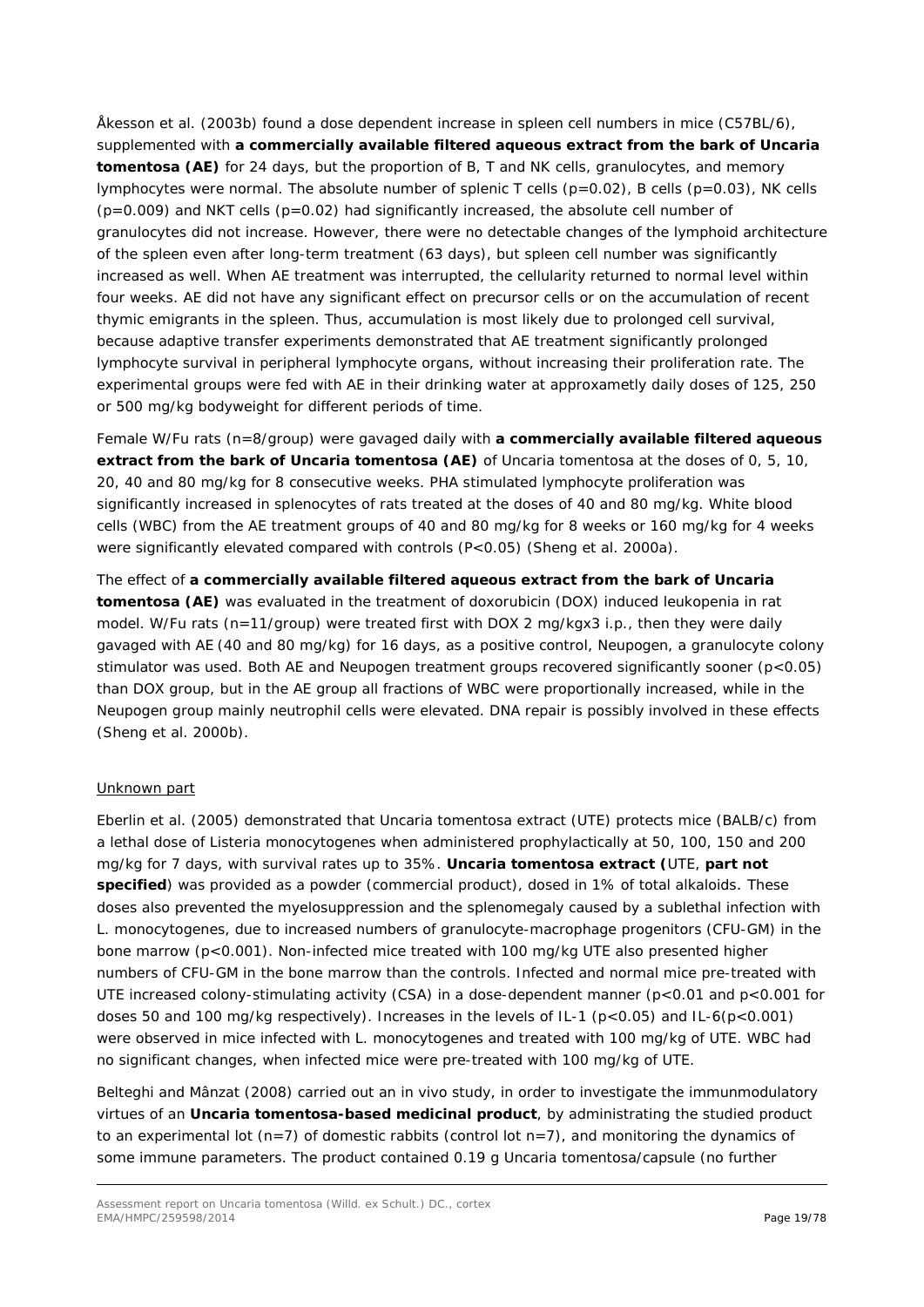details are discussed) and the subjects were administered 570 mg UT daily, via drinking water. The study lasted 32 days, on the 4<sup>th</sup> and 18<sup>th</sup> day antigenic inoculations with La Sota strain of *Newcastle* virus were performed to the rabbits of both groups. The haematological results showed that the *Uncaria* product had a stimulating effect upon the total leukocyte count, but this effect was statistically assured only after the second antigenic inoculation of rabbits (p<0.01). The inhibohemagglutinant titer was, 1.64 fold higher at the final blood sampling, in the experimental lot than in the control lot (p<0.05). The phagocitary index showed a substantial, but statistically insignificant (2.16 fold) increase after the first antigenic inoculation only in the experimental lot.

# **Fractions and mixtures of isolated constituents**

### *Anti-inflammatory properties*

### *In vitro*

### Bark

The anti-inflammatory effects of the non-alkaloid **HPLC fractions from the bark** of *Uncaria tomentosa* (0.1-100 ng/ml) decreased LPS-induced TNF-α and nitrite production in RAW 264.7 cells (p<0.01) at a concentration range comparable to the parent botanical. The extraction was performed with MeOH:H2O:1.2 HCl (50:50:1), and then the **non-alkaloid HPLC fractions** were collected (Sandoval *et al.* 2002).

### *Immunomodulatory, immunstimulant properties*

### *In vitro*

## Bark

Reis *et al.* (2008) assessed the immunoregulatory **pentacyclic oxindole alkaloid-enriched** (speciophylline, mitraphylline, Uncarine F, pteropodine, isomitraphylline, isopteropodine) or nonalkaloid fractions of **the stem bark** of *Uncaria tomentosa*, which were tested in an *in vitro* DENV (*Dengue* Virus-2) infection model. These fractions were obtained by sonicating (10 min) the crude EtOH:H2O extract (94.2 g) with HCl 0.1 N (1 l), which was then partitioned with EtOAc. Fractions were tested at 0.1-100 µg/ml. No significant alterations were detected with the non-alkaloidal fraction treatment in the measured TNF-α, IL-6, IL-10 and IFN-α levels. However, the alkaloidal fraction inhibited both TNF-α and IFN-α at concentrations of 100 μg/ml and similar cytokine levels resulted with dexamethasone (reference) treatment (p<0.05). IL-6, which is strikingly induced after monocyte infection, apparently was not inhibited by *Uncaria tomentosa* or dexamethasone treatments. IL-10 was also hampered significantly by dexamethasone, but there was no significant alteration with the *Uncaria tomentosa* treatment, although a strong tendency for IL-10 inhibition was observed in cultures treated with the alkaloidal fraction: IL-10 levels after DENV infection were  $572 \pm 219$  pg/ml, lowered to  $244±60$  pg/ml after treatment and presented  $≥18%$  abrogation in all five PBML donors.

#### Mixture of compounds/part unknown

The immunmodulatory effect of **two mixtures of tetracyclic (TOA) and pentacyclic (POA)** oxindole alkaloids of *Uncaria tomentosa* were investigated in human peripheral mononuclear cells (PBMC) stimulated with the PHA and Con A *in vitro.* Compared to unstimulated cells, PHA and Con A (concanavalin A) increased the production of neopterin and the degradation of tryptophan  $(p<0.01)$ . Mixtures of alkaloids of *Uncaria tomentosa* inhibited both effects in a dose dependant manner, the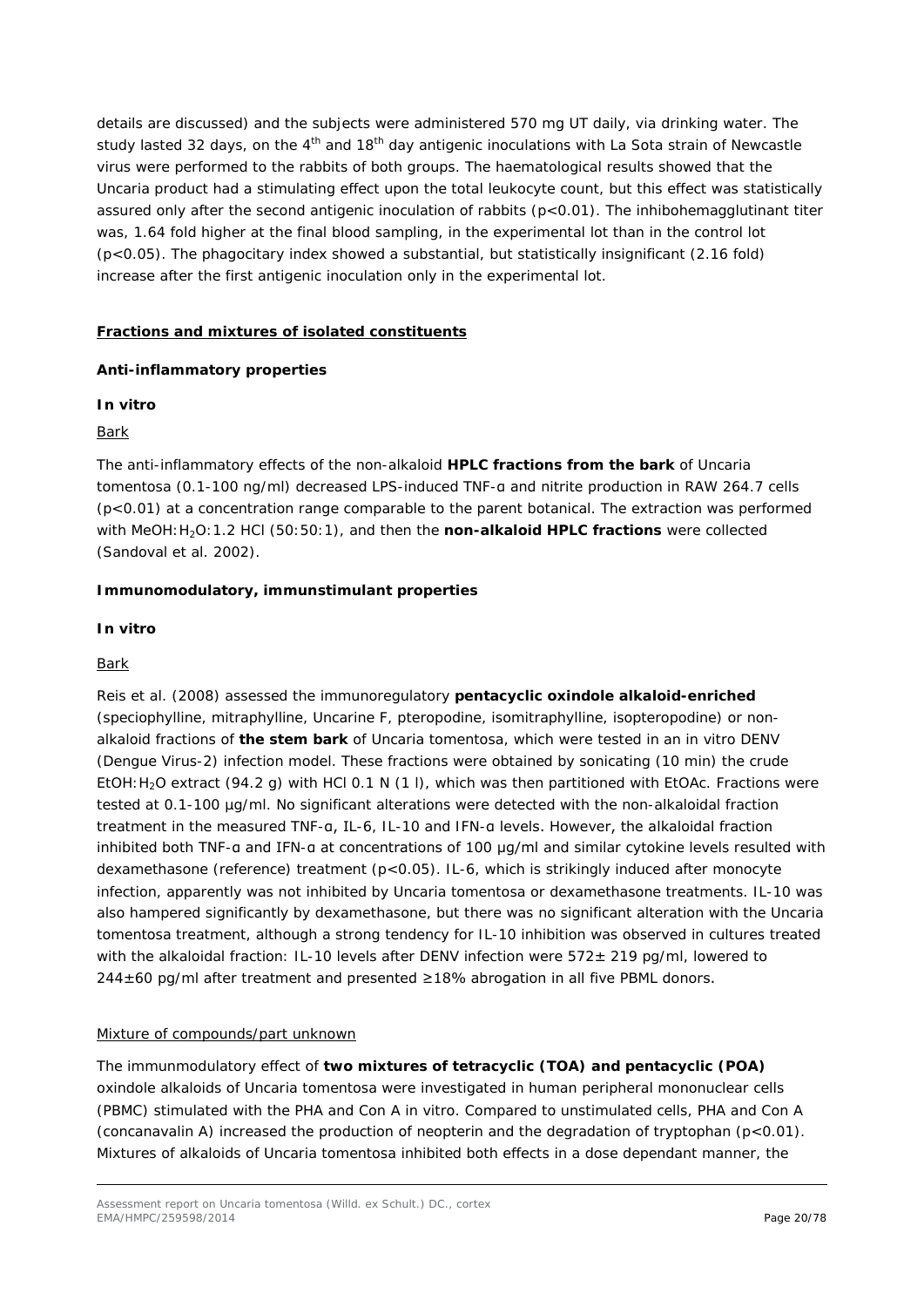lowest effective concentrations were 100-175 µg/ml (p<0.01). With the highest concentrations complete suppression of mitogen-induced neopterin production and tryptophan degradation was observed, indicating immunmodulating effect of the alkaloids. POA hydrochlorides mixture contained 1% mitraphylline, 49% pteropodine and 50% isopteropodine. TOA hydrochlorides mixture contained 1% isocorynoxeine, 4% corynoxeine, 39% isorhynchophylline (Winkler *et al.* 2004).

**Wurm** *et al.* (1998) also showed that pentacyclic alkaloids (POA) stimulate endothelial cells *in vitro* to produce a lymphocyte-proliferation-regulating factor. Supernatants of EA.hy926 endothelial cell cultures incubated with 10 μM POA, significantly (p<0.01-0.001, depending on dilution of supernatants) increased the proliferation of normal resting or weekly activated human B and T lymphocytes. In contrast, proliferation of normal human lymphoblasts and of both the human lymphoblastoid B cell line Raji CCL86 and the human T cell line Jurkat E6.1 was inhibited significantly (p<0.01, 0.001 and 0.005, respectively), while cell viability was not affected. The proliferation of myeloid cell line U-937 was not affected by supernatants of POA stimulated endothelial cell cultures. POA alone did not exert any direct effect on proliferation. Thus the pentacyclic isomers do not affect directly the proliferation but rather induce endothelial cells to release a yet to be identified factor which influences the proliferation of lymphocytes. For generation of supernatants, EA.hy926 cells were incubated with 1 µM POA and TOA. Supernatants of untreated cells served as control. Tetracyclic oxindole alkaloids dose-dependently reduced the activity of pentacyclic oxindole alkaloids on human endothelial cells**.** POA-preparation contained: 4% speciophylline, 6% Uncarine F, 2% mitraphylline, 3% isomitraphylline, 28% pteropodine and 57% isopteropodine. The TOA preparation contained: 67% rhynchophylline and 33% isorhynchophylline. In the studies of antagonistic effects two separate POA preparations were used: pteropodine group (4% speciophylline, 6% Uncarine F, 30% pteropodine, 60% isopteropodine) and the mitraphylline group (33% mitraphylline, 67% isomitraphylline) (Wurm *et al.* 1998; Keplinger *et al.* 1999). Based on this study of Wurm *et al.* (1998), it has been stated, that the mixture of the two chemotypes of cat's claw are unsuitable for therapeutic use, unless certified to contain less than 0.02% tetracyclic oxindole alkaloids (Laus and Keplinger, 1997; Barnes *et al.* 2002).On the other hand, one tetracyclic alkaloid of *Uncaria tomentosa*, isorhynchophylline, was able to induce phagocytosis, while rhychophylline did not affect it (Keplinger *et al.* 1990). Thus isorhynchophylline may act as an immunostimulant, affecting other pathways than via endothelial cells. Hence, caution is advised, before drawing consequences based on one study, especially, concerning the immune system that has plenty probable targets. Moreover, most of the studies of *Uncaria tomentosa* were performed with extracts containing both types of alkaloids (Keplinger *et al.* 1990; Wagner *et al.* 1985).

A standardized extract (3% total alkaloids, commercial product, no further details) of *Uncaria tomentosa* **(part not specified**) was evaluated for ability to activate macrophage and natural killer cells, *in vitro* by Groom *et al.* (2007). Macrophage phagocytosis was stimulated up to 4.7-fold, (P<0.01) at concentrations 0.128, 0.385, and 1.28 mg/ml. NK cell synthesis of interferon-γ, macrophage synthesis of IL-12 or NK cell synthesis of granzyme B were not stimulated.

# *In vitro+in vivo*

Domingues *et al.* (2011b) investigated the effects of a **pentacyclic oxindole alkaloid** (POA) extract derived from a 50% ethanolic extract of the *Uncaria tomentosa* **bark** on lymphocyte phenotype, Th1/Th2 cytokine production, cellular proliferation and cytotoxicity. POA extract was prepared by treatment of the crude 50% ethanolic extract with 0.1 N HCl and then partitioned with EtOAc. The resulting aqueous fraction was treated with NH4OH until a pH of 9–10 was reached, filtered and evaporated. For the *in vivo* immunotoxicity testing, BALB/c male mice (10/group) were treated once a day with 125, 500 or 1250 mg/kg of POA extract for 28 days. The extract increased the cellularity of splenic white pulp and the thymic medulla and increased the number of T helper lymphocytes and B-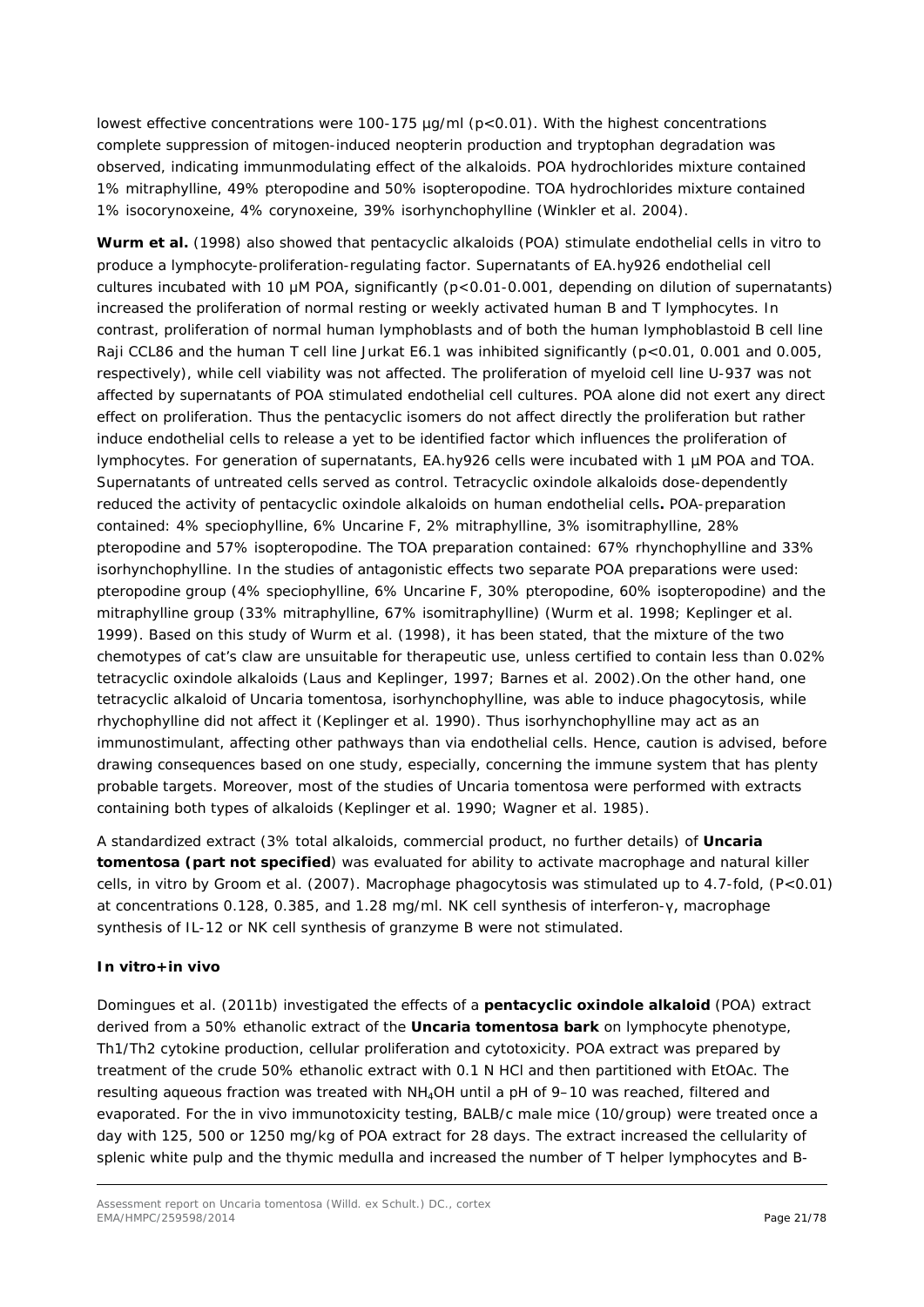lymphocytes. The animals treated with 1250 mg/kg body weight of POA displayed a significant increase in the relative number of lymphocytes (91.4%, p<0.05), which was associated with a decrease in granulocytes (5.5%, p<0.01), compared to control (82% and 16.1% respectively). Also, a large stimulatory effect on lymphocyte viability was observed. However, *in vitro* mitogen induced (Con A) T lymphocyte proliferation was significantly inhibited at higher concentrations of the POA extract (p<0.05), concentrations tested 10, 50, 100 and 500 µg/ml. Furthermore, an immunological polarization toward a Th2 cytokine profile was observed. POA extract increased the mitogen-induced production of IL-4 (p<0.01) and IL-5 (p<0.001) and caused a strong inhibition of IFN-γ (p<0.001) at the highest tested concentration (500 μg/ml). In addition both concentrations of 100 and 500μg/ml inhibited the production of IL-2. Despite the absence of changes in the TNF-α level at 500μg/ml, the lowest tested concentration (100 μg/ml) led to a significant increase (p<0.01).

### **Isolated constituents**

#### *Anti-inflammatory properties*

#### *In vitro*

From the bark of *Uncaria tomentosa* (200 g extracted with petroleum ether) Wirth and Wagner (1997) isolated Cinchonain **1b** which inhibited 5-lipoxygenase (>100% at 42.5 μM/ml).

### *In vivo*

Aquino *et al.* (1991) reported, that the bioassay-guided fractionation of the petroleum ether extracts of the root bark of *Uncaria tomentosa*, using the carrageenan-induced edema in rat (male Wistar Nossan) paw, has led to the isolation of a **new quinovic acid glycoside**, 3-β-*O*-(β-D-quinovopyranosil)- (27→I)-β-D-glucopyranosyl ester, as one of the active principles. The oral pre-treatment with the compound caused 33% inhibition at 3 hours of the inflammatory response (p<0.05). Subjects (n=5/group) received either indomethacin (5 mg/kg), vehicle or the pure compound at 20 mg/kg. One hour after drug administration 1% carrageenan was injected and the paw volumes were measured hourly for 5 hours.

**Mitraphylline** a major pentacyclic oxindole alkaloid, present in the bark chloroformic extract of *Uncaria tomentosa* was tested *in vivo* against a large range of cytokines that play a crucial role in inflammation. Mice received mitraphylline once a day for 3 days at 30 mg/kg/day by oral route. Then they were subjected to LPS endotoxin (15 mg/kg) and the LPS-induced production of 16 different cytokines was determined by Elisa multiplex. Control group received dexamethasone orally at 2 mg/kg/day. The control group received 0.9% saline solution, while dexamethasone (2 mg/kg/day, oral route) was used as reference. Two hours after the last dose, mice were injected intraperitoneally with saline-diluted LPS, then two hours later sacrificed. Mitraphylline inhibited around 50% of the release of interleukins 1α, 1ß, 17, and TNF-α. This activity was similar to dexamethasone. It also reduced almost 40% of the production of interleukin 4, while the corticoid did not (Rojas-Duran *et al.* 2012).

# *Immunmodulatory, immunostimulant properties*

# *In vitro+In vivo*

Wagner *et al.* (1985) reported that **six oxindole alkaloids** from *Uncaria tomentosa* (pteropodine, isopteropodine, rhynchophylline, isorhynchophylline, mitraphylline, isomitraphylline) showed a pronounced enhancement effect on phagocytosis. Isopteropodine (10<sup>-3</sup>-10<sup>-5</sup>% concentration) had the greatest effect with an elevation of 23.4-55% of the phagocytosis index, in the granulocytic test. Isopteropodine, isorhynchophylline and isomitraphylline were also active with a lesser extent (10.8%-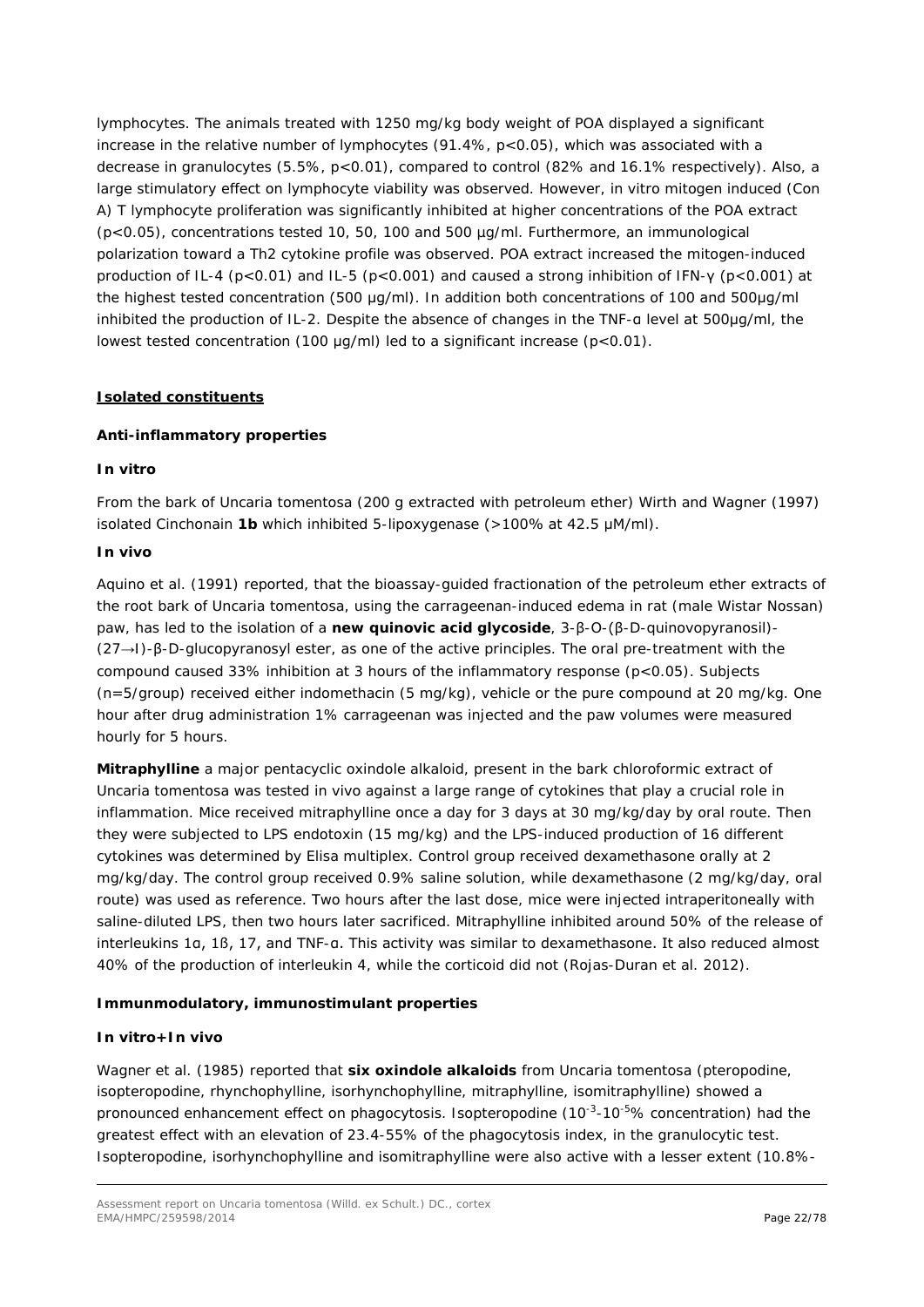27%), but mitraphylline and rhynchophylline were inactive. However, *in vivo* carbon clearance test, where an aqueous extract in the form of a water-soluble hydrochloric of the mixed alkaloids of *Uncaria tomentosa* administered to rats (10 mg/kg, i.p.), have shown that they are not active without the presence of the catechin tannin fraction of the root bark, even though these catechins were shown to be immunologically inactive. In another study speciophylline stimulated granulocyte phagocytosis *in vitro* by 25% to 35%. Among the tetracyclic oxindoles, dihydrocorynantheine, hirsutine and hirsuteine also stimulated granulocyte phagocytosis by 25% to 35% (McKenna *et al.* 2002).

Åkesson *et al.* (2005) reported, that mice exposed to **quinic acid** (QA), a component of **a commercially available filtered aqueous extract (AE)**, had significantly increased number of spleen cells, thus recapitulating the *in vivo* biological effect of AE (which was repeated here). Mice were treated with 1, 2 and 4 mg/ml QA for 21 days (n=9-24). Ammonia treated quinic acid (QAA) but not QA, inhibited proliferation of mitogen-stimulated 70Z/3 mouse pre-B lymphocytes. Spleen cells were activated with Con A or LPS in the presence of concentrations of 1 mg/ml AE, QA or 1 and 2 mg/ml QAA. Both QA and AE inhibited NF-κB activity in exposed Jurkat T cells at similar concentrations (0.625-2.5 mg/ml).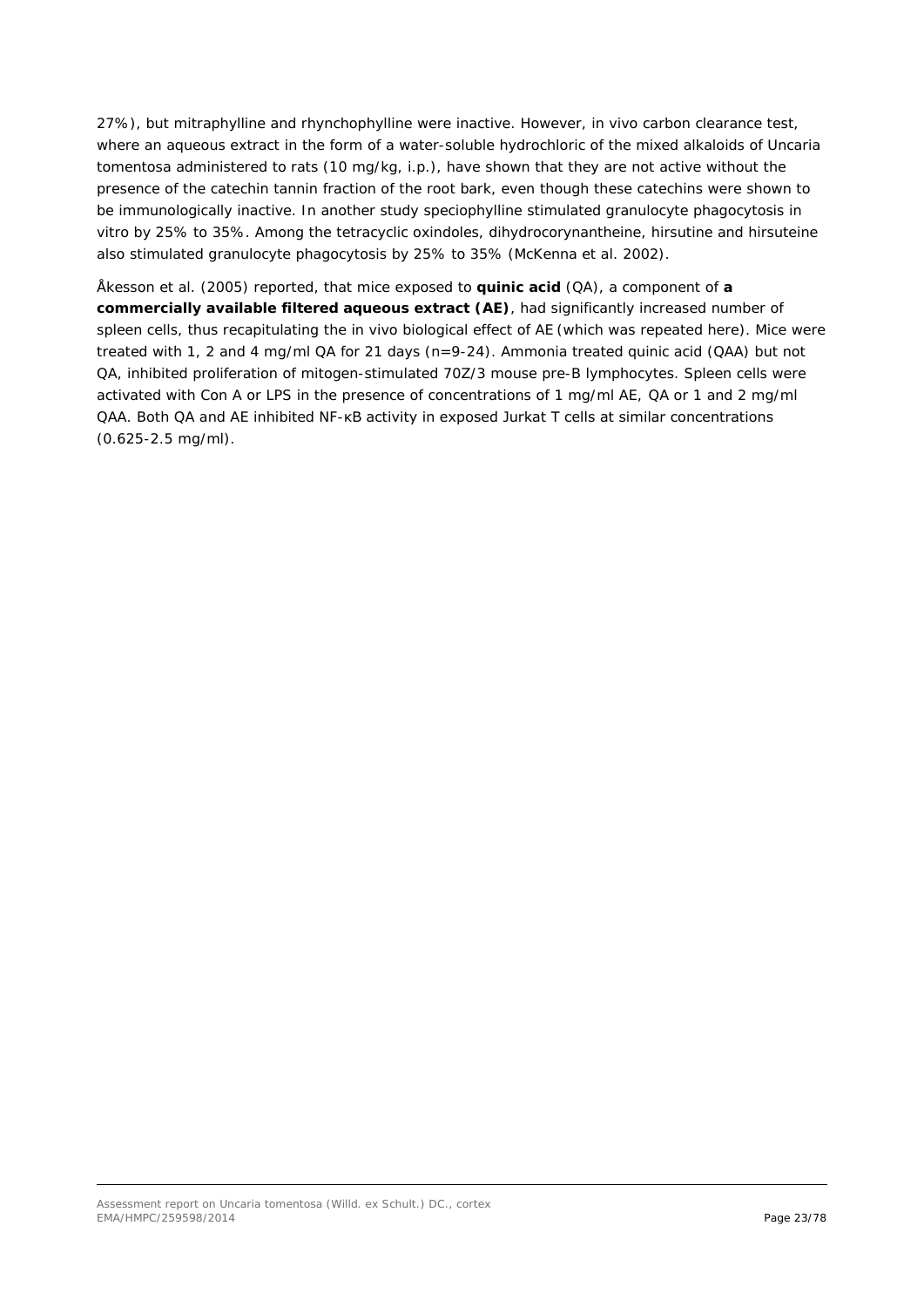# **Table 4:** Overview of the main non-clinical data/conclusions

|                     | Herbal preparation tested                                                                                                            | Strength<br>Dosage<br>Route of administration                                  | Experimental model<br>$In$ vivo/<br>In vitro                  | Reference<br>Year of<br>publication | Main non-clinical conclusions                                                                                                                                                                                                                                                                                                                                                                            |
|---------------------|--------------------------------------------------------------------------------------------------------------------------------------|--------------------------------------------------------------------------------|---------------------------------------------------------------|-------------------------------------|----------------------------------------------------------------------------------------------------------------------------------------------------------------------------------------------------------------------------------------------------------------------------------------------------------------------------------------------------------------------------------------------------------|
|                     |                                                                                                                                      |                                                                                | <b>Herbal preparations</b>                                    |                                     |                                                                                                                                                                                                                                                                                                                                                                                                          |
|                     |                                                                                                                                      |                                                                                | Anti-inflammatory                                             |                                     |                                                                                                                                                                                                                                                                                                                                                                                                          |
| <b>Bark</b>         | Aqueous extract of dried<br>bark of U. tomentosa<br>(20 q/L)                                                                         | $100 \mu g/ml$<br>In the case of iNOS gene<br>expression 50-200 µg/ml          | In vitro<br>HT29 and RAW 264.7 cells                          | Sandoval-<br>Chachón<br>1998        | Inhibited peroxynitrite-induced apoptosis, LPS<br>induced iNOS gene expression, nitrite formation<br>and cell death and the activation of NF-KB in in<br>the presence of LPS $(p<0.05)$                                                                                                                                                                                                                  |
| <b>Bark</b>         | Aqueous extract of<br>micropulverized bark of<br>Uncaria tomentosa (20 g/L)<br>with or without<br>concentration by freeze-<br>drying | Freeze-dried: 0.001-3<br>$\mu$ g/ml<br>Without concentration<br>0.01-100 µg/ml | In vitro<br>RAW 264.7 cells                                   | Sandoval<br>2000                    | Suppressed LPS induced TNF-a production by<br>65-85% ( $p < 0.01$ ) freeze-dried $EC_{50} = 1.2$ ng/ml,<br>without freeze-drying EC <sub>50</sub> =28 ng/ml                                                                                                                                                                                                                                              |
| <b>Bark</b>         | Aqueous extract of the bark<br>of Uncaria tomentosa (UT)<br>and U. guianensis (UG)<br>(50 g/L)                                       | Freeze-dried extracts<br>diluted to 20 mg/ml                                   | In vitro<br>RAW 264.7 cells                                   | Sandoval<br>2002                    | The $IC_{50}$ of TNF-a production was higher for UT<br>(14.1 ng/ml) vs. UG (9.5 ng/ml), p<0.01                                                                                                                                                                                                                                                                                                           |
| <b>Bark</b>         | Two Uncaria tomentosa<br>bark extracts: 80%<br>ethanolic spray-dried<br>extract (DER 8:1) and<br>aqueous freeze-dried                | 5-500 µg/ml                                                                    | In vitro<br>NF-kB EMSA (Jurkat T<br>cells) COX1 and 2 assays. | Aguliar<br>2002                     | NF-kB activation was nearly completely reduced<br>with 500 µg/ml of the hydroalcoholic extract but<br>aqueous extract only slightly reduced it.<br>COX-1 and 2 inhibition: 7.8% and 21.7%<br>(hydroalcoholic)<br>32.7% and 12.2% (aqueous freeze-dried)                                                                                                                                                  |
| <b>Stem</b><br>bark | Purified freeze-dried<br>extracts of stem bark                                                                                       | 1-1000 ng/ml or 50<br>nq/ml                                                    | In vitro<br>HT29 and RAW 264.7 cells                          | Piscoya<br>2011                     | Significant and dose-dependent reduction in<br>TNF-a levels after stimulation, equivalent<br>between Uncaria tomentosa and guaianensis<br>IC <sub>50</sub> values (10.2, 10.9 ng/ml, respectively) and<br>with a maximum inhibition of 79% and 73%,<br>respectively. The extracts had no effect on<br>unstimulated PGE2 production but did<br>significantly reduce PGE2 production stimulated<br>by LPS. |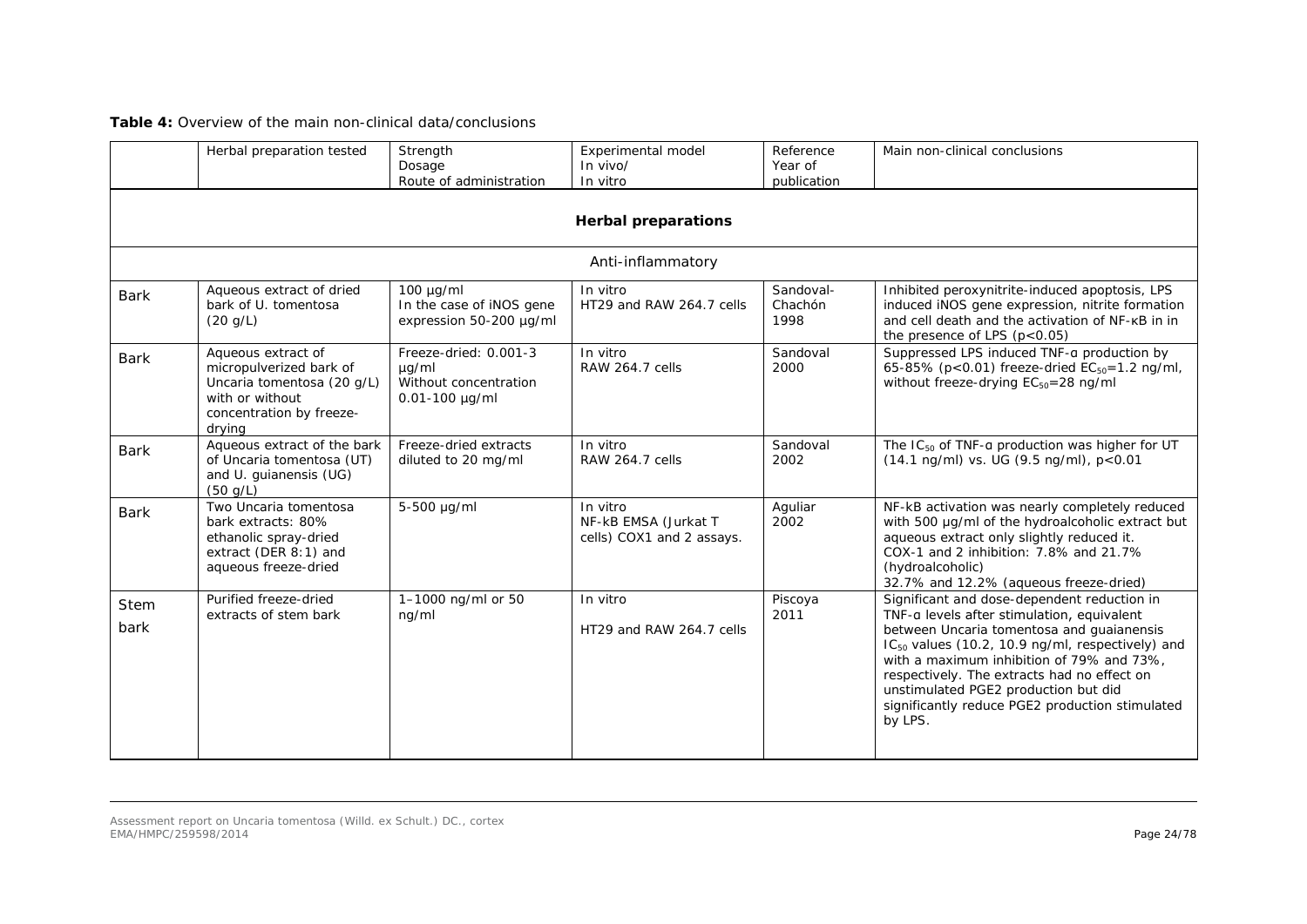|              | Herbal preparation tested                                                                                                                          | Strength<br>Dosage<br>Route of administration                                                                                                                                             | Experimental model<br>In vivo/<br>In vitro                                                                               | Reference<br>Year of<br>publication | Main non-clinical conclusions                                                                                                                                                                                                                                                       |
|--------------|----------------------------------------------------------------------------------------------------------------------------------------------------|-------------------------------------------------------------------------------------------------------------------------------------------------------------------------------------------|--------------------------------------------------------------------------------------------------------------------------|-------------------------------------|-------------------------------------------------------------------------------------------------------------------------------------------------------------------------------------------------------------------------------------------------------------------------------------|
| <b>Bark</b>  | Aqueous extract of dried<br>bark of U. tomentosa<br>(20 g/L)                                                                                       | 5 mg/l, orally in drinking<br>water                                                                                                                                                       | In vivo<br>Sprague-Dawley rats, with<br>indomethacin induced<br>intestinal inflammation                                  | Sandoval-<br>Chachón<br>1998        | The extract attenuated indomethacin enteritis: it<br>reduced the myeloperoxidase activity,<br>morphometric damage and metallothionein<br>expression (p<0.05)                                                                                                                        |
| <b>Bark</b>  | Aqueous extract of the bark<br>of Uncaria tomentosa (20<br>g\L) DER 1:14                                                                           | 50% and 100% UT<br>extract, per os<br>Drinking water ad libitum<br>Pre-treatment                                                                                                          | In vivo<br>Mice $(n=32/group)$ ozone<br>inhalation caused acute<br>pneumonitis                                           | Cisneros<br>2005                    | Lung tissue protective effect of pre-treatment:<br>Significantly (p<0.05) lower levels of protein in<br>BALF, lower degree of epithelial necrosis, higher<br>number of intact epithelial cell nuclei in<br>bronchial wall, and decreased number of PMNs<br>in the bronchiolar lumen |
| <b>Bark</b>  | Two Uncaria tomentosa<br>bark extracts: 80%<br>ethanolic spray-dried<br>extract (DER 8:1) and<br>aqueous freeze-dried<br>Uncaria tomentosa extract | 500, 200, 100 and 50<br>mg/kg<br>Gastric probe during 8<br>days<br>Pre-treatment                                                                                                          | In vivo<br>Carrageenan-induced paw<br>edema model in BALB/c<br>mice                                                      | Aguliar<br>2002                     | The pre-treatment with hydroalcoholic extract<br>(50 mg/kg) produced an anti-inflammatory<br>effect similar to 7 mg/kg of the non-steroidal<br>drug indomethacin, while the aqueous freeze-<br>dried extract exhibited the same effect at 200<br>mg/kg.                             |
| <b>Bark</b>  | Micropulverized bark of U.<br>tomentosa                                                                                                            | 5 mg/l, orally in drinking<br>water<br>Pre-treatment                                                                                                                                      | $In$ $Vivo$<br>Sprague-Dawley rats, with<br>indomethacin induced<br>gastritis                                            | Sandoval<br>2002                    | Protective effect (p<0.01), the degree of gastric<br>mucosal injury was markedly attenuated<br>TNF-a mRNA expression and apoptosis was<br>prevented                                                                                                                                 |
| Root<br>bark | Fractions from the<br>petroleum ether extract of<br>the root bark of U.<br>tomentosa                                                               | Per os<br>CHCl <sub>3</sub> /MeOH (9:1) (50<br>$mg/kg$ ),<br>Water (84 mg/kg),<br>MeOH and<br>CHCl <sub>3</sub> fractions (doses<br>equivalent to 2 g of dry<br>bark/kg)<br>Pre-treatment | In vivo<br>Carragenan-induced edema<br>in normal and in normal<br>and indomethacin treated<br>Wistar rats $(n=5/$ group) | Aquino<br>1991                      | Pre-treatment with the fractions (CHCl <sub>3</sub> /MeOH<br>$(9:1)$ and water) caused 69.2 and 41.2%<br>inhibition at 3 hours of the inflammatory,<br>respectively.                                                                                                                |
| Root<br>bark | Decoction of Uncaria<br>tomentosa root bark                                                                                                        | Pre-treatment with 3 ml<br>of the added to drinking<br>water                                                                                                                              | In vivo<br>Rats                                                                                                          | McKenna<br>2002                     | The size and number of large gastric ulcers were<br>significantly inhibited compared to controls                                                                                                                                                                                    |
| Root         | Aqueous (70°C) extract of<br>the root of Uncaria<br>tomentosa $(10\% \text{ w/v})$ .<br>then freeze-dried                                          | 250 or 500 mg/kg extract<br>i.p.<br>Pre-treatment                                                                                                                                         | In vivo<br>Sprague-Dawley rats<br>$(n=6/$ group)<br>Edema induced by Bothrops<br>asper snake venom                       | Badilla<br>2006                     | The doses of 250 mg/kg and 500 mg/kg showed<br>an anti-inflammatory effect at all times<br>$(p<0.05)$ , except for the dose of 250 mg/kg at<br>one hour                                                                                                                             |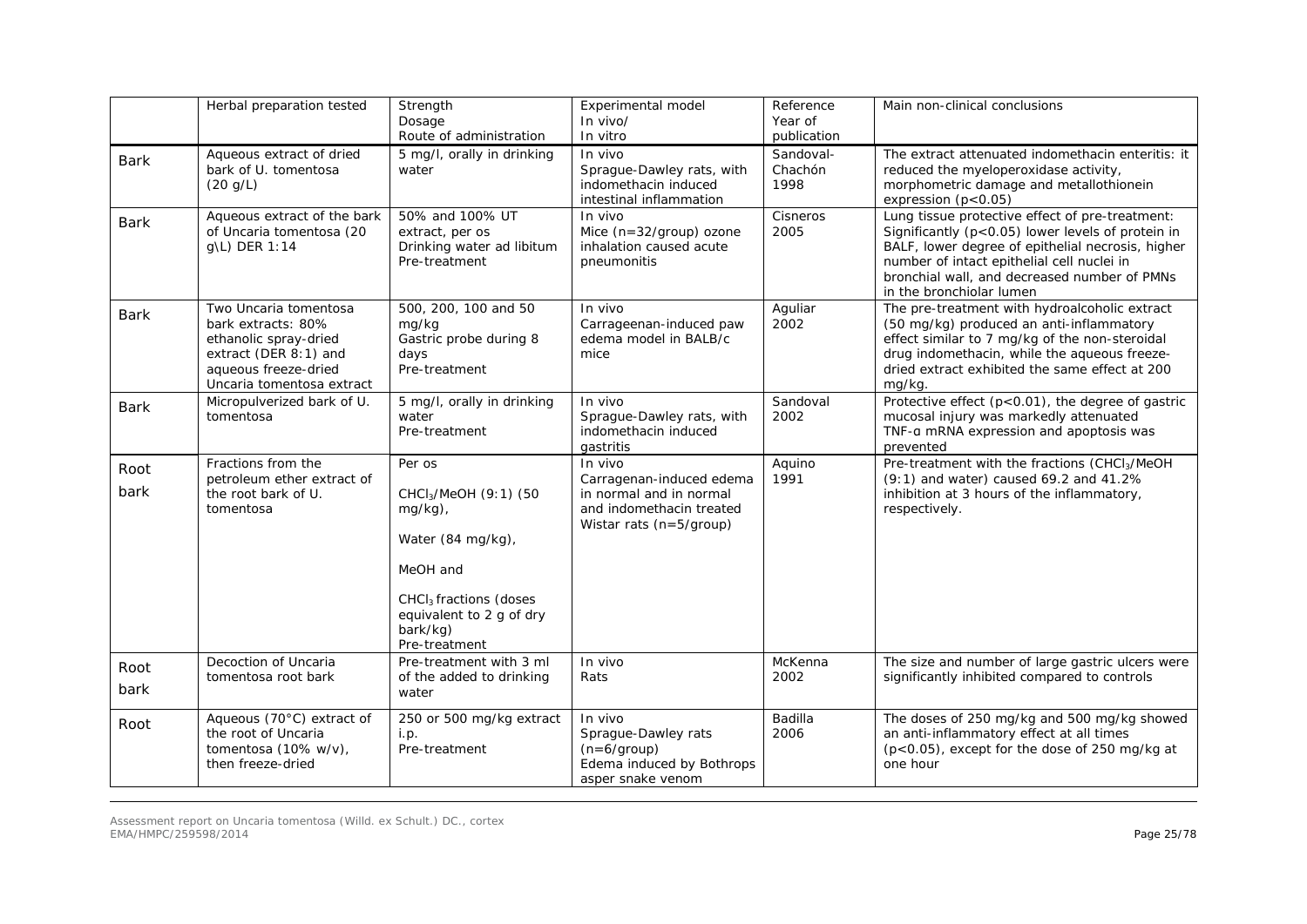|                     | Herbal preparation tested                                                                                                                                                  | Strength<br>Dosage<br>Route of administration                                                   | Experimental model<br>In vivo/<br>In vitro                                                                 | Reference<br>Year of<br>publication | Main non-clinical conclusions                                                                                                                                                                                                                                                                                           |
|---------------------|----------------------------------------------------------------------------------------------------------------------------------------------------------------------------|-------------------------------------------------------------------------------------------------|------------------------------------------------------------------------------------------------------------|-------------------------------------|-------------------------------------------------------------------------------------------------------------------------------------------------------------------------------------------------------------------------------------------------------------------------------------------------------------------------|
| Unknown             | 70% ethanolic extract of U.<br>tomentosa                                                                                                                                   | 0.125, 0.5, 2 g/kg<br>Per os<br>Post-treatment                                                  | In vivo<br>Carragenan-induced edema<br>in normal and in<br>prednisolone treated mice<br>$(n=5)$            | Abe<br>2002                         | The post-treatment significantly $(p<0.05)$<br>lowered the thickness of the edema<br>administered together with Harpagophytum<br>procumbens, but not alone                                                                                                                                                              |
|                     |                                                                                                                                                                            |                                                                                                 | Immunmodulatory                                                                                            |                                     |                                                                                                                                                                                                                                                                                                                         |
| Bark                | Uncaria tomentosa (UT)<br>(70% ethanolic extract of<br>the bark, 2.57%<br>pentacyclic oxindole<br>alkaloids)                                                               | 100 and 200 µg/ml                                                                               | In vitro<br>Colony-forming cell (CFC)<br>assays performed with<br><b>hHSPCs</b>                            | Farias<br>2011                      | Increase in CFU-GM size and mixed colonies<br>(CFU-GEMM) size at the final concentrations of<br>100 and 200 µg extract/ml                                                                                                                                                                                               |
| <b>Bark</b>         | 95% ethanolic extract of<br>the bark of Uncaria<br>tomentosa (exhaustive<br>percolation)                                                                                   | 1 or 10 µl (concentration<br>not given)                                                         | In vitro<br>LPS-treated THP-1<br>monocyte cells                                                            | Allen-Hall<br>2007                  | augmented the expression of IL-1ß by 20-fold,<br>but did not affect the expression of TNF-a,<br>(p < 0.05)                                                                                                                                                                                                              |
| <b>Bark</b>         | 95% ethanolic extract of<br>the bark of Uncaria<br>tomentosa (exhaustive<br>percolation)                                                                                   | 10-360 µg/ml                                                                                    | In vitro<br><b>LPS-treated THP-1</b><br>monocyte cells                                                     | Allen-Hall<br>2010                  | The treatment: Inhibited the secretion of TNF-a<br>in a dose-dependent manner (33-95%)<br>Enhanced the expression of IL-1 $\beta$ at 40 and 160<br>µg/ml but blocked at 320 µg/ml. Inhibited the<br>activation of all AP-1 transcription factor<br>subunits but only inhibited some of the NF-KB<br>subunits $(p<0.05)$ |
| Stem<br>bark        | Two stem bark aqueous<br>extracts of different<br>collections of U.<br>tomentosa: UT1 and UT2 -<br>6.98 and $5.57$ mg/g total<br>oxindole alkaloid content<br>respectively | 0.025-0.5 mg/ml                                                                                 | In vitro<br>Alveolar rat macrophages<br>with or without LPS<br>stimulation                                 | Lemaire<br>1999                     | UT2 greatly stimulated IL-1 and IL-6 (10X and<br>7.5X at max. effect) production in a dose<br>dependent manner and enhanced IL-1 (5.2X)<br>and IL-6 (<2X) in LPS stimulated macrophages.<br>UT 1 had comparable trends in results (not<br>specified)                                                                    |
| Stem<br>bark        | 50% ethanolic extract of<br>the stem bark of U.<br>tomentosa                                                                                                               | $0.1 - 100$ µg/ml                                                                               | In vitro<br>DENV (Dengue Virus-2)<br>infection model.                                                      | Reis<br>2008                        | No significant alterations were detected with the<br>treatment of hydro-ethanolic extract in the<br>measured TNF-a, IL-6, IL-10 and IFN-a levels.                                                                                                                                                                       |
| <b>Stem</b><br>bark | 70% ethanolic extract of<br>the stem bark of Uncaria<br><i>tomentosa</i> (48 hrs. $25^{\circ}$ C)                                                                          | 250-3.9 µg/ml in<br>complement cascade, 5<br>mg/ml in ADP-induced<br>platelet aggregation assay | In vitro<br>Complement cascade<br>inhibition and ADP-induced<br>platelet aggregation<br>inhibition assays. | Deharo<br>2004                      | Inhibition of the classical-CPW and alternative-<br>APW complement pathways, IC <sub>50</sub> : 124 and 151<br>µg/ml, respectively.<br>ADP-induced platelet aggregation-no inhibition                                                                                                                                   |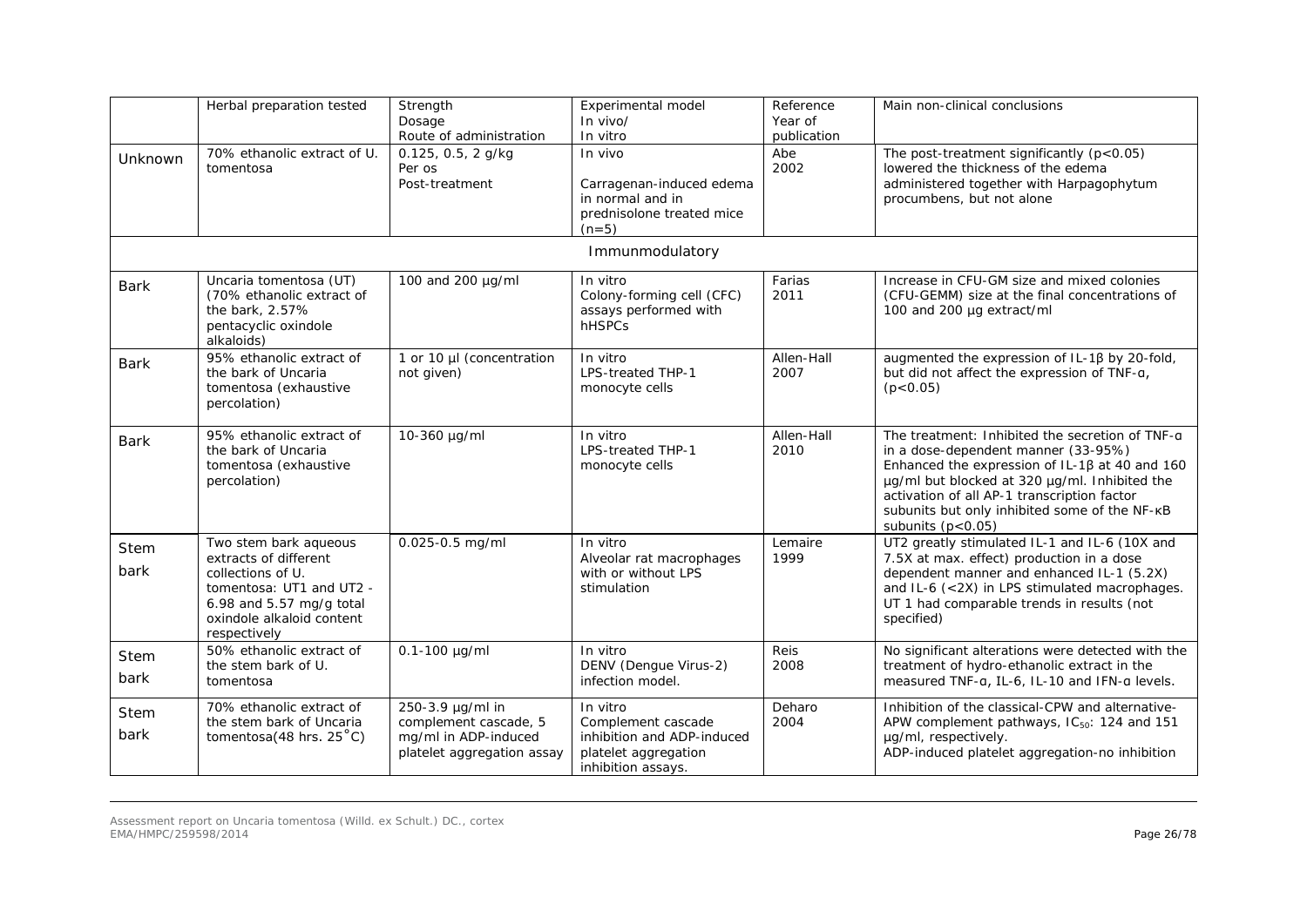|                             | Herbal preparation tested                                                                        | Strength<br>Dosage<br>Route of administration                                                                                         | Experimental model<br>In vivo/<br>In vitro                                                                                                     | Reference<br>Year of<br>publication | Main non-clinical conclusions                                                                                                                                                                                                                                                                                                                                                  |
|-----------------------------|--------------------------------------------------------------------------------------------------|---------------------------------------------------------------------------------------------------------------------------------------|------------------------------------------------------------------------------------------------------------------------------------------------|-------------------------------------|--------------------------------------------------------------------------------------------------------------------------------------------------------------------------------------------------------------------------------------------------------------------------------------------------------------------------------------------------------------------------------|
| Stem<br>bark                | Commercially available<br>filtered aqueous extract<br>from the bark of Uncaria<br>tomentosa (AE) | Several concentrations in<br>different assays: 0.125-2<br>mg/ml                                                                       | In vitro<br>Mouse CTLL-2 cells for IL-2<br>assay, mouse spleen cells,<br>IL-2 ELISA, LPS stimulated<br>70Z/3 and Jurkat cells for<br>$NF - KB$ | Åkesson<br>2003a                    | The extract inhibited the proliferation of normal<br>mouse T and B-lymphocytes and the inhibition<br>is not caused by toxicity or by induction of<br>apoptosis. It did not interfere with IL-2<br>production nor IL-2 receptor signalling, but<br>reduced NF-KB activity with almost 50%.                                                                                      |
| <b>Stem</b><br>root<br>bark | Extract of the stem or root<br>bark of Uncaria tomentosa                                         |                                                                                                                                       | In vitro<br>Granulocytic test                                                                                                                  | McKenna 2002                        | Increase in phagocytic activity shown by the<br>root bark was found to be 30% to 40%<br>Increase in phagocytic activity shown by the<br>stalk bark was found to be 10% to 20%                                                                                                                                                                                                  |
| Unknown                     | Aqueous (roomtemp.)<br>extract of Uncaria<br>tomentosa (commercial<br>product)<br>$10$ ml/g      | $44 \mu g/ml$                                                                                                                         | In vitro<br>FACS-based IL-2Ra and<br>CFSE analysis of human<br>and bovine PBMC                                                                 | Holderness<br>2007                  | IL-2Ra activation, proliferation and expression<br>on γδ T cells were induced. The activity was<br>specific to $\gamma\delta$ T cells and was not limited to one<br>$γδ T$ cell subset. The activity was due to the<br>condensed tannin fractions of the drug.                                                                                                                 |
| Unknown                     | HCI and 96% ethanolic<br>Uncaria tomentosa extracts<br>(commercial products)                     | Concentration range of<br>500-4000 µg/ml                                                                                              | In vitro<br>Human peripheral<br>mononuclear cells (PBMC)<br>stimulated with the PHA<br>and Con A                                               | Winkler 2004                        | The extracts inhibited the production of<br>neopterin and the degradation of tryptophan in<br>a dose dependant manner; the lowest effective<br>concentrations were 500-1000 $\mu$ g/ml (p<0.05).<br>At the highest concentrations, complete<br>suppression was observed, indicating<br>immunomodulation effect of the extracts.                                                |
| <b>Bark</b>                 | Decoction of the bark of<br>Uncaria tomentosa                                                    | Group I (n=10, 3600<br>mg/calf/day) and Group<br>$II$ (n=10, placebo)<br>Per os<br>3600 mg in 200 ml<br>decoction form, for 17<br>day | In vivo<br>Calves (n=10/group)                                                                                                                 | Bedranek<br>2002                    | In the treatment group the peripheral blood<br>neutrophil and MID-cell number and the rectal<br>temperature were significantly lower, the<br>peripheral lymphocyte subsets increased<br>significantly in the total number and % of CD2<br>+ and CD4+ cells and the synthesis and release<br>of pro-inflammatory arachidonate metabolites<br>(eicosanoids) were also inhibited. |
| <b>Bark</b>                 | Water and 96% ethanol<br>extract of Uncaria<br>tomentosa bark (DER 1:10)                         | 200 µg daily for 7 days<br>Per os                                                                                                     | $In$ $Vivo$<br>BALB/c mice                                                                                                                     | Nowakowska<br>2010                  | Metabolic activity of granulocytes was<br>stimulated by the water extract compared to<br>control (p<0.001). Ethanol extract didn't reach<br>the level of significance.                                                                                                                                                                                                         |
| <b>Bark</b>                 | 30% ethanolic extract of<br>Uncaria tomentosa bark<br>(Drug solvent ratio 1:10)                  | 0.56, 5.6 mg of the dry<br>extract seven times<br>Intragasrically                                                                     | In vivo<br>BALB/c mice (n=6/group)<br>immunized with a formalin-<br>inactivated whole Sendai<br>virus (SV) with two doses<br>of extract.       | Bižanov 2005                        | Animals inoculated with 5.6 mg of the dry<br>extract induced higher saliva IgA antibodies.<br>Mice immunized e.g. with SV plus 0.56 mg of<br>the extract had significantly higher IgA, IgG and<br>HI (haemagglutination inhibition) antibody<br>responses to SV than did those administered<br>with the SV alone $(p<0.05)$                                                    |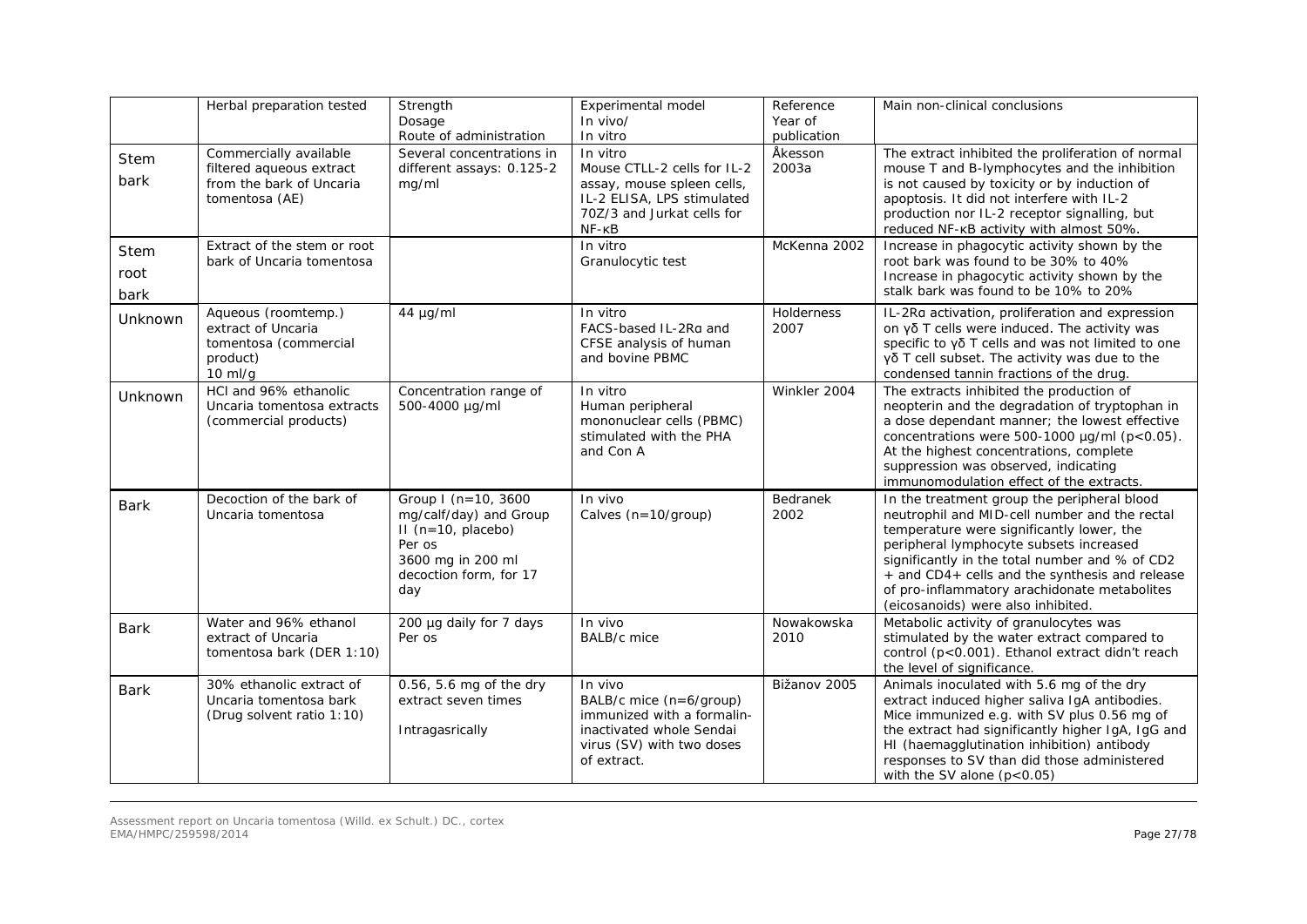|             | Herbal preparation tested                                                                                                                                                                   | Strength<br>Dosage<br>Route of administration                                                                                           | Experimental model<br>$In$ vivo/<br>In vitro                                                             | Reference<br>Year of<br>publication | Main non-clinical conclusions                                                                                                                                                                                                                                                                                                                                                                                                           |
|-------------|---------------------------------------------------------------------------------------------------------------------------------------------------------------------------------------------|-----------------------------------------------------------------------------------------------------------------------------------------|----------------------------------------------------------------------------------------------------------|-------------------------------------|-----------------------------------------------------------------------------------------------------------------------------------------------------------------------------------------------------------------------------------------------------------------------------------------------------------------------------------------------------------------------------------------------------------------------------------------|
| <b>Bark</b> | 50% ethanolic extract of<br>the bark of Uncaria<br>tomentosa (UT)<br>Total alkaloid content 29.1<br>mq/ml                                                                                   | 10-400 mg/kg during 21<br>days<br>By gavage, per os                                                                                     | In vivo<br>immune-mediated diabetes<br>in C57BL/6 male mice                                              | Domingues<br>2011a                  | Insulinitis protective effect: 50-400 mg/kg of<br>UT caused a significant reduction in the<br>glycemic levels and incidence of diabetes,<br>protection against the loss of $\beta$ -cells (p<0.01)<br>and higher number of intact islets $(p<0.05)$<br>Extract modulated the production of Th1 and<br>Th2, with increased levels of IL-4 and IL-5<br>$(p<0.05)$ .                                                                       |
| <b>Bark</b> | Uncaria tomentosa (UT)<br>(70% ethanolic extract of<br>the bark, 2.57%<br>pentacyclic oxindole<br>alkaloids)                                                                                | 5 and 15 mg of UT extract<br>per os and intraperitoneal<br>doses of 3 and 9 µg of<br>filgrastim, respectively,<br>for 4 days.           | In vivo<br>Ifosfamide-treated mice<br>$(n=6/$ group)                                                     | Farias<br>2011                      | Treatment significantly increased the neutrophil<br>count (4 and 13X higher than control,<br>respectively), and a potency of 85.2% was<br>calculated in relation to filgrastim at the<br>corresponding doses tested.                                                                                                                                                                                                                    |
| <b>Bark</b> | Commercially available<br>filtered aqueous extract<br>from the bark of Uncaria<br>tomentosa (AE)                                                                                            | Approximatly daily doses<br>of 125, 250 or 500 mg/kg<br>bodyweight for different<br>periods of time (63, 24<br>days), in drinking water | In vivo<br>C57BL/6 mice (7/group)                                                                        | Åkesson<br>2003b                    | A dose dependent increase in spleen cell<br>numbers, but the proportion of B, T and NK<br>cells, granulocytes, and memory lymphocytes<br>were normal. Accumulation is most likely due to<br>prolonged cell survival                                                                                                                                                                                                                     |
| <b>Bark</b> | Commercially available<br>filtered aqueous extract<br>from the bark of Uncaria<br>tomentosa (AE)                                                                                            | 0, 5, 10, 20, 40 and 80<br>mg/kg for 8 or 4<br>consecutive weeks<br>Per os                                                              | In vivo<br>Female W/Fu rats<br>$(n=8/group)$                                                             | Sheng<br>2000a                      | Lymphocyte proliferation was significantly<br>increased in splenocytes of rats treated at the<br>doses of 40 and 80 mg/kg. White blood cells<br>(WBC) were significantly elevated compared<br>with controls $(P<0.05)$                                                                                                                                                                                                                  |
| <b>Bark</b> | Commercially available<br>filtered aqueous extract<br>from the bark of Uncaria<br>tomentosa (AE)                                                                                            | 40 and 80 mg/kg for 16<br>consecutive days<br>Per os                                                                                    | In vivo<br>Female W/Fu rats<br>$(n=11/group)$                                                            | Sheng<br>2000b                      | Both AE and Neupogen (positive control)<br>treatment groups recovered significantly sooner<br>(p<0.05) than DOX group, but in AE all fractions<br>of WBC were proportionally increased, while in<br>Neupogen group mainly neutrophil cells<br>elevated.                                                                                                                                                                                 |
| Unknown     | Uncaria tomentosa extract<br>(UTE) (not specified) was<br>provided as a powder,<br>dosed in 1% of total<br>alkaloids by Galena<br>Química e Farmaceutica<br>Ltda (Campinas, SP,<br>Brazil). | 50, 100, 150 and 200<br>mg/kg for 7 days<br>Per os                                                                                      | In vivo<br>BALB/c mice inoculated i.p.<br>with lethal and sublethal<br>dose of Listeria<br>monocytogenes | Eberlin<br>2005                     | Increased survival rates up to 35%<br>Increased numbers of (CFU-GM) in the bone<br>marrow $(p < 0.001)$ .<br>Increased colony-stimulating activity (CSA) in<br>dose-dependent manner ( $p<0.01$ and $p<0.001$<br>for doses 50 and 100 mg/kg respectively).<br>Higher numbers of CFU-GM in non-infected<br>mice, 100 mg/kg UTE<br>WBC had no significant changes<br>Increased levels of IL-1 (p<0.05) and IL-6<br>(p<0.001) at 100 mg/kg |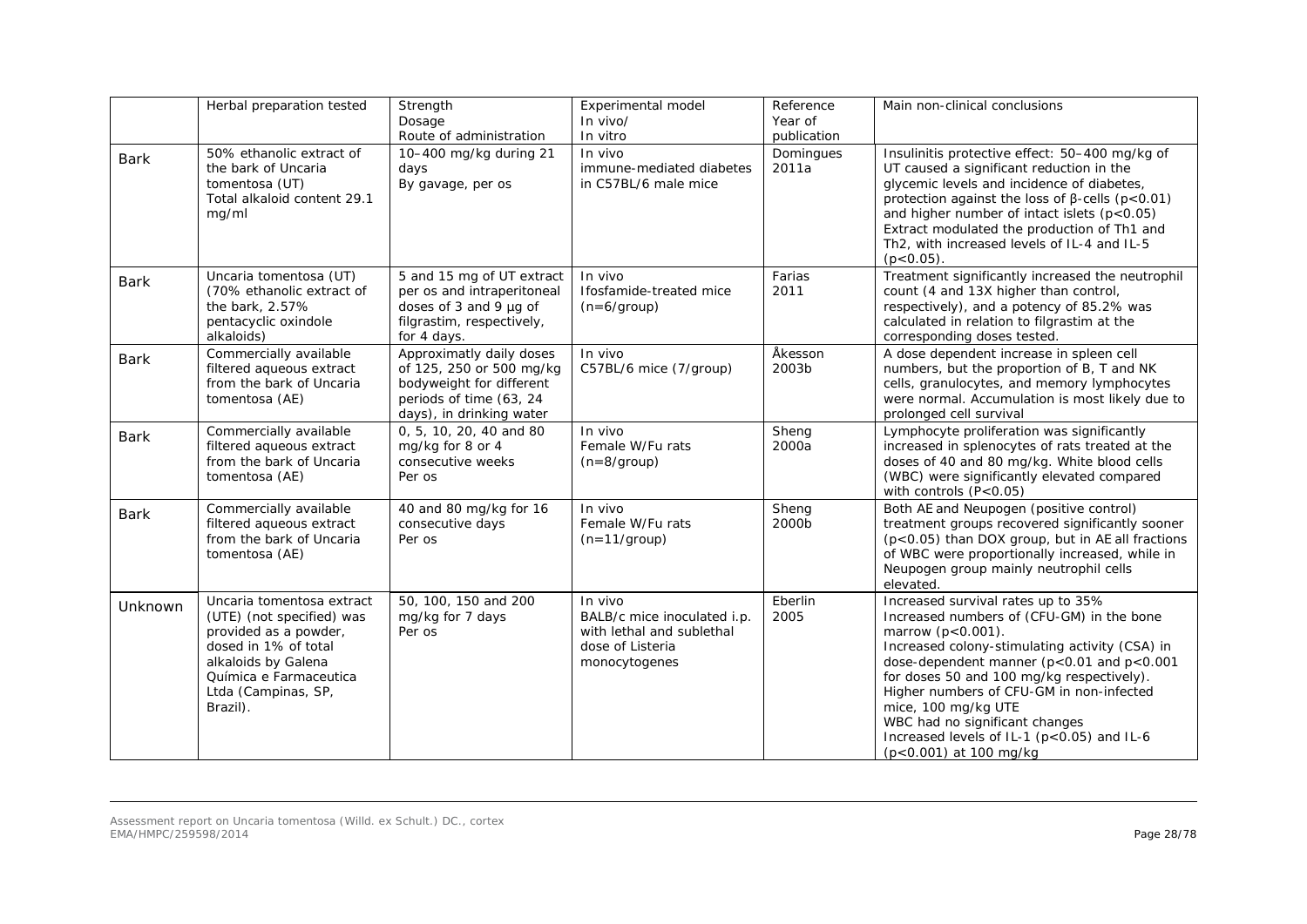|             | Herbal preparation tested                                                                                                                                                         | Strength<br>Dosage<br>Route of administration                                                                        | Experimental model<br>In vivo/<br>In vitro                                                                                 | Reference<br>Year of<br>publication | Main non-clinical conclusions                                                                                                                                                                                                                                                                                                                                                              |
|-------------|-----------------------------------------------------------------------------------------------------------------------------------------------------------------------------------|----------------------------------------------------------------------------------------------------------------------|----------------------------------------------------------------------------------------------------------------------------|-------------------------------------|--------------------------------------------------------------------------------------------------------------------------------------------------------------------------------------------------------------------------------------------------------------------------------------------------------------------------------------------------------------------------------------------|
| Unknown     | Uncaria product (0.19 g<br>Uncaria<br>tomentosa/capsule)                                                                                                                          | 570 mg/UT/day from<br>capsules for 32 days in<br>drinking water                                                      | In vivo<br>Domestic rabbits, 2<br>antigenic inoculations with<br>La Sota strain of Newcastle<br>virus $(n=7/qroup)$        | Belteghi<br>2008                    | Uncaria product had a stimulating effect upon<br>the total leukocyte count (p<0.01), inhibo-<br>hemagglutinant antibody titer was 1.64 fold<br>higher than in the control lot $(p<0.05)$ .<br>Phagocitary index had a substantial, but<br>statistically not significant (2.16 fold) increases<br>after the first inoculation                                                               |
|             |                                                                                                                                                                                   |                                                                                                                      | Fractions and mixtures of isolated constituents                                                                            |                                     |                                                                                                                                                                                                                                                                                                                                                                                            |
|             |                                                                                                                                                                                   |                                                                                                                      | Anti-inflammatory                                                                                                          |                                     |                                                                                                                                                                                                                                                                                                                                                                                            |
| <b>Bark</b> | MeOH: H <sub>2</sub> O: 1.2 HCl<br>$(50:50:1)$ extract of the<br>bark of UT, then non-<br>alkaloid HPLC fractions<br>were collected                                               | Non-alkaloid HPLC<br>fractions from UT (0.1-<br>$100 \text{ ng/ml}$                                                  | In vitro<br><b>RAW 264.7 cells</b>                                                                                         | Sandoval<br>2002                    | Decreased LPS-induced TNF-a and nitrite<br>production $(p<0.01)$                                                                                                                                                                                                                                                                                                                           |
|             |                                                                                                                                                                                   |                                                                                                                      | <b>Immunmodulatory</b>                                                                                                     |                                     |                                                                                                                                                                                                                                                                                                                                                                                            |
| <b>Bark</b> | Pentacyclic oxindole<br>alkaloid-enriched<br>(speciophylline,<br>mitraphylline, Uncarine F,<br>pteropodine,<br>isomitraphylline,<br>isopteropodine) or non-<br>alkaloid fractions | $0.1 - 100$ µg/ml                                                                                                    | In vitro<br>DENV (Dengue Virus-2)<br>infection model.                                                                      | Reis<br>2008                        | No significant alterations were detected with the<br>non-alkaloidal fraction treatment in the<br>measured TNF-a, IL-6, IL-10 and IFN-a levels.<br>Alkaloidal fraction inhibited both TNF-a and IFN-<br>a at concentrations of 100 µg/ml and similar<br>cytokine levels resulted with the dexamethasone<br>treatment.<br>II-6 was not inhibited neither DEX nor the<br>alkaloidal fraction. |
| Unknown     | Two mixtures of tetracyclic<br>(TOA) and pentacyclic<br>(POA) oxindole alkaloids of<br>U. tomentosa                                                                               | Concentration range of<br>50-500 µg/ml                                                                               | In vitro<br>Human peripheral<br>mononuclear cells (PBMC)<br>stimulated with the PHA<br>and Con A                           | Winkler<br>2004                     | The production of neopterin and the degradation<br>of tryptophan were inhibited in a dose<br>dependant manner, the lowest effective<br>concentrations of 100-175 µg/ml (p<0.01). At<br>the highest concentrations complete<br>suppression was observed, indicating<br>immunmodulating effect of the alkaloids.                                                                             |
| Unknown     | Pentacyclic oxindole<br>alkaloids (POA)<br>Tetracyclic oxindole<br>alkaloids (TOA)                                                                                                | Generation of<br>supernatant: 1µM POA<br>Proliferation assays:<br>supernatants were tested<br>at dilutions from 1:2- | In vitro<br>EA.hy926 endothelial cells,<br>proliferation assays (B and<br>T lymphocytes, T and B<br>blasts, Raji CCL86 and | Wurm<br>1998                        | POA induced EA.hy926 endothelial cells to<br>realese unknown factor(s) into supernatant;<br>which significantly enhanced proliferation of<br>normal human B and T lymphocytes; and<br>inhibited the proliferation of normal human                                                                                                                                                          |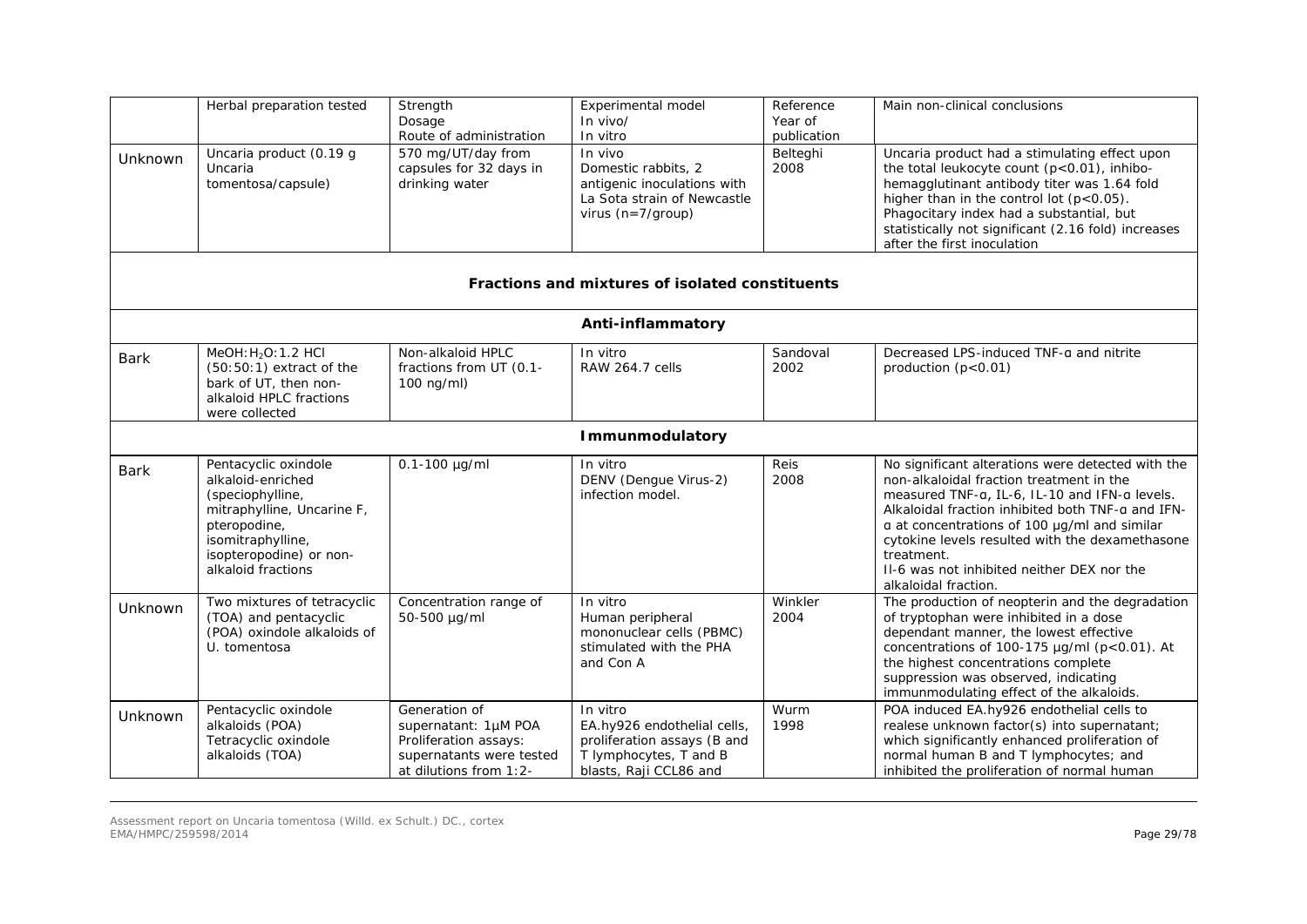|                              | Herbal preparation tested                                                                                                                                                             | Strength<br>Dosage<br>Route of administration                                                   | Experimental model<br>In vivo/<br>In vitro                                                                                     | Reference<br>Year of<br>publication | Main non-clinical conclusions                                                                                                                                                                                                                                                                                                                                                                                                                            |  |  |  |
|------------------------------|---------------------------------------------------------------------------------------------------------------------------------------------------------------------------------------|-------------------------------------------------------------------------------------------------|--------------------------------------------------------------------------------------------------------------------------------|-------------------------------------|----------------------------------------------------------------------------------------------------------------------------------------------------------------------------------------------------------------------------------------------------------------------------------------------------------------------------------------------------------------------------------------------------------------------------------------------------------|--|--|--|
|                              |                                                                                                                                                                                       | 1:32.                                                                                           | JurkatE6.1)                                                                                                                    |                                     | lymphoblasts, lymphoblastoid B cell line Raji<br>and T cell line Jurkat ( $p<0.01$ , 0.001 and 0.005,<br>respectively) TOA dose-dependently reduced the<br>activity of POA on human endothelial cells                                                                                                                                                                                                                                                    |  |  |  |
| Unknown                      | Standardized extract (3%<br>total alkaloids)                                                                                                                                          | 0.128, 0.385, and 1.28<br>mg/ml                                                                 | In vitro<br>II-12, IFN- y ELISA, Vibrant<br>phagocytosis assay,<br>ELISPOT granzyme B assay                                    | Groom<br>2007                       | Macrophage phagocytosis was stimulated up to<br>4.7-fold, (P<0.01) at all concentrations, NK cell<br>synthesis of interferon-y, macrophage synthesis<br>of interleukin-12 or NK cell synthesis of<br>granzyme B were not stimulated.                                                                                                                                                                                                                     |  |  |  |
|                              | Pentacyclic oxindole<br>alkaloid (POA) extract from<br>50% ethanolic extract of<br>the Uncaria tomentosa bark                                                                         | 10, 50, 100 and 500<br>µg/ml for proliferation,<br>100 and 500 µg/ml for<br>cytokine production | In vitro<br>Mitogen induced (Con A) T<br>lymphocyte proliferation,<br>T1, 2 cytokine production<br>$(IL5, 2, 4, TNF-a, IFN-Y)$ | Domingues<br>2011b                  | Mitogen induced T lymphocyte proliferation was<br>significantly inhibited at higher concentrations of<br>the extract $(p<0.05)$ .<br>Increased mitogen-induced production of IL-4<br>$(p<0.01)$ and IL-5 $(p<0.001)$ , inhibition of IFN-<br>$\gamma$ (p<0.001) at the highest tested concentration<br>(500 µg/ml), inhibition of the production of IL-2,<br>No changes in the TNF-a level at 500µg/ml, but<br>significant increase at 100µg/ml (p<0.01) |  |  |  |
|                              | Pentacyclic oxindole<br>alkaloid (POA) extract from<br>50% ethanolic extract of<br>the Uncaria tomentosa bark                                                                         | 125, 500 or 1250 mg/kg<br>body weight of Uncaria<br>tomentosa extract for 28<br>days<br>Per os  | In vivo<br>BALB/c male mice<br>(10/group)                                                                                      | Domingues<br>2011b                  | Increased cellularity of splenic white pulp and<br>the thymic medulla<br>Increased relative number of lymphocytes<br>(91.4%, p<0.05), associated with a decrease in<br>granulocytes (5.5%, p<0.01), compared to<br>control (82% and 16.1% respectively).<br>Stimulatory effect on lymphocyte viability was<br>observed.                                                                                                                                  |  |  |  |
| <b>Isolated constituents</b> |                                                                                                                                                                                       |                                                                                                 |                                                                                                                                |                                     |                                                                                                                                                                                                                                                                                                                                                                                                                                                          |  |  |  |
|                              | Anti-inflammatory                                                                                                                                                                     |                                                                                                 |                                                                                                                                |                                     |                                                                                                                                                                                                                                                                                                                                                                                                                                                          |  |  |  |
|                              | Cinchonain 1b                                                                                                                                                                         | 42.5 µM/ml                                                                                      | In vitro                                                                                                                       | Wirth<br>1997                       | inhibited 5-lipoxygenase (>100%)                                                                                                                                                                                                                                                                                                                                                                                                                         |  |  |  |
|                              | Quinovic acid glycoside, 3-<br>$\beta$ -O- $(\beta$ -D-<br>quinovopyranosil)-(27→I)-<br>β-D-glucopyranosyl from<br>the petroleum ether extract<br>of the root bark of U.<br>tomentosa | Per os<br>20 mg/kg                                                                              | In vivo<br>carragenan-induced edema<br>in normal and in normal<br>and indomethacin treated<br>Wistar rats (n=5/group)          | Aquino<br>1991                      | 33% inhibition at 3 hours of the inflammatory<br>response.                                                                                                                                                                                                                                                                                                                                                                                               |  |  |  |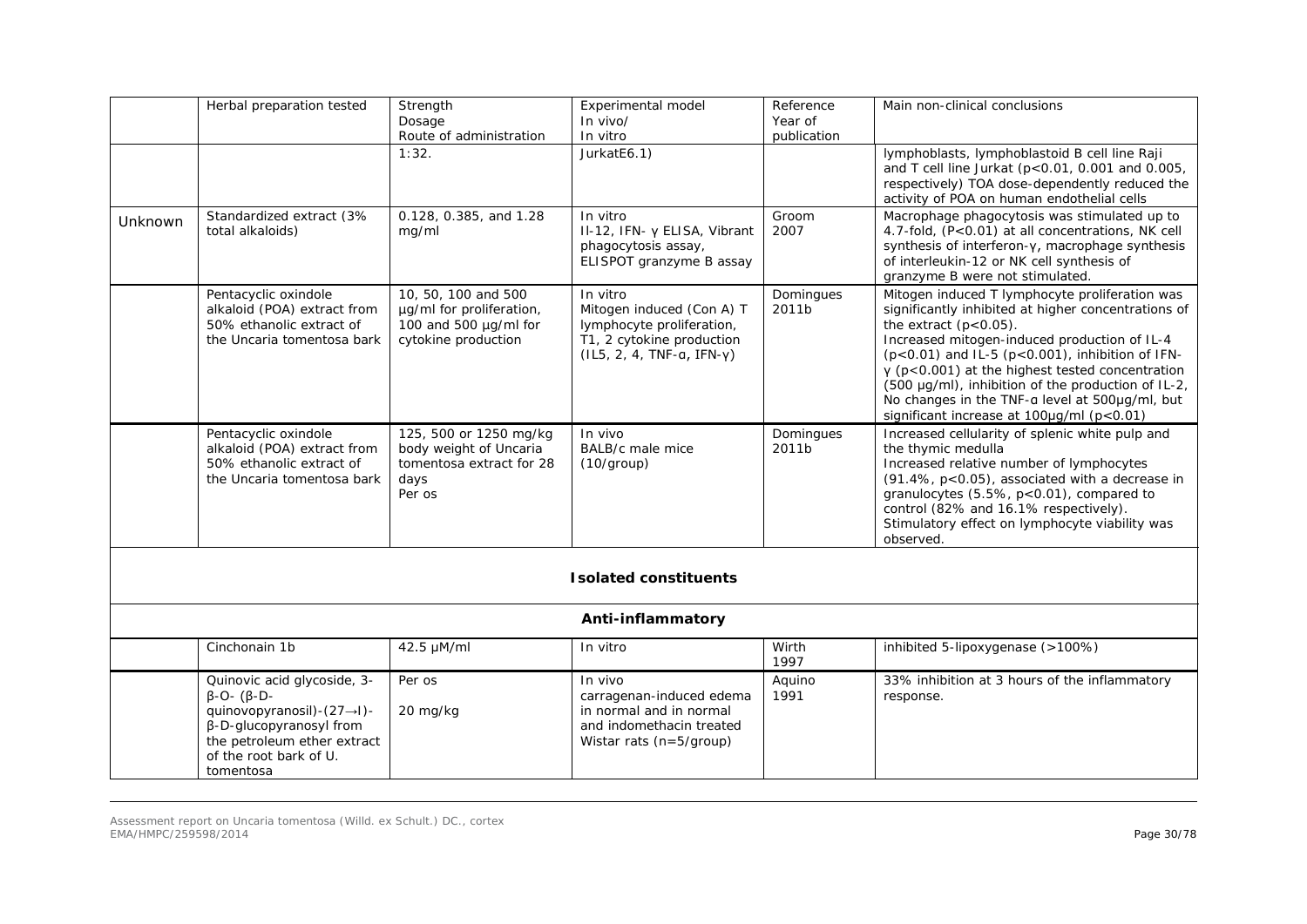| Herbal preparation tested<br>Mitraphylline                                                                       | Strength<br>Dosage<br>Route of administration<br>3 days pre-treatment<br>30 mg/kg/day<br>Per os | <b>Experimental model</b><br>$In$ vivo/<br>In vitro<br>In vivo<br>LPS-induced production of<br>16 different cytokines was<br>determined in BALB/c mice<br>by Elisa multiplex | Reference<br>Year of<br>publication<br>Rojas-Duran<br>2012 | Main non-clinical conclusions<br>Inhibition of approximately 50% of the release<br>of interleukins 1a, 1ß, 17, and TNF-a. This<br>activity was similar to dexamethasone. It also<br>reduced almost 40% of the production of<br>interleukin 4, while the corticoid did not      |
|------------------------------------------------------------------------------------------------------------------|-------------------------------------------------------------------------------------------------|------------------------------------------------------------------------------------------------------------------------------------------------------------------------------|------------------------------------------------------------|--------------------------------------------------------------------------------------------------------------------------------------------------------------------------------------------------------------------------------------------------------------------------------|
|                                                                                                                  |                                                                                                 | <b>Immunology</b>                                                                                                                                                            |                                                            |                                                                                                                                                                                                                                                                                |
| pteropodine,<br>isopteropodine,<br>rhynchophylline,<br>isorhynchophylline,<br>mitraphylline,<br>isomitraphylline | 10 <sup>-3</sup> -10 <sup>-5</sup> % concentration                                              | In vitro<br>Granulocytic test<br>(phagocytosis test)                                                                                                                         | Wagner<br>1985                                             | Isopteropodine had the greatest effect with an<br>elevation of 23.4-55% of the phagocytosis<br>index. Isopteropodine, isorhynchophylline and<br>isomitraphylline were also active with a lesser<br>extent (10.8%-27%), but mitraphylline and<br>rhynchophylline were inactive. |
| Speciophylline,<br>dihydrocorynantheine,<br>hirsutine and hirsuteine                                             |                                                                                                 | In vitro<br>Granulocytic test<br>(phagocytosis test)                                                                                                                         | McKenna 2002                                               | Speciophylline stimulated granulocyte<br>phagocytosis by 25% to 35%.<br>Dihydrocorynantheine, hirsutine and hirsuteine<br>also stimulated granulocyte phagocytosis by<br>25% to 35%.                                                                                           |
| Quinic acid (QA)<br>Ammonia treated quinic<br>acid (QAA)                                                         | 0.625-2.5 mg/ml                                                                                 | In vitro<br>Jurkat cells 70Z/3 mouse<br>pre-B lymphocytes                                                                                                                    | Åkesson 2005                                               | QAA, but not QA, inhibited proliferation of<br>mitogen-stimulated mouse lymphocytes., QAA<br>or QA. Both QA and AE inhibited NF-KB activity.                                                                                                                                   |
| pteropodine,<br>isopteropodine,<br>rhynchophylline,<br>isorhynchophylline,<br>mitraphylline,<br>isomitraphylline | 10 mg/kg, i.p.                                                                                  | In vivo<br>Carbon clearance test<br>Rats                                                                                                                                     | Wagner<br>1985                                             | They are not active without the presence of the<br>catechin tannin fraction of the root bark, even<br>though these catechins were shown to be<br>immunologically inactive.                                                                                                     |
| Quinic acid (QA)                                                                                                 | 1, 2 and 4 mg/ml in<br>drinking water for 21<br>days                                            | In vivo C57BL/6 mice<br>$(n=9-24)$                                                                                                                                           | Åkesson 2005                                               | Increased number of spleen cells                                                                                                                                                                                                                                               |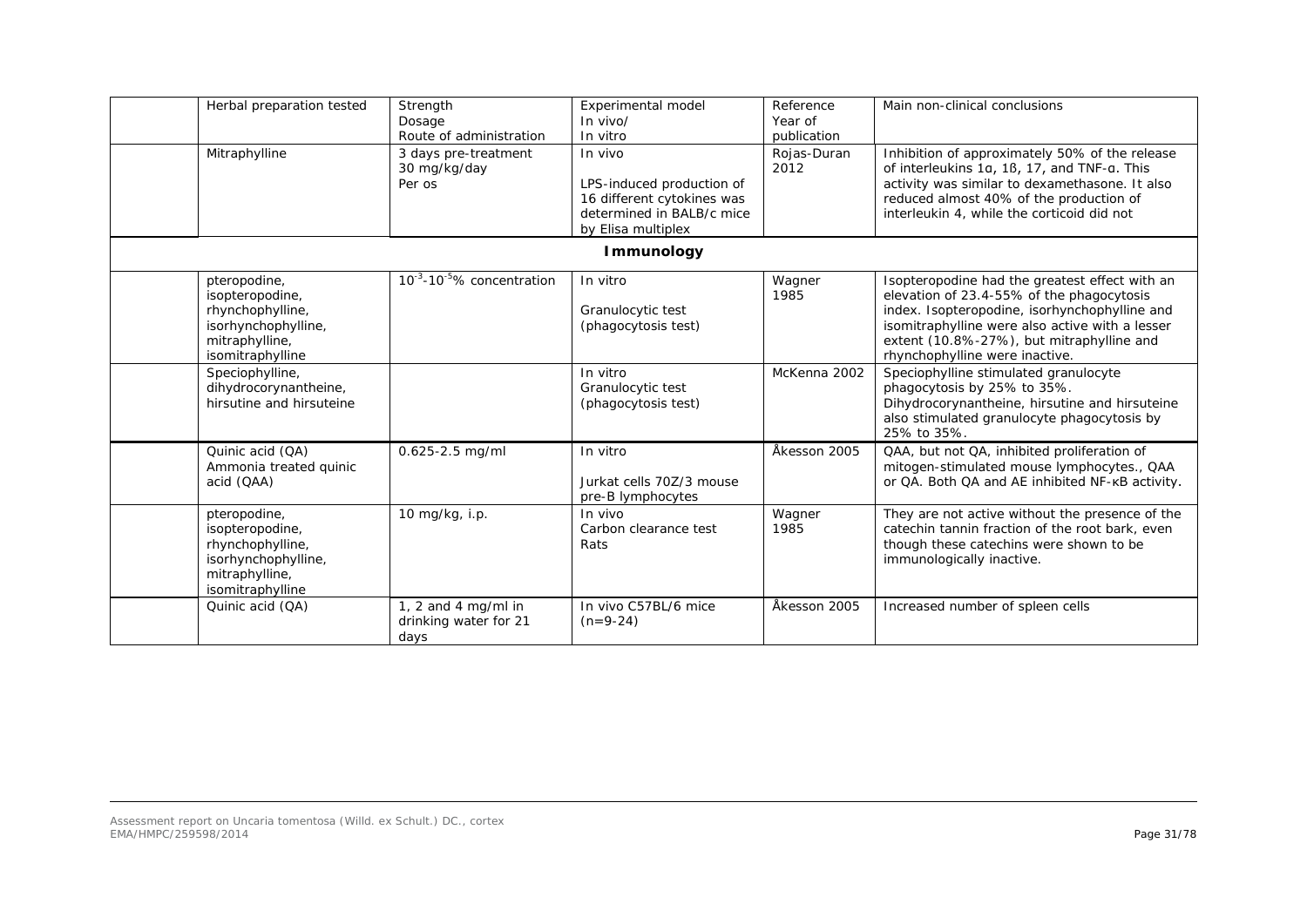# <span id="page-31-0"></span>3.1.2. Secondary pharmacodynamics

## *Antiproliferative properties and mechanisms*

### *In vitro*

The alkaloid class of *Uncaria tomentosa* was the most commonly, mainly *in vitro* tested group across studies and provided limited experimental evidence demonstrating anti-proliferative effects, maybe through pro-apoptotic pathways (Gurrola-Diaz *et al.* 2011; De Martino *et al.* 2006). The antiproliferative effects of different extracts (H<sub>2</sub>O or 25, 50, 96% ethanol or alkaloid enriched) of the bark were tested on several cell-lines (HT-29, SW 707, KB, MCF-7, A-549, OAW-42, HL-60, LLC, B16, Neuro-2a, T24, RT4, CCL-86, TIB-152, K-562, SAOS-2). The inhibitory activities were weak to moderate; the IC<sub>50</sub> values of an alkaloid rich fraction and an ethanolic extract of the bark on the KB (human cervical carcinoma) and LLC (LL/2, mouse Lewis lung carcinoma) cell lines were the lowest, 23 and 25 µg/ml, respectively (Pilarski *et al.* 2010). It was also observed that the inhibition showed a high correlation between the total oxindole alkaloid content and the antiproliferative activity of the preparations. The alkaloid content in preparations increased with the ethanol concentrations reaching the highest value at 96% ethanol.

The hexane (CC-H), ethyl acetate (CC-EA), n-butanol (CC-B) and methanol (CC-M) extracts of a *Uncaria tomentosa* commercial product (plant part not specified) on human premyelocytic leukaemic HL-60 cell line were compared. The most potent inhibitor of cell viability was CC-H with an  $IC_{50}$  of 13.0  $\mu$ g/ml, as for CC-B, CC-EA and CC-M IC<sub>50</sub> values were 13.5  $\mu$ g/ml, 18.0  $\mu$ g/ml 50.3  $\mu$ g/ml, respectively (Cheng *et al.* 2007).

Oxindole alkaloids from *Uncaria tomentosa,* namely isopteropodine, pteropodine, mitraphylline, isorhynchophylline, uncarine F, speciophylline and isomitraphylline were tested on different cell lines (MTC-SK, MHH-ES-1, MT-3, HL-60, SK-N-BE(2), GaMg, U-937, CCRF-CEM, 3T3, HeLa, LSR, C-678, H-460, BT-549, SK-OV-3, SK-MEL, KB). They exhibited weak to moderate activity with IC<sub>50</sub> values ranging between 11.8-51 µM, or displayed no activity at all. Mitraphylline was tested in the highest number of cell lines (10); and it had the lowest  $IC_{50}$  values among all the tests performed with different alkaloids on different cells. Mitraphylline had an  $IC_{50}$  value of 11.8, 12.3, and 17.15  $\mu$ M, against MT-3 (human breast cancer), SK-N-BE(2) (neuroblastoma) and MHH-ES-1 (human Ewing`s sarcoma), respectively (Prado *et al.* 2007; Gimenez *et al.* 2010).

#### *In vivo*

The activity of *Uncaria tomentosa* preparations with different **quantitative and qualitative oxindole alkaloid composition** were studied on cancer cells using *in vitro* and *in vivo* models by Pilarski *et al.* (2010). The **bark of** *Uncaria tomentosa* was extracted with **water or ethanol (50 or 96%)** on different temperatures (37°C and boiling) and an alkaloid rich fraction (B/SRT) was prepared as well. Animal studies on mice (21 days, 5 and 0.5 mg daily doses/sample, 6 mice/group) with LLC showed significant inhibition of tumour growth by the aqueous extract (37°C), which exhibited the lowest toxicity *in vitro*. In contrast the activity of B/96E37 and B/SRT preparations (most effective *in vitro*) did not reveal any significant antitumour activity. The two control groups were treated with physiological salt solution and DMSO 10%.

The proliferative effect of a **70% ethanolic bark** extract of *Uncaria tomentosa* (UT) (1 hour extraction at 20°C, concentrated, dried, atomized, total alkaloid content was of 5.03%) was demonstrated in the Walker-256 cancer model by Dreifuss *et al.* (2010). Walker-256 tumour cells were subcutaneously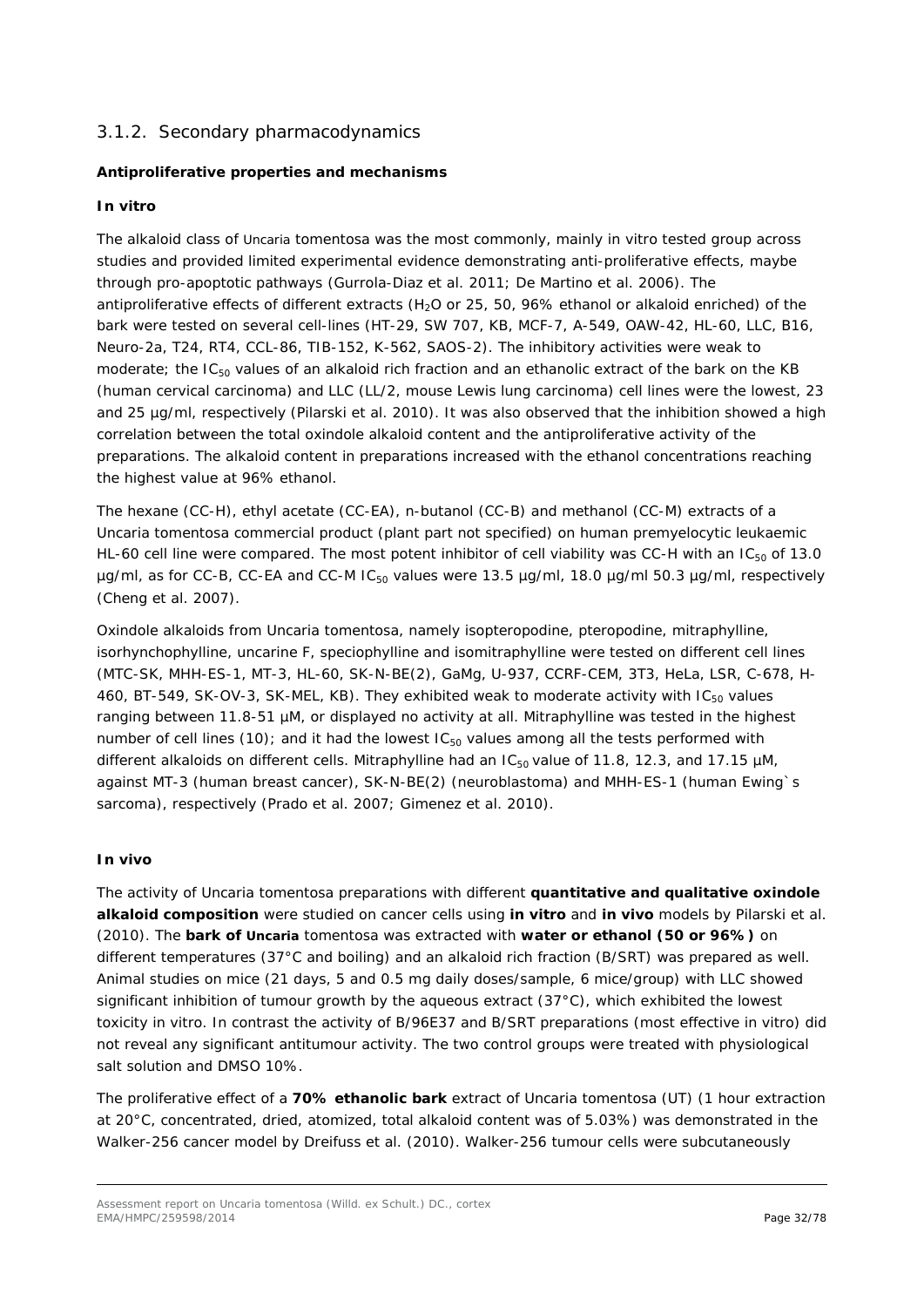inoculated in the pelvic limb of male Wistar rats. Daily gavage with UT (10, 50 or 100 mg/kg, Groups UT, n=9) or saline solution (Control, Group C, n=9) was subsequently initiated, until 14 days afterwards. For some parameters, a group of healthy rats (Baseline, Group B, n=5) was added. Compared to control group UT reduced the tumour volume by 46%, 58% and 64% at doses of 10, 50 or 100 mg/kg, respectively. In addition, treatment with UT reduced the activity of AST, but did not reverse the increase of LDH and GGT plasma levels, although all doses effectively reduced urea plasma levels. Treatment also resulted in increased CAT activity in liver, while decreasing it in tumour tissue. SOD activity was reduced in liver as well as in tumour, compared to Group C. The antineoplastic activity may result, partially at least, from the ability of UT to regulate redox and metabolism homeostasis.

The antineoplastic properties **of** *Uncaria tomentosa* **(UT) 70% ethanolic (BHE) bark extract** (1 hour extraction, concentrated, total alkaloid content was of 5.03%) and its two fractions choroformic (CHCl3) and n-butanolic (BuOH) were demonstrated and compared by Walker-256 cancer model. Subsequently to the inoculation, gavage with BHE extract (50 mg/kg) or its fractions (extrapolated doses for both fractions) or vehicle (Control) was performed during 14 days. Baseline values, corresponding to individuals without tumour or treatment with UT, were also included. The number of rats (n) in each of these groups was 4–6. Both the BHE extract and its BuOH fraction (rich in antioxidant substances) successfully reduced tumour weight and volume (tumour mass suppression of 52% and 49%, respectively,  $p=0.01$ ) and modulated anti-oxidant systems. Inversely, the CHCl<sub>3</sub> fraction (rich in pentacyclic oxindole alkaloids) was ineffective. The tumour volume suppression rates of the BHE extract and BuOH fraction groups as compared to the control group were 52% and 58% respectively, while the CHCl<sub>3</sub> fraction has similar values as in the control group. Both the BHE extract and its BuOH fraction increased the survival time of the tumour-bearing animals. The BHE extract treated group survived the entire observation period (30 days), but no individual belonging to the control and CHCl<sub>3</sub> groups remained alive at the end of the trial (Dreifuss *et al.* 2013).

# *DNA repair*

#### *In vitro*

#### Bark

**Extracts** (petroleum ether, chloroform, chloroform:methanol 9:1, methanol, water) and chromatographic fractions (Sephadex LH-20 of chloroform/methanol extract) of *Uncaria tomentosa* **bark** showed no mutagenic effect in different strains of *Salmonella typhimurium* with and without metabolic activation. However, the plant extracts and fractions showed a protective antimutagenic effect (AMES test) *in vitro* against photomutagenesis in *S. typhimurium* TA 102. The chloroformic and methanolic extracts were the less (27%) and the most (59%) active extracts (Rizzi *et al.* 1993).

Skin cultures co-incubated with **a commercially available filtered aqueous extract from the bark of** *Uncaria tomentosa* (AE, 5 mg/ml) reduced skin cell death from UV exposure compared to no treatment (p<0.001), and this protection was accounted for by a concomitant increase in DNA repair measured by TT dimmers DNA lesions. The percent reduction in TT-dimers was found to be statistically significant in the AE group compared with the untreated controls (73% vs. 11%, respectively,  $p \le$ 0.001) (Mammone *et al.* 2006).

#### **Stem bark**

Antimutagenic activity of *Uncaria tomentosa* maceration extract (UT mac), *Uncaria tomentosa* plus *Uncaria guianensis* maceration extract (UT+UG mac), *Uncaria tomentosa* reflux extract plus *Uncaria*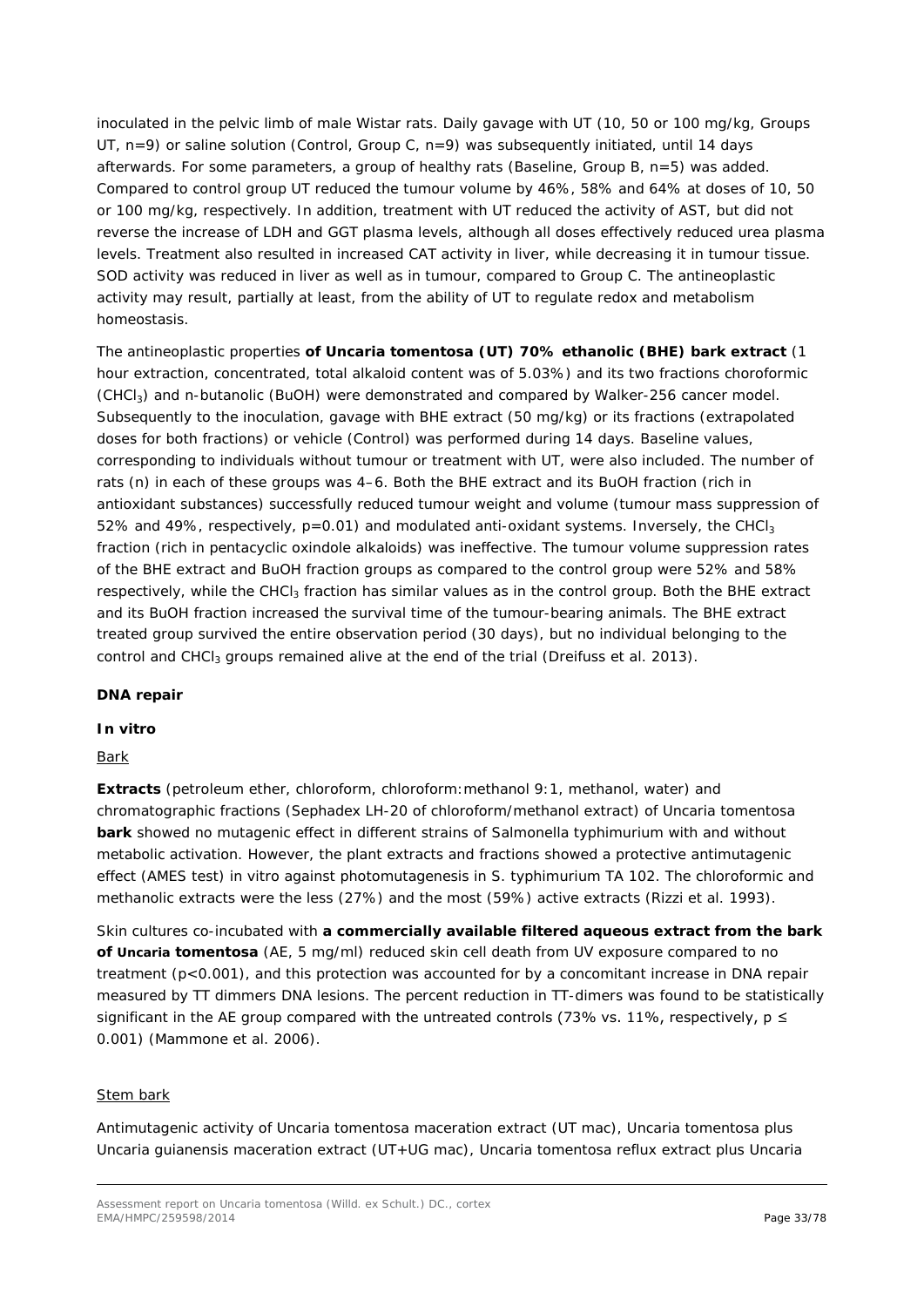*guianensis* reflux extract (UT+UG ref), oxindole alkaloid purified fraction (OAPF, 62.73% POA) and quinovic acid glycosides purified fraction (QAPF 217 µg/mg) were evaluated by Caon *et al.* (2014). Maceration and reflux extraction of the **stem bark** samples were performed with 40% ethanolic solution (DER 1:10). The protective effect of samples at 1000 µg/ml (non-cytotoxic concentration) on UV-induced DNA damage was assessed using the Comet assay with minor modifications. The simultaneous treatment provided greater protective effect on UV-induced DNA damage (reaching protection levels of 75%) than the pre-, or post-treatment, and this effect clearly showed to be dependent on sample concentration (250–1000 µg/ml). Both purified fractions (QAPF and OAPF) showed lower protective effect on UV-induced DNA damage than UT mac (p<0.05) after pre- and simultaneous treatment, and similar protective effect in post-treatment (p>0.05).

### *In vivo*

### Bark

Female W/Fu rats (n=10/group) were gavaged daily with **a commercially available filtered aqueous extract from the bark of** *Uncaria tomentosa* **(AE)** at the doses of 40 and 80 mg/kg for 8 consecutive weeks. Repair of DNA single strand breaks (SSB) and double strand breaks (DSB) 3 hrs after 12 Gy whole body irradiation of rats were significantly improved in AE treated animals (P<0.05) (Sheng *et al.* 2000a).

Sheng *et al.* reported (2005) that **QA (Quinovic acid) esters** showed growth inhibition without cell death in HL-60 and HML cells *in vitro*, which would be stimulatory to DNA repair. *In vivo* 50 rats were divided into five groups: doxorubicin (DOX), **a commercially available filtered aqueous extract from the bark of** *Uncaria tomentosa* **(AE)** (80 mg/kg) + DOX, quinic acid (200 mg/kg) + DOX and ammonia-treated quinic acid (QAA) (200 mg/kg) + DOX and saline control. Peripheral blood WBC data indicated, that both QA and QAA could induce recovery from DOX induced leukopenia (7.1 X10<sup>12</sup>WBC/L) about as effectively as 80 mg/kg AE (8.1, 8.5 and 8.4X10<sup>12</sup> WBC/L, respectively,  $p < 0.05$ ). Based on these data it was concluded that a QA analog was at least one class of active ingredients in AE.

Carboxy alkyl esters of *Uncaria tomentosa* (obtained from **a commercially available aqueous extract from the bark of** *U. tomentosa***-AE)** were reported to facilitate recovery (4 weeks) of sensorineural functions following exposure to a damaging level of noise. Long–Evans rats were divided into four treatment groups: vehicle-control, noise-only, AE-only and AE+noise. AE treatment facilitated almost complete recovery of outer hair cell function and limited the magnitude of cell loss. The loss of neural sensitivity to pure tone stimuli was inhibited with AE treatment. Therefore, it appears that the multifunctional cytoprotective capacity of AE from *Uncaria tomentosa* may generalize to otoprotection from acoustic overexposure. Loud-noise exposure simultaneously elicits several injury inducing mechanisms, which indicates that otoprotection would require the targeting of several pathophysiologic mechanisms, such as DNA damage and inflammation (Guthrie *et al.* 2011).

#### Single substance

**Pteropodine** (100–600 mg/kg) was reported to significantly decrease the frequency of sisterchromatid exchanges and micronucleated polychromatic erythrocytes in mice administered with 10 mg/kg of doxorubicin. Furthermore, pteropodine partially corrected bone marrow cytotoxicity induced by doxorubicin, as it showed an improvement in the rate of polychromatic erythrocytes. The antigenotoxic effect of pteropodine was detected with all tested doses. The highest reduction of MNPE (micronucleated polychromatic erythrocytes) was achieved with 600 mg/kg of pteropodine at 24 hrs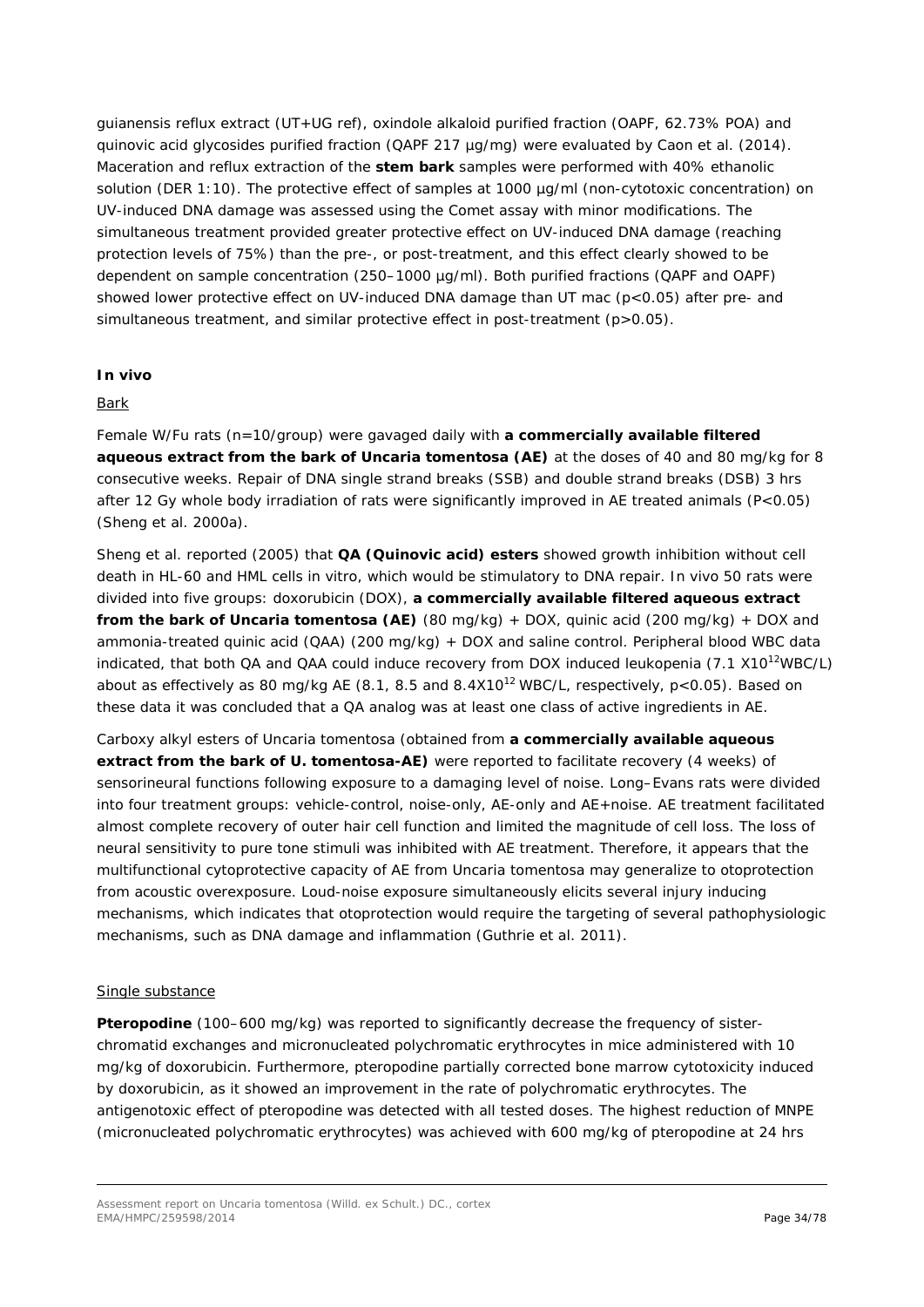(89%, p≤0.05). Besides, 600 mg/kg of pteropodine increased 25.8% (p≤0.05) of the production of lymphocytes over the control value along a 96-hrs assay (Paniagua-Pérez *et al.* 2009).

### *Antioxidant activity*

#### *In vitro*

There are numerous investigations concerning the antioxidant activity of *Uncaria tomentosa,* but only four studies were performed *in vivo.* Amongst the *in vitro* tests, mainly the aqueous extract of the bark of *Uncaria tomentosa* was investigated, but ethanolic (50, 70, 96%) extracts of the bark, leaves, aqueous and ethanolic extracts of the bark mixed with leafs and aqueous, dichloromethanic, methanolic extracts of the roots and stem bark were also studied. Different types of assays were carried out in order to measure general free radical, superoxide anion, hydrogen peroxide, hydroxyl radical, hypochlorous acid, lipid peroxidation scavenger activity. Generally, the tested preparations had intermediary antioxidant activity

In a study a correlation between the capacity of DPPH reduction and the proanthocyanidins content was verified (Gonçalves *et al*. 2005). On the other hand, the alkaloid content does not seem to have a role in the antioxidant effect, because in three different assay, *Uncaria guianensis* was more potent that *Uncaria tomentosa* (p<0.01), yet the total oxindole and pentacyclic alkaloid content of UT was 35 fold>UG (Sandoval *et al.* 2002).

#### *In vivo*

#### Bark

The antioxidant effect of **70% ethanolic bark** extract of *Uncaria tomentosa* (UT) was demonstrated in rats with Walker-256 cancer by Dreifuss *et al.* (2010). The *in vivo* oxidative stress parameters (Catalase (CAT), SOD and glutathione-S-transferase (GST)) were measured in liver and/or tumour tissues. The presence of W-256 tumour induced significant changes in all of hepatic enzymes. In the control group the mean activity of CAT was reduced by 79%, SOD increased by 252% and GST decreased by 59% when compared to baseline group. The treatment with UT successfully normalised the activities of these enzymes. Regarding to CAT and GST, all tested doses (10, 50 and 100 mg/kg) of UT extract significantly (p<0.05) increased its activities, drawing both enzymes to similar levels of those found in baseline condition. The activity of hepatic SOD was normalized only by the highest dose of UT extract (100 mg/kg). CAT activity for the group treated with 10 mg/kg UT had lower activity in tumour (59.9±5.2 μmol·min·mg·protein<sup>-1</sup>) than in liver (291±17.8 μmol·min·mg·protein<sup>-1</sup>), which is quite favourable. Like so, activity of tumour SOD was significantly reduced in all groups treated with UT. In contrast, treatment with UT did not lead to any significant differences in reduced glutathione levels (GSH) and lipid peroxidation (LPO) rates in the tumour tissue.

The antioxidant properties of a **70% ethanolic** (BHE) extract of **the bark** of *Uncaria tomentosa* (UT) and its **two fractions choroformic (CHCl<sub>3</sub>) and n-butanolic (BuOH)** were evaluated and compared *in vitro* (DPPH) and *in vivo* in rats (n=4-6/group) with Walker-256 cancer. In the hepatic tissue of the animals of the control group (vehicle), the SOD level was increased (6.36 U SOD/mg of protein), the CAT level was decreased (179.5 mmol/min·mg of protein) when compared to baseline values (1.99 U SOD/mg of protein, 399.8 mmol/min·mg of protein). The CHCl<sub>3</sub> fraction generated same values as the control group. Treatment with the BHE extract increased these values ( $p < 0.001$  and  $p < 0.05$ , respectively) to 10.16 U SOD/mg of protein (p<0.001) and the BuOH fraction exhibited a significant increase only in the SOD activity, to 8.8 U SOD/mg of protein (p<0.001). Inversely, in the tumour tissue, SOD activity in the control group was 10.5 U SOD/mg of protein; BHE extract and its BuOH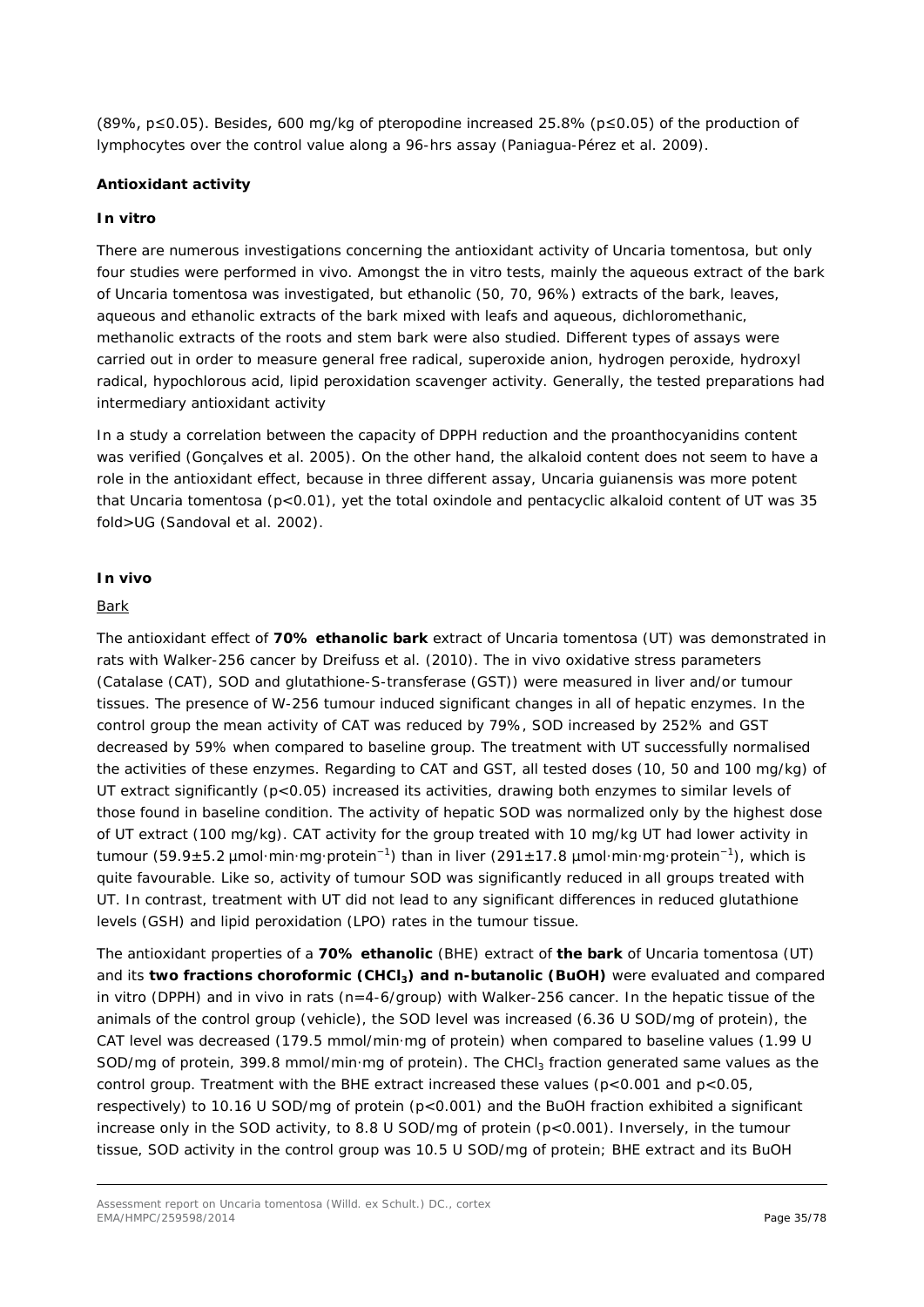fraction significantly reduced these levels Results in the tumours are in opposition of those found in the liver, but with much lower values of CAT. In the liver samples of the control group 28.22 nmol/mg of protein was the observed level of the LPO. BHE and BuOH group reduced significantly these levels, in an attempt to return this parameter to baseline levels. In the tumour the BHE extract and its BuOH fraction reduced LPO levels in a statistically significant manner, the CHCl<sub>3</sub> fraction did not alter this parameterin neither samples (Dreifuss *et al.* 2013).

The acute effects of *Uncaria tomentosa* (UT) (**70% ethanolic** extract of the **bark**, 2.57% pentacyclic oxindole alkaloids) in the recovery of neutrophils after chemotherapy-induced neutropenia were assessed. Ifosfamide-treated mice received oral doses of 5 and 15 mg of UT and intraperitoneal doses of 3 and 9 µg of filgrastim, respectively, for four days (6 mice/group). There were no differences in levels of non-protein thiols or in the activities of antioxidant enzyme catalases or superoxide dismutase (SOD) among *Uncaria tomentosa*, filgrastin, and control groups (Farias *et al.* 2011).

# **Unknown part**

The renoprotective effects of a **dry extract** of *Uncaria tomentosa* (UT, **part not specified**) were demonstrated on ischemic acute kidney injury (AKI) induced by renal clamping in rats (n=35). The groups were: Sham (no ischemia), ischemia (45 mins), UT+ischemia (rats treated with 20 mg UT daily for 5 days prior to the simulation of ischemia), UT+ sham (rats treated with 20 mg UT daily for 5 days). The ischemic animals presented reduction of the renal function (creatinine clearance) when compared to those in the sham group (0.17 ml/min vs. 0.54 ml/min, respectively, p<0.05), confirming the episode of ischemic AKI. The Ischemia+UT group presented attenuation in the reduction of creatinine clearance (0.54 ml/min vs. 0.17 ml/min, p<0.05) in comparison to the group that was not treated. The ischemia group presented an increase in the excretion of urinary peroxides when compared to the sham group (11 nmol/g vs. 3 nmol/g, respectively, p<0.05). In the ischemia+UT group there was a statistically significant decrease in the excretion of urinary peroxides, compared to the ischemia group  $(3.6 \text{ nmol/q vs. } \pm 1.5 \text{ nmol/q respectively, } p < 0.05)$ . The ischemia group presented a statistically significant increase in urinary TBARS when compared to the control group (281 nmol/g vs. 98 nmol/g, respectively, p<0.05). The values of lipid peroxidation (TBARS) were reduced in the group treated with UT in comparison to the ischemia group (151 nmol/g vs. 281 nmol/g, respectively,  $p < 0.05$ ). The pretreatment with UT promoted a functional protection, which may be related to the antioxidant activities of the phytotherapic agent (Vattimo and da Silva, 2011).

# *Antibacterial and antifungal properties*

Although *Uncaria tomentosa* is not used extensively to treat infections in traditional medicine, recently some *in vitro* reports evaluating antibacterial and antifungal activities were published. Both extractsof the bark (80% ethanolic, aqueous, methanolic, dichlormethanic) and compounds (isopteropodine, arthocamin A, 5'-hydroxycudraflavone A, dihydrocudraflavone B) were tested, and in the case of some bacterial (*B. cereus, B. subtilis, Enterococcus faecalis, Staph. aureus, Staph. epidermidis*, *E. coli, M. flavus, Strep. Mutans, Klebsiella pneumoniae*) and fungal strains (effective against *Candida albicans* in one out of three study) moderate effects was observed (White *et al.* 2011; Kloucek *et al.* 2005; García *et al.* 2005).

# *Antiviral effect*

The data on the antiviral effects of *Uncaria tomentosa* is very limited. In two *in vitro* studies, the hydroalcoholic extracts of the stem bark exhibited antiherpetic activity (Herpes simplex virus type 1, HSV-1), by inhibiting the attachment of HSV-1; and significantly decreased Dengue virus-2-Ag in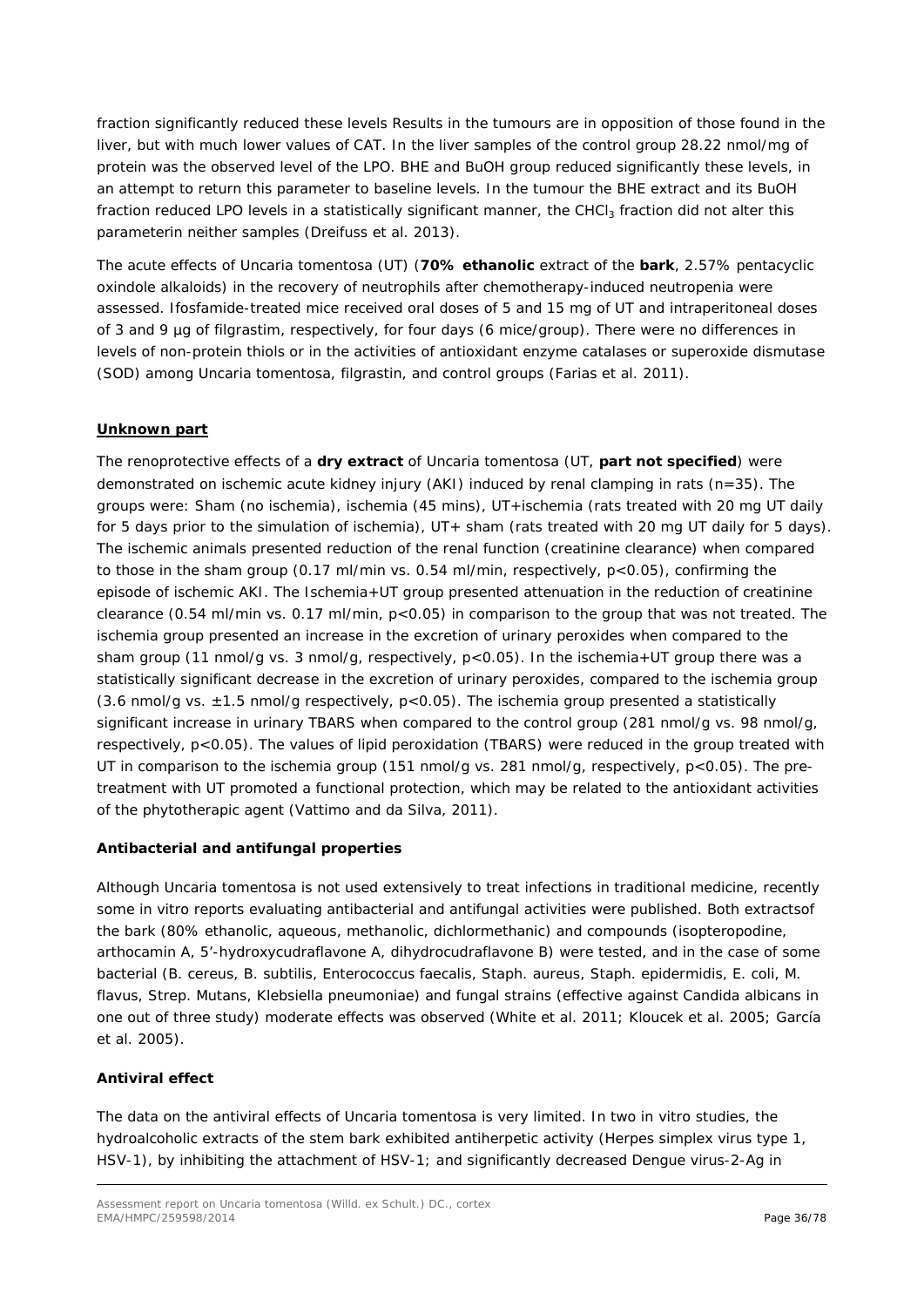monocytes as well. Interestingly, the oxindole alkaloid purified fraction and quinovic acid glycosides purified fraction did not present activity against HSV1, yet the alkaloidal fraction was more effective than the extract in the case of DENV infection (Reis *et al.* 2008; Caon *et al.* 2014). Moreover the antiviral activity against Vesicular stomatitis virus was evident for six quinovic acid glycosides, isolated from *Uncaria tomentosa* (Aquino *et al.* 1989)*.*

### **Alzheimer's disease**

### *In vitro*

### Unknown part

A proprietary extract of the root or the inner bark of *Uncaria tomentosa* (PE) inhibited the formation of both type II diabetes and Alzheimer's disease amyloidosis *in vitro,* as measured by thioflavin T fluorometry assay. Dose-dependent inhibition of β-amyloid fibril growth and formation was shown when the extract was found also to inhibit β-amyloid-β-amyloid interactions in solid phase binding assay and exhibited a dose-dependent amyloid-dissolving activity against performed Alzheimer's disease amyloid fibrils, with low doses dissolving the fibrils by ~70% in 2 hours of incubation. Similarly, islet amyloid fibrils or islet amyloid polypeptide dissolved by more than 80% in the same time period from exposure to the extract (McKenna *et al.* 2002). In another study **mitraphylline** was shown to bind with β-amyloid 1-40 protein (Frąckowiak *et al.* 2006)

### *In vivo*

### Unknown part

It was shown, that a proprietary extract of the root or the inner bark of *Uncaria tomentosa* (PE) is a potent inhibitor of Aβ fibrillogenesis. A modified animal model was used to determine the efficacy of PE on disruption of pre-deposited Aβ 1-42 amyloid fibril deposits in brain. Adult Sprague-Dawley rats (n=9/group) were stereotaxically cannulated into the hippocampus and infused for three days with 62.5μM Aβ 1-42 (25 µg total), followed by four days of no treatment. Then the animals were infused for seven days with either distilled water or PE at an Aβ:PE ratio of 1:5. Animals infused with Aβ 1-42 alone followed by distilled water, had Congo red scores of 1.78, whereas animals infused with Aβ 1-42 followed later with PE had Congo red scores of 0.64. Therefore, a significant  $(p<0.01)$  64% disruption/dissolution of pre-deposited Aβ 1-42 amyloid fibrils was observed following infusion of PE in comparison to controls (Cummings *et al.* 2000).

An assay guided fractionation and HPLC were used to isolate, characterize and test water-soluble active ingredients within a proprietary extract of the root or the inner bark of *Uncaria tomentosa* (PE) that possess potent Aβ fibrillogenesis inhibitory activity. The mixture of seven major water-soluble ingredients (7C) were purified and tested in various assays to determine their efficacy in comparison to PE and to major alkaloids present in *Uncaria tomentosa*. 7C was a more potent inhibitor of Aβ fibrillogenesis than PE alone. In one study, incubation of PE with Aβ 1-42 for 1 day (1:1 weight ratio) caused a 53.2% disruption of Aβ fibrils, whereas 7C resulted in a significant 87.3% inhibition. In a rodent model 1-week co-infusion of PE+Aβ 1-42 into hippocampus led to a 51.0% inhibition of Aβ fibril deposition into brain, whereas 7C+Aβ 1-42 resulted in a significant 89.2% inhibition. Amyloid inhibitory effects were not observed using purified alkaloids derived from Cat's claw indicating that 7C likely consists of unique non-alkaloid products (Snow *et al.* 2000).

A group of major water-soluble components isolated from *Uncaria tomentosa* (7C), caused a marked reduction of amyloid plaque burden in a transgenic animal model of Alzheimer's disease. Two groups (n=6 for saline-treated; n=5 for 7C treated) of 6-8 month old, plaque-producing transgenic mice were stereotaxically infused for 2 weeks (with osmotic pumps) into cortex with saline or 7C. Quantitative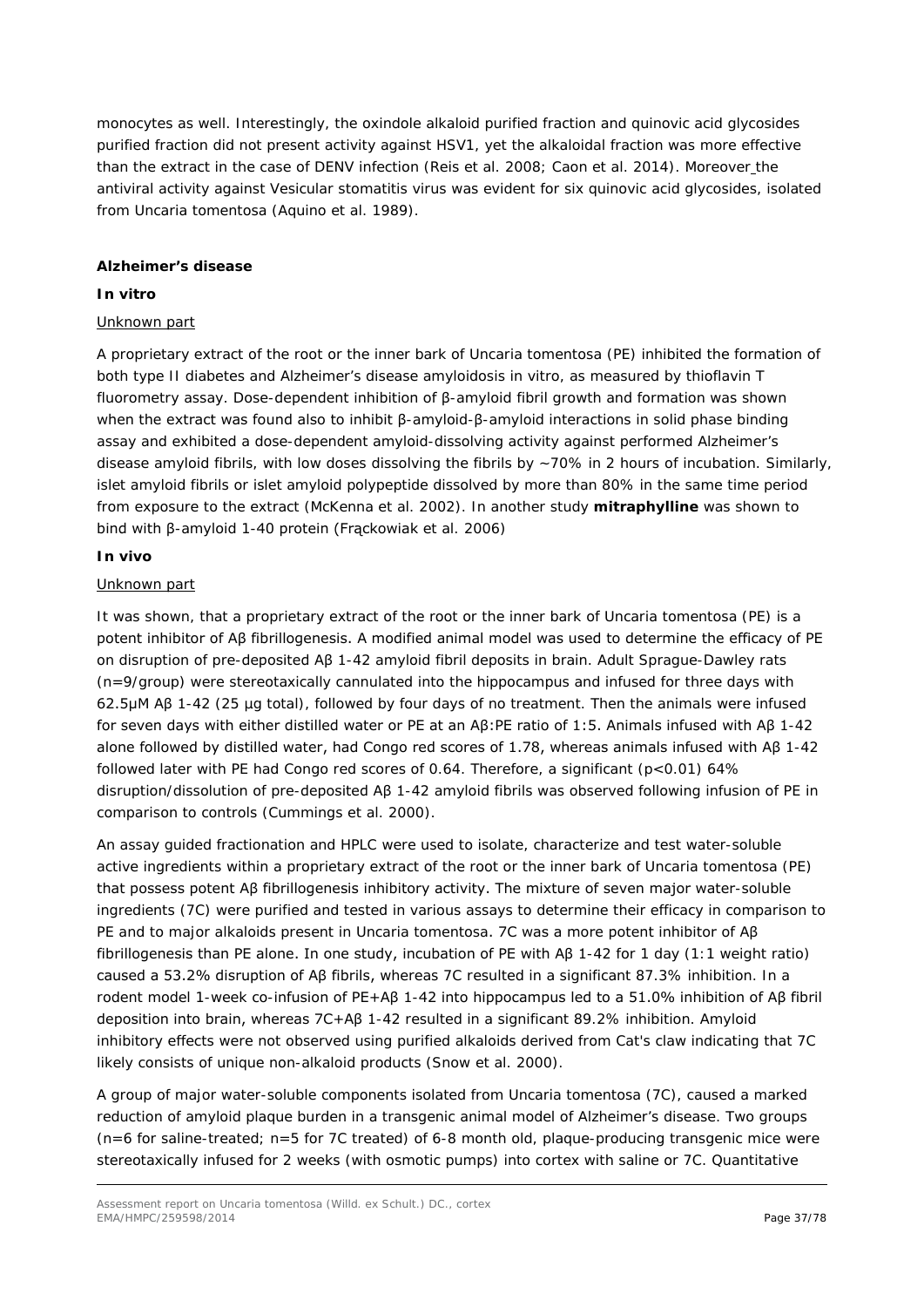analysis of brain sections revealed that 7C caused a 48.4% reduction in % amyloid burden, a 78.3% reduction in amyloid plaque number, and a 15.3% reduction in plaque diameter (Snow *et al.* 2001).

In a rat model of Alzheimer's disease β-amyloid deposition, a proprietary extract of the root or the inner bark of *Uncaria tomentosa* (PE), administered by directing infusion into rat hippocampus caused a significant 74% inhibition of β-amyloid deposition (p<0.01) from a dose of 1 μl, and 87% inhibition from a dose of 10 μl, each applied for seven days. Following the treatment the cellular architecture of hippocampal brain sections showed no obvious adverse effects. According to the author these results indicate a potential use of the extract in the diet as a preventive measure against the deposition of amyloids as part of normal aging, and in Alzheimer's disease. In another study, the *in vitro* β-amyloid formation-inhibiting, growth-inhibiting, and performed β-amyloid-dissolving activity of cat's claw extract was markedly enhanced by the addition of a standardized *Ginkgo biloba* extract (McKenna *et al.* 2002)

### **Other** *CNS related activities*

### *In vitro*

Mainly single compounds were tested *in vitro* for their CNS related activities (neuroprotection, Parkinson's disease). Neuroprotective activity was shown for isorhynchophylline, isocorynoxeine, hirsuteine and hirsutine against glutamate-induced cell-death (Shimada *et al.* 1999). Specific watersoluble components derived from *Uncaria tomentosa***,** yielded in a previous study (Snow *et al.* 2000) inhibited apha-synuclein (using NAC-P) fibrillogenesis (Castillo *et al.* 2001). Additionally, rhynchophylline and isorhynchophylline were reported to be noncompetitive antagonists of the NMDA receptor, pteropodine and isopteropodine act as positive modulators of muscarinic  $M_1$  and  $5-HT_2$ receptors, and corynantheine, dihydrocorynanthe, geissoschizine methyl ether were found to be partial agonists for 5-HT receptors (Kang *et al.* 2002a, 2002b, Kantani *et al.* 1985).

Two studies investigated the neuroprotective antioxidant effects of two commercially available aqueous extracts (AE, NAE). Both extracts had protective effect against 6-OHDA induced cell damage, AE could reduce the aggregation of α-synuclein (Shi *et al.* 2010, 2013)

### *In vivo*

#### Unknown part

Bigliani *et al.* (2013) examined the effect of orally administered *Uncaria tomentosa* decoction (UTE, part not specified) during 7, 15, 30 and 90 days of treatment on the expression of anxiety, as expressed in the elevated plus maze test in male Albino Swiss mice. UTE revealed an anxiogenic effect in relation to the control group at 15 and 30 days, but it was reversed after 90 days of administration. Thus UTE have a transient anxiogenic effect.

#### Single substances

Mohamed *et al.* (2000) reported, that the total alkaloids of *Uncaria tomentosa* had a beneficial effect on memory impairment induced by the dysfunction of cholinergic systems in the brain of mice (n=18/group); the effect of total alkaloids is partly attributed to the oxindole alkaloids tested. *Uncaria tomentosa* (**plant part not specified**, powdered commercial product) was mixed with Ca(OH)<sub>2</sub> and steamed for 5 hours, then extracted with hot toluene, concentrated and dissolved with ethyl acetate. Then it was shaken with sulfuric acid (2%), basified with  $NH<sub>4</sub>OH$  and the aqueous layer was extracted with chloroform to give the total alkaloid fraction (698 mg). This extract was used to yield the alkaloids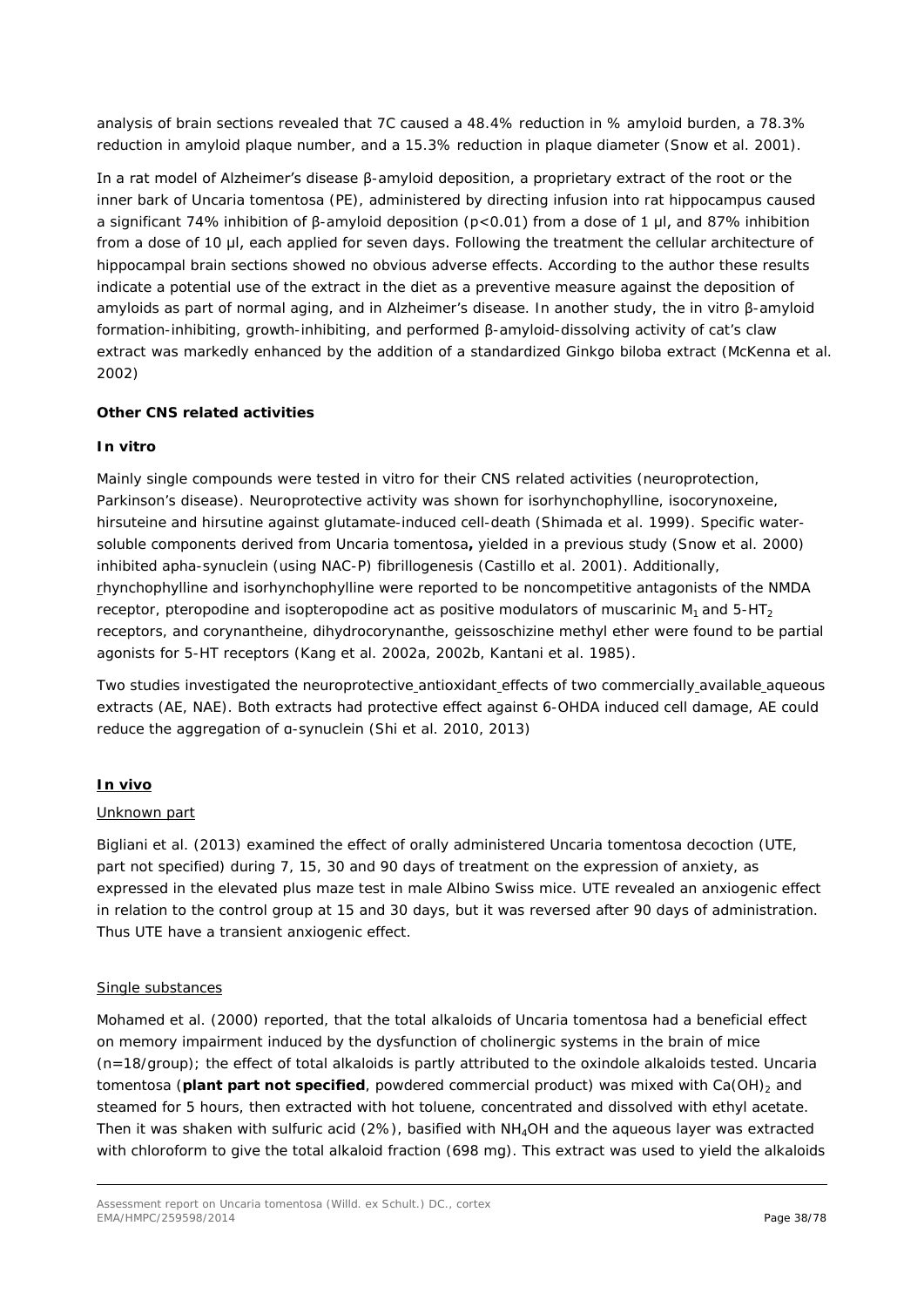Uncarine E, Uncarine C, mitraphylline, isorhynchophylline and rhynchophylline. The total alkaloids (10- 20 mg/kg, *i.p.*), the single alkaloids (10-40 mg/kg, i.p.) as well as the muscarinic receptor agonist oxotremorine (0.01 mg/kg, i.p.) significantly attenuated the deficit in retention performance induced by the muscarinic receptor antagonist scopolamine. The effective doses of uncarine C and mitraphylline were larger than those of other alkaloid components. Uncarine E (20 mg/kg, i.p.) also blocked the impairment of passive avoidance performance caused by the nicotinic receptor antagonist CPP, but it failed to affect the deficit caused by the benzodiazepine receptor agonist diazepam. Rhinchophylline significantly reduced the mecamylamine-induced deficit in passive avoidance behaviour, but it failed to attenuate the effects of CPP and diazepam. Thus possible, that the glutamatergic systems are implicated in the anti-amnesic effect of Uncarine E.

Rhynchophylline (Rhy) reduced the spontaneous motor activity and enhanced the sedative and hypnotic effects of sodium pentobarbital in mice. 21 mice were divided into three groups: Group A (*i.p.* saline), Group B (*i.p.* sodium pentobarbital (SP), 35 mg/kg) and group C (*i.p.* SP 35 mg/kg and Rhy 10 mg/kg). The righting reflex was normal in group A, while all mice in groups B and C lost their reflex for 13 and 51 minutes, respectively (p<001). Another 28 mice were randomly divided into four groups and injected *i.p.* SP 20 mg/kg, SP plus Rhy 20 or 40 mg/kg, and only Rhy 40 mg/kg, respectively. In 2 hours the righting reflex was retained in all groups but in group C five out seven mice lost their reflex (p<001). 20 mg/kg *i.p.* Rhy (n=10) caused a reduction in the number of motor activity (from 17 to 6 times/min, p<0.01), compared to control (saline, n=10). Rhy *in vivo* (20 and 40 mg/kg) also modulated the neuro-transmitter metabolism: increased the 5-HT content in the hypothalamus and cortex, but reduced the DA concentrations in the cortex, amygdala, and spinal cord. Rhy *in vitro* (3 and 30 μM) promoted the release of endogenous DA from 4 brain regions. The release of 5-HT was increased in 2 brain regions and decreased in hypothalamus slice. However, Rhy inhibited the release of both 5-HT and DA evoked by high potassium (Shi *et al.* 1993).

A fraction of *Uncaria tomentosa* (speciophylline, uncarine F, mitraphylline, isomitraphylline, pteropodine, rhynchophylline, isorhynchophylline and isopteropodine, accounting for 95% of the sample) was used to characterize antinociceptive activity in chemical (acetic acid-induced abdominal writhing, formalin and capsaicin tests) and thermal (tail-flick and hot-plate tests) models of nociception in mice. *Uncaria tomentosa* (UT) fraction given by the *i.p*. route dose-dependently suppressed the behavioural response to the chemical stimuli (p<0.0001) in the models indicated, and increased latencies in the thermal stimuli models. The antinociception caused by UT fraction in the formalin test was significantly (p<0.0001) attenuated by *i.p*. treatment of mice with ketanserin (5-HT2 receptor antagonist), but was not affected by naltrexone, atropine), L-arginine, prazosin, yohimbine or reserpine. Together, these results indicate that UT fraction produces dose-related antinociception in several models of chemical and thermal pain through mechanisms that involve an interaction with 5- HT2 receptors (Jürgensen *et al.* 2005).

Sakakibara *et al.* showed that one of the alkaloids of *Uncaria tomentosa* possess sedative effect, tested in male ICR mice, Isorhynchophylline (100 mg/kg, p<0.05) significantly depressed total activity of locomotor activity in mice with and without exication, elicited with methamphetamine, measured by home cage activity apparatus. The investigators interpreted the observation as evidence of a central dopaminergic receptor antagonist activity (Sakakibara *et al.* 1999).

Oral administration of hirsuteine isolated from Uncaria Uncis cam Ramlus to mice at the doses of 50, 100, and 200 mg/kg inhibited the glutamate-induced convulsion in a dose-dependent manner. The effect of hirsutine, the dihydro derivative of hirsuteine, was less potent than hirsuteine. Isocorynoxeine showed no activity at a 100 mg/kg dose compared with control. Doses used were very high, unobtainable from the oral use of herbal extracts of *Uncaria* (Mimaki *et al.* 1997).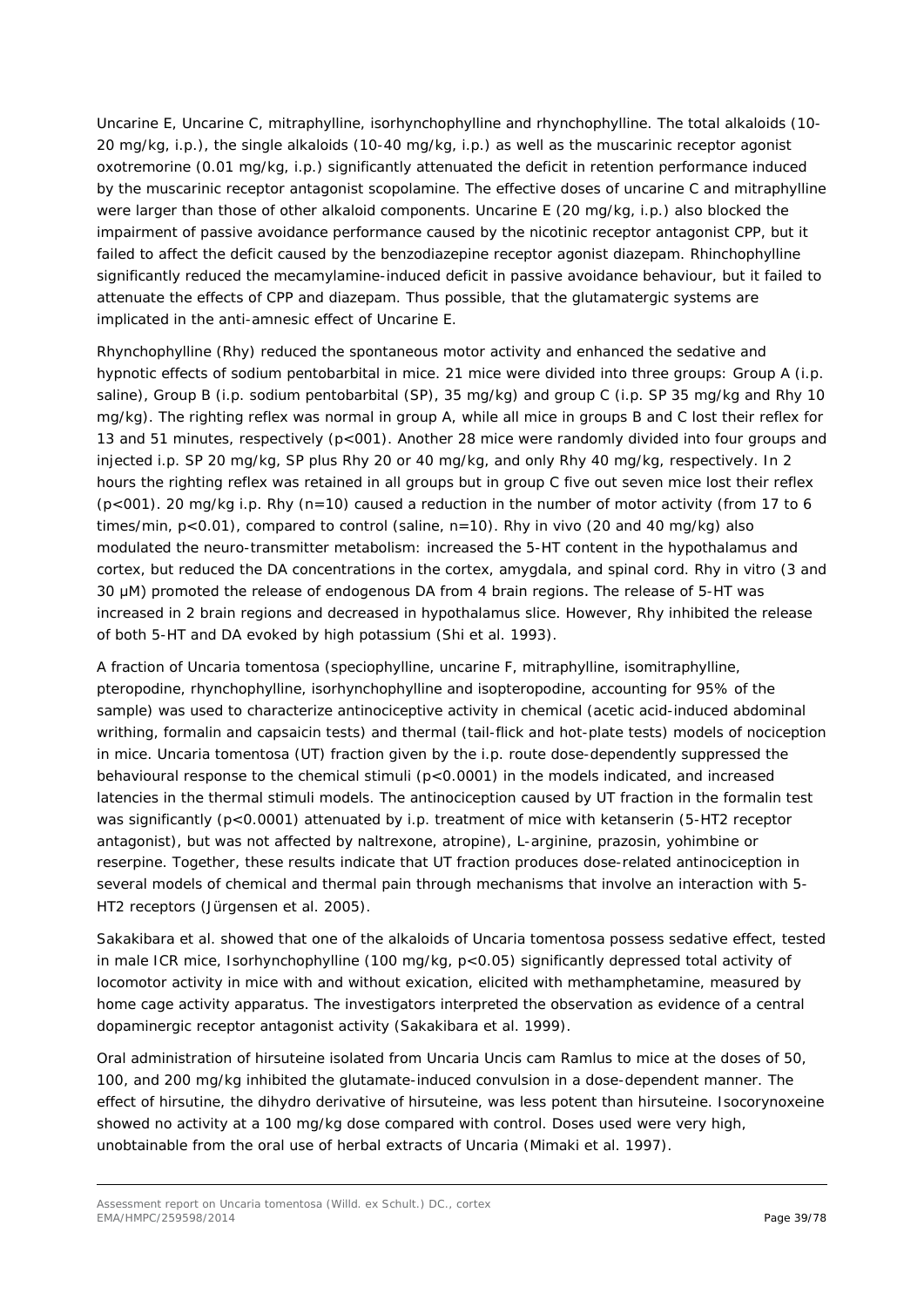### **Endometriosis, effects on oestrogen, progesterone**

### **I***n vitro*

### Bark

The aqueous solution of the bark of *Uncaria tomentosa* (UT) was suggested to interact with distinct binding sites on the oestrogen receptor (ER). A significant reduction of [<sup>3</sup>H] oestradiol-specific binding with UT (10 and 20 µg) was detected following 1 h of exposure to the drug. When the cytosol was pretreated with UT or tamoxifen (TMX) before addition of  $[^{3}H]$  oestradiol, specific binding was reduced by 47.2% and 69.3%, respectively. Increasing concentrations of [<sup>3</sup>H] oestradiol were incubated with cytosol of hormonedependent tumours in the presence or absence of fixed concentrations (10 and 20 µg) of UT. UT was clearly a noncompetitive inhibitor of [<sup>3</sup>H] oestradiol binding (Salazar and Jayme 1998).

### *In vivo*

### Unknown part

Nogueira Neto *et al.* (2011a) reported changes in rats (n=29) with experimental endometriosis treated with *Uncaria tomentosa* extract which were compatible with contraception. UT group received gavage with 32 mg/ml of *Uncaria tomentosa* **aqueous extract** (commercial product), 1 ml administered daily and the placebo group received 1 ml of saline 0.9% per day, during for 14 days (both groups); the leuprolide group received leuprolide acetate 1 mg/kg body weight applied single subcutaneous dose. In the 15<sup>th</sup> day of UT group presented nine samples (90%) with immature ovarian follicles, whereas the placebo group did not present any case and in the leuprolide group there were eight rats (88%) with the same change. The placebo group showed mature corpus luteum in all animals, occurring less frequent in UT (10%) and leuprolide (22%) groups. The uterine epithelium showed weak proliferative in nine (90%) samples of the UT group, in two (20%) animals in the placebo group and seven (77.8%) rats in the leuprolide group. The extract was prepared by grinding 160 tablets of 100 mg in a porcelain mortar dissolved in 500 ml 0.9% NaCl.

Nogueira Neto *et al.* (2011b) also reported that *Uncaria tomentosa* extract appears to be effective in endometriosis. Wistar rats  $(n=24)$  with experimental endometriosis were divided into two groups. Group UT received *Uncaria tomentosa* extract orally (32 mg/day), and group C (control group) received a 0.9% sodium chloride solution orally (1 ml/100 g of body weight/day). Both groups were treated with gavage for 14 days. There was a significant increase  $(p=0.01)$  between the initial and final average volumes of the autotransplants (endometriosis implant) in the control group, while the treatment with *Uncaria tomentosa* caused a marked reduction in the growth over time (p=0.009). Histologically, in the experimental group ( $n = 10$ ) six rats had a well-preserved epithelial layer, three had mildly preserved epithelium, and one had poorly preserved epithelium. The control group ( $n = 12$ ) presented seven cases (58.3%) of well-preserved epithelial cells and five cases (41.7%) of mildly preserved epithelial cells.

It was reported that in human granulosa cells obtained from patients undergoing *in vitro* fertilization, *Uncaria tomentosa* extracts **(part not specified)** at amounts equivalent to dietary doses, dosedependently (100 pg/ml to 10 μg/ml) caused statistically significant inhibition of progesterone production. Administered orally to sexually mature female rats for eight weeks, a low dose of cat's claw extract (2 mg/day), equivalent to the manufacturer's suggested daily dosage, produced no significant changes in profiles of electrolytes, kidney, liver or glucose. For six weeks no changes were noticed in circulating hormone levels compared to the untreated controls. By the eighth week however, serum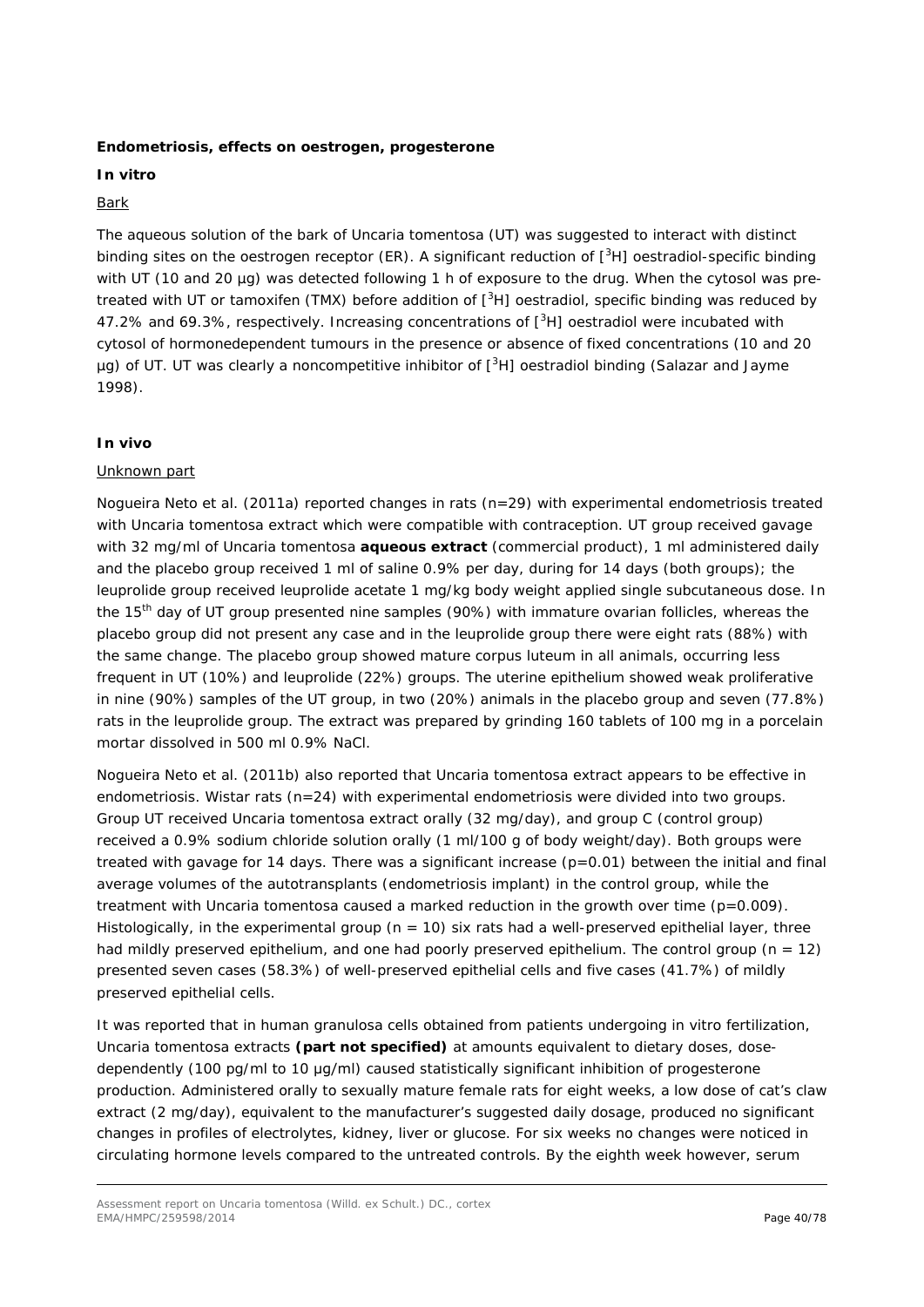progesterone and oestradiol levels were reduced by 68% and 71%, respectively, in both the high dose group (20 mg/day) and a low dose group (2 mg/day) (McKenna *et al.* 2002).

### *Cardiovascular effects*

#### Single substances

### *In vitro*

Mainly single substances were tested *in vitro* for cardiovascular effects. Isorhynchophylline inhibited the automaticity and contractile force of isolated guinea pig atrium, rhynchophylline caused concentration dependent inhibition of platelet aggregation induced by arachidonic acid, collagen and ADP and hirsutine exhibited calcium channel blocking activity mainly through competitive inhibition of the voltage dependent calcium influx Less potently rhynchophylline and isorhynchophylline were found to inhibit the voltage dependent calcium channels as well (Chen *et al.* 1992; Yano *et al.* 1991;*.* Zhang *et al.* 1987; Yamahara *et al.* 1987; Zhu *et al.* 1995).

### *In vivo*

In several performed *in vivo* studies rhynchophylline (Rhy) and isorhynchophylline (iRhy) were investigated. Rhy was showed to have a significant inhibition of venous thrombosis in rats, it prevented both ADP and collagen plus adrenaline induced thrombotic death. Rhy also reduced the mean arterial pressure, heart rate, renal blood flow and coronary blood flow in dogs (Chen *et al.* 1992; Jin *et al.*  1991; Shi *et al.* 1992). IRhy was able to reduce the mean arterial flow as well, but not the renal blood flow. It lowered the systolic arterial blood pressure, diastolic arterial blood pressure and heart rate in normo-, and hypertensive rats and dogs (Shi *et al.* 1989; Shi *et al.* 1992). In a further study iRhy was inhibited the calcium currents in rats and guinea pigs (Gan *et al.* 2011*)*

### *Other properties*

### *Single substance*

### *In vitro*

**Quinic acid** demonstrated protection in *Caenorhabidits elegans*, improved worm survival under stress Zhang *et al.* (2012) Ranilla *et al.* (2010) investigated several Latin American herbs, spices and medicinal plants, and amongst them the decoction of **the bark** of *Uncaria tomentosa* with a (46 ± 1 mg/g dw) total phenolic content had the highest α-glucosidase (>80%) and α-amylase (75% at 25 mg of dried sample) inhibition. A significant DPPH radical inhibition (71%) was also found.

### 3.1.3. Safety pharmacology

No studies are available.

### 3.1.4. Pharmacodynamic interactions

Aqueous preparations of a commercial product of *Uncaria tomentosa* (UT) extract was reported to have an effect on the biodistribution of a radiopharmaceutical, the radiobiocomplex sodium pertechnetate (Na99mTcO4) in rats by Moreno *et al.* (2007). Male Wistar rats were treated with UT (32 mg/ml n=5) or 0.9% NaCl solution (control,  $n= 5$ ) for 7 days. After this period, Na<sup>99m</sup>TcO<sub>4</sub> (3.7 MBq, 0.3 ml) was injected through the ocular plexus and after 10 mins the rats were killed. There were significant ( $p$ <0.05) alterations in Na<sup>99m</sup>TcO<sub>4</sub> uptake between the control and the treatment group in the heart (0.57 vs. 0.39% ATI/organ,  $p < 0.05$ ), in the pancreas (0.07 to 0.19% ATI/g,  $p < 0.05$ ) and in the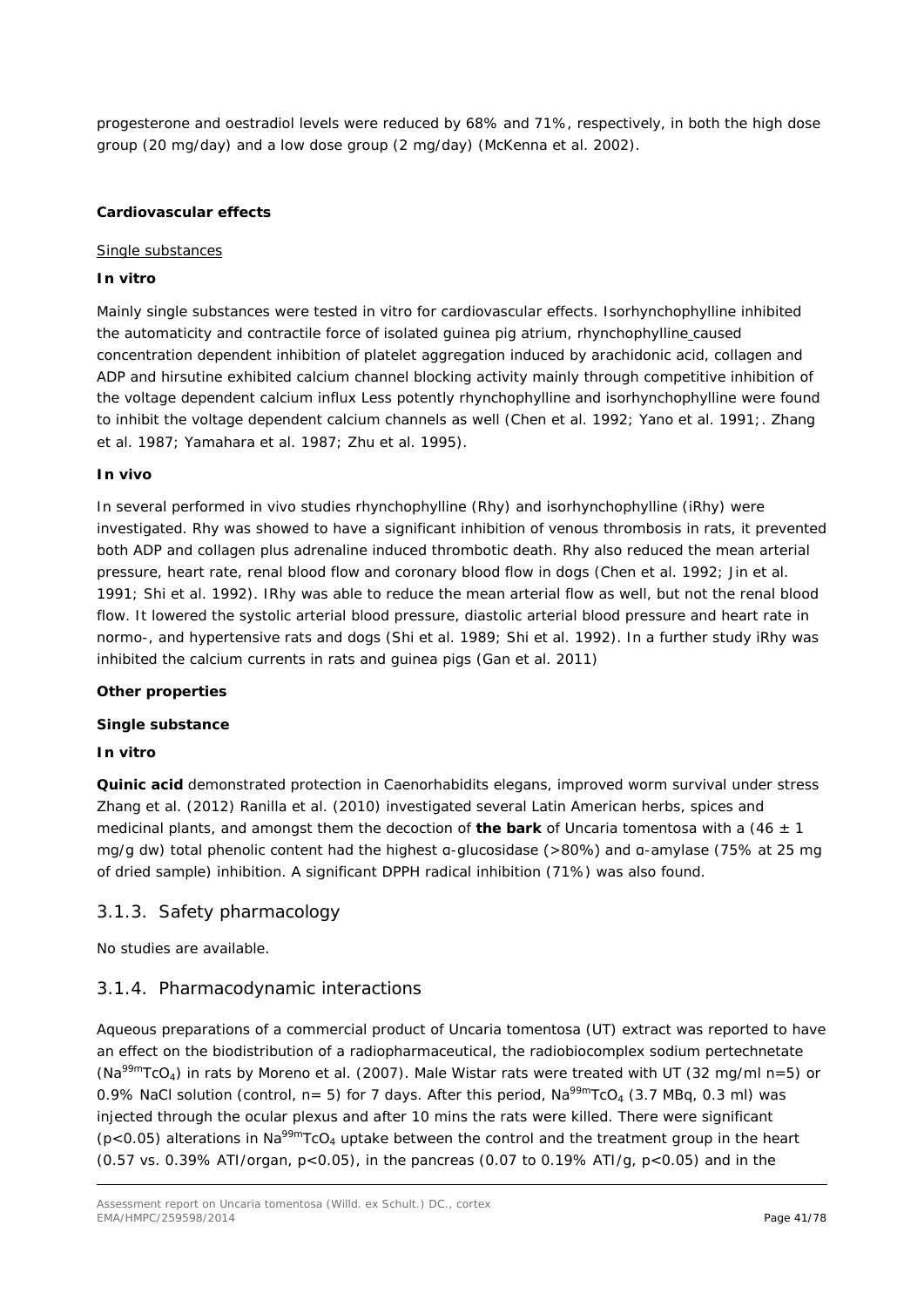muscle (0.07 to 0.18% ATI/g p<0.05) after treatment with this extract. Thus caution is advisable in the nuclear medicine examination when the patient is using this herb.

Quílez *et al.* (2012) investigated changes in the pharmacological effect of diazepam (2 mg/kg) on the CNS when administered together with a commercial product of *Uncaria tomentosa* (UT)(7.14 mg/kg and 3.54 mg/kg). UT, at both doses, enhanced the action of diazepam on spontaneous motor activity (p<0.001) and, at the lower dose, exploratory ability. UT showed only a slight decrease (19.7%) on muscular relaxation effect of the benzodiazepine.

In the ACCF (American College of Cardiology Foundation) Complementary Medicine Expert Consensus Document (Vogel, 2005) there is one mention about the potential interaction between *Uncaria tomentosa* and cardiovascular drugs: Increases effects of anticoagulants and antihypertensives; can interfere with protein-based drugs and chemotherapy (no reference).

# 3.1.5. Conclusions

The pharmacological data is quite diverse on *U. tomentosa*, concerning the used extracts and biological properties tested. The main concern is, that most of the studies indicate 'bark' for the drug used, without specifying whether it is obtained from the root or the stem. From the 35 studies in the primary pharmacodynamics section 19 studies mentioned just 'bark', 7 studies didn't state the part used and only 5 and 3 studies specified stem bark and root bark, respectively. A number of investigations used commercial products, without adequate information on the contained drug/extract. Thus, it is difficult to draw clear conclusion from the data.

In the *in vivo* studies, the administered dose ranged between 5 and 2000 mg extract/kg bodyweight, most frequently it ranged from 50-500 mg extract/kg bodyweight.

All of the extracts comprised by the preclinical data were reported to have pleiotropic antiinflammatory or immunmodulatory activity.

*Uncaria tomentosa* was reported to have moderate antibacterial and antioxidant effect as well. The antioxidant activity most likely contributes to the anti-inflammatory activity. Several studies used the aqueous extracts for investigation, but alkaloid rich fractions are frequently tested as well.

# *3.2. Overview of available pharmacokinetic data regarding the herbal substance(s), herbal preparation(s) and relevant constituents thereof*

There is one available study about the metabolic fate of an oxindole alkaloid, isorhynchophylline (ISOR), a compound from *U. tomentosa*. After oral administration of ISOR to rats (37.5 mg/kg) ISOR was identified in plasma, bile, urine and faeces. 11-Hydroxyisorhynchophylline 11-O-β-D-glucuronide (MI1) and 10-hydroxyisorhynchophylline 10-O-β-D-glucuronide (MI2) were found in bile, and free 11 hydroxyisorhynchophylline (MI3) and 10-hydroxyisorhynchophylline (MI4) were found in urine and faeces. Within 24 hrs, 71.6% of ISOR was found in the faeces and 13.8% in the urine. Monitoring by LC-MS showed that 8.5% of ISOR was metabolized to MI3 and MI4 in a ratio of ca. 1:1. Specific inhibition of CYP isoenzymes indicated that CYP2D, CYP1A1/2 and CYP2C participate in ISOR hydroxylation.

### *Pharmacokinetic interactions*

The inhibitory activity of the decoction of the bark of *Uncaria tomentosa* (conc.: 1.56-100 mg/ml) for cytochrom P450 3A4 was measured *in vitro.* The IC<sub>50</sub> of the decoction was 46.8 mg/ml (Budzinski *et al.* 2008). Yet, in another study, *Uncaria tomentosa* tincture was found to be an inhibitor, it gave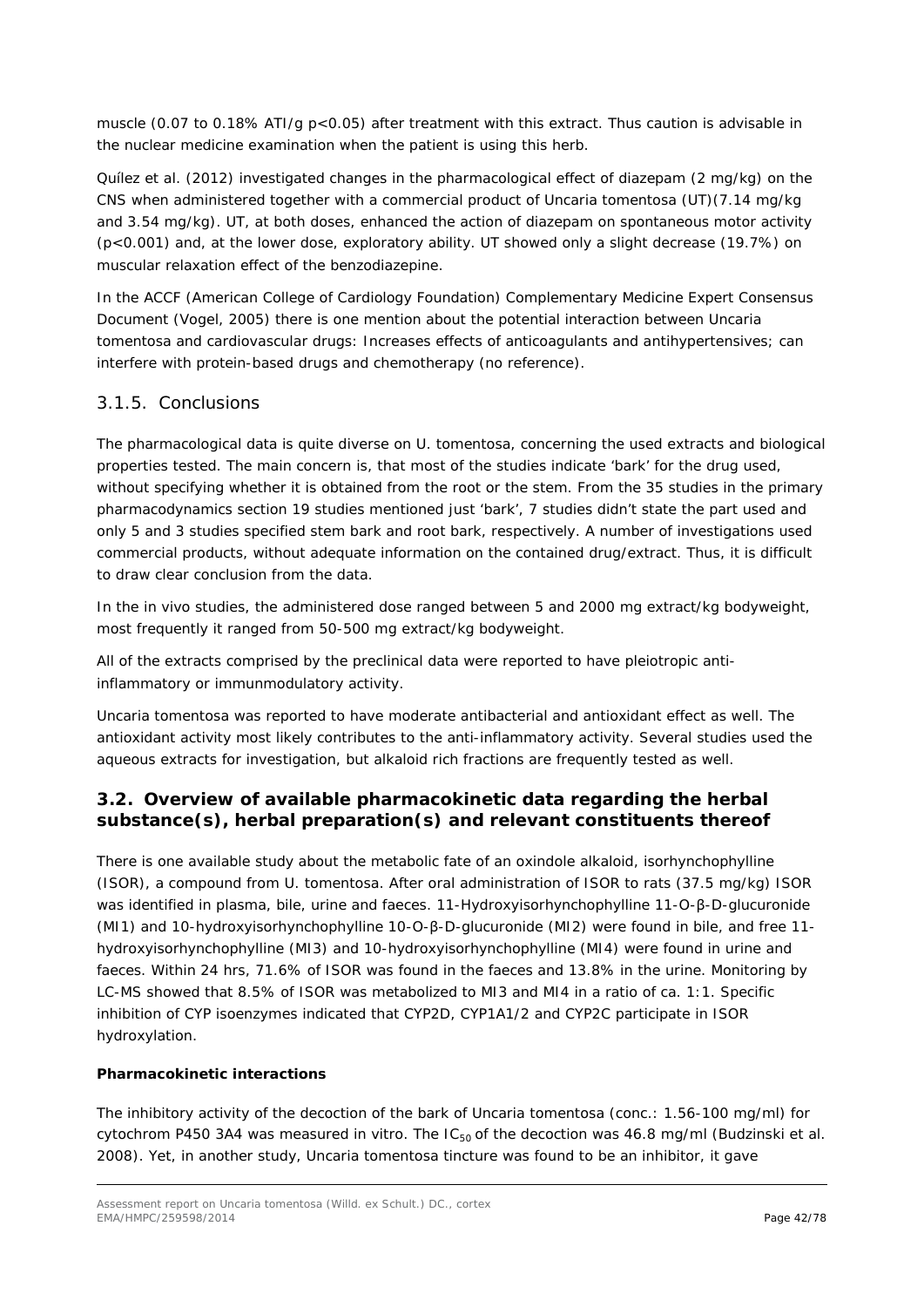inhibition readings>100% (saturation of the enzyme) for relative concentrations >3.13% ( $IC_{50}$ :0.79 relative concentration). However, the strength of the inhibition is a questionably significant effect compared to typical CYP 3A4 inhibitors (Budzinski, 2000).

In another study, the inhibitory effects of alcoholic extract of *Uncaria tomentosa* on CYP2D6, CYP2C9, and CYP2C19 were minor (in order of decreasing potency) (Foster *et al.* 2003).

# *3.3. Overview of available toxicological data regarding the herbal substance(s)/herbal preparation(s) and constituents thereof*

# **3.3.1. Single dose toxicity**

The oral single dose  $LD_{50}$  could not be calculated because at the maximum concentration of the various *Uncaria tomentosa* preparations, no lethal effect had been observed. However, it was concluded that the LD<sub>50</sub> of a commercially available filtered aqueous extract from the bark of *Uncaria* **tomentosa (AE)** was greater than 8 g/kg since no single death in the treatment groups had been observed at this dose or below it. The  $LD_{50}$  of two other preparations, a bark powder (commercial product) and a water:ethanol extract (4% alkaloids) of *Uncaria tomentosa* were observed to be greater than 2 and 5 g/kg, respectively. The MTD for AE was also greater than 8 g/kg, while it was greater than 2 g/kg for the bark powder and between 2.5 and 5.0 g/kg for the water:ethanol extract (McKenna *et al.* 2002).

Keplinger *et al.* (1999) performed an acute oral toxicity study in mice. Signs of reaction to treatment, observed shortly after dosing, consisted of lethargy and piloerection. Death of two out of ten mice occurred within 4 hrs of treatment. Autopsy revealed haemorrhage of the stomach and intestines, and pallor of the liver and spleen. Recovery of survivors, as judged by external appearance and behaviour, was apparently complete within five days of treatment. This observation was substantiated by normal bodyweight gains, compared with controls and normal autopsy findings. The acute median lethal dose  $(LD_{50})$  to mice of freeze-dried aqueous root extract (containing 35 mg total pentacyclic oxindole alkaloids per g; 6% yield from crude drug) was found to be greater than 16 g/kg bodyweight**.** Consistent with these results, additional testing with mice using the cat's claw aqueous extract at a dose of 5 g/kg bw and intraperitoneal administration of a dose of 2 g/kg bw reported no apparent toxicity (Valerio and Gonzales, 2005).

A study on cat's claw capsules (*U. tomentosa*, plant part not specified) were carried out on mice. Acute toxicity study was undertaken by treating mice with a single dose (150 mg/kg body) of cat's claw capsules. Haematological studies revealed a significant reduction in WBC levels (p<0.05) compared to control. Biochemical studies showed significant rise in the levels of AST and ALT. Changes in key hepatic enzymes (aspartate aminotransferase, alanine aminotransferase, alkaline phosphatise, enzyme MB of creatinine kinase, glucose, urea and creatinine) and histopatological modifications (heart, liver, kidneys and pancreas) were not observed in mice treated with the drug. Thus it was concluded that *Uncaria tomentosa* has low toxicity (Ibrahim *et al.* 2009).

# **3.3.2. Repeat dose toxicity**

Sheng *et al.* (2000a) did not find acute toxic signs or symptoms in an acute toxicity study, performed on rats in the repeated daily supplement experiments. All groups of the rats gained weight during supplementation while no body weight differences were found among the groups at any time point for **a commercially available filtered aqueous extract from the bark of** *Uncaria tomentosa* **(AE)**  at 40 and 80 mg/kg for 8 weeks and 160 mg/kg for 4 weeks. While no evidence of toxicity was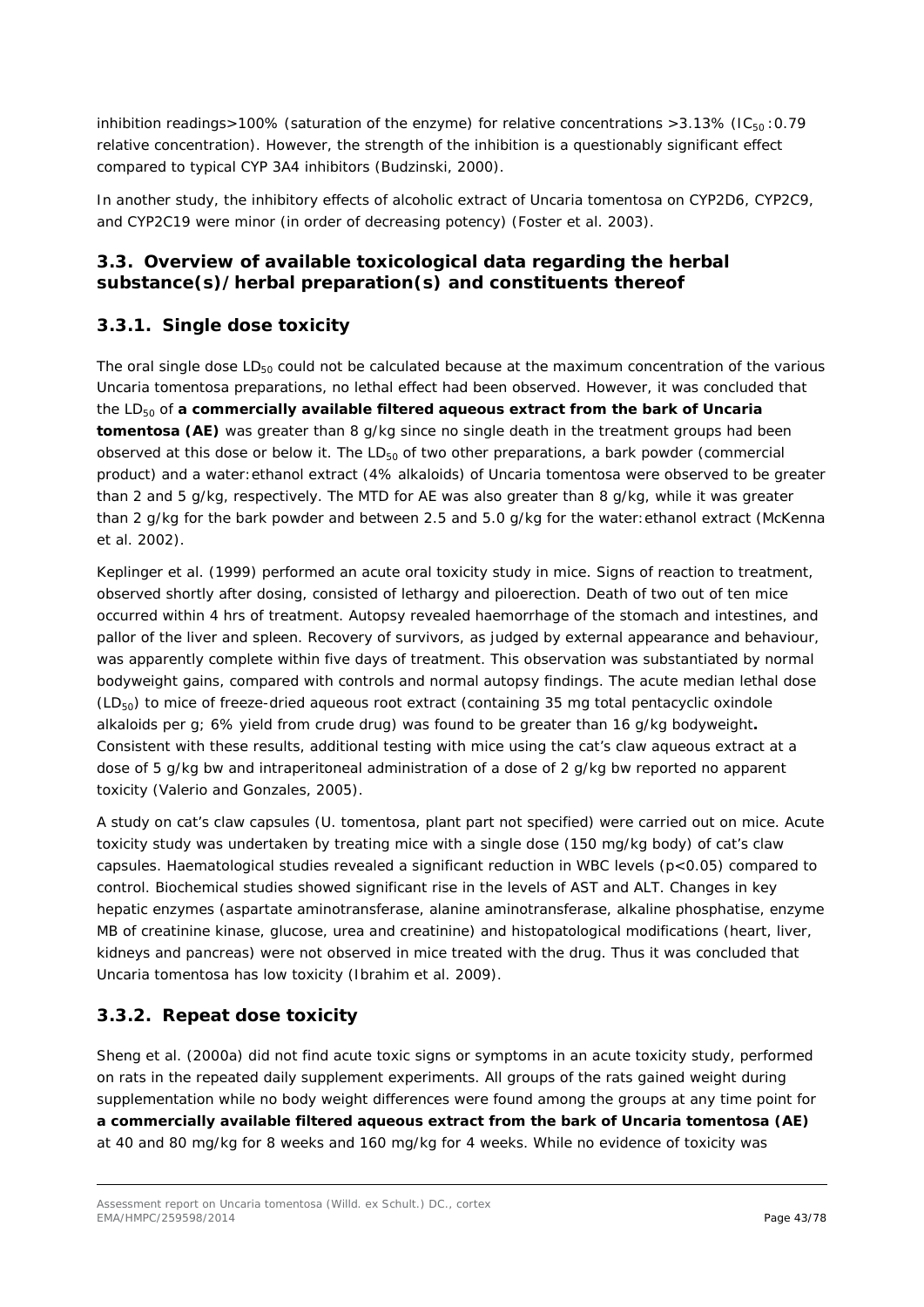observed with AE, there was a statistically significant reduction in body weight (P<0.05) and food consumption (P<0.01) in rats receiving the same dose of another water extract (Commercial extract A, water soluble 4:1 *Uncaria tomentosa* extract, but not purified from high molecular weight toxic components). The histopathological examination revealed no increased pathological changes such as necrosis, fibrosis, increased mitotic activity and proliferation when compared with control rats.

Keplinger *et al.* (1999) performed a 4-week oral toxicity study in rats. The aqueous acid extract (containing 7.5 mg total oxindole alkaloids per g and 300 mg sodium chloride per g as remnant from neutralization; 10% yield from crude drug) was used in the 4-week study. A daily dose of 1000 mg/kg per day for 28 days caused a slight but statistically significant increase in percentage of lymphocytes and decrease in percentage of neutrophil granulocytes and, in addition, an increase of the relative weight of the kidneys in rats of both sexes. Since the histology of the kidneys was normal, there is no explanation for this finding. There were no differences between the test group and the control group with all other respects. There were no mortalities during the study.

A study on cat's claw capsules (*U. tomentosa*, drug not specified) were carried out on mice. Subacute and subchronic toxicity studies were undertaken by treating mice with 50 mg/kg body weight administered orally each other day for 7 days for subacute and an oral dose of 10 mg/kg body weight of the drug daily for 90 days for subchronic toxicity studies. Biochemical studies showed significant rise in the levels of AST and ALT in subacute treated mice. Hematological studies on the chronically treated mice revealed no significant difference compared to control, except a mild increase in platelet count. Changes in key hepatic enzymes (aspartate aminotransferase, alanine aminotransferase, alkaline phosphatise, enzyme MB of creatinine kinase, glucose, urea and creatinine) and histopatological modifications (heart, liver, kidneys and pancreas) were not observed in mice treated with the drug. Thus it was concluded that *Uncaria tomentosa* has low toxicity (Ibrahim *et al.* 2009).

# **3.3.3. Genotoxicity**

### Genotoxicity and antigenotoxicity

The aqueous (boiling water) extract of *Uncaria tomentosa* (drug not specified) was assayed for antigenotoxicity using the Somatic Mutation And Recombination Test (SMART) in *Drosophila melanogaster*. Hydrogen peroxide was used as an oxidative genotoxicant to test the anti-genotoxic potency. The extract did not show a significant genotoxicity at concentrations tested (0.5-1.9 mg/ml) (Romero-Jiménez *et al.* 2005).

Two alkaloids, - which can be found in *Uncaria tomentosa -* uncarine C and uncarine F, were shown to have week but reproducible cytotoxicity to several cell lines and activity in RS322 and RS321 yeast assays. An extract or compound which inhibits these yeast mutants to a greater extent than it inhibits the wild type of strain RS188N is thus expected to contain agents which induce DNA damage, and an extract or compound which shows differential inhibition of the RS321 strain as opposed to the RS322 strain is also presumed to act by inhibition of topoisomerase II. Both uncarine C and F showed weak activity (IC<sub>12</sub>: 140 and 120 μg/ml, respectively) against the RS321 and RS322 yeast strains. For comparison: the known active agent, streptonigrin has an  $IC_{12}$  value of 0.65 µg/ml against the RS321 strain, and 0.4 μg/ml against the RS322 strain while the topoisomerase I inhibitor camptothecin had IC<sub>12</sub> values of >20 and 0.6 μg/ml against the same two strains (Lee *et al.* 1999).

The mutagenic potential of extracts (petroleum ether, chloroform, chloroform:methanol 9:1, methanol, water) and chromatographic fractions (Sephadex LH-20 of chloroform/methanol extract) of *Uncaria tomentosa* bark was tested at 10, 50, 75, and 100 μg/plate in Salmonella/mammalian microsome TA 98, TA 100, TA 1535, TA 1537 and TA 1538 strains of *Salmonella typhimurium*, with and without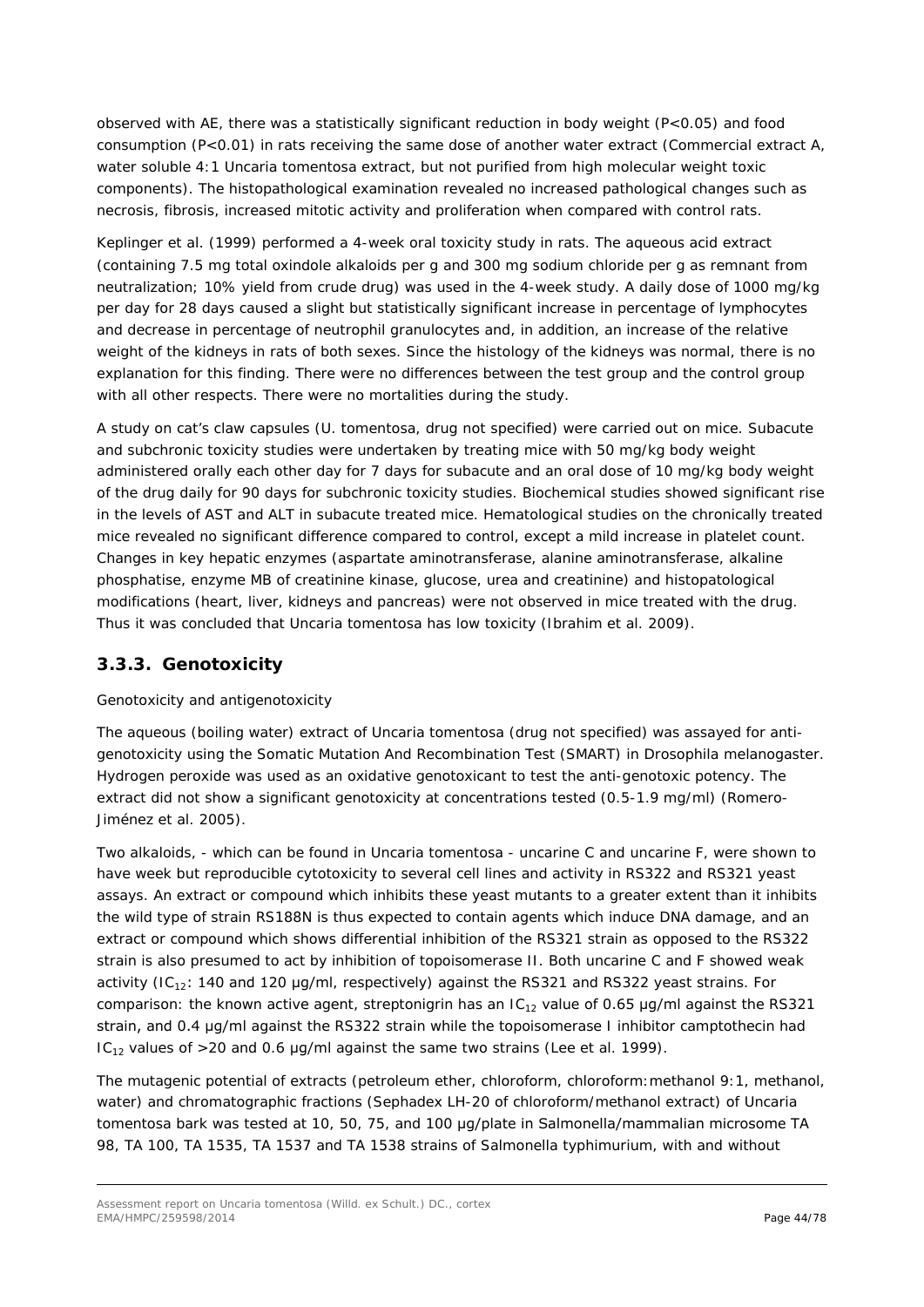metabolic activation from Aroclor 154-induced rat liver homogenate. Cat's claw did not show evidence of mutagenicity with or without metabolic activation (Rizzi *et al.* 1993).

# **3.3.4. Carcinogenicity**

No studies are available.

# **3.3.5. Reproductive and developmental toxicity**

10 g of the bark of *Uncaria tomentosa* was extracted with 50 ml of water for 12 hrs in 37°C and its effect were evaluated by application of the chicken embryo model. Among three groups of eggs  $(n=360)$ , two were injected with different doses of the extract  $(0.0492 \text{ mg}/200 \text{ µ}$  for group 1 and 0.492 mg/200 µl for group 2). To the third control group 200 µl of physiological salt was applied. Significant differences with ANOVA were observed for MCV (P=0.002), MCHC (P=0.00001) and MCH (P=0.02). Administration disturbed embryogenesis in both cases. In the first group it increased the mean corpuscular volume of erythrocytes and decreased the mean corpuscular haemoglobin concentration. In the second it decreased both mean corpuscular haemoglobin and mean corpuscular haemoglobin concentration (Pilarski *et al.* 2009).

It was reported that in human granulosa cells, obtained from patients undergoing *in vitro* fertilization, *Uncaria tomentosa* extracts (presumably stem bark) at amounts equivalent to dietary doses, dosedependently (100 pg/ml to 10 μg/ml) caused statistically significant inhibition of progesterone production. Administered orally to sexually mature female rats for eight weeks, a low dose of cat's claw extract (2 mg/day), equivalent to the manufacturer's suggested daily dosage, produced no significant changes in profiles of electrolytes, kidney, liver or glucose. For six weeks no changes were noticed in circulating hormone levels compared to the untreated controls. By the eighth week however, serum progesterone and oestradiol levels were reduced by 68% and 71%, respectively, in both the high dose group (20 mg/day) and a low dose group (2 mg/day). It was concluded that these results indicate, that *Uncaria tomentosa* has the potential to selectively alter ovarian hormone production and therefore should be used with care. In a patent, mice administered an aqueous extract of the root in their drinking water (6.25 mg/kg and 25 mg/kg, *per os*) showed no signs of toxicity; however, the female mice, when caged with male mice produced no offspring (McKenna *et al.* 2002).

### **3.3.6. Local tolerance**

No studies are available

### **3.3.7. Other special studies**

### *In vitro* **toxicity studies**

An erythrocyte suspension was incubated with four extracts (5-500 µg/ml) of *U. tomentosa*: ethanol extract of the bark, leaves, aqueous extract of the bark and leaves were incubated with erythrocytes. One gram of the raw material (bark and leaves) was extracted with 10 ml of water or 96% ethanol at 37 °C for 8 hrs, then centrifuged and dried. At these conditions they recovered about 111 mg extract/g of bark and about 158 mg/g of leaves. Extraction with 96% ethanol resulted 123 mg extract/g of bark and 158 mg extract/g of leaves. It was found that no extract of *Uncaria tomentosa* induced haemolysis. However, a slight, statistically significant decrease in haemoglobin outflow was observed in the erythrocytes incubated with ethanol extracts from the concentration of 100 µg/ml, and the cells incubated with aqueous extracts from the concentration of 250 µg/ml (Bors *et al.* 2011).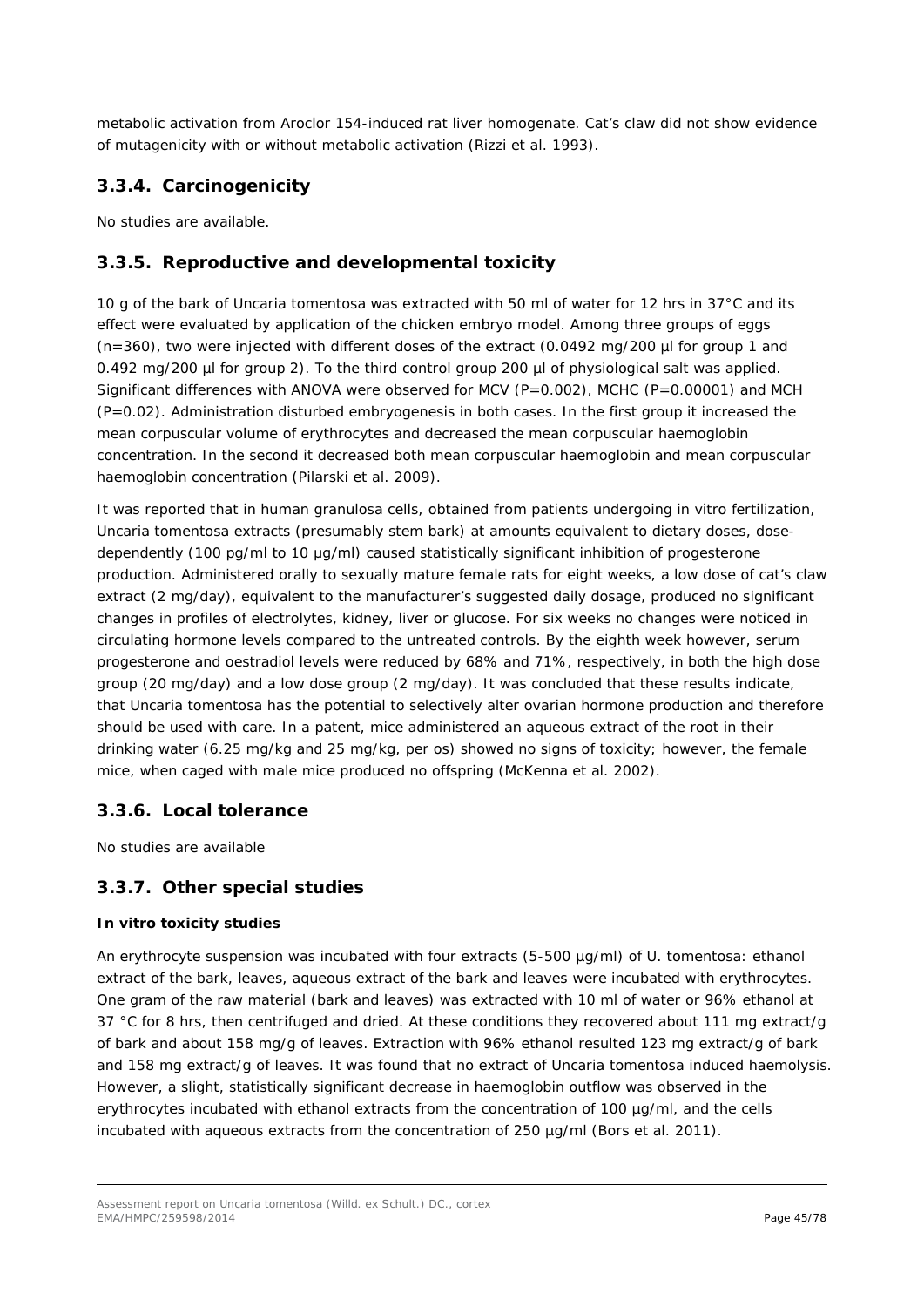Bors *et al.* (2012b) also reported, that ethanolic and aqueous extracts (100 µg/ml and 250 µg/ml, respectively) from the leaves and bark of *Uncaria tomentosa* caused changes in the size and shape of the erythrocytes, probably related to the entry of polyphenolic compounds, contained in *Uncaria tomentosa* extracts, into erythrocyte membrane. Externalization of phosphatidylserine on the erythrocytic surfaces was also noticed during incubation with extracts at a concentration of 250 µg/ml. Four extracts (5-500 µg/ml) of *Uncaria tomentosa* (**ethanol extract of the bark, leaves, aqueous extract of the bark and leaves)** were incubated with erythrocytes. Preparement of the extracts can be seen above (Bors *et al.* 2011). All extracts induced changes in the erythrocyte membrane properties, whereas ethanolic extracts from bark induced the most significant changes. An increase in red blood cells volume and changes in the erythrocytes shape were observed from the concentration of 100 µg/ml for ethanol leaf extract (p<0.001) and ethanol bark extract (p<0.001) as well as from 250 µg/ml for aqueous leaf extract (p<0.001) and aqueous bark extract (p<0.001). It was concluded, that the studied extracts should not lead to clinical erythrocytic damage if recommended doses of *Uncaria tomentosa* preparations are administrated.

In a third study, Bors *et al.* (2012a) observed oxidative changes in mononuclear blood cells exposed to both ethanol and aqueous extracts obtained from *Uncaria tomentosa* bark and leaves (extraction see above, at Bors *et al.* 2011). In the cells studied the extracts induced apoptosis and a decrease in viability of mononuclear blood cells, with the exception of the aqueous extract of leaves. In the cell viability studies, the strongest changes were observed for the ethanol extract of bark, which decreased the cell viability to 51.5% at 250 µg/ml. A statistically significant decrease in blood mononuclear cells viability was noted for the ethanol extract of leaves (to 69.6%) and aqueous extract of bark (to 87.6%) only at their highest concentration of 250  $\mu$ g/ml. IC<sub>50</sub> was over 250  $\mu$ g/ml for all extract studied. No statistically significant changes in the cell size were observed both for aqueous extracts of leaves and bark. A decrease in the cell size provoked by ethanol extract of bark was observed at 100 mg/ml, whereas for ethanol extract of leaves it was noticed at 250 µg/ml. Changes in the blood mononuclear cell granularity were observed at 250 µg/ml for all extracts examined. The strongest changes were observed for the ethanol extract of bark, which increased cell granularity at 50 µg/ml and changed cell size at 100 µg/ml.

Bukowska *et al.* (2012) showed, that ethanolic and aqueous extracts from leaves and bark of *Uncaria tomentosa* (preparation see at Bors *et al.* 2011) at the concentration of 250 µg/ml were not toxic to erythrocyte catalase because they did not induced a statistically significant change in catalase activity after 1 h (p>0.05) and 5 hrs (p>0.05) of incubation (Bukowska *et al.* 2012).

The antimitotic activity of the water extract (DER 1:10) of *Uncaria tomentosa* bark on *Allium cepa* root meristem was reported by *Kuras et al.* (2006). It was reported, that all divisions of meristematic root cells of onion, during post-incubation were unchanged, indicating that the extract did not cause permanent chromosomal aberrations, and that the cells of onions were not killed.

An aqueous extract of the dried bark of *Uncaria tomentosa* was not cytotoxic as measured by tryptan blue exclusion to epithelial (HT29) and macrophage (RAW 264.7) cells when treated at a concentration of 25-200 μg extract/ml overnight. Viability of treated cells was >90% and not significantly different than control untreated cells. The extract was prepared with boiling water (20 g/L) for 30 minutes and then was left overnight in room temperature, and then it was filtered and diluted to 5 mg/ml (Sandoval-Chachón *et al.* 1998).

An aqueous extract of *Uncaria tomentosa* (500 mg/ml) was analysed for the presence of toxic compounds in Chinese hamster ovary cells (CHO) and bacteria (*Photobacterium phosphoreum*). Toxicity was evaluated by natural red assay (NR), total protein content (KB), tetrazolium assay (MTT)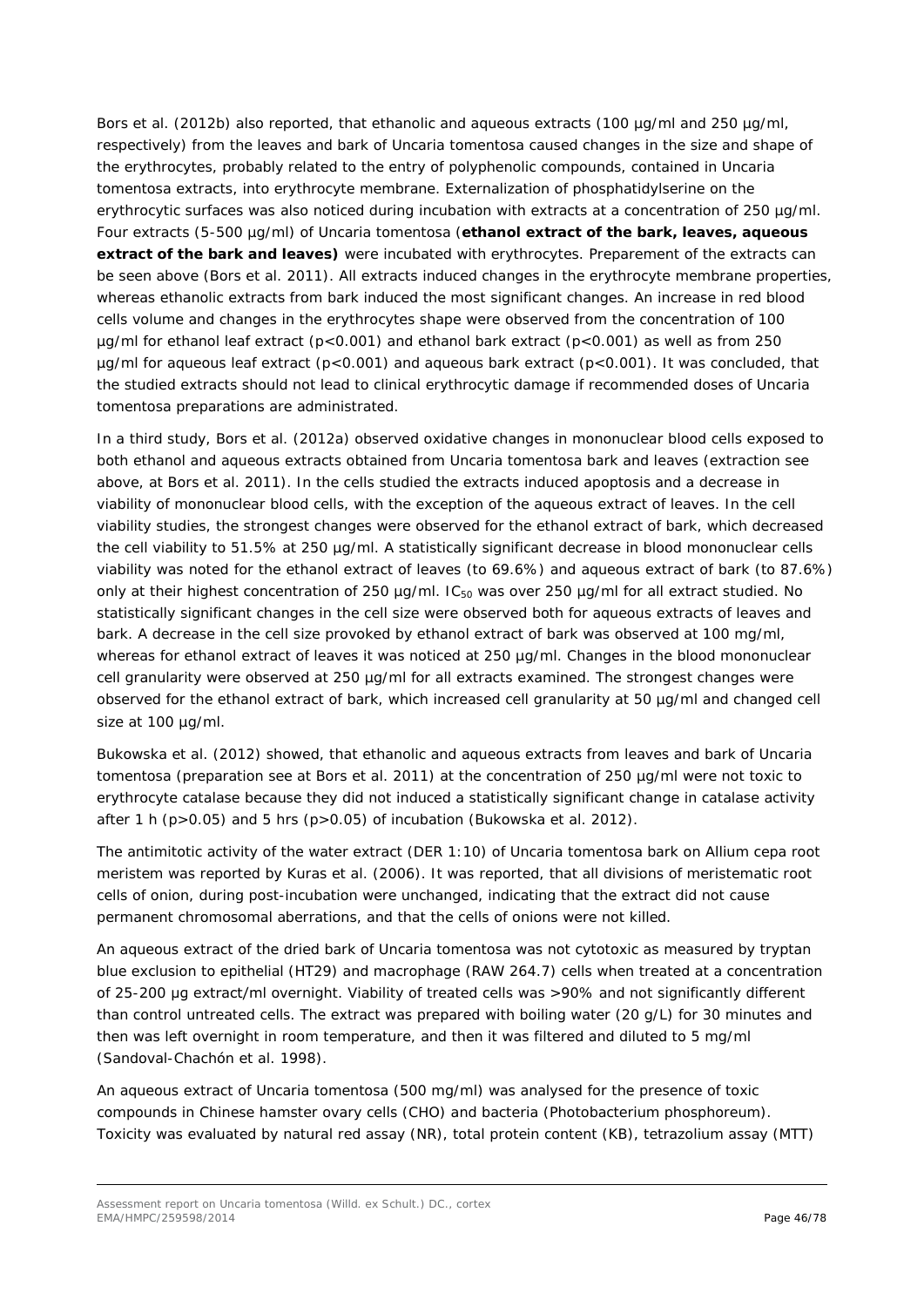and Microtox test. The extracts of *Uncaria tomentosa* did not show toxicity *in vitro* at the concentrations tested (10, 20, 30, 40, 50, 75 and 100 mg/ml) (Santa Maria *et al.* 1997)

Leukemic cells were taken from 53 children with acute leukaemia and four cell lines, Jurkat, CCRFCEM, HL-60, and K-562 were tested for sensitivity to *Uncaria tomentosa* (commercial product) by MTT assay, cell-cycle analysis and annexin-V binding assay. As the commercially available extract was without given concentration, for the purpose of this study, instead of their concentration, dilution range from 1:5 to 1:5,120 was used. Leukemic cells showed high resistance to the extract in all performed assays. Additionally, tested remedies stimulated survival of leukemic cells in 45 (96%) cases, while no effect was observed in normal lymphocytes. Thus, *Uncaria tomentosa* might stimulate the viability of childhood leukemic cells (Styczynski and Wysocki, 2006).

# **3.3.8. Conclusions**

Although there are limited toxicological data of *Uncaria tomentosa*, the results of non-clinical trials raise no serious safety concern.

Adequate tests on reproductive toxicity, carcinogenicity or genotoxicity have not been published.

# *3.4. Overall conclusions on non-clinical data*

The pharmacological data is quite diverse on *U. tomentosa*, concerning the used extracts and biological properties tested. The main concern is, that most of the studies indicate 'bark' for the drug used, without specifying whether it is root or stem. From the 35 studies in the primary pharmacodynamics section 19 studies mentioned just 'bark', 7 studies didn't state the part used and only 5 and 3 studies specified stem bark and root bark, respectively. A number of investigations used commercial products, without adequate information on the contained drug/extract. Thus, it is difficult to draw clear conclusion from the data. Furthermore different extracts were tested in the preclinical studies.

In the *in vivo* studies, the administered dose ranged between 5 and 2000 mg extract/kg bodyweight, most frequently it ranged from 50-500 mg extract/kg bodyweight.

Results from relevant experimental studies on Uncariae tomentosae cortex to support the indications labelled on different products on the market are very limited. The reported pharmacological effects are not considered contradictory to the traditional uses.

As there is no information on reproductive or developmental toxicity and owing its traditional use as an emmenagouge and as a contraceptive at high dose, the use during pregnancy and lactation is not recommended. Moreover, some *in vitro* experiments indicated that Uncariae tomentosae cortex interfere with fertility.

Based on the limited experimental evidence of the immunostimulant effects of *U. tomentosa*, theoretically it could interfere with immunosuppressant drugs. However there are no well-documented reports of such adverse events in humans to substantiate this possibility.

One of the tetracyclic alkaloid of *Uncaria tomentosa* has been reported as a potent inhibitor of platelet aggregation and venous thrombosis and two alkaloids of *Uncaria tomentosa* have been documented with hypotensive effects. However, the clinical significance of these effects, if any, is not known.

Specific data on pharmacokinetics, interactions and non-clinical information on the safety of *Uncaria tomentosa* are scarce.

Assessment report on *Uncaria tomentosa* (Willd. ex Schult.) DC., cortex EMA/HMPC/259598/2014 Page 47/78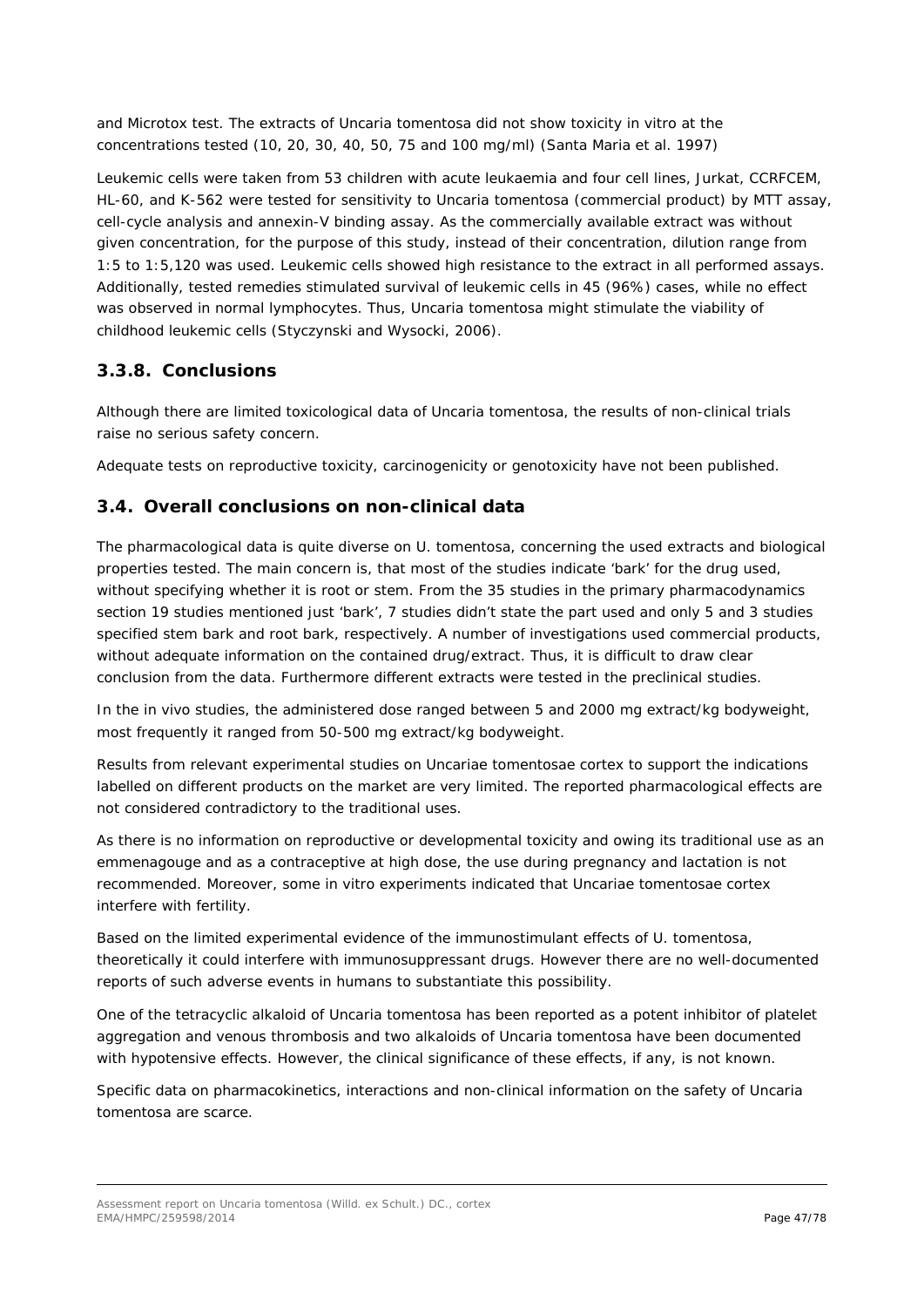Oral administration of the cortex of *Uncaria tomentosa* can be regarded as safe at traditionally used doses.

Adequate tests on reproductive toxicity, carcinogenicity or genotoxicity have not been published.

# **4. Clinical Data**

# *4.1. Clinical pharmacology*

# **4.1.1.** Overview of pharmacodynamic data regarding the herbal **substance(s)/preparation(s) including data on relevant constituents**

No relevant data available.

# **4.1.2. Overview of pharmacokinetic data regarding the herbal substance(s)/preparation(s) including data on relevant constituents**

No relevant data available.

# *4.2. Clinical efficacy*

# **4.2.1. Dose response studies**

### *Antimutagenic activity (DNA-repair), immunostimulant*

A placebo-controlled study was carried out to compare two different doses of **a commercially available filtered aqueous extract from the bark (not specified) of** *Uncaria tomentosa* **(AE),**  standardized to 8–10% CAEs (carboxy alkyl esthers) and almost free from oxindole alkaloids (≤0.05%) versus placebo by Sheng *et al.* (2001). Twelve healthy adults were randomly assigned into 3 groups and baselined for 3 weeks, and then supplemented AE at doses of 250 mg or 350 mg for 8 weeks. DNA repair after induction of DNA damage on monoclonal leukocytes by a standard dose of hydrogen peroxide was measured 3 times before supplement and 3 times after the supplement in the last 3 weeks of the supplement period. DNA damage did not change significantly before AE supplementation or after the supplementation (week 6, week 7), just blood sampling point at week 8 showed a significant difference between control and the group supplemented with AE at 350 mg/day.

There were significant increases of DNA repair after supplementation (week 6, 7, 8) by 12 and 15% (250 and 350 mg/day AE respectively), but there was no significant difference between the two doses used (p<0.05). There was an increased tendency of PHA (phytohemagglutinin) induced lymphocyte proliferation in the treatment groups, but it didn't reach the level of significance (Figure 1). In the case of staphylococcal enterotoxin superantigen (SEA) induced lymphocyte proliferation the SEA 0.001/ SEA 0.01 µg/ml proliferation index was significantly increased after the 8 weeks period in the 350 mg/day AE supplement group (p<0.05). That means an increase of lymphocyte proliferation stimulated by SEA at 0.001µg/ml or a decrease of lymphocyte proliferation when stimulated by SEA at 0.01 µg/ml (higher dose), when compared to control levels. No adverse effects, in terms of symptoms and signs, whole blood haematological analysis, or blood chemistry analysis have been found.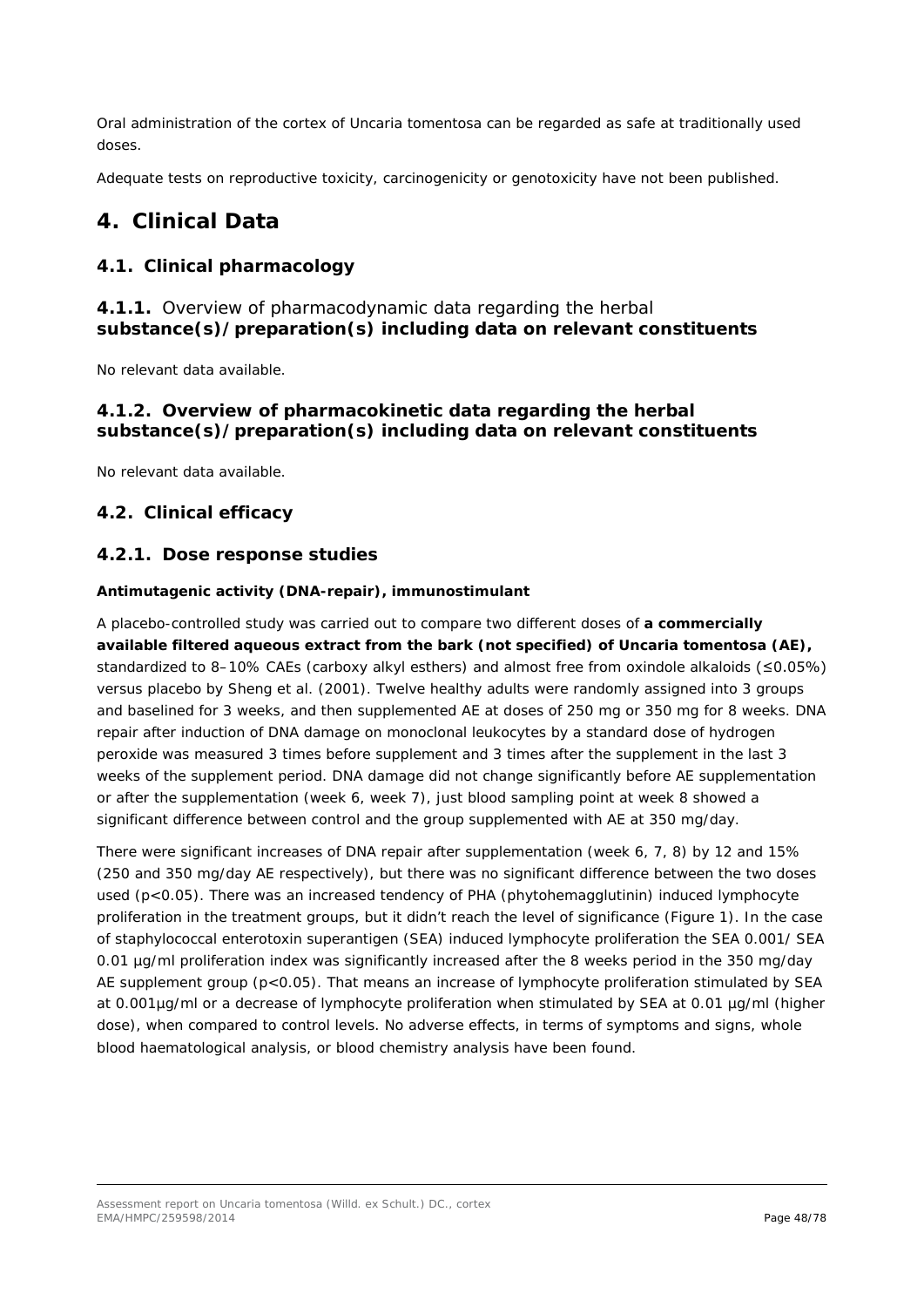# 4.2.2. Clinical studies (case studies and clinical trials)

### **Rheumatoid arthritis**

Forty patients with rheumatoid arthritis undergoing sulfasalazine or hydroxychloroquine treatment were enrolled in a randomized 52 weeks 2 phase study (Mur *et al*. 2002). During the first phase (24 weeks double blind, placebo controlled) patients were treated with a commercial product (HE) (20 mg aqueous acid-extracted dry extract from Uncaria tomentosae radix/capsule, 14.7 mg/g POA, no TOA) (UT group,  $n=19$ ) or placebo ( $n=18$ ). Patients were assigned to take 3 capsules daily (60 mg Uncaria tomentosa extract). In the second phase (28 weeks) all patients received the plant extract. Morning stiffness was measured on a 5-step scale. At the end of the first phase the UT treatment resulted in a reduction of the number of painful joints compared to placebo by 53.2% vs. 24.1% p=0.044. There was also a reduction in the number of tender joints (50.65% vs. 24.1%, p=0.001), Ritchie index (49.1% vs.12.5%, p=0.002), and duration of morning stiffness (47.8% vs. 21.7%, p=0.002) compared to placebo. No changes were detected for the number of swollen joints, patient assessment of disease activity, subjective assessment of pain and laboratory variables except for an increase in the level of rheumatoid factor in the placebo group  $(p=0.041)$ . In the second phase further intake of the UT extract resulted in a reduced number of tender joints (67.5%, p<0.001), Ritchie Index (56.4%, p=0.001), and duration of morning stiffness (34.78%, p=0.004) compared to baseline values. Patients receiving the UT extracts only during phase 2, experienced a reduction in the number of tender joints (57.1%, p=0.003), swollen joints (44.6%, p=0.007) and the Ritchie Index (57.1% (p=0.044) compared to the values after 24 weeks of placebo treatment. NSAID drugs and prednisolone up to 10 mg/day or equivalent were permitted.During the first phase, adverse events occurred in 12 patients of each group. One patient taking UT extract withdrew from the study owing to gastritis and one patient from the placebo group because of diarrhoea. One patient from the UT group withdrew because of inefficacy. In the second phase, 7 other side effects were seen; none could be clearly attributed to the drug intake. No major side effects were seen in the active and the placebo group.

Castaňeda et al. (1998) conducted a placebo controlled, randomized, multicenter study on patients with rheumatoid arthritis and evaluated ( $n = 60$ ) the therapeutic potential of an Uncaria tomentosa product: 3X2 capsules/day 150 mg Uncaria tomentosa extract/capsule (no further details discussed). It was administered for 6 months. There were no informations about the ingredients of the product. Clinical and laboratory measurements were performed every four weeks, evaluating morning stiffness in minutes, daytime and nighttime pain in a 0-10 scale, number of painful joints, number of swollen joints, functional capacity in 1-4 scale, sedimentation rate. All the investigated variants showed statistically significant differences compared to placebo at the end of the 6 months. Morning stiffness was reduced by 65.5%, but in the placebo group it increased 22.36% ( $p < 0.01$ ). The daytime intensity of pain reduced by 48.3% in the treatment group, while in the placebo group by 14.3% (p<0.001). Nighttime intensity of pain showed the same results (57.8% vs. 12.7% reduction in the treatment vs. placebo group, p<0.01). The number of painful and swollen joints reduced 70.59% and 65.3% respectively in the group received Uncaria tomentosa capsule, while these values in the placebo group were 9.4% and 2.4%, respectively (p<0.001 for both). Laboratory parameters also had significant changes, the sedimentation rate, which is elevated during inflammation reduced 46.3% in the UT group, while in the placebo group the reduction was 6.12% (P<0.05) and the hematocrit was elevated in the treatment but reduced in the placebo group by  $5.4\%$  and  $10.76\%$ , respectively ( $p<0.05$ ). There were no statistical differences between the experienced adverse effects. Ten subjects dropped out, two of them because of adverse events. 25.8% of the treatment group and 13.8% of the control group had adverse reactions, most frequently gastric disturbances. Other adverse reactions were: nausea, diarrhoea, bitter mouth, meteorism and constipation. There was no statistically significant difference between the two groups in regard to the occurrence of the adverse reactions  $(p=0.245)$ .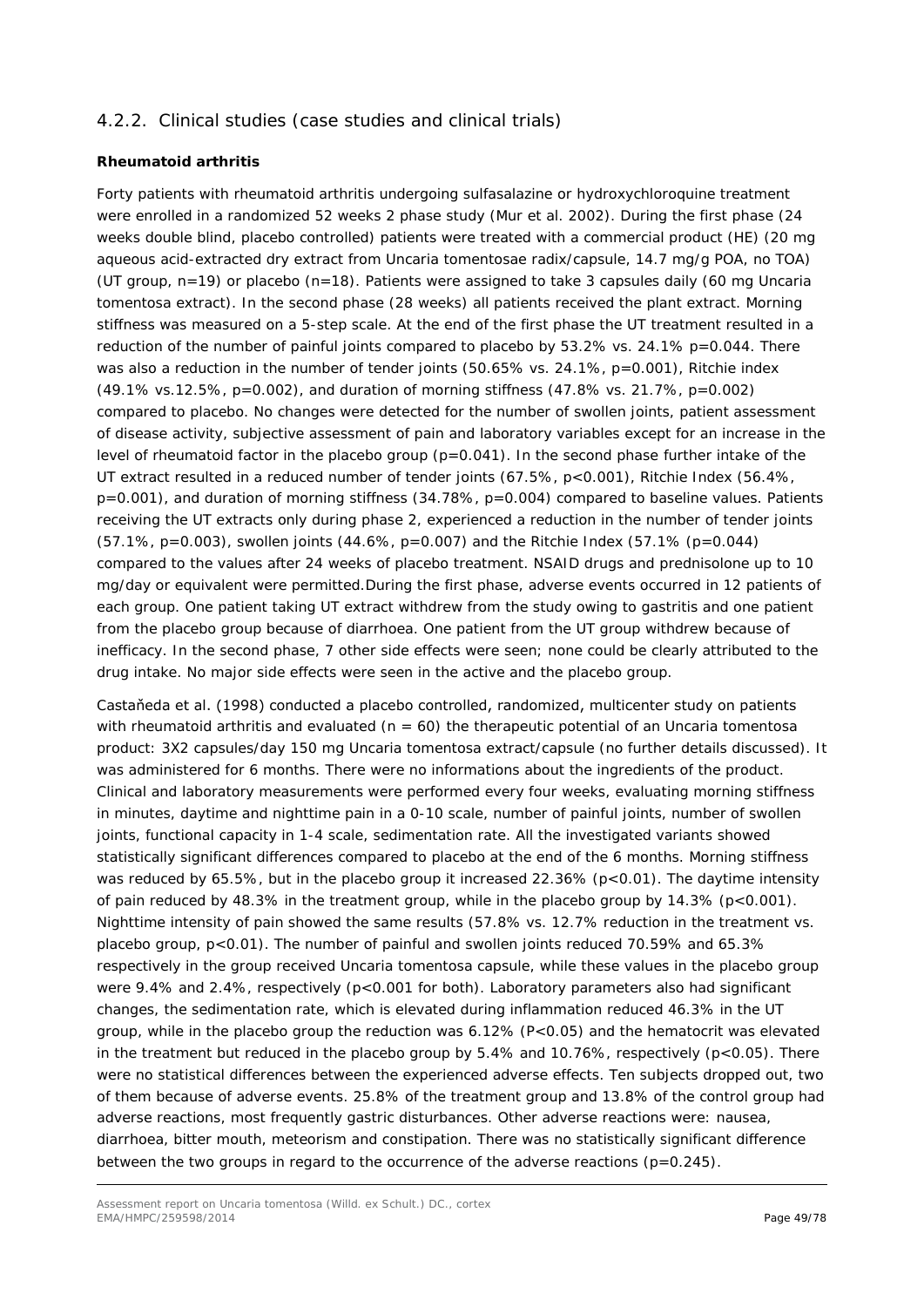**Table 5:** Clinical studies on humans, in Rheumatoid arthritis

| Type (aim)<br>and<br>objective(s)<br>Οf<br>Study<br>Reference                   | Study<br>Design<br>and<br>Type of<br>Control<br>Study<br>duration<br>(if<br>available) | <b>Test</b><br>Product(s): herbal<br>preparation,<br>Pharmaceutical<br>form;<br>Dosage<br>Regimen;<br><b>Route of Admin</b><br><b>Duration of</b><br>treatment                                                                                                                                                                                                                                                                                                                                                                                                                     | Number of<br><b>Subjects</b><br>(including<br>age, sex,<br>drop out)                                                                                                             | Healthy<br>Subjects or<br>Diagnosis of<br><b>Patients</b><br>(inclusion criteria)                                                                                                                                                                                                                                                                                                                                              | Outcomes (primary and<br>secondary endpoints)                                                                                                                                                                                                                                                                                                                                                                                                                                                                                                                                                                                                                                                                                                                       | <b>Statistical</b><br>analysis (e.g. ITT<br>yes/no, CI 95%)<br><b>Quality score</b><br>e.g. Jadad score                                                                                                                                                                                                         | <b>Comments on</b><br>clinical<br>relevance of<br>results                                                                                                                                                                          |
|---------------------------------------------------------------------------------|----------------------------------------------------------------------------------------|------------------------------------------------------------------------------------------------------------------------------------------------------------------------------------------------------------------------------------------------------------------------------------------------------------------------------------------------------------------------------------------------------------------------------------------------------------------------------------------------------------------------------------------------------------------------------------|----------------------------------------------------------------------------------------------------------------------------------------------------------------------------------|--------------------------------------------------------------------------------------------------------------------------------------------------------------------------------------------------------------------------------------------------------------------------------------------------------------------------------------------------------------------------------------------------------------------------------|---------------------------------------------------------------------------------------------------------------------------------------------------------------------------------------------------------------------------------------------------------------------------------------------------------------------------------------------------------------------------------------------------------------------------------------------------------------------------------------------------------------------------------------------------------------------------------------------------------------------------------------------------------------------------------------------------------------------------------------------------------------------|-----------------------------------------------------------------------------------------------------------------------------------------------------------------------------------------------------------------------------------------------------------------------------------------------------------------|------------------------------------------------------------------------------------------------------------------------------------------------------------------------------------------------------------------------------------|
| Treatment of<br>Rheumatoid<br>arthritis<br>Efficacy study<br>Mur et al.<br>2002 | PC, R, DB<br>Duration:<br>52 weeks,<br>two<br>phases:<br>$24 + 28$<br>weeks            | Treatment:<br>Phase one: Capsules<br>of a commercial<br>product (3)<br>capsules/day, 20 mg<br>UT<br>$extract/capsule$ ) +<br>sulfasalazine or<br>hydroxychloroquine<br>Phase two: Capsules<br>of a commercial<br>product (3<br>capsules/day, 20 mg<br>UT extract/capsule)<br>Control: placebo in<br>the first phase, in<br>the second phase<br>every patient<br>received treatment<br>Per os<br>Duration of<br>treatment: 52 week-<br>two phases: $24+28$<br>weeks<br>3 drop-out because<br>of inefficacy of the<br>drug or adverse<br>events not attributed<br>to the drug intake | 40 patients<br>(37)<br>evaluable)<br>Mean age:<br>53.1 vs.<br>54.9<br>4.8% vs.<br>21% male<br>(UT vs.<br>placebo)<br>Treatment:<br>19<br>Control: 18<br>patients in<br>phase one | Aged 20 years or<br>more who fulfilled<br>the American<br>College of<br>Rheumatology<br>criteria for RA with<br>Steinbrocker<br>functional class II or<br>III. Disease was<br>considered active<br>when 3 out of 4<br>criteria were<br>fulfilled: $\geq 6$ painful<br>joints, $\geq$ 3 swollen<br>joints, morning<br>stiffness>30 mins,<br>erythrocyte<br>sedimentation<br>rate>25 mm/h, or<br>C-reactive protein<br>>20 mg/L. | Phase one<br>(vs. placebo)<br>Painful joints reduction: 53.2 vs.<br>24.1% (p=0.001)<br>Number of tender joints<br>reduction: 50.65 vs. 24.1%<br>$(p=0.001)$<br>Ritchie index reduction: 49.1 vs.<br>$12.5\%$ (p=0.002)<br>Duration of morning stiffness<br>reduction: 47.8 vs. 21.7%<br>$(p=0.002)$<br>No significant differences in tender<br>joints<br>Phase two<br>(vs. baseline or 24 weeks values in<br>case of placebo)<br>Number of tender joints<br>Reduction:<br>UT: $67.5\%$ (p=0.001)<br>$PI+UT: 57.1\% (p=0.001)$<br>Number of swollen joints reduction:<br>$PI+UT:44.6\%$ (p=0.007)<br>Ritchie index reduction:<br>UT: $56.4\%$ (p=0.001)<br>$PI+UT: 57.1\% (p=0.004)$<br>Duration of morning stiffness<br>reduction (grade): UT: 34.8%<br>$(p=0.004)$ | For comparison of<br>dependent<br>variables at<br>different times the<br>nonparametric<br>Wilcoxon and the<br>Friedman test were<br>used: the Mann-<br>Whitney test was<br>applied for<br>comparison<br>between the UT<br>extract and the<br>placebo group. S p<br>value<0.05 was<br>considered<br>significant. | The TOA<br>(tetraciylic<br>alkaloid) free UT<br>extract had a<br>clinically<br>relevant<br>therapeutic<br>potential in<br>coadministration<br>with<br>conventional<br>drugs and alone<br>as well in the<br>proposed<br>indication. |

Abbreviations: PC=placebo controlled, R=randomized, DB= double blind, MC=multicenter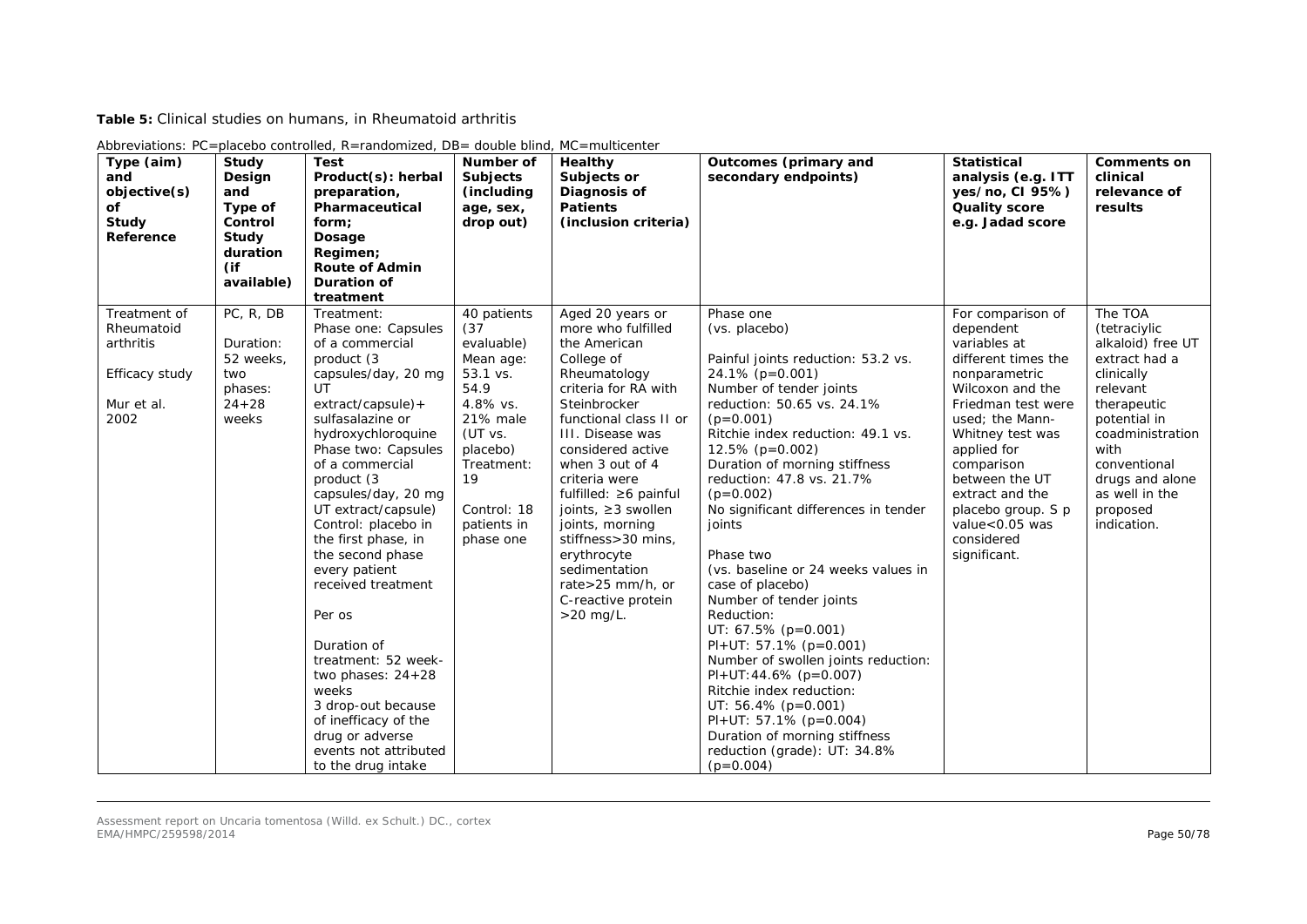| Type (aim)<br>and<br>objective(s)<br>of<br>Study<br>Reference                         | Study<br>Design<br>and<br>Type of<br>Control<br>Study<br>duration<br>(if<br>available) | <b>Test</b><br>Product(s): herbal<br>preparation,<br>Pharmaceutical<br>form:<br>Dosage<br>Regimen;<br><b>Route of Admin</b><br>Duration of<br>treatment                           | Number of<br><b>Subjects</b><br>(including<br>age, sex,<br>drop out)                                                                                                                                           | Healthy<br>Subjects or<br>Diagnosis of<br><b>Patients</b><br>(inclusion criteria)                                                                                                                                                                                                                                                                                                                                                                             | Outcomes (primary and<br>secondary endpoints)                                                                                                                                                                                                                                                                                                                                                                                                   | <b>Statistical</b><br>analysis (e.g. ITT<br>yes/no, CI 95%)<br><b>Quality score</b><br>e.g. Jadad score                    | <b>Comments on</b><br>clinical<br>relevance of<br>results                                                                                                                 |
|---------------------------------------------------------------------------------------|----------------------------------------------------------------------------------------|-----------------------------------------------------------------------------------------------------------------------------------------------------------------------------------|----------------------------------------------------------------------------------------------------------------------------------------------------------------------------------------------------------------|---------------------------------------------------------------------------------------------------------------------------------------------------------------------------------------------------------------------------------------------------------------------------------------------------------------------------------------------------------------------------------------------------------------------------------------------------------------|-------------------------------------------------------------------------------------------------------------------------------------------------------------------------------------------------------------------------------------------------------------------------------------------------------------------------------------------------------------------------------------------------------------------------------------------------|----------------------------------------------------------------------------------------------------------------------------|---------------------------------------------------------------------------------------------------------------------------------------------------------------------------|
| Treatment of<br>Rheumatoid<br>arthritis<br>Efficacy study<br>Castaňeda et<br>al. 1998 | PC, R, DB,<br>MC.<br>Duration: 6<br>months                                             | Treatment: 2X3<br>capsule/day<br>(commercial<br>product)<br>150 mg Uncaria<br>tomentosa<br>microspray/capsule<br>Control: placebo<br>Per os<br>Duration of<br>treatment: 6 months | 70 patients<br>(60)<br>evaluable)<br>Treatment:<br>29 patients<br>Control: 31<br>patients<br>$(10$ drop<br>out, from<br>which 2<br>because of<br>adverse<br>events not<br>attributed to<br>the drug<br>intake) | Rheumatoid arthritis<br>patients<br>Inclusion criteria:<br>Diagnosed with RA<br>and who fulfilled the<br>American College of<br>Rheumatology<br>criteria for RA, a<br>necessary to start or<br>change to NSAID,<br>haven't used<br>corticosteroids<br>before 6 months of<br>the study, if patients<br>on low strength of<br>antirheumatic<br>medication the<br>duration of it has to<br>be more than a<br>year, don't start new<br>medication during<br>study | Duration of morning stiffness<br>reduction: 65.5 vs. +22.7%<br>(p < 0.01)<br>Daytime pain reduction (scale):<br>48.3 vs. 14.3% (p<0.001)<br>Nighttime pain reduction (scale):<br>57.8 vs. 12.7% (p<0.01)<br>Number of painful joints reduction:<br>70.59 vs. 9.4% (p<0.001)<br>Number of swollen joints reduction:<br>65.3 vs. 2.4% (p<0.001)<br>Sedimentation rate: 46.3 vs. 6.1%<br>(P < 0.05)<br>Hematocrit:<br>$+5.4\%$ vs. -10.6% (p<0.05) | Student t-test and<br>Chi square for<br>resulted values.<br>coefficient of<br>variation to<br>determine the<br>homogeneity | The product<br>demonstrated<br>significant<br>effectiveness in<br>every studied<br>parameters,<br>which overlap<br>with the<br>proposed<br>indication in the<br>monograph |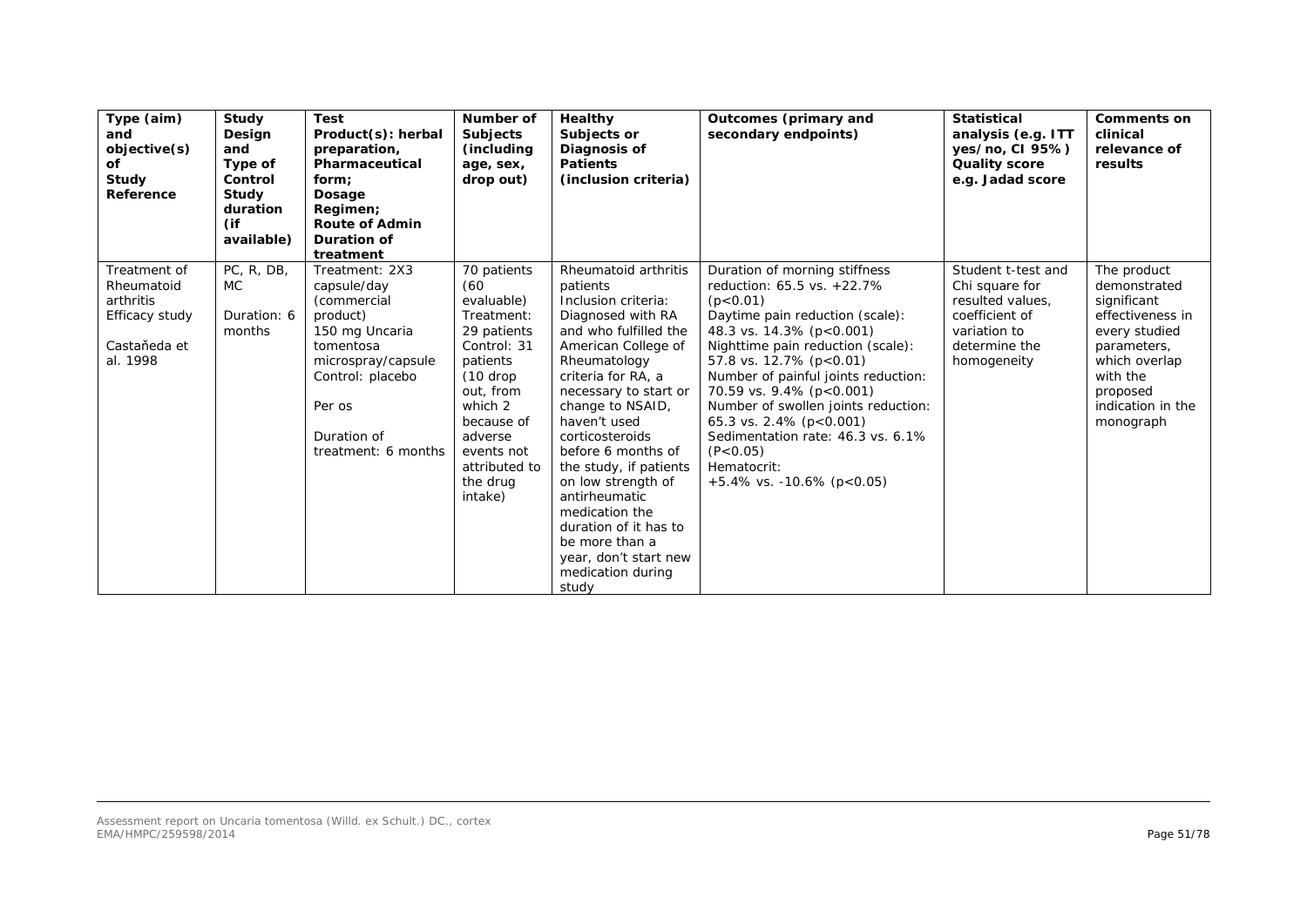#### *Immunostimulant effect, antioxidant status*

*Uncaria tomentosa* side effect minimizing and antioxidant status improving properties were investigated in a randomized interventional study, conducted on colorectal cancer (CRC) patients submitted to chemotherapy (Farias et al. 2012). Patients (n=43) undergoing adjuvant/palliative chemotherapy with FOLFOX-4 [5-Fluorouracil (1 g/m<sup>2</sup> on days  $1+2$ )/leucovorin (200 mg/m<sup>2</sup> on days 1+2) + oxaliplatin (85 mg/m2 on day 1)] were split into two groups: the UT group (n=20) received chemotherapy plus **300 mg of** *Uncaria tomentosa* supply (commercial product**,** 3 tablets daily from day 3 to day 15) and the C group (n=23) received only FOLFOX4 served as a control. Each tablet contained **100 mg dry 70% ethanolic extract of the bark (not specified) of** *Uncaria tomentosa*  with no TOA, and 2.57% POA content. Patients remained on study during 6 chemotherapies cycles, of 15 days each. One aim of the study was to evaluate neutropenia, thrombocytopenia, and anemia. The haemograms were analyzed each 15 days, and there were no significant differences in hematological parameters (e.g.: WBC, RBC, or platelet counts) between the groups for any of the cycles examined. The second aim was to evaluate the oxidative stress values (TBARS levels, protein carbonyl levels), activity of the antioxidant enzymes (catalase and SOD), DNA damage (comet assay) and the absolute count and ratio of CD4+ T cells and CD8+ T cells (used for the evaluation of the immune status of CRC patients). Between the groups, considering these values, there were no significant differences. In the present study every patient underwent colectomy, which could interfere with the absorption of *U. tomentosa*. The use of 300 mg of *Uncaria tomentosa* daily during 6 cycles of FOLFOX4 did not change the analyzed parameters, and no toxic effects were observed. *Uncaria tomentosa* supplementation did not alter the occurrence of AEs, related to chemotherapy, neither caused adverse events. Treatment with UT did not alter liver function, defined as elevation of liver enzymes and kidney function.

Araújo *et al.* (2012) reported that *Uncaria tomentosa* was an effective adjuvant treatment for breast cancer. *Uncaria tomentosa* side effect minimizing property (leucopenia, neutropenia) was investigated in a randomized interventional study, conducted on patients with breast cancer (Invasive Ductal Carcinoma—Stage II) submitted to chemotherapy. Patients (n=40) undergoing a treatment regimen known as FAC (Fluorouracil, Doxorubicin, Cyclophosphamide), were divided into two groups: the UT (n=20) received chemotherapy plus **300 mg dry** *Uncaria tomentosa* **extract (70% ethanolic bark extract** in commercial product, 3 tablets per day) daily, from day 2 to day 21 and the Ca (n=20) group received only chemotherapy. Each tablet contained **100 mg dry 70% ethanolic extract of the bark (not specified) of** *Uncaria tomentosa* with no TOA, and 2.57% POA content. Healthy women in group C (n=20), with similar age of the patients were also investigated. Patients were part of the study during 6 chemotherapy cycles, of 21 days each. A greater reduction in the white blood cell (end of the treatment  $3247/\text{mm}^3$  (Ca) vs.  $5469/\text{mm}^3$  (UT), p<0.05) and the neutrophil counts (1083/mm<sup>3</sup> (Ca) vs. 4016/mm<sup>3</sup> (UT), respectively,  $p < 0.05$ ) were observed in the Ca group along the treatment, differently from the UT group, which remained closely the reference values, obtained in the control group. Monocytes number in patients with breast cancer (treated and not treated with UT) at 5- 6 chemotherapy cycles was higher than control group, but in the UT group, this increase was stronger  $(817/mm<sup>3</sup>$  (UT) 500.9/mm<sup>3</sup> (Ca), p<0.05). During the chemotherapy treatment cycles, no significant difference was observed between groups with regards to CD4+ T cells, CD8+ T cells (absolute count and ratio) and IL-6 levels. Antioxidant defenses were analyzed by the activity of Superoxide Dismutase (SOD) and Catalase (CAT) compared to treatment cycles zero and six, as well as between the UT and the Ca groups. There were no statistically significant differences among groups. Lipid peroxidation was estimated by the TBARS scale and the carbonylation of serum proteins, but there was no difference between groups (UT and Ca). The protective effect of chemotherapy to extract UT was evaluated by comet assay. In the sixth cycle (end of the treatment), it was observed a significant decrease in the comet assay index in the UT group, when compared to the Ca group  $(p<0.05)$ .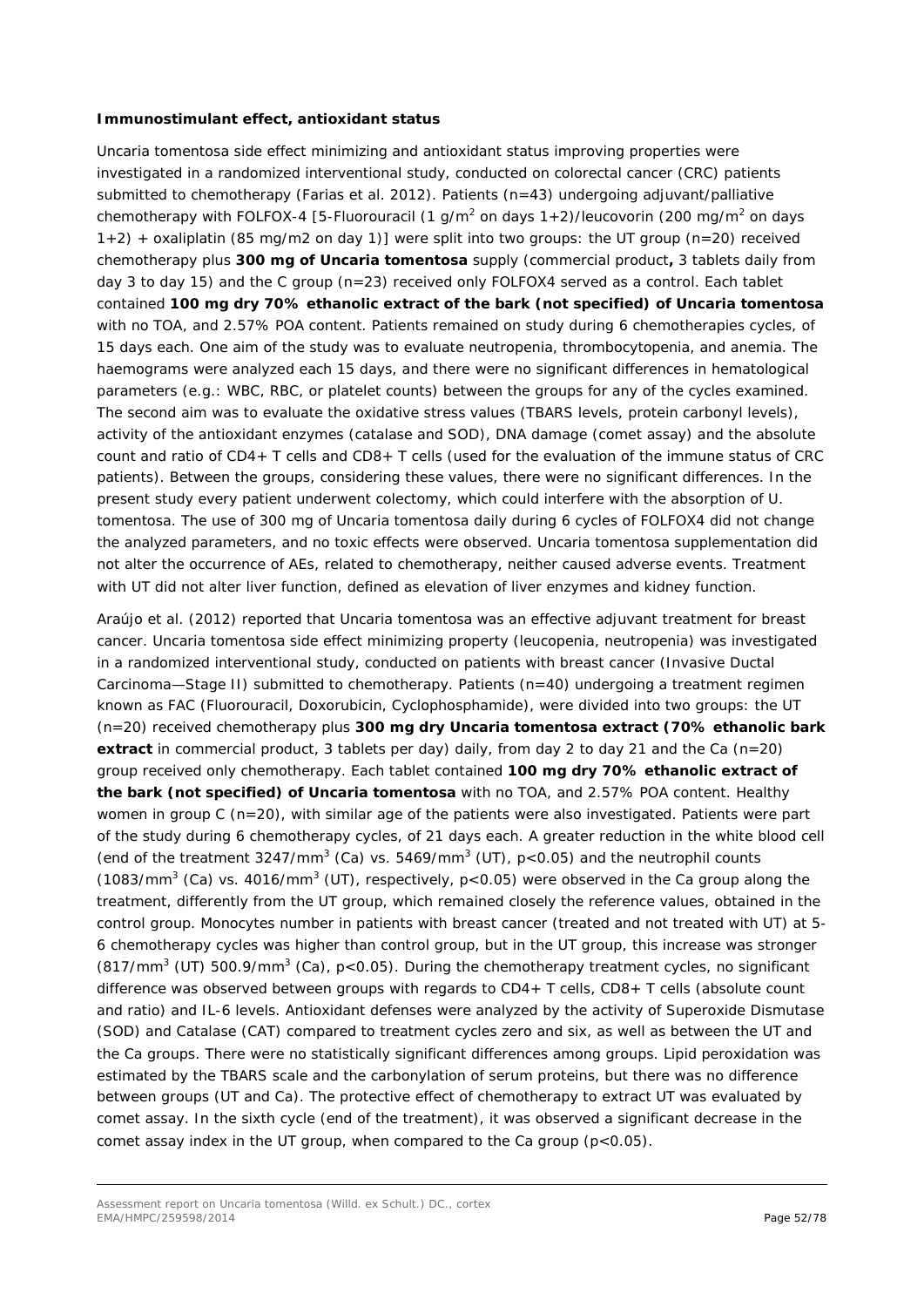**Thirteen individuals with HIV-infection**, who refused to receive other therapies, voluntarily took 20 mg per day of a **hydrochloric acid extract of** Uncaria tomentosae *radix* (containing 12 mg total pentacyclic oxindole alkaloids per g and 300 mg sodium chloride per g as remnant from neutralization; 10% yield from crude drug) (Keplinger *et al.* 1999). The test persons were 24–38 years-old adults (mean 33 years, 84% male). Blood tests were performed at the beginning and after 2.2–5.0 months of intake. Although the total leucocyte number remained unchanged within the whole collective, it was found that low values (<4000 per µl; 2 of 13) were raised and high values (>9000 per ml; 2 of13) were lowered. The relative and absolute lymphocyte count increased significantly in the 13 test persons 33.7 vs. 24% (p<0.002) compared to baseline. The four cases that were below normal (<20%) were raised above this level. However, no significant changes of T4/T8 cell ratios were observed.

Lamm *et al.* (2001) designed a placebo controlled, randomized intervention study (n=23). Healthy Caucasian male volunteers  $(n=11)$ , aged 40-60 years old were given 350 mg of a commercially available filtered aqueous extract from the bark (not specified) of *Uncaria tomentosa* (AE), standardized to 8–10% CAEs (carboxy alkyl esthers) and almost free from oxindole alkaloids (≤0.05%),over a 60 days period twice a day. On day 30 all study subjects were vaccinated with 23 valent pneumococcal vaccine (serotypes 1, 3, 4, 6, 8, 9N, 12, 14, 19F, 23F, 51 and 56), on day 180 there was a post vaccination follow-up. There was a statistically significant elevation in the lymphocyte/neutrophil ratios in peripheral blood at day 60 in AE treated group (0.38 before, 0.55 after ( $p=0.05$ ), but numbers of neutrophils decreased with 841db/mm<sup>3</sup> ( $p=0.036$ ) in the AE group after 60 days of treatment. The total white cell blood counts (WBC) (700/mm3 decrease,  $p=0.089$ ) and percentages of neutrophils (5.8% decrease p=0.089) and lymphocytes (6.1% increase, p=0.064) tended to be statistically altered from AE treatment. Furthermore immunization levels for the 12 serotype antibody titers (% of antibody titers) was significantly greater in the placebo group compared to AE group, 72.8 and 52.3%, respectively. Presumably this outcome is because of a bias, caused by the lack of randominasation between the two groups for natural immunization to pneumococcal infection. The controls had 44.8% natural immunization levels against pneumococci compared to the AE group, which had only 31.3% before the vaccination. On the other hand, there was no loss of pneumococcal immunity in the AE group, but a reduced decay in the 12 serotype antibody titer responses to pneumococcal vaccination at day 180, whereas the controls experienced a highly significant decrease in pneumococcal immunity. There were no toxic side effects observed as judged by medical examination, clinical chemistry and blood cell analysis. There were also no documented side effects attributed to AE supplementation or pneumococcal vaccination during the trial evaluation period of 180 days. The mineral status did indicate a statistically significant but clinically insignificant decrease in serum sodium and a comparable increase in iron.

In a human volunteer study, **a commercially available filtered aqueous extract from the bark (not specified) of** *Uncaria tomentosa* **(AE),** standardized to 8–10% CAEs (carboxy alkyl esthers) and almost free from oxindole alkaloids (≤0.05%), was given daily at 5 mg/kg for 6 consecutive weeks to four healthy adult (mean age: 46.1 years) males in the form of 350 mg tablets (Sheng *et al.* 2000a). Total blood cell counts were used to monitor the efficacy and toxicity. There were no toxic side effects judged by haematological analysis, body weight loss, work attendance and symptoms (diarrhoea/constipation, headache, nausea/vomiting, rash/edema and pain). WBC showed a significantly increased level (6.60X10<sup>9</sup>/L before vs. 7.18X10<sup>9</sup>/L after).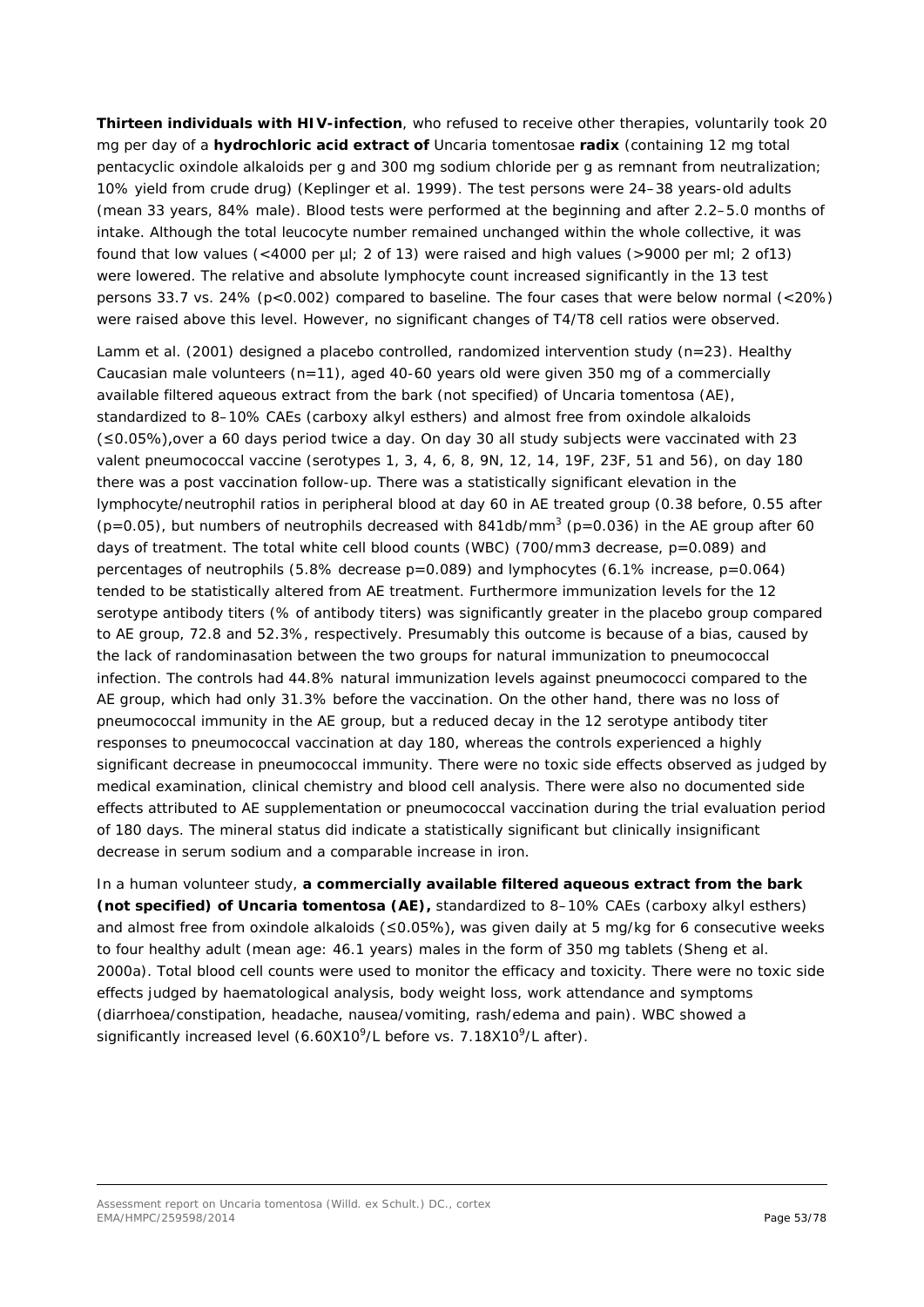**Table 6:** Clinical studies on humans, on immunostimulant activity

Abbreviations: PC=placebo controlled, R=randomized, O=Open

| Type (aim) and<br>objective(s) of<br>Study<br>Reference                                    | Study<br>Design and<br>Type of<br>Control<br>Study<br>duration (if<br>available)                                                 | <b>Test</b><br>Product(s):<br>herbal<br>preparation,<br>pharmaceutical<br>form;<br>Dosage<br>Regimen;<br>Route of<br>Admin<br>Duration of<br>treatment                                                                        | Number of<br><b>Subjects</b><br>(including<br>age, sex,<br>drop out)                             | Healthy<br>Subjects or<br>Diagnosis of<br><b>Patients</b><br>(inclusion criteria)                                                                                         | Outcomes (primary and<br>secondary endpoints)                                                                                                                                                                                                                                                                                                                                                                                                                                                                                                                                                                  | <b>Statistical analysis</b><br>(e.g. ITT yes/no, CI<br>95%) Quality score<br>e.g. Jadad score                                                                                                                                                                                                                                               | <b>Comments on</b><br>clinical<br>relevance of<br>results                                                                                                                  |
|--------------------------------------------------------------------------------------------|----------------------------------------------------------------------------------------------------------------------------------|-------------------------------------------------------------------------------------------------------------------------------------------------------------------------------------------------------------------------------|--------------------------------------------------------------------------------------------------|---------------------------------------------------------------------------------------------------------------------------------------------------------------------------|----------------------------------------------------------------------------------------------------------------------------------------------------------------------------------------------------------------------------------------------------------------------------------------------------------------------------------------------------------------------------------------------------------------------------------------------------------------------------------------------------------------------------------------------------------------------------------------------------------------|---------------------------------------------------------------------------------------------------------------------------------------------------------------------------------------------------------------------------------------------------------------------------------------------------------------------------------------------|----------------------------------------------------------------------------------------------------------------------------------------------------------------------------|
| Immunological<br>changes post-<br>vaccination<br>Intervention<br>study<br>Lamm et al. 2001 | PC, R<br>Duration:<br>180 days, at<br>day 30<br>vaccination<br>(23 valent<br>pneumococcal<br>vaccine)<br>at day 180<br>follow up | Treatment:<br>commercially<br>available filtered<br>aqueous extract<br>from the bark of<br>Uncaria<br>tomentosa (AE)<br>350 mg two<br>times daily<br>Control: placebo<br>Per os<br>Duration of<br>treatment: first<br>60 days | 23 patients<br>100% male<br>Mean age: 48<br>Treatment:<br>11 patients<br>Control: 12<br>patients | Healthy Caucasian<br>male patients<br>Inclusion criteria: no<br>previous<br>pneumococcal<br>vaccination, no active<br>chronic disease, and<br>no concurrent<br>medication | 12 pneumococcal<br>antibody titers (% and<br>concentration)<br>at day 60: 52.5 vs. 72.8%<br>$(p<0.05)$ (C-AE vs. placebo)<br>12 pneumococcal<br>antibody titers (% decay):<br>sig. lower in AE group<br>Lymphocyte/neutrophil<br>ratios: 0.38 before, 0.55<br>after AE treatment $(p=0.05)$<br>Neutrophil leucocytes<br>Day 60: 841/mm <sup>3</sup> decrease<br>in AE group $(p=0.036)$<br>WBC count: 700/mm <sup>3</sup><br>decrease in AE group<br>$(p=0.089)$<br>% of neutrophil leukocytes:<br>5.8% decrease in AE group<br>$(p=0.089)$ :<br>% of lymphocytes: 6.1%<br>increase in AE group<br>$(p=0.064)$ | Comparison of means<br>between control and<br>supplement groups:<br>two-tailed t-test.<br>Comparison before<br>and after supplement<br>for the supplement<br>group: paired t-test.<br>Comparison of the<br>percentage of the<br>immunized levels of<br>pneumococcal<br>antibody titers: chi<br>square test. Level of<br>significance: 0.05. | Study has weak<br>evidence to<br>support the<br>immunostimulant<br>activity of AE after<br>pneumococcal<br>vaccination.<br>Several<br>parameters<br>showed just<br>trends. |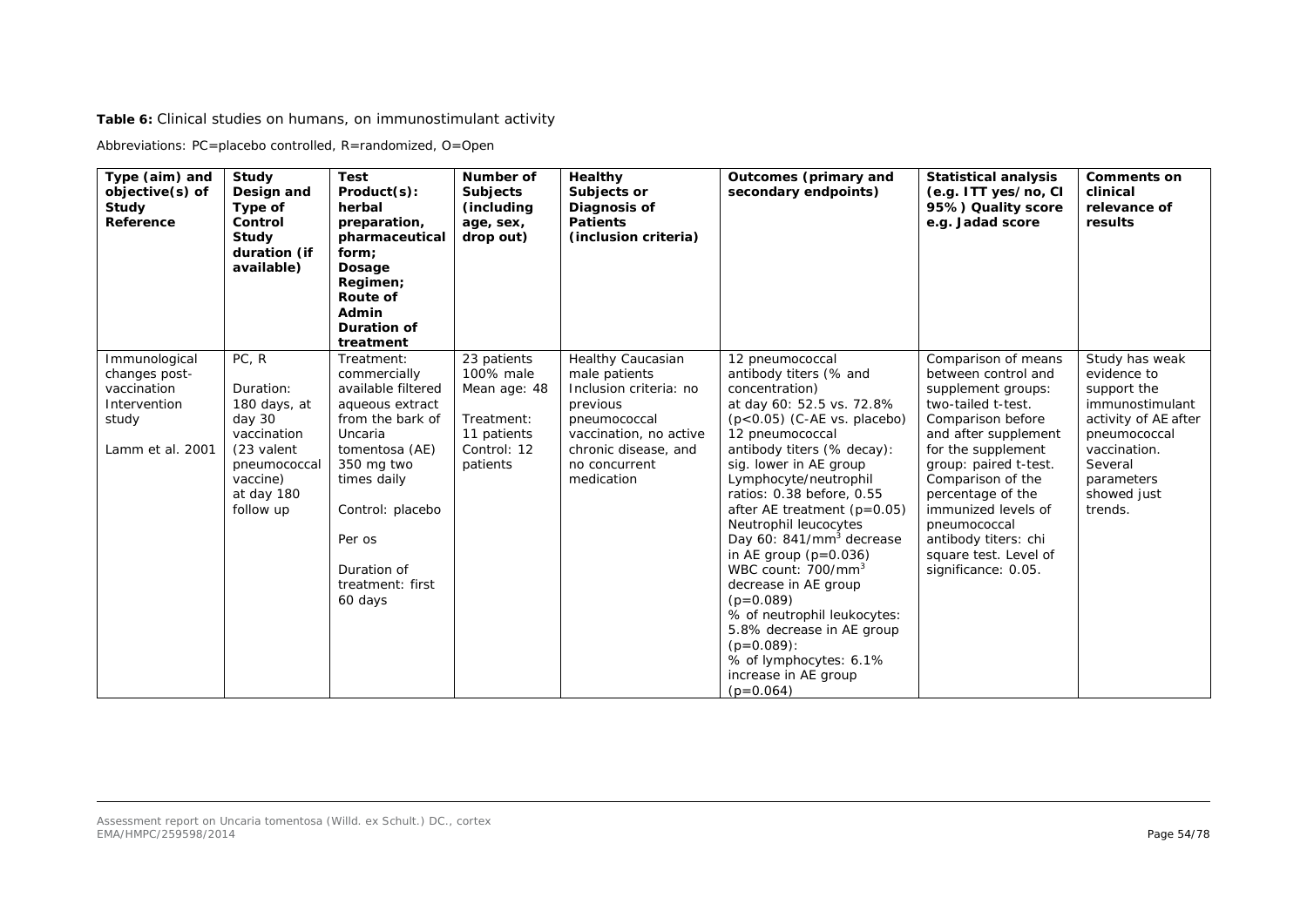| Type (aim) and<br>objective(s) of<br>Study<br>Reference                                                                                                                         | Study<br>Design and<br>Type of<br>Control<br>Study<br>duration (if<br>available) | <b>Test</b><br>Product(s):<br>herbal<br>preparation,<br>pharmaceutical<br>form:<br>Dosage<br>Regimen;<br><b>Route of</b><br>Admin<br>Duration of<br>treatment                                                                                                                        | Number of<br><b>Subjects</b><br>(including<br>age, sex,<br>drop out)                                                                                          | Healthy<br>Subjects or<br>Diagnosis of<br><b>Patients</b><br>(inclusion criteria)                                                                                                                                                                                                                                                                                                                                                                            | Outcomes (primary and<br>secondary endpoints)                                                                                                                                                                                                                 | <b>Statistical analysis</b><br>(e.g. ITT yes/no, CI<br>95%) Quality score<br>e.g. Jadad score                                                                                                                                                                                                                                  | <b>Comments on</b><br>clinical<br>relevance of<br>results                                                                                                                                                                                 |
|---------------------------------------------------------------------------------------------------------------------------------------------------------------------------------|----------------------------------------------------------------------------------|--------------------------------------------------------------------------------------------------------------------------------------------------------------------------------------------------------------------------------------------------------------------------------------|---------------------------------------------------------------------------------------------------------------------------------------------------------------|--------------------------------------------------------------------------------------------------------------------------------------------------------------------------------------------------------------------------------------------------------------------------------------------------------------------------------------------------------------------------------------------------------------------------------------------------------------|---------------------------------------------------------------------------------------------------------------------------------------------------------------------------------------------------------------------------------------------------------------|--------------------------------------------------------------------------------------------------------------------------------------------------------------------------------------------------------------------------------------------------------------------------------------------------------------------------------|-------------------------------------------------------------------------------------------------------------------------------------------------------------------------------------------------------------------------------------------|
| Adjuvant<br>treatment for<br>colorectal cancer<br>(side effect,<br>neutropenia<br>minimizing<br>effect).<br>Antioxidant effect<br>Interventional<br>study<br>Farias et al. 2012 | $\mathsf{R}$<br>Duration: not<br>specified                                       | Treatment:<br>UT group:<br>commercial<br>product, 3<br>tablets daily,<br>100 mg 70%<br>ethanolic<br>extract/tablet+<br>FOLFOX4<br>Control:<br>FOLFOX4<br>Per os<br>Duration: 6<br>chemotherapy<br>cycles 15 days<br>each<br>Uncaria<br>tomentosa<br>extract: from<br>day 3 to day 15 | 43 patients<br>Mean age:<br>62.7 vs. 60.9<br>50% vs.<br>30.4% male<br>$(UT + FOLFOX4$<br>vs. FOLFOX4)<br>Treatment:<br>20 patients<br>Control: 23<br>patients | colorectal cancer<br>(CRC) patients under<br>chemotherapy (5-<br>Fluorouracil/leucovorin<br>+ oxaliplatin-<br>FOLFOX4)<br>Inclusion criteria:<br>Subjects had<br>undergone complete<br>resection of their<br>colorectal cancer,<br>which was of<br>histologically scored<br>as stage IIB, III, or<br>IV, and they were<br>going to begin<br>adjuvant/palliative<br>chemotherapy with<br>FOLFOX4 at the<br>Hospital Universita rio<br>de Santa Maria, Brazil. | No significant differences:<br>After every cycle (15 days of<br>interval)<br>Hematological parameters<br>TBARS and protein carbonyl<br>levels, catalase and SOD<br>activity, DNA damage,<br>absolute count and ratio of<br>$CD4+T$ cells and $CD8+T$<br>cells | The data were<br>evaluated using<br>analysis of variance<br>(ANOVA) and t-test.<br>When the variances<br>were not homogenous<br>and ANOVA was not<br>appropriate (Bartlett's<br>P value $< 0.05$ ),<br>Wilcoxon two-sample<br>test was used to<br>evaluate the data. $P <$<br>0.05 was considered<br>statistically significant | Uncaria<br>tomentosa at<br>dose 300 mg dry<br>extract daily is<br>not effective in<br>reducing the most<br>prevalent adverse<br>events due to<br>treatment with<br>5FU/Leucovorin<br>and oxaliplatin in<br>patients with<br>advanced CRC. |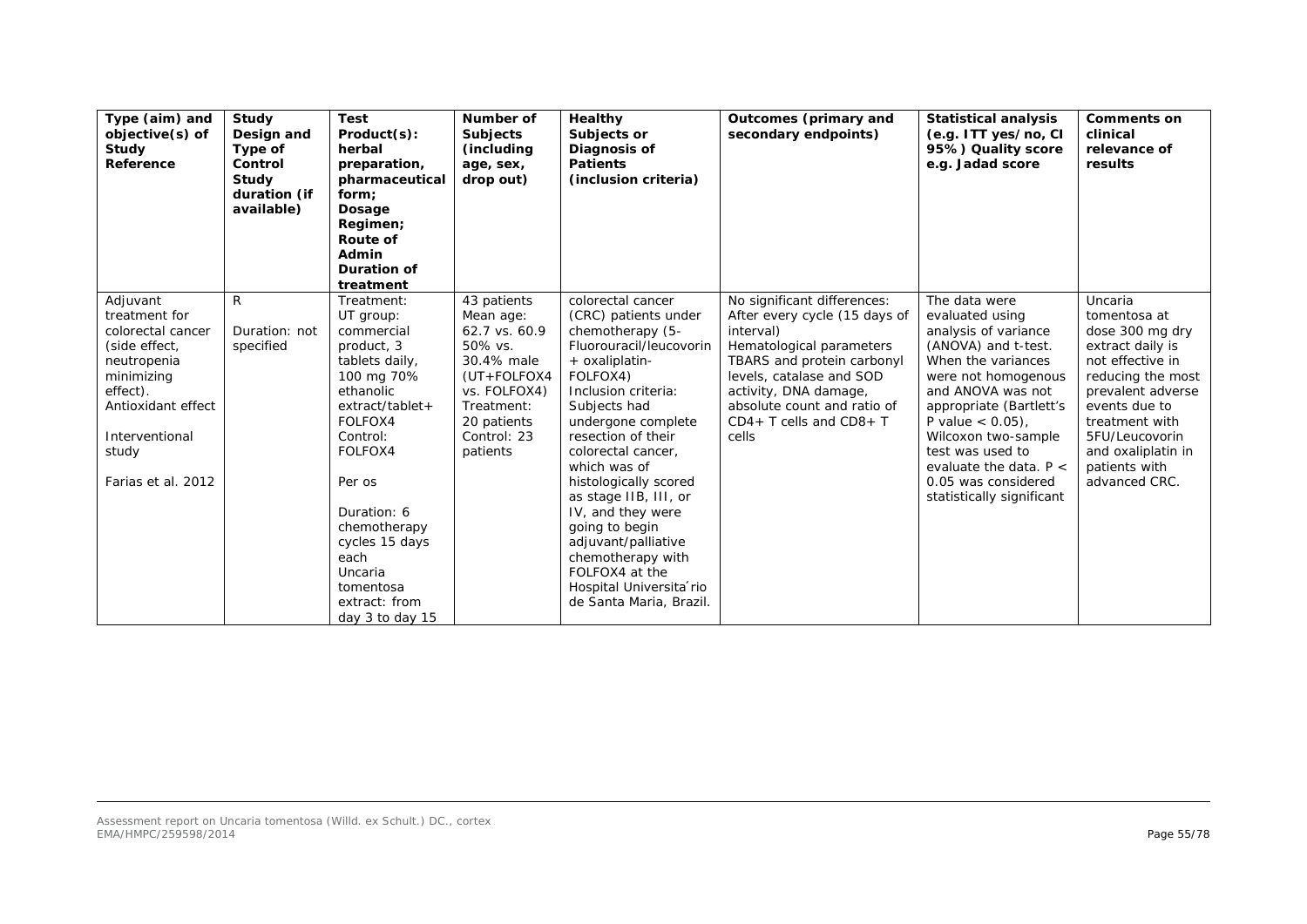| Type (aim) and<br>objective(s) of<br>Study<br>Reference                                                                                                                                            | Study<br>Design and<br>Type of<br>Control<br>Study<br>duration (if<br>available) | <b>Test</b><br>Product(s):<br>herbal<br>preparation,<br>pharmaceutical<br>form;<br>Dosage<br>Regimen;<br>Route of<br>Admin<br>Duration of<br>treatment                                                                                                                                                                                               | Number of<br><b>Subjects</b><br>(including<br>age, sex,<br>drop out)                                                                                                | Healthy<br>Subjects or<br>Diagnosis of<br><b>Patients</b><br>(inclusion criteria)                                                                                                                                                                                                                                                                                                                                                                                                                                                                                                                                                                | Outcomes (primary and<br>secondary endpoints)                                                                                                                                                                                                                                                                                                                                                                                                                                                                                                                                                                                         | <b>Statistical analysis</b><br>(e.g. ITT yes/no, CI<br>95%) Quality score<br>e.g. Jadad score                                                                                      | <b>Comments on</b><br>clinical<br>relevance of<br>results                                                                                                                                                                                                                                                   |
|----------------------------------------------------------------------------------------------------------------------------------------------------------------------------------------------------|----------------------------------------------------------------------------------|------------------------------------------------------------------------------------------------------------------------------------------------------------------------------------------------------------------------------------------------------------------------------------------------------------------------------------------------------|---------------------------------------------------------------------------------------------------------------------------------------------------------------------|--------------------------------------------------------------------------------------------------------------------------------------------------------------------------------------------------------------------------------------------------------------------------------------------------------------------------------------------------------------------------------------------------------------------------------------------------------------------------------------------------------------------------------------------------------------------------------------------------------------------------------------------------|---------------------------------------------------------------------------------------------------------------------------------------------------------------------------------------------------------------------------------------------------------------------------------------------------------------------------------------------------------------------------------------------------------------------------------------------------------------------------------------------------------------------------------------------------------------------------------------------------------------------------------------|------------------------------------------------------------------------------------------------------------------------------------------------------------------------------------|-------------------------------------------------------------------------------------------------------------------------------------------------------------------------------------------------------------------------------------------------------------------------------------------------------------|
| R<br>Adjuvant<br>treatment for<br>breast cancer<br>(side effect,<br>leucopoenia,<br>neutropenia<br>minimizing<br>effect)<br>Antioxidant effect<br>Interventional<br>study<br>Araújo et al.<br>2012 | Duration: not<br>specified                                                       | Treatment:<br>UT group:<br>commercial<br>product, 3<br>tablets daily,<br>100 mg Uncaria<br>tomentosa 70%<br>ethanolic<br>extract/tablet+<br><b>FAC</b><br>Ca group: FAC<br>CI group: no<br>medication<br>Per os<br>Duration of<br>treatment: 6<br>chemotherapy<br>cycles 21 days<br>each<br>Uncaria<br>tomentosa<br>extract: from<br>day 2 to day 21 | 60 patients<br>Mean age:<br>54.4 vs. 55<br>vs. 56.5<br>(UT vs. Ca vs.<br>$CI$ )<br>Treatment:<br>20/20<br>patients<br>(UT/Ca)<br>Control: 20<br>healthy<br>patients | Breast cancer patients<br>under chemotherapy<br>FAC (Fluorouracil,<br>Doxorubicin,<br>Cyclophosphamide)<br>Inclusion criteria:<br>Subjects had<br>undergone complete<br>breast cancer<br>resection, which was<br>his-tologically<br>diagnosed as Invasive<br>Ductal Carcinoma-<br>Stage II, and they<br>were going to begin<br>adjuvant<br>chemotherapy with<br>Doxorubicin-based<br>scheme for six cycles,<br>at the Santa Maria<br>University Hospital,<br>Brazil.<br>Control group: healthy<br>women, with similar<br>age of the patients<br>and that did not<br>receive any<br>medication in the last<br>30 days or have<br>chronic disease. | WBC, end of 6 <sup>th</sup> cycle, Ca vs.<br>UT: $3247/mm3$ vs.<br>5469/mm <sup>3</sup> ( $p < 0.05$ )<br>Neutrophils, end of 6 <sup>th</sup> cycle,<br>Ca vs. UT: 1083/mm <sup>3</sup> vs.<br>4016/mm <sup>3</sup> ( $p < 0.05$ )<br>Monocytes, end of 6 <sup>th</sup> cycle,<br>Ca vs. UT:<br>500.9/mm <sup>3</sup> vs. 817/mm <sup>3</sup><br>(p < 0.05)<br>No significant difference:<br>TBARS, SOD, CAT activity,<br>absolute count and ratio of<br>$CD4+T$ cells and $CD8+T$<br>cells<br>Protective effect on<br>DNA-damage (comet assay)<br>end of the 6th cycle:<br>significant decrease (UT) in<br>the index test $(p<0.05)$ | For the statistical<br>analysis Student's t-<br>test was used. $P <$<br>0.05 was considered<br>to represent a<br>significant difference<br>in all tests, statistical<br>power 90%. | Treatment using a<br>daily dose of 300<br>mg dry Uncaria<br>tomentosa extract<br>was effective in<br>reducing the main<br>chemotherapy<br>side effect,<br>neutropenia at<br>similar posology<br>as proposed in<br>the monograph.<br>Antioxidant effect<br>wasn't the part of<br>the mechanism of<br>action. |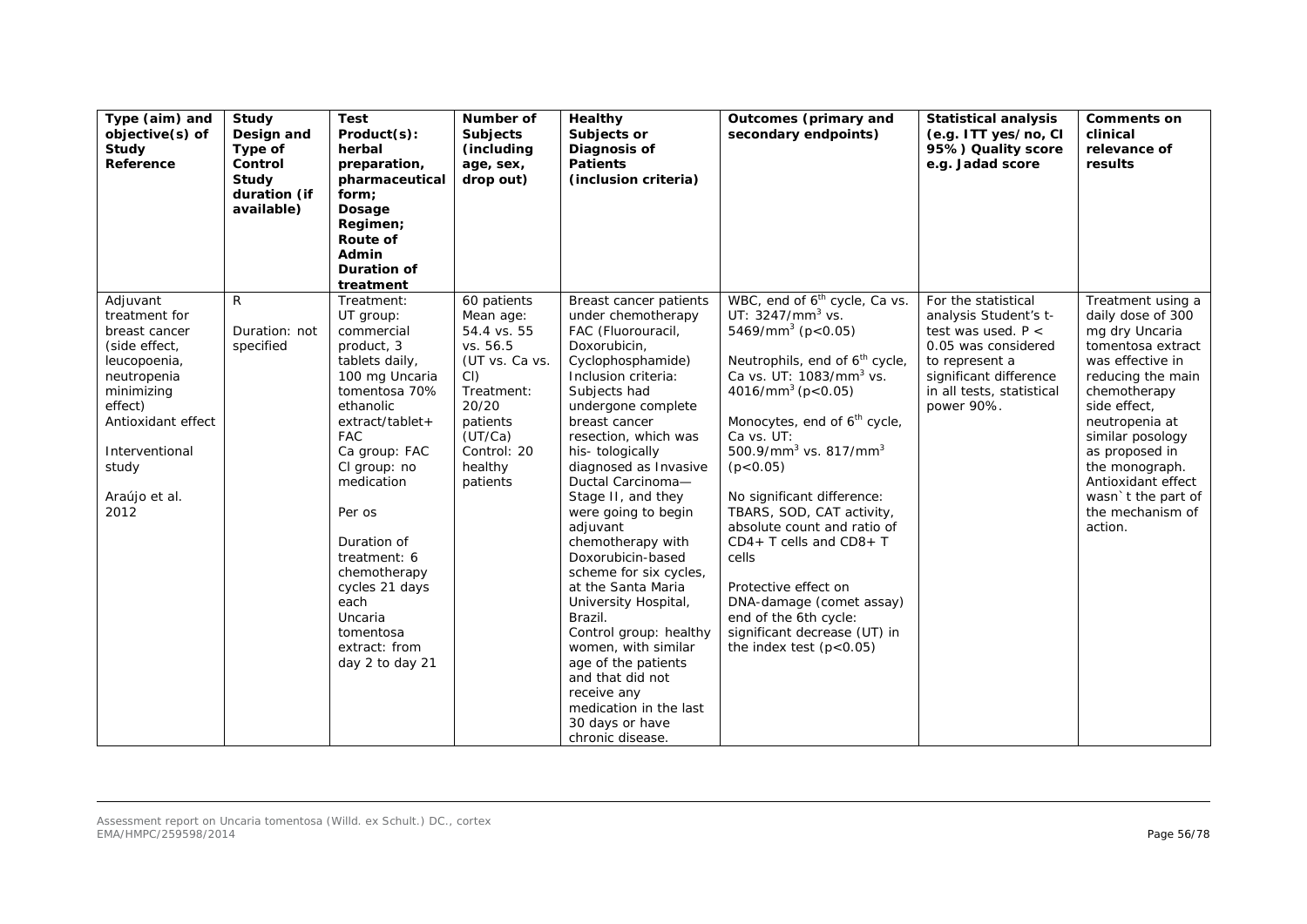| Type (aim) and<br>objective(s) of<br>Study<br>Reference                                               | Study<br>Design and<br>Type of<br>Control<br>Study<br>duration (if<br>available) | <b>Test</b><br>Product(s):<br>herbal<br>preparation,<br>pharmaceutical<br>form;<br>Dosage<br>Regimen;<br>Route of<br>Admin<br><b>Duration of</b><br>treatment                                  | Number of<br><b>Subjects</b><br>(including<br>age, sex,<br>drop out) | Healthy<br>Subjects or<br>Diagnosis of<br><b>Patients</b><br>(inclusion criteria) | Outcomes (primary and<br>secondary endpoints)                                                                                                                                                                                                                                               | <b>Statistical analysis</b><br>(e.g. ITT yes/no, CI<br>95%) Quality score<br>e.g. Jadad score                                 | <b>Comments on</b><br>clinical<br>relevance of<br>results                                                                                                                                   |
|-------------------------------------------------------------------------------------------------------|----------------------------------------------------------------------------------|------------------------------------------------------------------------------------------------------------------------------------------------------------------------------------------------|----------------------------------------------------------------------|-----------------------------------------------------------------------------------|---------------------------------------------------------------------------------------------------------------------------------------------------------------------------------------------------------------------------------------------------------------------------------------------|-------------------------------------------------------------------------------------------------------------------------------|---------------------------------------------------------------------------------------------------------------------------------------------------------------------------------------------|
| Immunostimulant<br>activity in<br>healthy patients<br>Observational<br>study<br>Sheng et al.<br>2000a | Open study<br>Duration: 9<br>weeks $(3+6)$<br>weeks)                             | Treatment: 350<br>mg of a<br>commercially<br>available filtered<br>aqueous extract<br>from the bark of<br>Uncaria<br>tomentosa (AE)<br>daily<br>Per os<br>Duration of<br>treatment: 6<br>weeks | 4 patients<br>Mean age:<br>46.2 (32-58)                              | Healthy males                                                                     | WBC levels after 6 weeks:<br>7.18X10 <sup>9</sup> /L before vs. 6.60<br>$X10^{9}$ /L after (p<0.05)                                                                                                                                                                                         | Two-tailed t-test was<br>used to compare the<br>before and after<br>supplementation<br>values. Level of<br>significance: 0.05 | Although the<br>result supports<br>the<br>immunostimulant<br>activity of U.<br>tomentosa, the<br>population of the<br>study is extremely<br>small, so it<br>considered as<br>weak evidence. |
| Immunostimulant<br>activity in HIV<br>patients<br>Observational<br>study<br>Keplinger et al.<br>1999  | Open study<br>Duration:<br>$2.2 - 5$ months                                      | Treatment: 20<br>mg Uncaria<br>tomentosa root<br>daily (containing<br>12 mg total<br>pentacyclic<br>oxindole<br>alkaloids per q<br>Per os<br>Duration of<br>treatment: 2.2-5<br>months         | 13 patients<br>Mean age: 33<br>$(24-38 \text{ years})$<br>84% male   | Adults with HIV<br>infection, inclusion<br>criteria not specified                 | Total leucocyte number<br>remained unchanged, low<br>values (<4000 per $\mu$ I; 2 of<br>13) were raised and high<br>values (>9000 per ml; 2<br>of13) were lowered<br>Increase of lymphocytes:<br>33.7 before vs. 24% after<br>(p < 0.002)<br>No significant changes of<br>T4/T8 cell ratios | T-test for paired<br>samples                                                                                                  | Weak evidence of<br>immunostimulant<br>activity, poorly<br>planned, even the<br>duration of<br>treatment is<br>heterogenic,<br>conclusions hard<br>to draw                                  |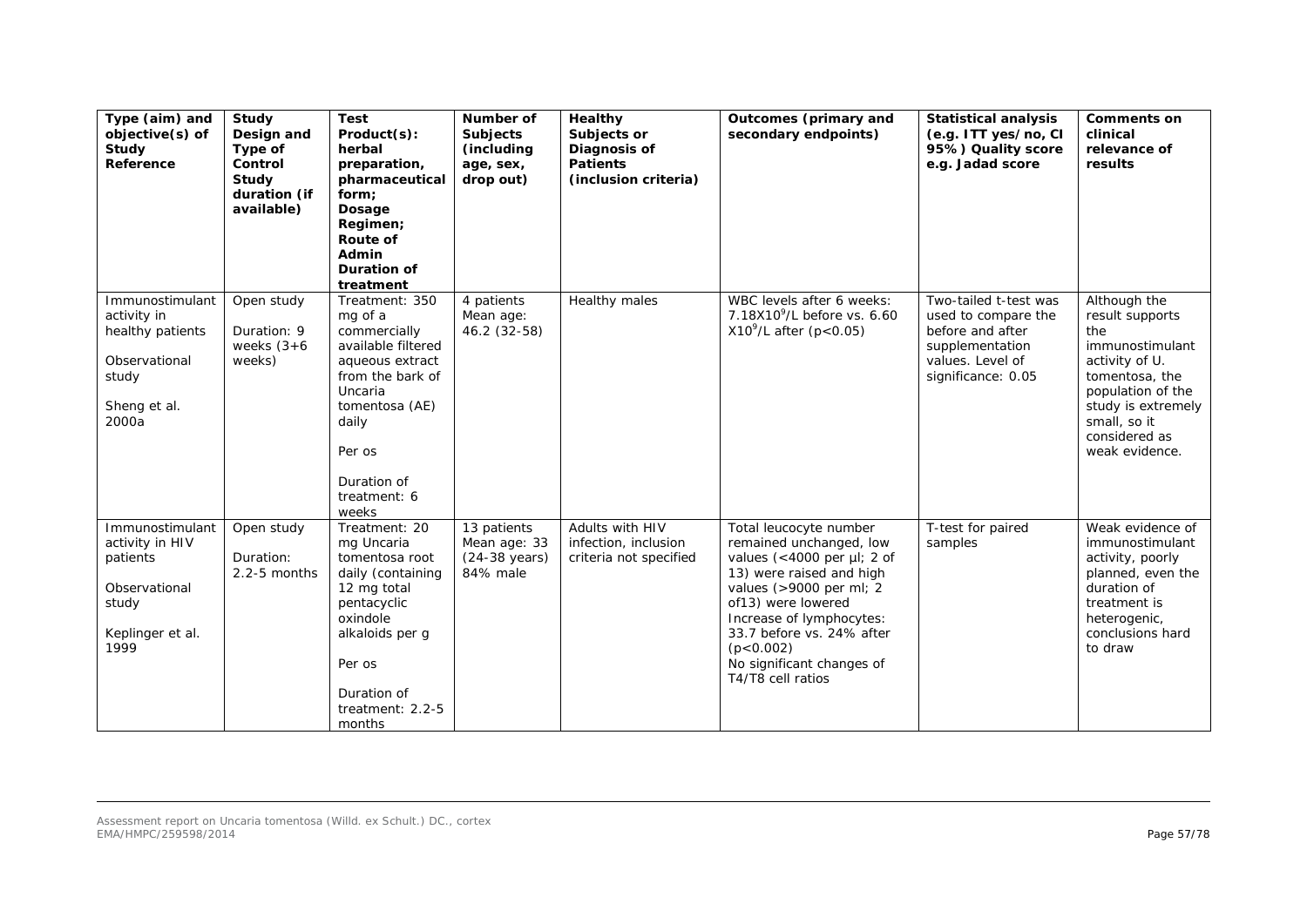### *Herpes simplex labialis*

The effect of an *Uncaria tomentosa* bark (not specified) extract containing cream (UC, gel-cream 50mg extract/g) was tested against herpes labialis lesions in a reference drug controlled, randomized double blinded clinical trial by Caldas *et al.* (2010). From 74 healthy volunteers with positive history of recurrent herpes, 54 episodes of *herpes labialis* lesions developed in 31 volunteers during the study period. Hence, 27 patients received the reference drug (Acyclovir containing cream) while 27 applied UC at least four times a day. The primary outcomes referred to: I. time for complete resolution (therapy length in days); II. time to drying or to start crust formation (in days); III. clinical course and intensity of signs and symptoms (pruritus, tension, pain, swelling, erosion, diameter of largest lesion) at scheduled evaluation visits. Median episode length was 8.4 days and 8.1 days, the inflammatory period was 6.7 days and 7 days and the last stage (crust formation) was 2.7 and 3 days, for UC and Acyclovir, respectively. There was no statistically significant difference either in total episode length or in inflammatory or crust formation time course. However, symptom scores registered by patients reflecting their intensity, UC group showed, during clinical course, significantly lower scores on the first two days of treatment  $(p<0.005; t=0.028)$ , in terms of intensity of inflammatory signs (swelling, erythema) and symptoms (pain), its efficacy was significantly superior to acyclovir. From third day on, there was no statistically significant difference. Regarding the severity of inflammatory reaction, the clinical efficacy of *Uncaria tomentosa* was significantly better than acyclovir. *Uncaria tomentosa* seemed to act mostly as an anti-inflammatory agent. Both drugs were, overall, well tolerated, and no adverse events occurred.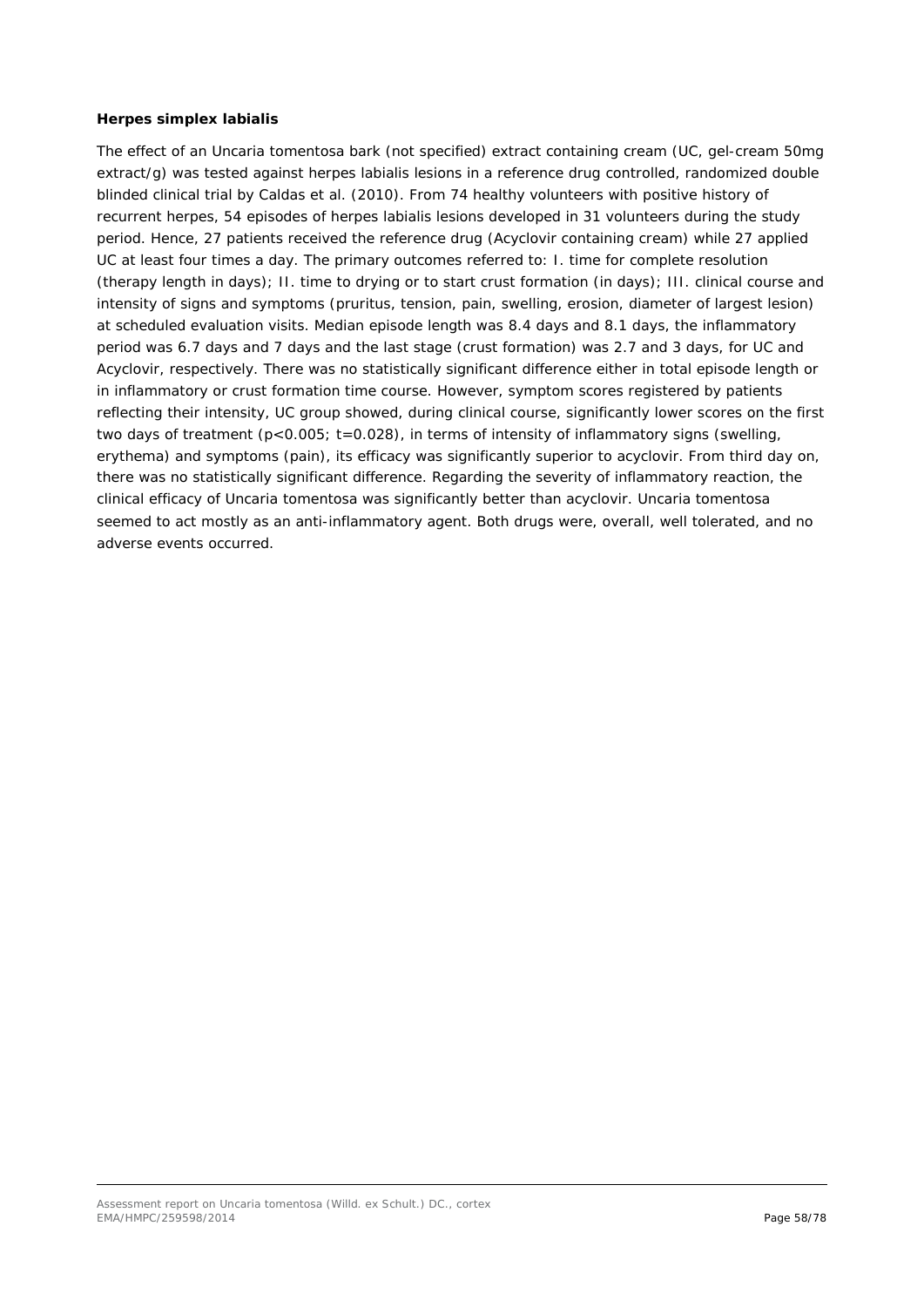**Table 7:** Clinical studies on humans, on *Herpes labialis* infection

| Type (aim)<br>and<br>objective(s)<br>оf<br><b>Study</b><br>Reference                                                                             | Study<br>Design<br>and<br>Type of<br>Control<br>Study<br>duration<br>(if<br>available) | <b>Test</b><br>Product(s): herbal<br>preparation,<br>pharmaceutical<br>form:<br>Dosage<br>Regimen;<br>Route of<br>Administration<br>Duration of<br>treatment                                  | Number of<br><b>Subjects</b><br>(including)<br>age, sex,<br>drop out)                                                                                                                         | Healthy<br>Subjects or<br>Diagnosis of<br><b>Patients</b><br>(inclusion criteria)  | Outcomes (primary and<br>secondary endpoints)                                                                                                                                                                                                                                                                                                                           | <b>Statistical</b><br>analysis<br>(e.g. ITT)<br>yes/no, CI<br>95%)<br>Quality<br>score<br>e.g. Jadad<br>score | <b>Comments on clinical</b><br>relevance of results                                                                                                                                                                               |
|--------------------------------------------------------------------------------------------------------------------------------------------------|----------------------------------------------------------------------------------------|-----------------------------------------------------------------------------------------------------------------------------------------------------------------------------------------------|-----------------------------------------------------------------------------------------------------------------------------------------------------------------------------------------------|------------------------------------------------------------------------------------|-------------------------------------------------------------------------------------------------------------------------------------------------------------------------------------------------------------------------------------------------------------------------------------------------------------------------------------------------------------------------|---------------------------------------------------------------------------------------------------------------|-----------------------------------------------------------------------------------------------------------------------------------------------------------------------------------------------------------------------------------|
| Treatment of<br>Herpes labialis<br>Comparative<br>study of<br>Uncaria<br>tomentosa<br>cream (UC) and<br>acyclovir cream<br>Caldas et al.<br>2010 | C, R, DB<br>Duration:<br>not<br>specified                                              | Treatment: Uncaria<br><i>tomentosa</i> cream<br>(UC)<br>Control: acyclovir<br>cream<br>Both at least 4 times<br>daily<br>Topical application<br>Duration of<br>treatment: until<br>resolution | 74 patients<br>with 54<br>episodes<br>Mean age:<br>28.1 vs.<br>30.6<br>17.4% vs.<br>12.5% male<br>(episodes<br>treated with<br>UC vs.<br>Treatment:<br>27 episodes<br>Control: 27<br>episodes | Healthy adults with<br>positive history of<br>recurrent herpes<br>labialis simplex | UC vs. acyclovir<br>Length of therapy (days):<br>Median: 8.4 vs. 8.1<br>Time to drying/crust<br>formation (days):<br>Median 2.7 vs. 3<br>Inflammatory period<br>(days): Median 6.7 vs. 7<br>Intensity of signs and<br>symptoms: significantly<br>lower scores on the first<br>two days of treatment<br>$(p < 0.005; t = 0.028)$<br>Satisfaction with treatment:<br>100% | Not specified                                                                                                 | Both drugs were effective and<br>safe for herpes labialis<br>treatment. The only difference<br>between them was in the<br>intensity of inflammatory<br>signs and symptoms, UC was<br>significantly superior to<br>reference drug. |

Abbreviations: C= controlled, R=randomized, DB= double blind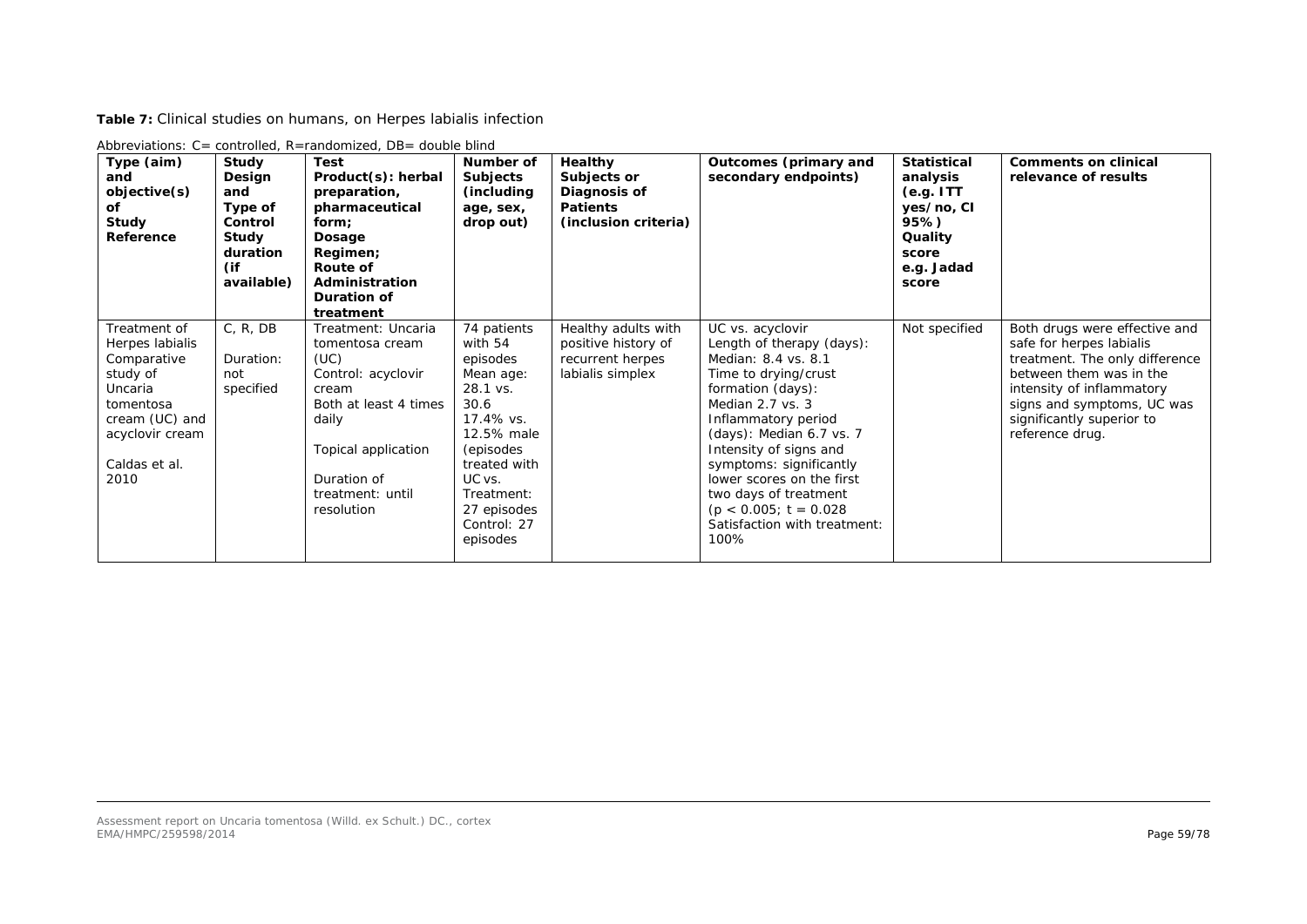### *Alzheimer's disease*

A proprietary extract of the root or the inner bark of *Uncaria tomentosa* (PE, no further details on the extract) was tested in a pilot study for treatment of Alzheimer's disease. PE at the dose of 350 mg *per os*, three times a day, for one year failed to slow the rate of clinical decline or the rate of brain atrophy in patients with Alzheimer's. The treatment period was one year. Clinical outcome measures included the mini-mental state examination (MMSD) and the Alzheimer's disease assessment scale (ADAS-cog). Additional outcome measures included rates of brain atrophy, completed at baseline and at 12 months, and CSF levels of β-amyloid 1-42, τ, and F2 isoprostanes taken at the baseline, 3 months and 12 months. The study population at baseline consisted of 26 man and 14 women, with a mean age of  $71±7$  years, mean MMSE=19.5±5; mean ADAS=24±10; mean ADL (activities of daily living)=31±11; IADL (mean instrumental activities of daily living)=6±3. All 40 subjects completed the first 3 months of the trial and β-amyloid levels in CSF samples were determined in 39 of 40 patients. There was no significant difference between groups. All 20 subjects on placebo completed all 12 months of the study. Four subjects on active treatment dropped out between 3 and 12 months. None of the clinical measurements distinguished PE-treated subjects from placebo. All of 36 the subjects completing the study had another brain MRI at 12 months with measurement of hippocampal volume, total brain volume, temporal lobe volume, and total ventricular volume, and annual rates of volume change in each of these regions was calculated. 33 of the 36 subjects completing the study had CSF collected at 12 months. There were no significant differences in change in brain volumes and in CSF β-amyloid levels between groups (Quinn *et al.* 2004).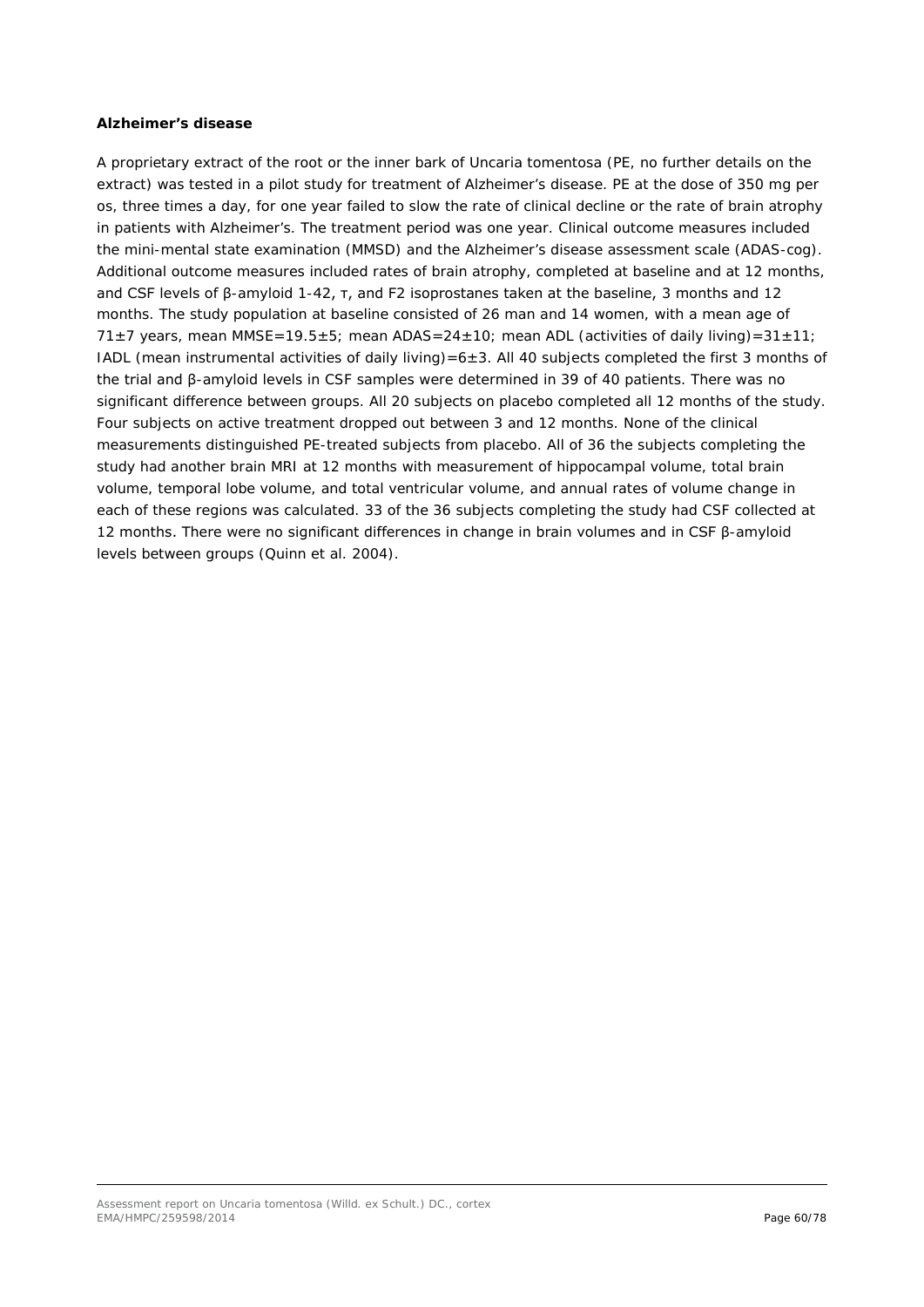**Table 8:** Clinical studies on humans, on Alzheimer's disease

Abbreviations: PC= placebo-controlled

| Type (aim)<br>and<br>objective(s)<br>оf<br>Study<br>Reference  | Study<br>Design and<br>Type of<br>Control<br>Study<br>duration (if<br>available) | <b>Test</b><br>Product(s):<br>herbal<br>preparation,<br>pharmaceutical<br>form;<br>Dosage<br>Regimen;<br><b>Route of Admin</b><br>Duration of<br>treatment                                       | Number of<br><b>Subjects</b><br>(including age,<br>sex, drop out)                                                                                                                                                                                                                                            | <b>Healthy</b><br>Subjects or<br>Diagnosis of<br><b>Patients</b><br>(inclusion<br>criteria) | Outcomes (primary and<br>secondary endpoints)                                                                                                                                                                                                                                                                                                                                                                                                                            | <b>Statistical</b><br>analysis<br>(e.g. ITT)<br>yes/no, CI<br>95%)<br>Quality<br>score<br>e.g. Jadad<br>score | <b>Comments on clinical</b><br>relevance of results                                                                                                                                                                                                            |
|----------------------------------------------------------------|----------------------------------------------------------------------------------|--------------------------------------------------------------------------------------------------------------------------------------------------------------------------------------------------|--------------------------------------------------------------------------------------------------------------------------------------------------------------------------------------------------------------------------------------------------------------------------------------------------------------|---------------------------------------------------------------------------------------------|--------------------------------------------------------------------------------------------------------------------------------------------------------------------------------------------------------------------------------------------------------------------------------------------------------------------------------------------------------------------------------------------------------------------------------------------------------------------------|---------------------------------------------------------------------------------------------------------------|----------------------------------------------------------------------------------------------------------------------------------------------------------------------------------------------------------------------------------------------------------------|
| Treatment of<br>Alzheimer's<br>disease<br>Quinn et al.<br>2004 | Pilot study,<br>PC.<br>Duration: 1<br>year                                       | Treatment: A<br>proprietary extract<br>of the root or the<br>inner bark of<br>Uncaria tomentosa<br>(PE), three times<br>daily $(3X350 \text{ mg})$<br>Per os<br>Duration of<br>treatment: 1 year | 40 patients<br>Mean age= $71 \pm 7$<br>years<br>65% male<br>Treatment: 20<br>patients<br>Control: 20 patients<br>4 drop outs after 3<br>months (death,<br>adverse events.<br>noncompliance,<br>withdrawal of<br>consent)<br>3 subjects missing<br>$CSF$ $\beta$ -amyloid levels<br>at 12 <sup>th</sup> month | Patients with<br>Alzheimer's<br>disease                                                     | None of the clinical<br>measurements (mini-mental<br>state examination, Alzheimer<br>disease assessment scale)<br>distinguished PE-treated subjects<br>from placebo<br>$3rd$ month (40 subjects):<br>There were no significant<br>differences in change in CSF $\beta$ -<br>amyloid levels between groups<br>$12th$ month (36 and 33 subjects):<br>There were no significant<br>differences in change in brain<br>volumes and in CSF β-amyloid<br>levels between groups. | Not discussed                                                                                                 | PE was ineffective to<br>slow the rate of clinical<br>decline or the rate of<br>brain atrophy in the<br>sample of subjects with<br>Alzheimer's disease at<br>the administered dose.<br>No effect of PTI-00703<br>upon CSF â-amyloid<br>level was the apparent. |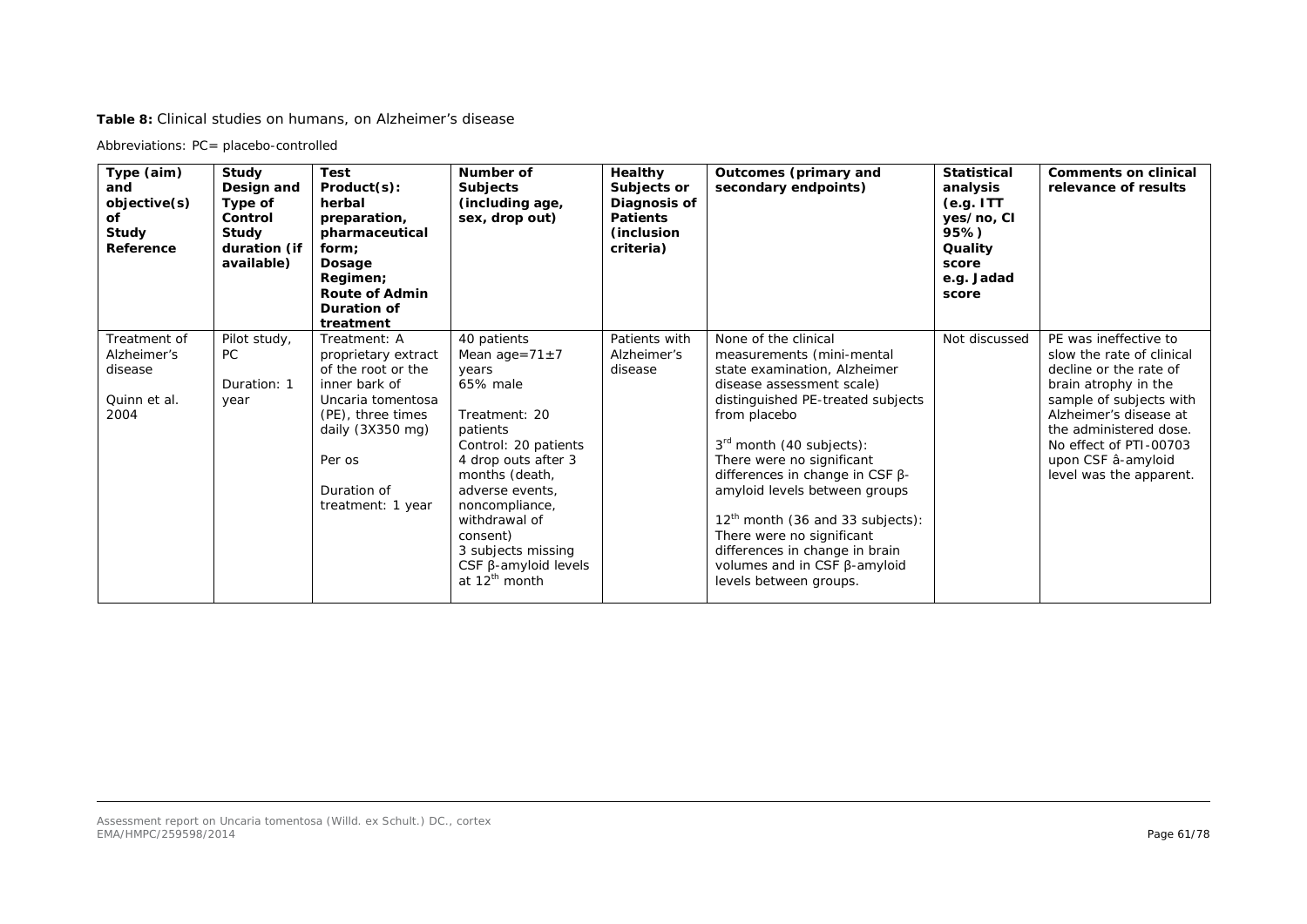### *Antimutagenic activity*

Two healthy donors, one smoker and one non-smoker were requested to drink daily for 15 days a decoction of *Uncaria tomentosa* (about 6.5 g bark/day). The two donors were males, both 35 years old, one smoker for over 15 years (20 cigarettes a day). The decoction was obtained by boiling in water the dried bark for 3 hours until the volume decrease to about one third, according to the method used in traditional medicine. Urine from the two subjects was collected before, during (day 8) and after the last treatment. The non-smoker's urine did not show any mutagenic activity (AMES test). The smoker's urine had mutagenic activity before treatment, which showed a dramatic decrease of mutagenic potential at the end of the treatment, persisting until after the end of the treatment (Rizzi *et al.* 1993).

In a double-blind, placebo controlled randomised study the effects of a freeze-dried aqueous extract of *Uncaria tomentosa* bark was assessed on the mutagenic activity of urine. For an average of 32 days 24 volunteers of whom half were smokers received placebo or the bark extract in two doses (90 mg or 270 mg/day). The urine of the non-smokers was free from mutagenic activity (AMES test) upon entry to the study. On days 17 and 32 of the treatment period, they found, that all those taking the bark extract showed no mutagenic activity in their urine samples, whereas no change in mutagenic activity showed up in urine samples from those on placebo. In the smokers, the dosage of bark extract consumed showed a linear and significant correlation with the decrease of assayed mutagenic activity (Leon *et al.* 1996).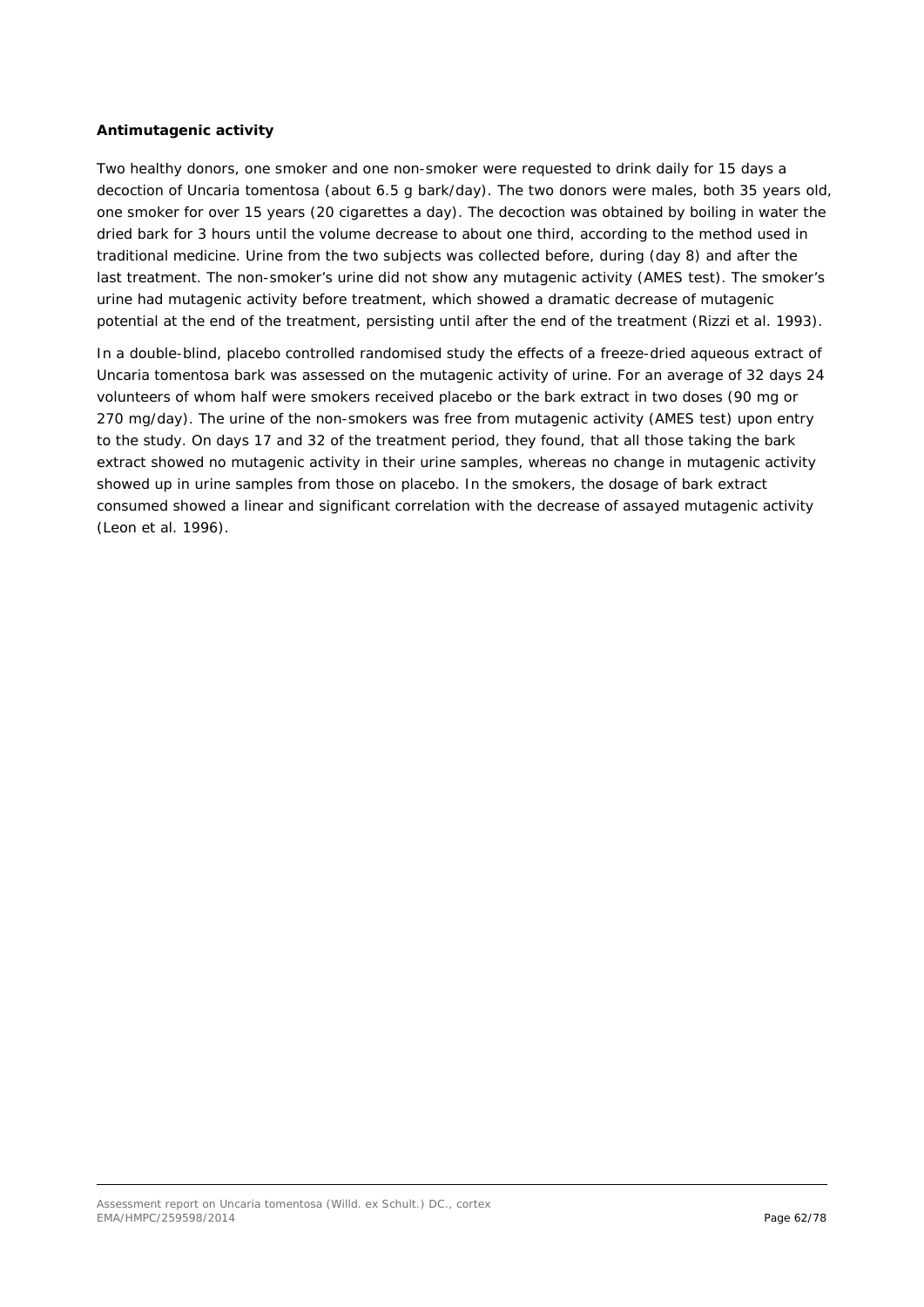**Table 9:** Clinical studies on humans, on antimutagenic activity

Abbreviations: C= controlled, R=randomized, DB= double blind

| Type (aim)<br>and<br>objective(s)<br>of<br>Study<br>Reference                                                      | Study<br>Design and<br>Type of<br>Control<br>Study<br>duration (if<br>available) | <b>Test</b><br>Product(s):<br>herbal<br>preparation,<br>pharmaceutical<br>form;<br>Dosage<br>Regimen;<br><b>Route of Admin</b><br><b>Duration of</b><br>treatment | Number of<br><b>Subjects</b><br>(including<br>age, sex,<br>drop out)                                                   | Healthy<br>Subjects or<br>Diagnosis of<br><b>Patients</b><br>(inclusion criteria)                                                                                                                                                                                        | Outcomes (primary and secondary<br>endpoints)                                                                                                                                                                                                                                                                                                                                                                                                                                                                           | <b>Statistical</b><br>analysis (e.g.<br>ITT yes/no,<br>CI 95%<br><b>Quality score</b><br>e.g. Jadad<br>score | <b>Comments on</b><br>clinical<br>relevance of<br>results                                                                                                                                |
|--------------------------------------------------------------------------------------------------------------------|----------------------------------------------------------------------------------|-------------------------------------------------------------------------------------------------------------------------------------------------------------------|------------------------------------------------------------------------------------------------------------------------|--------------------------------------------------------------------------------------------------------------------------------------------------------------------------------------------------------------------------------------------------------------------------|-------------------------------------------------------------------------------------------------------------------------------------------------------------------------------------------------------------------------------------------------------------------------------------------------------------------------------------------------------------------------------------------------------------------------------------------------------------------------------------------------------------------------|--------------------------------------------------------------------------------------------------------------|------------------------------------------------------------------------------------------------------------------------------------------------------------------------------------------|
| Efficacy study<br>on<br>antimutagenic<br>activity in<br>smokers<br>Interventional<br>study<br>Rizzi et al.<br>1993 | Open study<br>Duration: 15<br>days                                               | Treatment+control:<br>about 6.5 g Uncaria<br>tomentosa<br>bark/day as<br>decoction<br>Per os<br>Duration of<br>treatment: 15 days                                 | 2 patients<br>both males,<br>35 years old<br>Treatment:<br>1 patient<br>smoker<br>Control: 1<br>patient non-<br>smoker | A smoker (smokes<br>for over 15 years<br>about 20 cigarettes<br>a day) and a<br>nonsmoker adult.<br>Neither of them had<br>been radiologically<br>or pharmacologically<br>treated for over 6<br>months before the<br>test, and both were<br>free from viral<br>diseases. | Ames test for detecting antimutagenic<br>activity in urine, $15th$ day: "dramatic<br>decrease of mutagenic potential", non-<br>smoker didn't have mutagenic activity                                                                                                                                                                                                                                                                                                                                                    | Not specified                                                                                                | An apparent<br>antimutagen<br>activity was<br>recorded, but the<br>sample size<br>comprised only 2<br>subjects, thus this<br>data is weak<br>support of the<br>efficacy.                 |
| Efficacy study<br>on<br>antimutagenic<br>activity in<br>smokers<br>Leon et al.<br>1996                             | C, R, DB<br>Duration: 32<br>days                                                 | Treatment: freeze-<br>dried aqueous<br>extract of Uncaria<br>tomentosa bark, 90<br>mg or 270 mg/day<br>Per os<br>Duration of<br>treatment: 32 days                | 24 patients                                                                                                            | 12 non-smokers, 12<br>smokers                                                                                                                                                                                                                                            | Ames test for detecting antimutagenic<br>activity in urine: the urine of the non-<br>smokers was free from mutagenic<br>activity upon entry to the study. 17 <sup>th</sup><br>and 32 <sup>nd</sup> day: urine of the UT treated<br>patients showed no mutagenic activity;<br>urine of the placebo treated subjects<br>had no change in mutagenic activity. In<br>the smokers, the dosage of bark<br>extract consumed showed a linear and<br>significant correlation with the decrease<br>of assayed mutagenic activity. |                                                                                                              | An apparent<br>antimutagen<br>activity was<br>recorded, but the<br>sample size is<br>small.<br>Nevertheless, it<br>had the same<br>outcome as in the<br>study of Rizzi et<br>al. (1993). |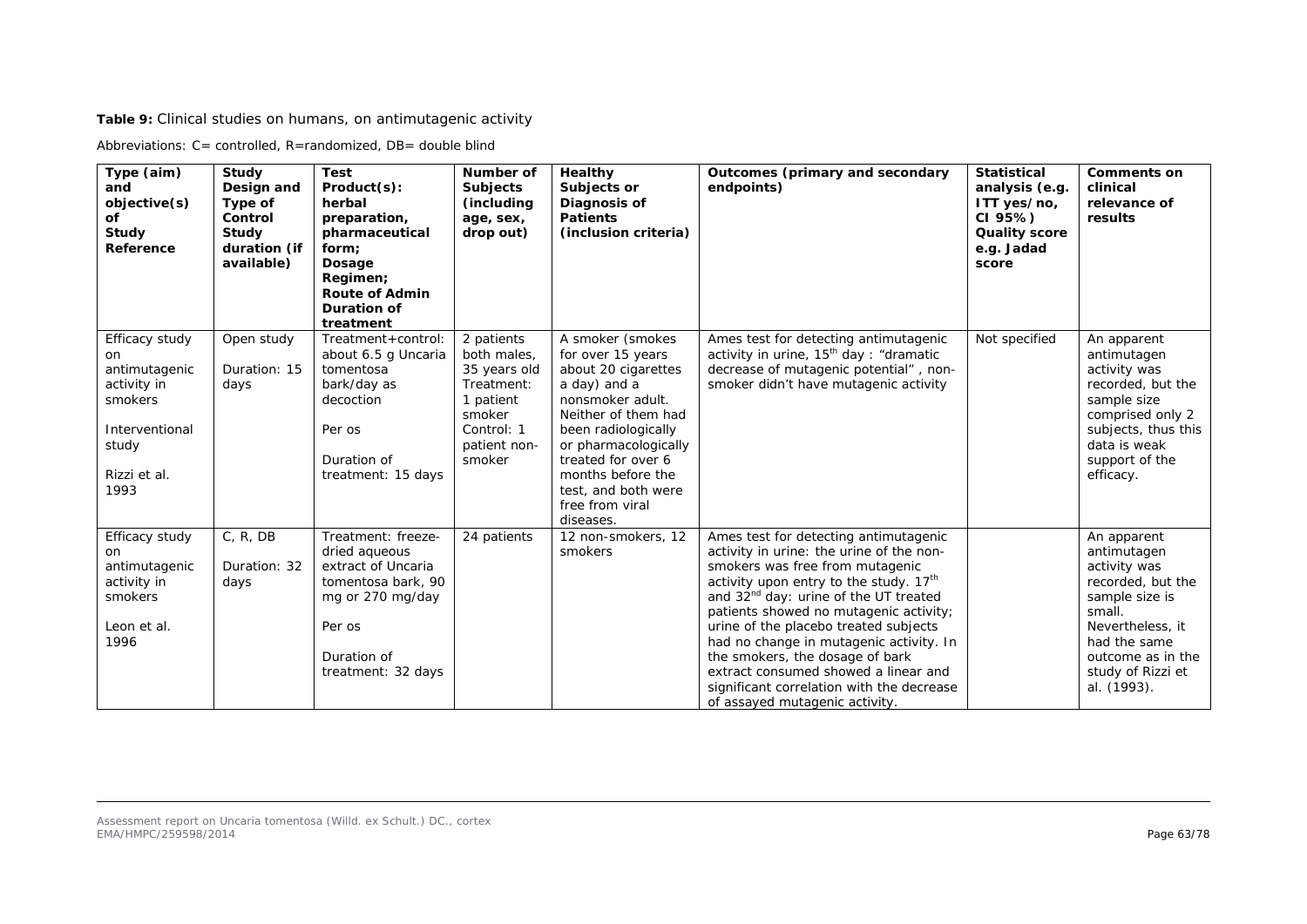# *4.3. Clinical studies in special populations (e.g. elderly and children)*

No relevant data available

# *4.4. Overall conclusions on clinical pharmacology and efficacy*

The assessment report presents 12 clinical studies, investigating the effect of *Uncaria tomentosa* on immunstimulation (colorectal, breast cancer, HIV patients and healthy adults), Alzheimer's disease, rheumatoid arthritis, herpes simplex labialis, antioxidant status (colorectal and breast cancer patients) and mutagenicity (healthy adults). Overall seven studies were randomised, four double-blind and six placebo-controlled. Almost half of the trials were open studies, where the lack of true control group, blinding and randomisation limits the usefulness of these trials.

The posology regarding the dosage and formulation and study population are quite heterogeneous. Moreover, four out of the 12 studies had a population less than 20. In case of some trials the concomitant medication prevents the objective evaluation.

The immunostimulant effect of *Uncaria tomentosa* is rather controversial in the five presented studies. The two studies, regarding rheumatoid arthritis showed significant treatment effects for the alleviation of symptoms. Considering the small sample size more trials are needed in order to allow a firm conclusion to be drawn on the use of *Uncaria* extract in the treatment of rheumatoid arthritis.

Based on the one performed study on treatment of *herpes simplex labialis* in adults, *Uncaria tomentosa* seemed to act mostly as an anti-inflammatory agent, not as an antiviral one.

Three studies investigated the DNA-repair, but because of the small sample size clear conclusion cannot be drown. The antioxidant activity of *Uncaria tomentosa* was not proved in two studies.

A proprietary extract of the root or the inner bark of *Uncaria tomentosa* was ineffective in Alzheimer's disease.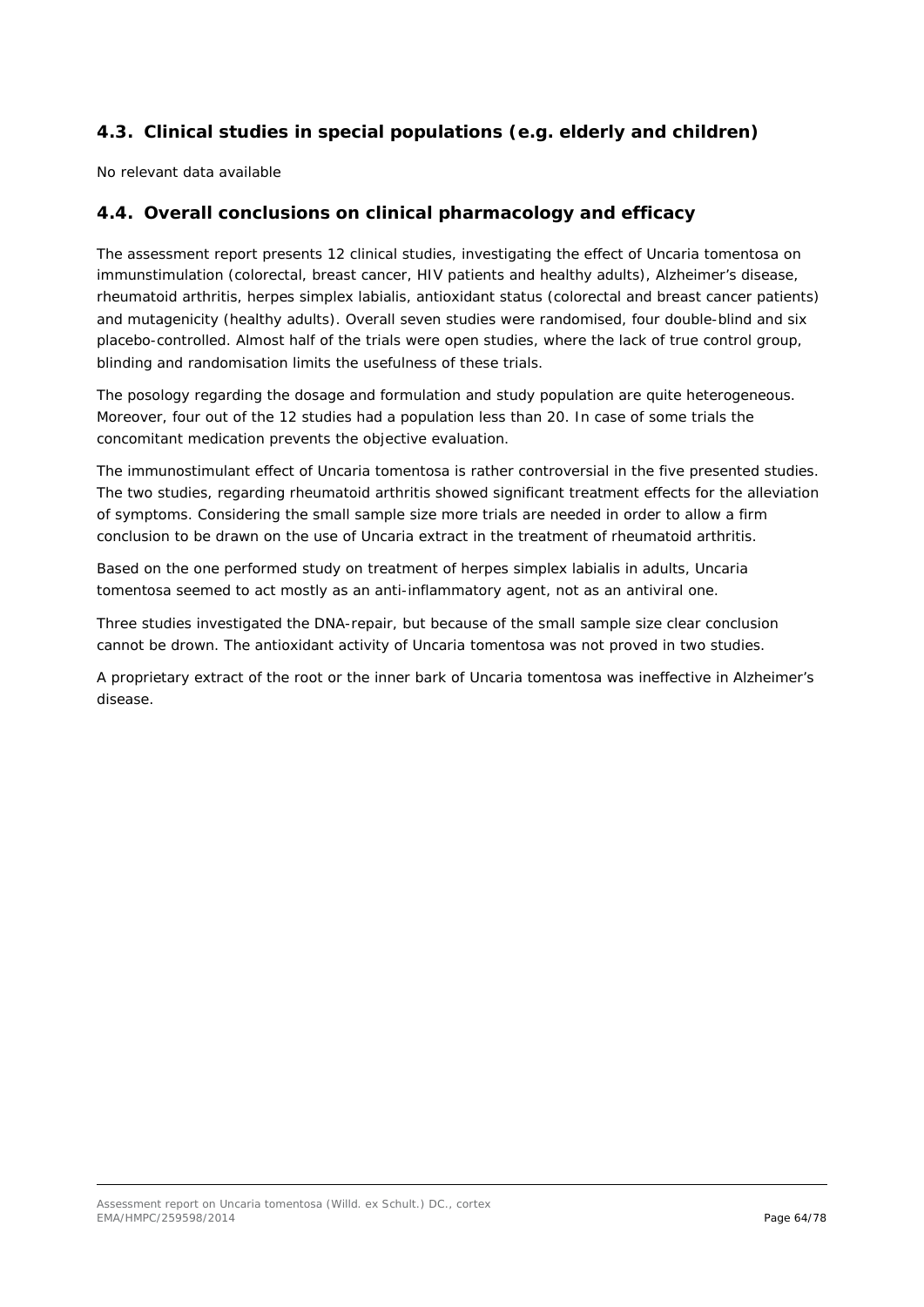# **5. Clinical Safety/Pharmacovigilance**

### *5.1. Overview of toxicological/safety data from clinical trials in humans*

The safety of clinical trials was assessed with respect to the adverse events and the results of laboratory test.

**Table 10:** Clinical safety data from clinical trials on antimutagenic activity

| duration (if<br>Regimen;<br><b>Route of Admin</b><br>available)<br><b>Duration of treatment</b><br>PC, R<br>12 patients<br>healthy patients<br>No adverse effects.<br>No adverse effects.<br>DNA damage<br>Treatment:<br>350/250 mg/day a<br>50% male in every group<br>in terms of<br>and repair<br>Duration:<br>commercially available<br>Mean age: 43.8 vs. 43.3 vs.<br>symptoms and<br>filtered aqueous extract<br>44 (350 mg/day vs. 250<br>Efficacy study<br>signs, whole blood<br>11 weeks<br>from the bark of Uncaria<br>$(3+8)$<br>mg/day AE vs. (placebo)<br>hematological<br>Sheng et al.<br>tomentosa (AE)<br>analysis, or blood<br>2001<br>Treatment: 4/4 patients<br>chemistry analysis<br>have been found.<br>350/250 mg/day<br>Control: placebo<br>Control: 4 patients<br>Per os<br>Duration of treatment: 8<br>weeks<br>Safety of the<br>Efficacy study on<br>2 patients<br>A smoker and a<br>Not discussed<br>Open study<br>Treatment+control: about<br>both males, 35 years old<br>antimutagenic<br>6.5 g Uncaria tomentosa<br>nonsmoker adult. Smoker<br>preparation was not<br>activity in<br>Duration: 15<br>bark/day as decoction<br>Treatment: 1 patient<br>smokes for over 15 years<br>discussed.<br>smokers<br>smoker<br>about 20 cigarettes a day.<br>days<br>Neither of them had been<br>Control: 1 patient non-<br>Per os<br>Interventional<br>smoker<br>pharmacologically or<br>Duration of treatment: 15<br>radiologically treated for<br>study<br>over 6 months before the<br>days<br>test, and both were free<br>Rizzi et al.<br>1993<br>from viral diseases. | Type (aim) and<br>objective(s) of<br>Study<br>Reference | Study<br>Design and<br>Type of<br>Control<br>Study | <b>Test</b><br>Product(s): herbal<br>preparation,<br>pharmaceutical form;<br>Dosage | Number of<br><b>Subjects</b><br>(including age, sex, drop<br>out) | Healthy<br>Subjects or<br>Diagnosis of<br><b>Patients</b><br>(inclusion criteria) | <b>Adverse reactions</b> | <b>Comments on</b><br>clinical relevance of<br>results |
|------------------------------------------------------------------------------------------------------------------------------------------------------------------------------------------------------------------------------------------------------------------------------------------------------------------------------------------------------------------------------------------------------------------------------------------------------------------------------------------------------------------------------------------------------------------------------------------------------------------------------------------------------------------------------------------------------------------------------------------------------------------------------------------------------------------------------------------------------------------------------------------------------------------------------------------------------------------------------------------------------------------------------------------------------------------------------------------------------------------------------------------------------------------------------------------------------------------------------------------------------------------------------------------------------------------------------------------------------------------------------------------------------------------------------------------------------------------------------------------------------------------------------------------------------------------------------------------------|---------------------------------------------------------|----------------------------------------------------|-------------------------------------------------------------------------------------|-------------------------------------------------------------------|-----------------------------------------------------------------------------------|--------------------------|--------------------------------------------------------|
|                                                                                                                                                                                                                                                                                                                                                                                                                                                                                                                                                                                                                                                                                                                                                                                                                                                                                                                                                                                                                                                                                                                                                                                                                                                                                                                                                                                                                                                                                                                                                                                                |                                                         |                                                    |                                                                                     |                                                                   |                                                                                   |                          |                                                        |
|                                                                                                                                                                                                                                                                                                                                                                                                                                                                                                                                                                                                                                                                                                                                                                                                                                                                                                                                                                                                                                                                                                                                                                                                                                                                                                                                                                                                                                                                                                                                                                                                |                                                         |                                                    |                                                                                     |                                                                   |                                                                                   |                          |                                                        |
|                                                                                                                                                                                                                                                                                                                                                                                                                                                                                                                                                                                                                                                                                                                                                                                                                                                                                                                                                                                                                                                                                                                                                                                                                                                                                                                                                                                                                                                                                                                                                                                                |                                                         |                                                    |                                                                                     |                                                                   |                                                                                   |                          |                                                        |
|                                                                                                                                                                                                                                                                                                                                                                                                                                                                                                                                                                                                                                                                                                                                                                                                                                                                                                                                                                                                                                                                                                                                                                                                                                                                                                                                                                                                                                                                                                                                                                                                |                                                         |                                                    |                                                                                     |                                                                   |                                                                                   |                          |                                                        |
|                                                                                                                                                                                                                                                                                                                                                                                                                                                                                                                                                                                                                                                                                                                                                                                                                                                                                                                                                                                                                                                                                                                                                                                                                                                                                                                                                                                                                                                                                                                                                                                                |                                                         |                                                    |                                                                                     |                                                                   |                                                                                   |                          |                                                        |
|                                                                                                                                                                                                                                                                                                                                                                                                                                                                                                                                                                                                                                                                                                                                                                                                                                                                                                                                                                                                                                                                                                                                                                                                                                                                                                                                                                                                                                                                                                                                                                                                |                                                         |                                                    |                                                                                     |                                                                   |                                                                                   |                          |                                                        |
|                                                                                                                                                                                                                                                                                                                                                                                                                                                                                                                                                                                                                                                                                                                                                                                                                                                                                                                                                                                                                                                                                                                                                                                                                                                                                                                                                                                                                                                                                                                                                                                                |                                                         |                                                    |                                                                                     |                                                                   |                                                                                   |                          |                                                        |
|                                                                                                                                                                                                                                                                                                                                                                                                                                                                                                                                                                                                                                                                                                                                                                                                                                                                                                                                                                                                                                                                                                                                                                                                                                                                                                                                                                                                                                                                                                                                                                                                |                                                         |                                                    |                                                                                     |                                                                   |                                                                                   |                          |                                                        |
|                                                                                                                                                                                                                                                                                                                                                                                                                                                                                                                                                                                                                                                                                                                                                                                                                                                                                                                                                                                                                                                                                                                                                                                                                                                                                                                                                                                                                                                                                                                                                                                                |                                                         |                                                    |                                                                                     |                                                                   |                                                                                   |                          |                                                        |
|                                                                                                                                                                                                                                                                                                                                                                                                                                                                                                                                                                                                                                                                                                                                                                                                                                                                                                                                                                                                                                                                                                                                                                                                                                                                                                                                                                                                                                                                                                                                                                                                |                                                         |                                                    |                                                                                     |                                                                   |                                                                                   |                          |                                                        |
|                                                                                                                                                                                                                                                                                                                                                                                                                                                                                                                                                                                                                                                                                                                                                                                                                                                                                                                                                                                                                                                                                                                                                                                                                                                                                                                                                                                                                                                                                                                                                                                                |                                                         |                                                    |                                                                                     |                                                                   |                                                                                   |                          |                                                        |
|                                                                                                                                                                                                                                                                                                                                                                                                                                                                                                                                                                                                                                                                                                                                                                                                                                                                                                                                                                                                                                                                                                                                                                                                                                                                                                                                                                                                                                                                                                                                                                                                |                                                         |                                                    |                                                                                     |                                                                   |                                                                                   |                          |                                                        |
|                                                                                                                                                                                                                                                                                                                                                                                                                                                                                                                                                                                                                                                                                                                                                                                                                                                                                                                                                                                                                                                                                                                                                                                                                                                                                                                                                                                                                                                                                                                                                                                                |                                                         |                                                    |                                                                                     |                                                                   |                                                                                   |                          |                                                        |
|                                                                                                                                                                                                                                                                                                                                                                                                                                                                                                                                                                                                                                                                                                                                                                                                                                                                                                                                                                                                                                                                                                                                                                                                                                                                                                                                                                                                                                                                                                                                                                                                |                                                         |                                                    |                                                                                     |                                                                   |                                                                                   |                          |                                                        |
|                                                                                                                                                                                                                                                                                                                                                                                                                                                                                                                                                                                                                                                                                                                                                                                                                                                                                                                                                                                                                                                                                                                                                                                                                                                                                                                                                                                                                                                                                                                                                                                                |                                                         |                                                    |                                                                                     |                                                                   |                                                                                   |                          |                                                        |
|                                                                                                                                                                                                                                                                                                                                                                                                                                                                                                                                                                                                                                                                                                                                                                                                                                                                                                                                                                                                                                                                                                                                                                                                                                                                                                                                                                                                                                                                                                                                                                                                |                                                         |                                                    |                                                                                     |                                                                   |                                                                                   |                          |                                                        |
|                                                                                                                                                                                                                                                                                                                                                                                                                                                                                                                                                                                                                                                                                                                                                                                                                                                                                                                                                                                                                                                                                                                                                                                                                                                                                                                                                                                                                                                                                                                                                                                                |                                                         |                                                    |                                                                                     |                                                                   |                                                                                   |                          |                                                        |
|                                                                                                                                                                                                                                                                                                                                                                                                                                                                                                                                                                                                                                                                                                                                                                                                                                                                                                                                                                                                                                                                                                                                                                                                                                                                                                                                                                                                                                                                                                                                                                                                |                                                         |                                                    |                                                                                     |                                                                   |                                                                                   |                          |                                                        |
|                                                                                                                                                                                                                                                                                                                                                                                                                                                                                                                                                                                                                                                                                                                                                                                                                                                                                                                                                                                                                                                                                                                                                                                                                                                                                                                                                                                                                                                                                                                                                                                                |                                                         |                                                    |                                                                                     |                                                                   |                                                                                   |                          |                                                        |
|                                                                                                                                                                                                                                                                                                                                                                                                                                                                                                                                                                                                                                                                                                                                                                                                                                                                                                                                                                                                                                                                                                                                                                                                                                                                                                                                                                                                                                                                                                                                                                                                |                                                         |                                                    |                                                                                     |                                                                   |                                                                                   |                          |                                                        |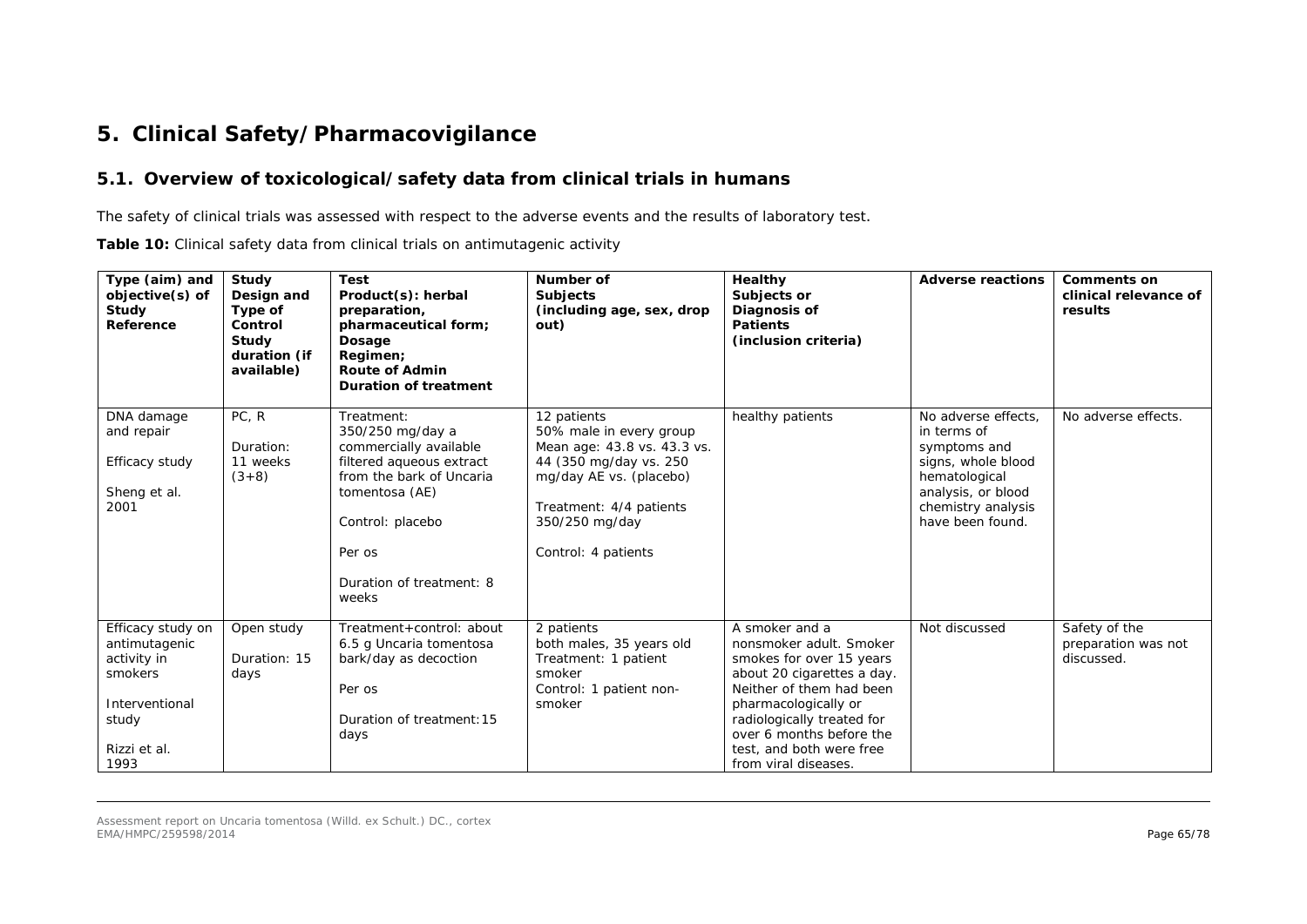| Type (aim) and<br>objective(s) of<br>Study<br>Reference                             | Study<br>Design and<br>Type of<br>Control<br>Study<br>duration (if<br>available) | <b>Test</b><br>Product(s): herbal<br>preparation,<br>pharmaceutical form;<br>Dosage<br>Regimen;<br><b>Route of Admin</b><br><b>Duration of treatment</b> | Number of<br><b>Subjects</b><br>(including age, sex, drop<br>out) | Healthy<br>Subjects or<br>Diagnosis of<br><b>Patients</b><br>(inclusion criteria) | <b>Adverse reactions</b> | <b>Comments on</b><br>clinical relevance of<br>results |
|-------------------------------------------------------------------------------------|----------------------------------------------------------------------------------|----------------------------------------------------------------------------------------------------------------------------------------------------------|-------------------------------------------------------------------|-----------------------------------------------------------------------------------|--------------------------|--------------------------------------------------------|
| Efficacy study on<br>antimutagenic<br>activity in<br>smokers<br>Leon et al.<br>1996 | C, R, DB<br>Duration: 32<br>days                                                 | Treatment: freeze-dried<br>aqueous extract of Uncaria<br><i>tomentosa</i> bark, 90 mg or<br>270 mg/day<br>Per os<br>Duration of treatment: 32<br>days    | 24 patients                                                       | 12 non-smokers, 12<br>smokers                                                     | Not discussed            | Safety of the<br>preparation was not<br>discussed.     |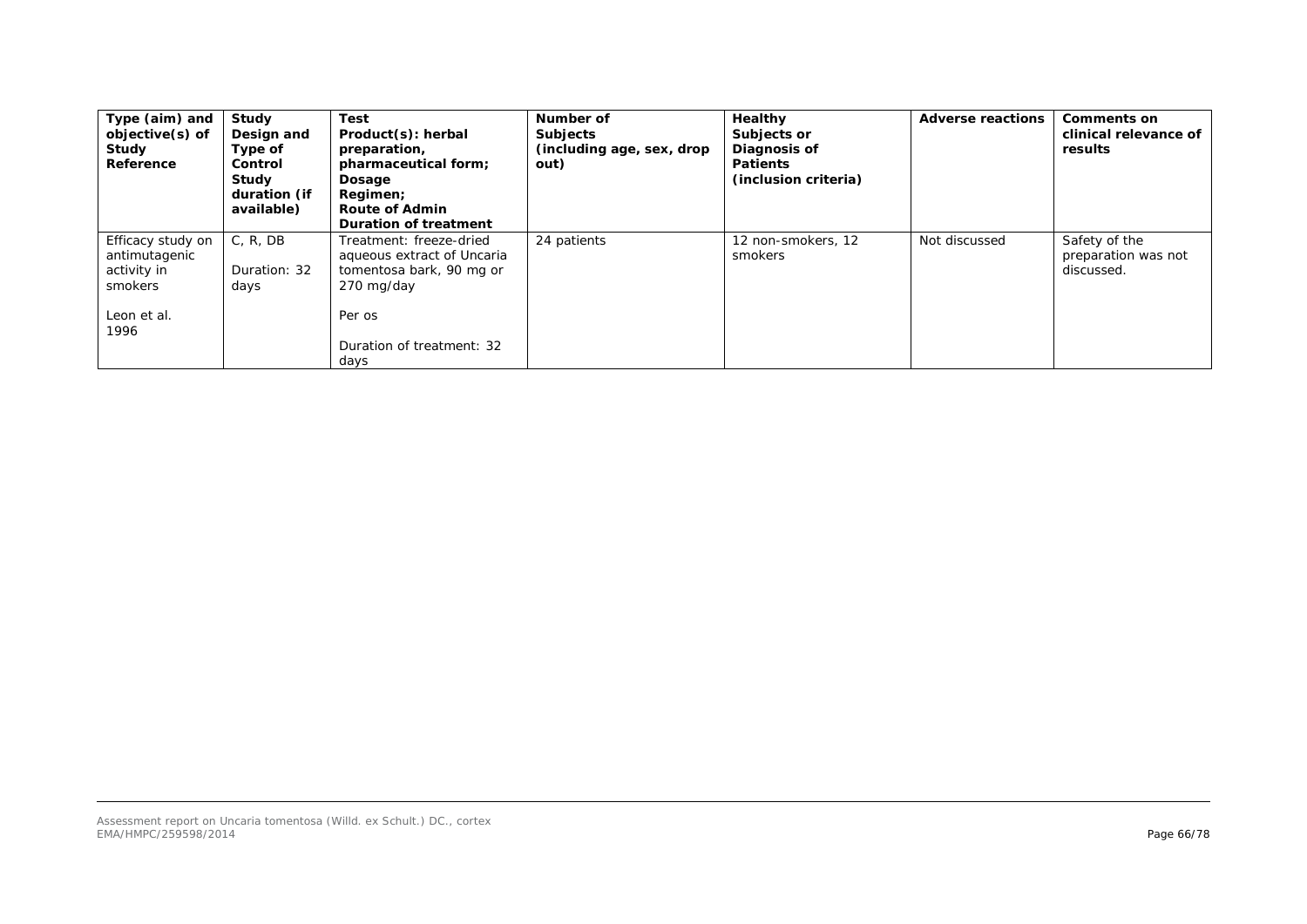| Type (aim) and<br>objective(s) of<br>Study<br>Reference                         | Study<br>Design and<br>Type of<br>Control<br>Study<br>duration (if  | <b>Test</b><br>Product(s): herbal<br>preparation,<br>pharmaceutical form;<br>Dosage<br>Regimen;                                                                                                                                                                                                                                                                                                                                                                                                                                                                 | Number of<br><b>Subjects</b><br>(including age, sex,<br>drop out)                                                                                          | Healthy<br>Subjects or<br>Diagnosis of<br><b>Patients</b><br>(inclusion criteria)                                                                                                                                                                                                                                                                                                               | <b>Adverse reactions</b>                                                                                                                                                                                                                                                                                                                                                                                     | <b>Comments on</b><br>clinical relevance of<br>results                                                                                                                                         |
|---------------------------------------------------------------------------------|---------------------------------------------------------------------|-----------------------------------------------------------------------------------------------------------------------------------------------------------------------------------------------------------------------------------------------------------------------------------------------------------------------------------------------------------------------------------------------------------------------------------------------------------------------------------------------------------------------------------------------------------------|------------------------------------------------------------------------------------------------------------------------------------------------------------|-------------------------------------------------------------------------------------------------------------------------------------------------------------------------------------------------------------------------------------------------------------------------------------------------------------------------------------------------------------------------------------------------|--------------------------------------------------------------------------------------------------------------------------------------------------------------------------------------------------------------------------------------------------------------------------------------------------------------------------------------------------------------------------------------------------------------|------------------------------------------------------------------------------------------------------------------------------------------------------------------------------------------------|
|                                                                                 | available)                                                          | <b>Route of Admin</b><br><b>Duration of treatment</b>                                                                                                                                                                                                                                                                                                                                                                                                                                                                                                           |                                                                                                                                                            |                                                                                                                                                                                                                                                                                                                                                                                                 |                                                                                                                                                                                                                                                                                                                                                                                                              |                                                                                                                                                                                                |
| Treatment of<br>Rheumatoid<br>arthritis<br>Efficacy study<br>Mur et al.<br>2002 | PC, R, DB<br>Duration: 52<br>weeks, two<br>phases:<br>$24+28$ weeks | Treatment:<br>Phase one: Capsules of a<br>commercial product (3<br>capsules/day, 20 mg UT<br>$extract/capsule$ ) +<br>sulfasalazine or<br>hydroxychloroquine<br>Phase two: Capsules of a<br>commercial product (3<br>capsules/day, 20 mg UT<br>extract/capsule)<br>Control: placebo in the first<br>phase, in the second phase<br>every patient received<br>treatment<br>Per os<br>Duration of treatment: 52<br>week- two phases: $24+28$<br>weeks<br>3 drop-out because of<br>inefficacy of the drug or<br>adverse events not<br>attributed to the drug intake | 40 patients (37<br>evaluable) Mean age:<br>53.1 vs. 54.9<br>4.8% vs. 21% male (UT<br>vs. placebo) Treatment:<br>19<br>Control: 18 patients in<br>phase one | Aged 20 years or more who<br>fulfilled the American College<br>of Rheumatology criteria for<br>RA with Steinbrocker<br>functional class II or III.<br>Disease was considered<br>active when 3 out of 4<br>criteria were fulfilled: ≥6<br>painful joints, ≥3 swollen<br>joints, morning stiffness>30<br>mins, erythrocyte<br>sedimentation rate>25<br>mm/h, or C-reactive protein<br>$>20$ mg/L. | During the first<br>phase, adverse<br>events occurred in<br>12 patients of each<br>group (e.g.:<br>Dyspepsia,<br>respiratory<br>infection,<br>dermatitis, pruritus,<br>gastritis,<br>headache).<br>In the second<br>phase, 7 other side<br>effects were seen:<br>none could be<br>clearly attributed to<br>the drug intake. No<br>major side effects<br>were seen in the<br>active and the<br>placebo group. | UT extract was used<br>in combination with<br>sulfasalazine or<br>hydroxychloroquine.<br>Both the number and<br>quality of side effects<br>of the UT extract<br>were comparable to<br>placebo. |
| Treatment of<br>Rheumatoid                                                      | PC, R, DB, MC                                                       | Treatment: 2X3 capsule/day<br>(commercial product)                                                                                                                                                                                                                                                                                                                                                                                                                                                                                                              | 70 patients (60<br>evaluable) Treatment: 29                                                                                                                | Rheumatoid arthritis patients<br>Inclusion criteria: Diagnosed                                                                                                                                                                                                                                                                                                                                  | 25.8% of the<br>treatment group                                                                                                                                                                                                                                                                                                                                                                              | There was no<br>statistically significant                                                                                                                                                      |
| arthritis<br>Efficacy study                                                     | Duration: 6<br>months                                               | 150 mg Uncaria tomentosa<br>microspray/capsule<br>Control: placebo                                                                                                                                                                                                                                                                                                                                                                                                                                                                                              | patients<br>Control: 31 patients<br>(10 drop out, from which                                                                                               | with RA and who fulfilled the<br>American College of<br>Rheumatology criteria for                                                                                                                                                                                                                                                                                                               | and 13.8% of the<br>control group had<br>adverse reactions,                                                                                                                                                                                                                                                                                                                                                  | difference between<br>the two groups in<br>regard to the adverse                                                                                                                               |
| Castaňeda et al.<br>1998                                                        |                                                                     | Per os                                                                                                                                                                                                                                                                                                                                                                                                                                                                                                                                                          | 2 because of adverse<br>events not attributed to<br>the drug intake)                                                                                       | RA, a necessary to start or<br>change to NSAID, haven't<br>used corticosteroids before 6                                                                                                                                                                                                                                                                                                        | most frequently<br>gastric<br>disturbances. Other                                                                                                                                                                                                                                                                                                                                                            | reactions.                                                                                                                                                                                     |
|                                                                                 |                                                                     | Duration of treatment: 6                                                                                                                                                                                                                                                                                                                                                                                                                                                                                                                                        |                                                                                                                                                            | months of the study, if                                                                                                                                                                                                                                                                                                                                                                         | adverse reactions                                                                                                                                                                                                                                                                                                                                                                                            |                                                                                                                                                                                                |

**Table 11:** Clinical safety data from clinical trials on rheumatoid arthritis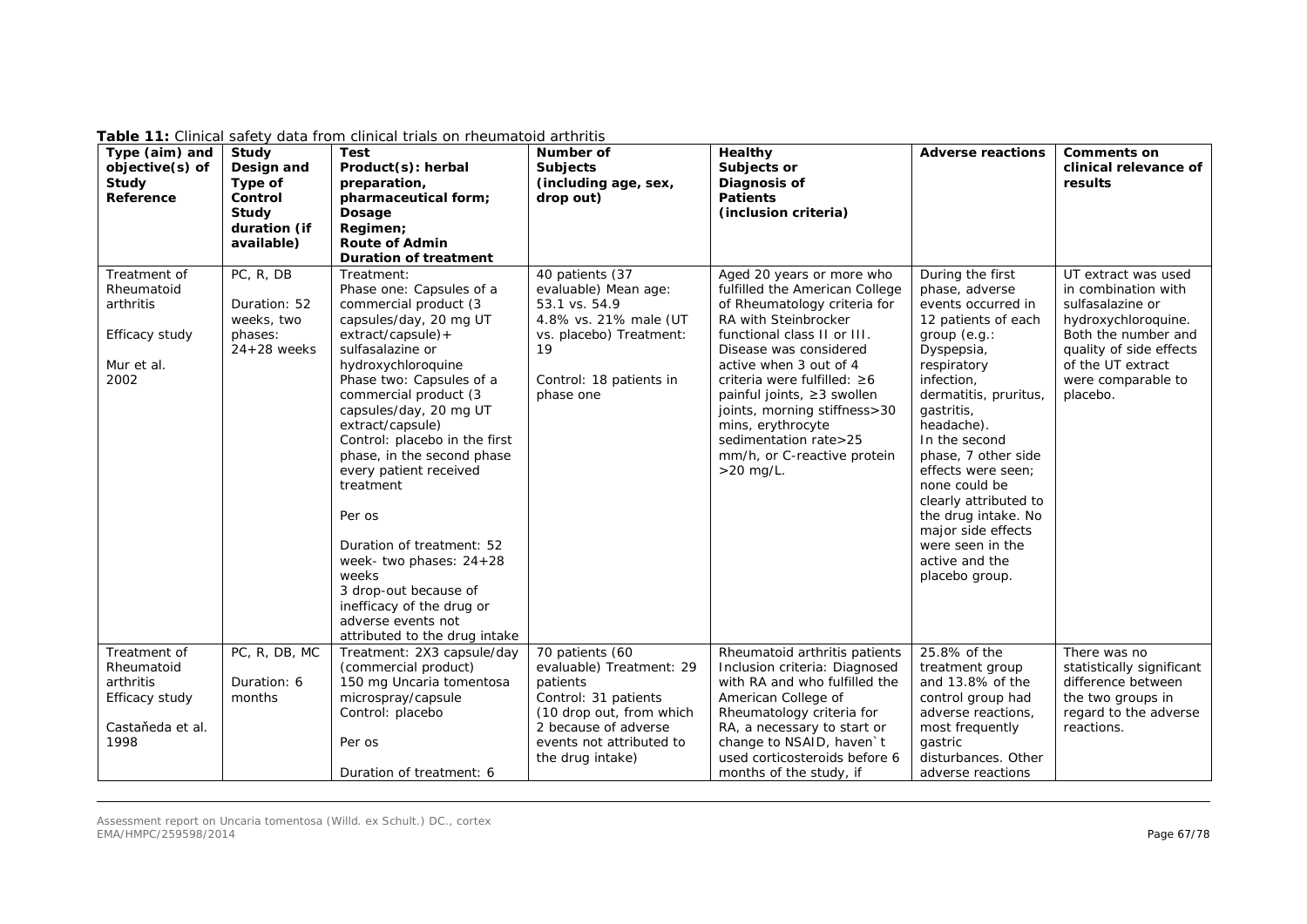| months | patients on low strength of<br>antirheumatic medication the<br>duration of it has to be more | were: nausea,<br>diarrhoea, bitter<br>mouth, meteorism |
|--------|----------------------------------------------------------------------------------------------|--------------------------------------------------------|
|        | than a year, don't start new<br>medication during study                                      | and constipation.<br>There was no                      |
|        |                                                                                              | statistically                                          |
|        |                                                                                              | significant                                            |
|        |                                                                                              | difference between                                     |
|        |                                                                                              | the two groups in                                      |
|        |                                                                                              | regard to the                                          |
|        |                                                                                              | adverse reactions                                      |
|        |                                                                                              | $(p=0.245)$ .                                          |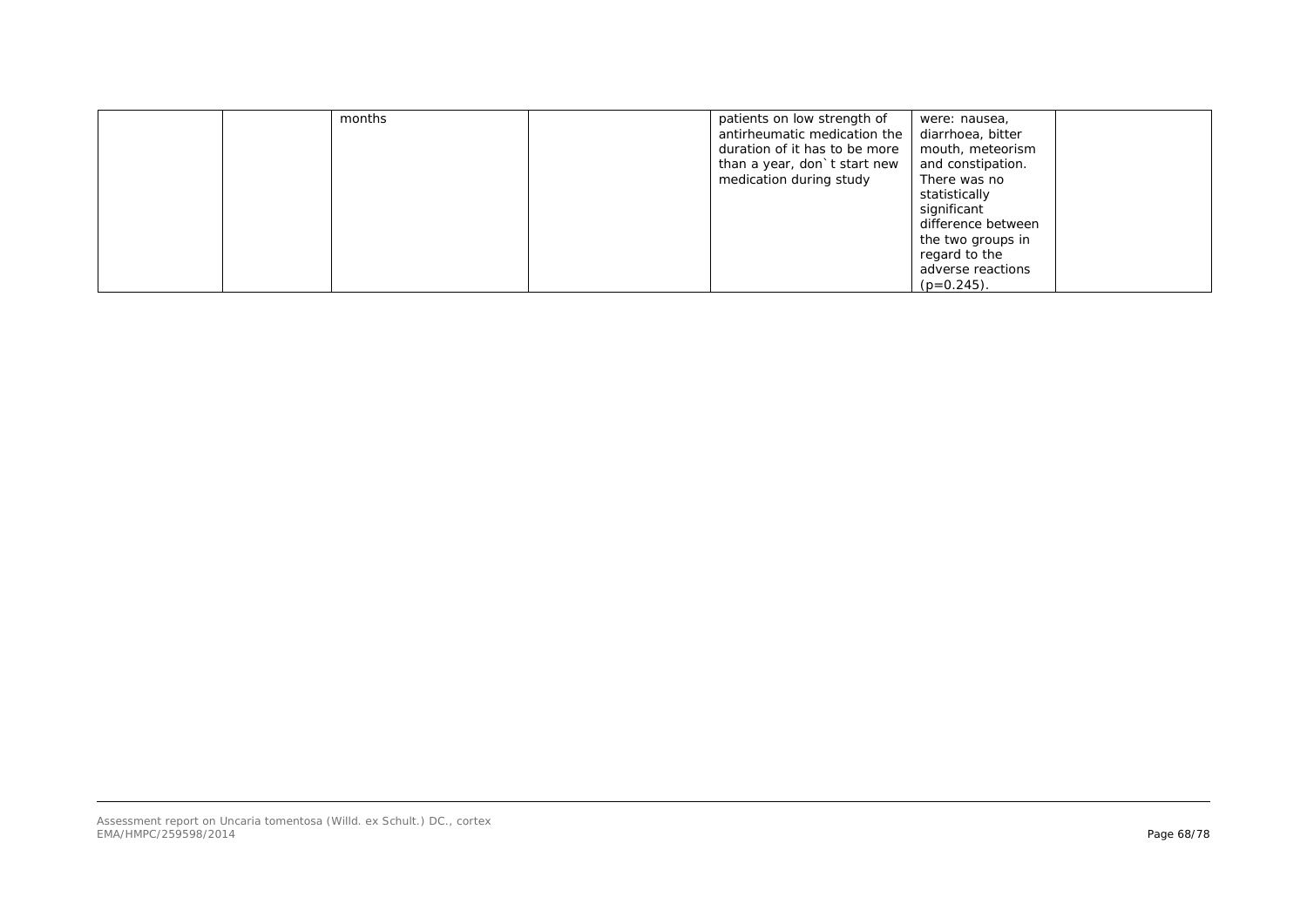| Type (aim) and<br>objective(s) of<br>Study<br>Reference                                                                                                                         | Study<br>Design and<br>Type of<br>Control<br>Study<br>duration (if<br>available)                                                 | Test<br>Product(s): herbal<br>preparation,<br>pharmaceutical<br>form;<br>Dosage<br>Regimen;<br><b>Route of Admin</b><br>Duration of<br>treatment                                                                                                                        | Number of<br><b>Subjects</b><br>(including age, sex,<br>drop out)                                                                             | Healthy<br>Subjects or<br>Diagnosis of<br><b>Patients</b><br>(inclusion criteria)                                                                                                                                                                                                                                                                                                             | <b>Adverse reactions</b>                                                                                                                                                                                                                                                                                                                                                                                                                                                          | <b>Comments on</b><br>clinical relevance of<br>results                                           |
|---------------------------------------------------------------------------------------------------------------------------------------------------------------------------------|----------------------------------------------------------------------------------------------------------------------------------|-------------------------------------------------------------------------------------------------------------------------------------------------------------------------------------------------------------------------------------------------------------------------|-----------------------------------------------------------------------------------------------------------------------------------------------|-----------------------------------------------------------------------------------------------------------------------------------------------------------------------------------------------------------------------------------------------------------------------------------------------------------------------------------------------------------------------------------------------|-----------------------------------------------------------------------------------------------------------------------------------------------------------------------------------------------------------------------------------------------------------------------------------------------------------------------------------------------------------------------------------------------------------------------------------------------------------------------------------|--------------------------------------------------------------------------------------------------|
| Immunological<br>changes post-<br>vaccination<br>Intervention<br>study<br>Lamm et al. 2001                                                                                      | PC, R<br>Duration:<br>180 days, at<br>day 30<br>vaccination<br>(23 valent<br>pneumococcal<br>vaccine)<br>at day 180<br>follow up | Treatment:<br>commercially available<br>filtered aqueous<br>extract from the bark<br>of Uncaria tomentosa<br>(AE), 350 mg two<br>times daily<br>Control: placebo<br>Per os<br>Duration of treatment:<br>first 60 days                                                   | 23 patients<br>100% male Mean age: 48<br>Treatment: 11 patients<br>Control: 12 patients                                                       | Healthy Caucasian<br>male patients<br>Inclusion criteria: no<br>previous pneumococcal<br>vaccination, no active<br>chronic disease, and no<br>concurrent medication                                                                                                                                                                                                                           | There were no toxic side<br>effects observed as judged by<br>medical examination, clinical<br>chemistry and blood cell<br>analysis. There were also no<br>documented side effects<br>attributed to AE<br>supplementation or<br>pneumococcal vaccination<br>during the trial evaluation<br>period of 180 days. The<br>mineral status did indicate a<br>statistically significant but<br>clinically insignificant decrease<br>in serum sodium and a<br>comparable increase in iron. | There were no<br>clinically relavant<br>findings retated to the<br>safety of the<br>preparation. |
| Adjuvant<br>treatment for<br>colorectal cancer<br>(side effect,<br>neutropenia<br>minimizing<br>effect).<br>Antioxidant effect<br>Interventional<br>study<br>Farias et al. 2012 | $\mathsf{R}$<br>Duration: not<br>specified                                                                                       | Treatment:<br>UT group: commercial<br>product, 3 tablets<br>daily, 100 mg 70%<br>ethanolic<br>$extract/tablet+$<br>FOLFOX4<br>Control: FOLFOX4<br>Per os<br>Duration: 6<br>chemotherapy cycles<br>15 days each<br>Uncaria tomentosa<br>extract: from day 3 to<br>day 15 | 43 patients<br>Mean age: 62.7 vs. 60.9<br>50% vs. 30.4% male<br>(UT+FOLFOX4 vs.<br>FOLFOX4)<br>Treatment: 20 patients<br>Control: 23 patients | colorectal cancer (CRC)<br>patients under<br>chemotherapy (5-<br>Fluorouracil/leucovorin<br>+ oxaliplatin-FOLFOX4)<br>Inclusion criteria:<br>Subjects had under-<br>gone complete<br>resection of their<br>colorectal cancer,<br>which was of histologi-<br>cally scored as stage<br>IIB, III, or IV, and they<br>were going to begin<br>adjuvant/palliative<br>chemotherapy with<br>FOLFOX4. | Adverse events related to<br>antineoplastic drugs<br>(oxaliplatin and 5FU) are well<br>known and are similar to<br>those observed in our study<br>e.g. Leucopenia, diarrhoea,<br>hyperglycemia, weight loss).<br>No toxic effects related to UT<br>were observed.                                                                                                                                                                                                                 | No toxic effects<br>related to UT were<br>observed.                                              |

**Table 12:** Clinical safety data from clinical trials on immunstimulant activity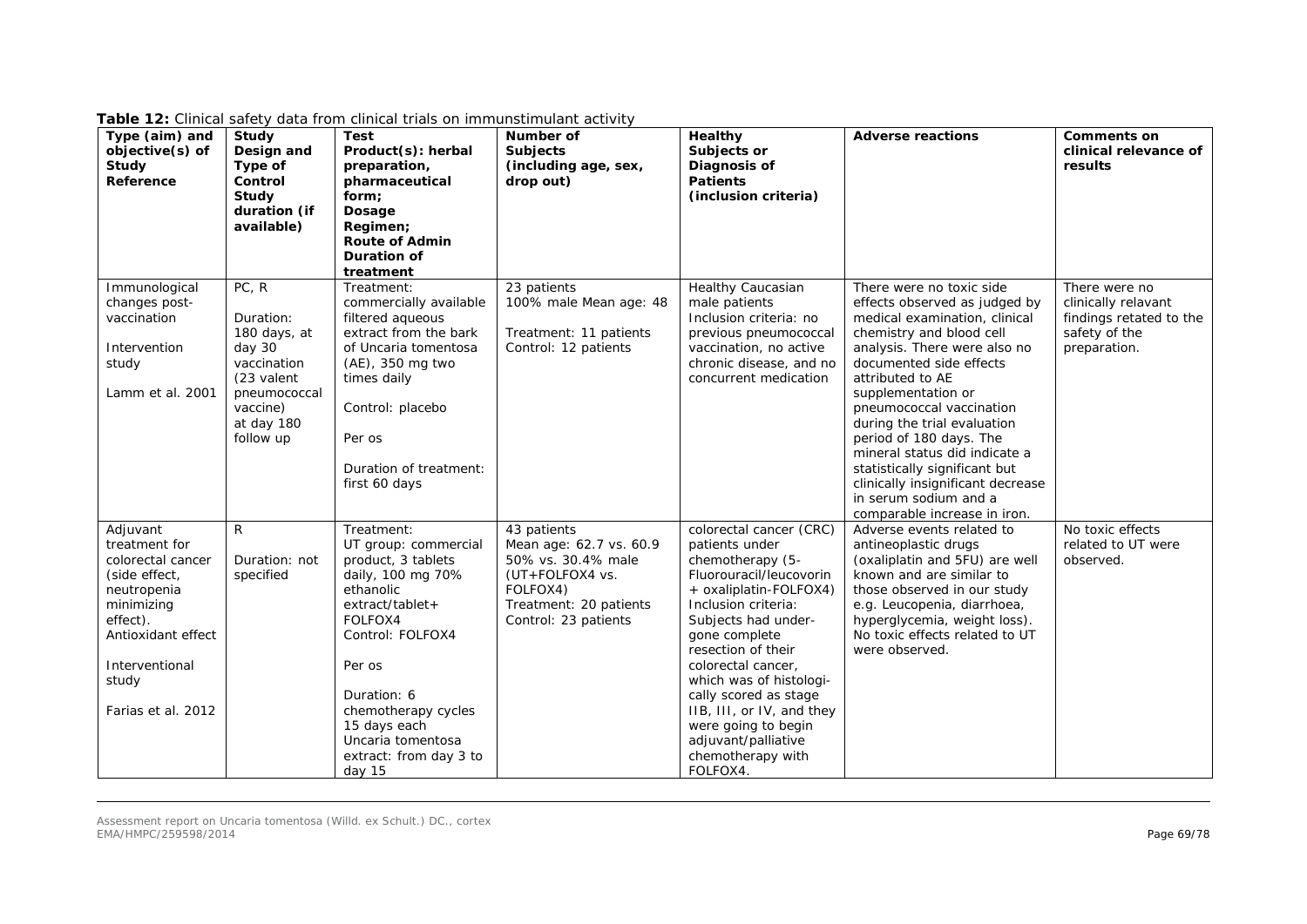| Type (aim) and<br>objective(s) of<br>Study<br>Reference                                                                                                                                      | Study<br>Design and<br>Type of<br>Control<br>Study<br>duration (if<br>available) | <b>Test</b><br>Product(s): herbal<br>preparation,<br>pharmaceutical<br>form;<br>Dosage<br>Regimen;<br><b>Route of Admin</b><br>Duration of<br>treatment                                                                                                                                                                    | Number of<br>Subjects<br>(including age, sex,<br>drop out)                                                                    | <b>Healthy</b><br>Subjects or<br>Diagnosis of<br><b>Patients</b><br>(inclusion criteria)                                                                                                                                                                                                                                                                                                                                                                                                                                                                                                                                                      | <b>Adverse reactions</b> | <b>Comments on</b><br>clinical relevance of<br>results |
|----------------------------------------------------------------------------------------------------------------------------------------------------------------------------------------------|----------------------------------------------------------------------------------|----------------------------------------------------------------------------------------------------------------------------------------------------------------------------------------------------------------------------------------------------------------------------------------------------------------------------|-------------------------------------------------------------------------------------------------------------------------------|-----------------------------------------------------------------------------------------------------------------------------------------------------------------------------------------------------------------------------------------------------------------------------------------------------------------------------------------------------------------------------------------------------------------------------------------------------------------------------------------------------------------------------------------------------------------------------------------------------------------------------------------------|--------------------------|--------------------------------------------------------|
| Adjuvant<br>treatment for<br>breast cancer<br>(side effect,<br>leukopenia,<br>neutropenia<br>minimizing<br>effect)<br>Antioxidant effect<br>Interventional<br>study<br>Araújo et al.<br>2010 | R<br>Duration: not<br>specified                                                  | Treatment:<br>UT group: commercial<br>product, 3 tablets<br>daily, 100 mg Uncaria<br>tomentosa 70%<br>ethanolic<br>extract/tablet+FAC<br>Ca group: FAC<br>CI group: no<br>medication<br>Per os<br>Duration of treatment:<br>6 chemotherapy cycles<br>21 days each<br>Uncaria tomentosa<br>extract: from day 2 to<br>day 21 | 60 patients<br>Mean age: 54.4 vs. 55 vs.<br>56.5<br>(UT vs. Ca vs. Cl)<br>Treatment: 20/20<br>patients (UT/Ca)<br>20 patients | Breast cancer patients<br>under chemotherapy<br>FAC (Fluorouracil,<br>Doxorubicin,<br>Cyclophosphamide)<br>Inclusion criteria:<br>Subjects had<br>undergone complete<br>breast cancer<br>resection, which was<br>his-tologically<br>diagnosed as Invasive<br>Ductal Carcinoma-<br>Stage II, and they<br>were going to begin<br>adjuvant<br>chemotherapy with<br>Doxorubicin-based<br>scheme for six cycles,<br>at the Santa Maria<br>University Hospital,<br>Brazil.<br>Control group: healthy<br>women, with similar<br>age of the patients and<br>that did not receive<br>any medication in the<br>last 30 days or have<br>chronic disease. | Not discussed            | Safety of the<br>preparation was not<br>discussed.     |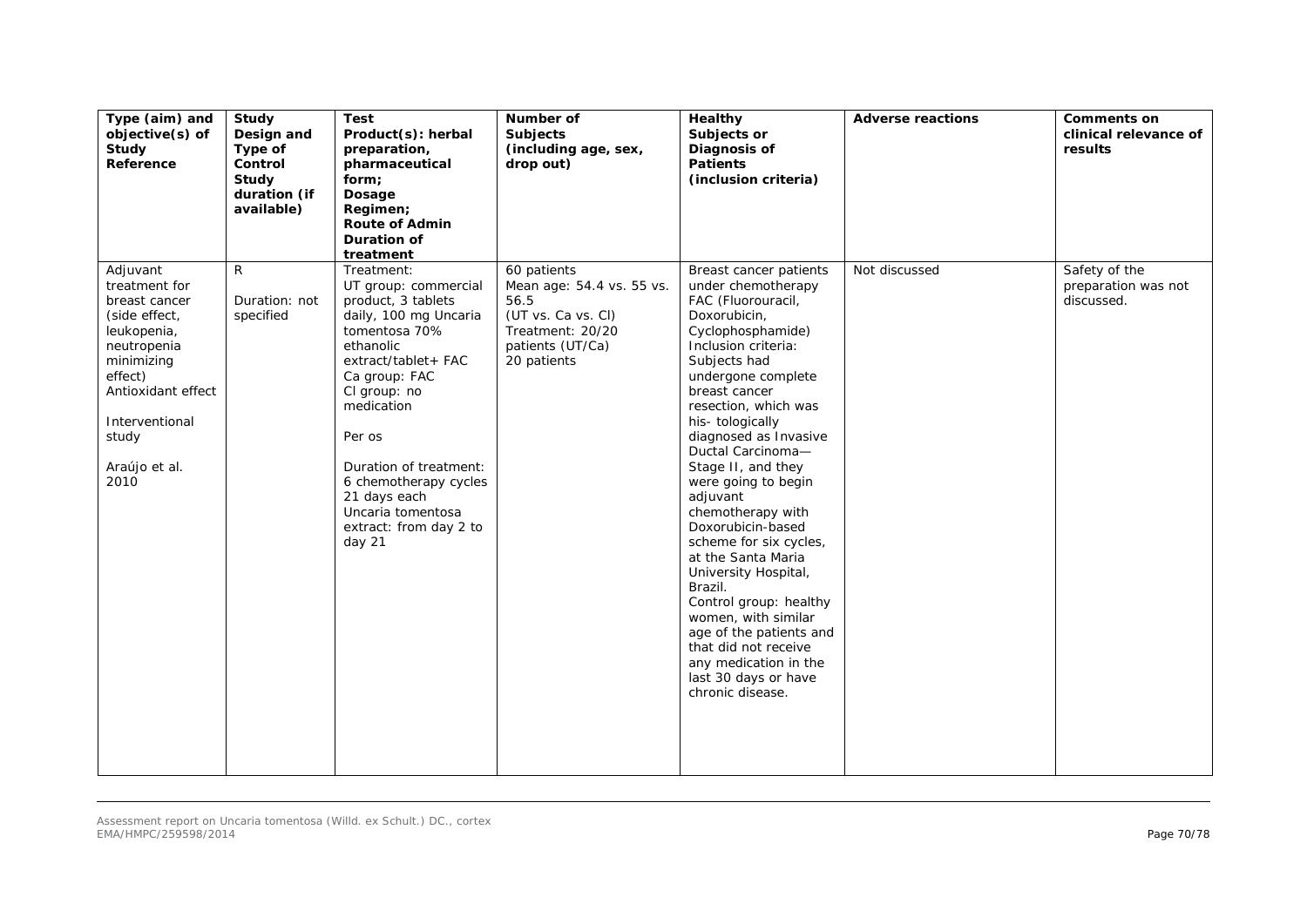| Type (aim) and<br>objective(s) of<br>Study<br>Reference                                               | Study<br>Design and<br>Type of<br>Control<br>Study<br>duration (if<br>available) | <b>Test</b><br>Product(s): herbal<br>preparation,<br>pharmaceutical<br>form;<br>Dosage<br>Regimen;<br><b>Route of Admin</b><br>Duration of<br>treatment                            | Number of<br>Subjects<br>(including age, sex,<br>drop out) | Healthy<br>Subjects or<br>Diagnosis of<br><b>Patients</b><br>(inclusion criteria) | <b>Adverse reactions</b>                                                                                                                                                                                        | <b>Comments on</b><br>clinical relevance of<br>results |
|-------------------------------------------------------------------------------------------------------|----------------------------------------------------------------------------------|------------------------------------------------------------------------------------------------------------------------------------------------------------------------------------|------------------------------------------------------------|-----------------------------------------------------------------------------------|-----------------------------------------------------------------------------------------------------------------------------------------------------------------------------------------------------------------|--------------------------------------------------------|
| Immunostimulant<br>activity in<br>healthy patients<br>Observational<br>study<br>Sheng et al.<br>2000a | Open study<br>Duration: 9<br>weeks $(3+6)$<br>weeks)                             | Treatment: 350 mg of<br>a commercially<br>available filtered<br>aqueous extract from<br>the bark of Uncaria<br>tomentosa (AE) daily<br>Per os<br>Duration of treatment:<br>6 weeks | 4 patients<br>Mean age: 46.2 (32-58)                       | Healthy males                                                                     | There were no toxic side<br>effects judged by<br>hematological analysis, body<br>weight loss, work attendance<br>and symptoms<br>(diarrhoea/constipation,<br>headache, nausea/vomiting,<br>rash/edema and pain) | There were no toxic<br>side effects.                   |
| Immunostimulant<br>activity in HIV<br>patients<br>Observational<br>study<br>Keplinger et al.<br>1999  | Open study<br>Duration: 2.2-<br>5 months                                         | Treatment: 20 mg<br>Uncaria tomentosa<br>root daily (containing<br>12 mg total<br>pentacyclic oxindole<br>alkaloids per g<br>Per os<br>Duration of<br>treatment: 2.2-5<br>months   | 13 patients Mean age: 33<br>(24-38 years) 84% male         | Adults with HIV<br>infection, inclusion<br>criteria not specified                 | Not discussed                                                                                                                                                                                                   | Safety of the<br>preparation was not<br>discussed.     |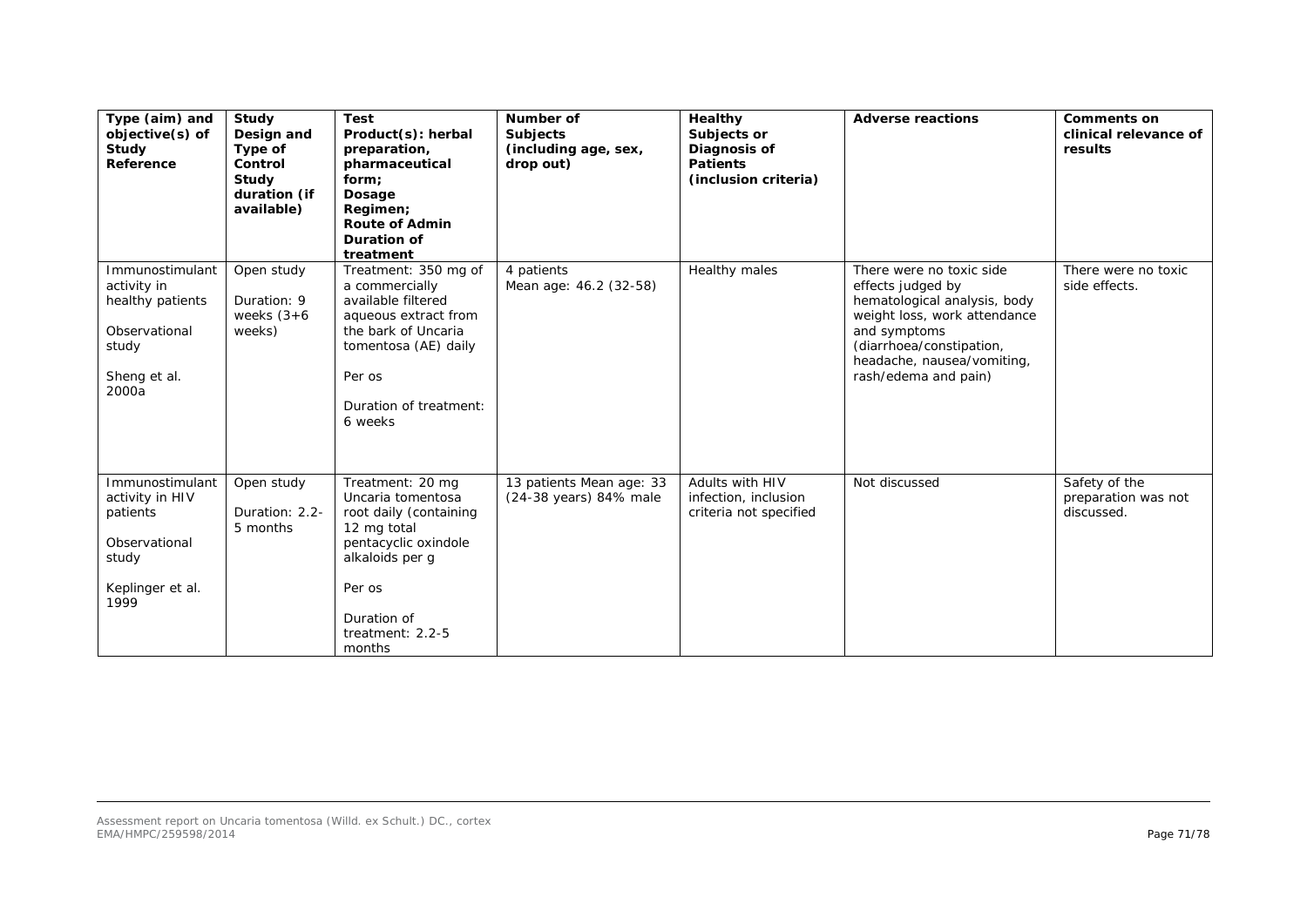| Type (aim)<br>and<br>objective(s)<br>οf<br>Study<br>Reference                                                                                    | Study<br>Design and<br>Type of<br>Control<br>Study<br>duration (if<br>available) | <b>Test</b><br>Product(s): herbal<br>preparation,<br>pharmaceutical<br>form;<br>Dosage<br>Regimen;<br>Route of<br>Administration<br>Duration of<br>treatment                            | Number of<br><b>Subjects</b><br>(including age, sex, drop<br>out)                                                                                                                    | Healthy<br>Subjects or<br>Diagnosis of<br><b>Patients</b><br>(inclusion criteria)  | <b>Adverse reactions</b>              | <b>Comments on</b><br>clinical relevance of<br>results |
|--------------------------------------------------------------------------------------------------------------------------------------------------|----------------------------------------------------------------------------------|-----------------------------------------------------------------------------------------------------------------------------------------------------------------------------------------|--------------------------------------------------------------------------------------------------------------------------------------------------------------------------------------|------------------------------------------------------------------------------------|---------------------------------------|--------------------------------------------------------|
| Treatment of<br>Herpes labialis<br>Comparative<br>study of<br>Uncaria<br>tomentosa<br>cream (UC) and<br>acyclovir cream<br>Caldas et al.<br>2010 | C, R, DB<br>Duration: not<br>specified                                           | Treatment: Uncaria<br><i>tomentosa</i> cream (UC)<br>Control: acyclovir<br>cream<br>Both at least 4 times<br>daily<br>Topical application<br>Duration of treatment:<br>until resolution | 74 patients with 54<br>episodes<br>Mean age: 28.1 vs. 30.6<br>17.4% vs. 12.5% male<br>(episodes treated with UC<br>vs. acyclovir) Treatment:<br>27 episodes: Control: 27<br>episodes | Healthy adults with<br>positive history of<br>recurrent herpes<br>labialis simplex | No adverse reactions were<br>reported | No adverse reactions<br>were reported.                 |

**Table 13:** Clinical safety data from clinical trials on herpex simplex labialis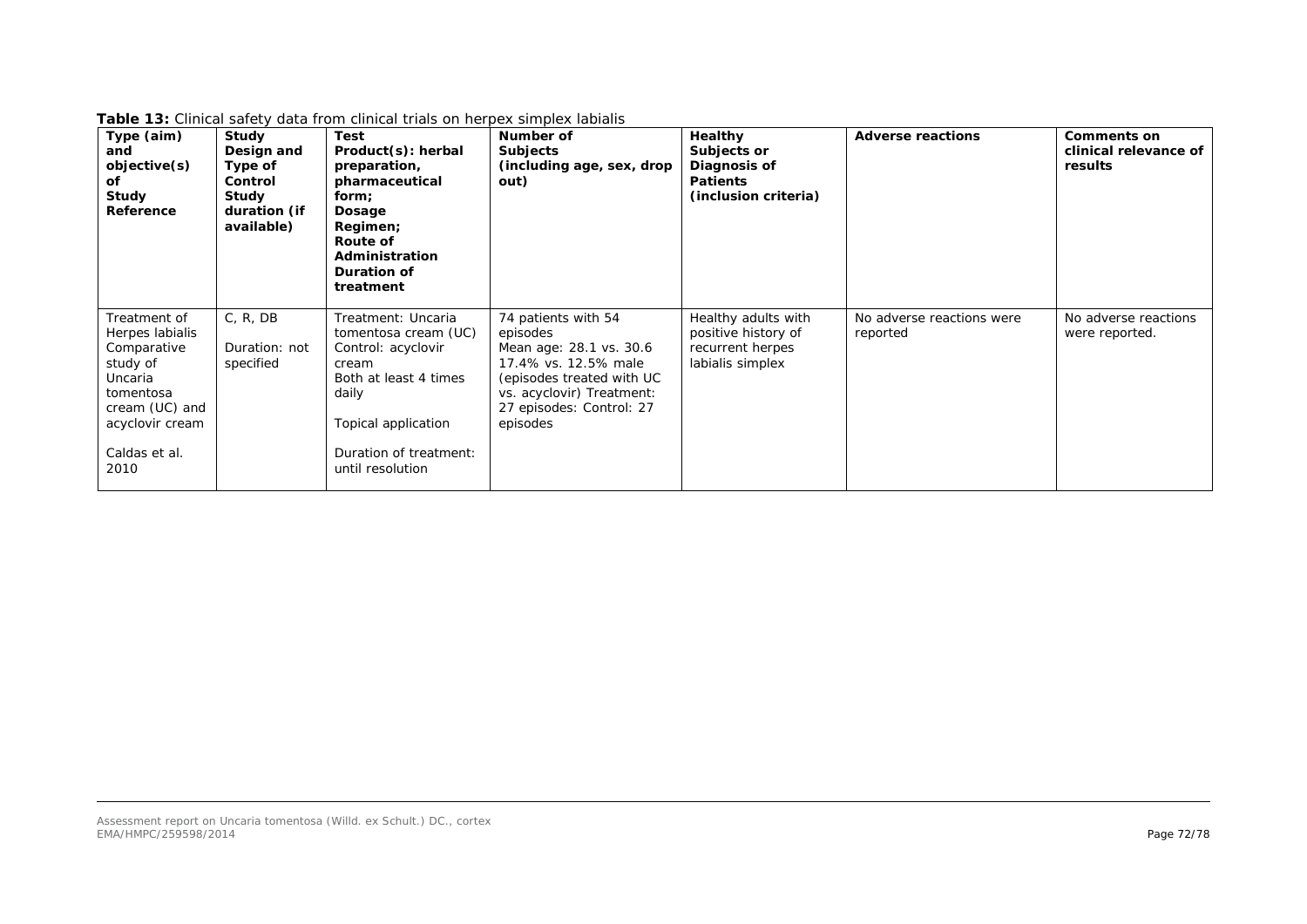| Type (aim)<br>and<br>objective(s)<br>оf<br>Study<br>Reference  | Study<br>Design and<br>Type of<br>Control<br>Study<br>duration (if<br>available) | <b>Test</b><br>Product(s): herbal<br>preparation,<br>pharmaceutical<br>form;<br>Dosage<br>Regimen;<br>Route of<br>Administration<br>Duration of<br>treatment                                 | Number of<br>Subjects<br>(including age, sex, drop<br>out)                                                                                                                                                                                                                       | Healthy<br>Subjects or<br>Diagnosis of<br><b>Patients</b><br>(inclusion criteria) | <b>Adverse reactions</b>    | <b>Comments on</b><br>clinical relevance<br>of results                                     |
|----------------------------------------------------------------|----------------------------------------------------------------------------------|----------------------------------------------------------------------------------------------------------------------------------------------------------------------------------------------|----------------------------------------------------------------------------------------------------------------------------------------------------------------------------------------------------------------------------------------------------------------------------------|-----------------------------------------------------------------------------------|-----------------------------|--------------------------------------------------------------------------------------------|
| Treatment of<br>Alzheimer's<br>disease<br>Quinn et al.<br>2004 | Pilot study, PC<br>Duration: 1<br>year                                           | Treatment: A<br>proprietary extract of<br>the root or the inner<br>bark of Uncaria<br><i>tomentosa</i> (PE), three<br>times daily (3X350)<br>mg)<br>Per os<br>Duration of treatment:<br>year | 40 patients<br>Mean age= $71 \pm 7$ years<br>65% male<br>Treatment: 20 patients<br>Control: 20 patients<br>4 drop outs after 3 months<br>(death, AE, noncompliance,<br>withdrawal of consent)<br>3 subjects missing CSF $\beta$ -<br>amyloid levels at 12 <sup>th</sup><br>month | Patients with<br>Alzheimer's disease                                              | adverse event during 1 year | The preparation can<br>be considered safe<br>based on the<br>reported adverse<br>reaction. |

**Table 14:** Clinical safety data from clinical trials on Alzheimer's disease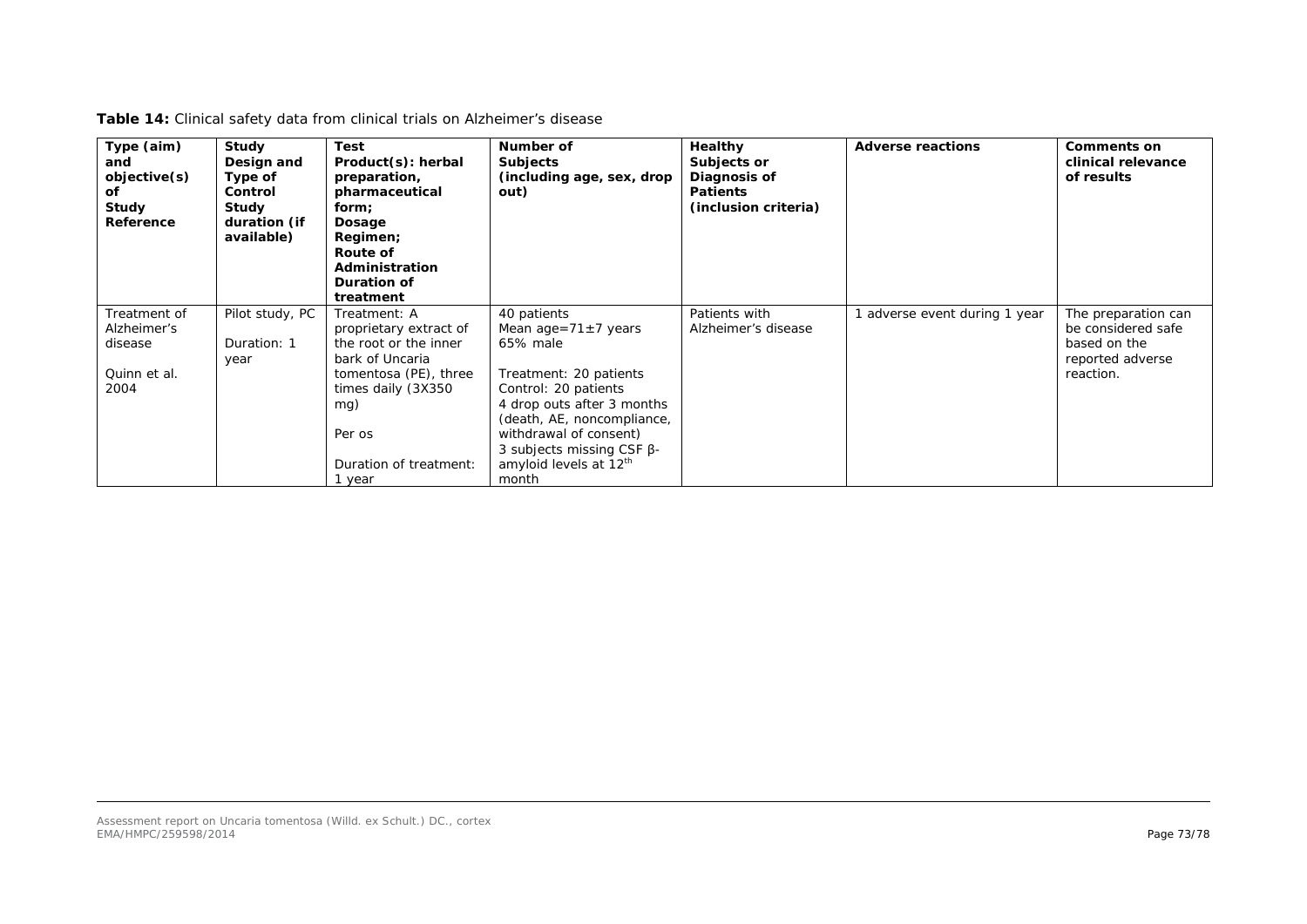## *5.2. Patient exposure*

The clinical trials referred in this assessment report (4.1) were conducted on approximately 370 adult patients. Among the human studies two were conducted on 100 rheumatoid arthritis patients, five on 65 healthy adults, one on 13 HIV positive patients, one on 43 colorectal cancer patients (plus 20 healthy controls), one on 40 breast cancer patients, one on 31 *herpes labialis* patients, one on 40 Alzheimer's disease patients and one on 14 adults from which 78.6% used prescription medications for different diseases, such as cardiac disease, hypertension, diabetes, hysterectomy, thyroid disease, allergy, arthritis, and polio.

### *5.3. Adverse events, serious adverse events and deaths*

During the studies in section 4.4 there were either no adverse reactions observed as judged by medical examination and blood chemistry analysis, or none could be clearly attributed to the drug intake, or there was no statistically significant difference between the experienced adverse effects between the placebo and the treatment group.

Case report 1 described reversible worsening of motor signs in a patient with Parkinson disease after oral intake of self-prepared hot extracts of the bark of *U. tomentosa*, 3 cups daily for 3 weeks. The motor symptoms of the 38-year-old man have been well controlled, taking small frequent doses of levodopa and pergolide. He had some mild-to-moderate peak-of-dose dyskinesia, wearing-off phenomena, and some ''sudden off'' episodes. A few days after the first day of intake of the hot *Uncaria tomentosa* extract, tremor and hypokinesia markedly increased, being in off states most part of the days. Time and doses of levodopa and pergolide remained unchanged. After 3 weeks with the same poor response the patient stopped the consumption, but remained markedly hypokinetic for one more week. Then, and without any change in levodopa and pergolide daily dosing, motor symptoms progressively improved to reach the basal state previous to the intake of the extract (Cosentino and Torres, 2008)

*Assessor's comment:* Although *t*he symptoms improved after discontinuation of the use of the extract of the bark of *Uncaria tomentosa* but the exact way of the preparation (hot?) and posology of the extract (what quantity of the herbal substance was contained in one cup) is missing. Conclusion cannot be withdrawn.

Case report 2: A 35-year-old woman with systematic lupus erythematosus was treated intermittently with immunosuppressive therapy for active episodes of lupus and regularly with prednisolone 12.5 mg/day, atenolol 100 mg/day, metolazone 5 mg/day, furosemide 40 mg/day and nifedipine 120 mg/day. After taking 1 capsules four times daily of *Uncaria* tomentosae herbal medication, purchased at a local botanica the patient was diagnosed with acute allergic interstitial nephritis with 3.6 mg/dl creatinine, pyuria, and red and white blood cell casts in the urinary sediment. 1 month after discontinuation of the herbal preparation, creatinene concentration was 2.7 mg/dl with no evidence of pyuria or white blood cells casts in the urine sediment. The patients, in all likelihood, experienced a "type B" or idiosyncratic adverse reaction to the herbal remedy. The exact ingredients and dosages of the herbal remedy were not available from the package insert (Hilepo *et al.* 1997).

Case report 3: A 59-year-old woman with mantle-cell lymphoma was under observation without therapy. There was no evidence of hepatic involvement. Her medications were shark cartilage (three capsules twice daily), bee pollen, beta-carotene, echinacea, garlic, selenium, vitamin C and vitamin E. At a routine monitoring visit, her AST concentration was 309 U/L (compared with 27 U/L 3 months earlier; normal <9 U/L) and her ALT was 572 U/L (normal< 29 U/L). Additional history revealed the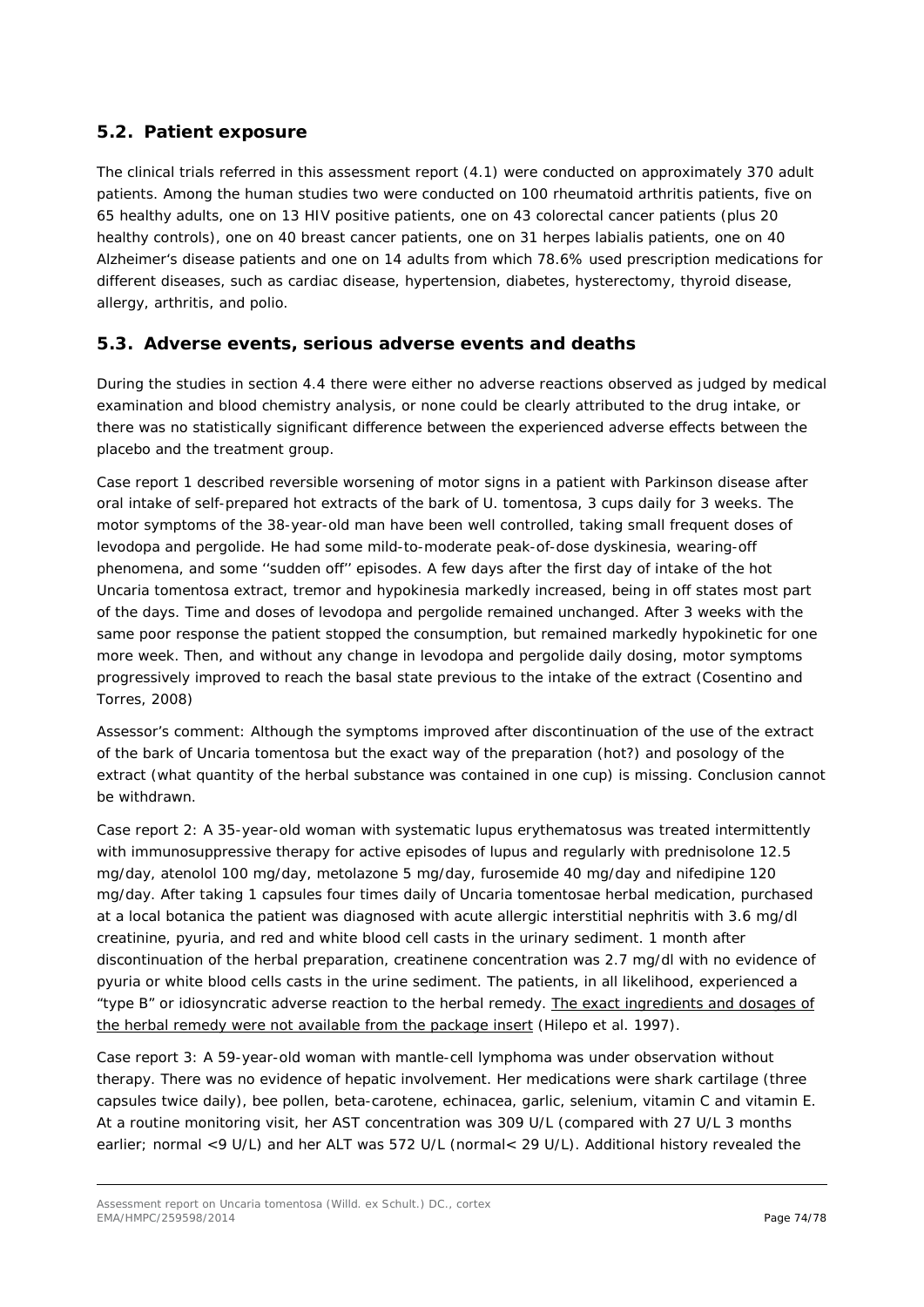initiation within the prior month of therapy with una de gato (not specified). After withdrawing this supplement, but continuing the other medications, 60 days later, her AST concentration had normalized (Gertz *et al.* 2001).

*Assessor's comment:* No details are available in the article about the preparation.

Case report 4: A 45-year-old woman, HIV positive, with cirrhosis associated to hepatitis C infection, was referred to the hospital for clinical evaluation and, ultimately, for liver transplantation. Three months later, antiretroviral treatment was changed to abacavir (600 mg qd), lamivudine (300 mg qd), atazanavir (300 mg qd), ritonavir (100 mg qd) and saquinavir (2000 mg qd). Prior to liver transplantation, serum trough concentrations of protease inhibitors  $(C_{min})$  were 1.22 µg/ml for atazanavir (expected range: 0.15-0.18 µg/ml), 6.13 µg/ml for ritonavir (expected level: 2.1 µg/ml) and 3.4 µg/ml for saquinavir (expected range: 0.1-0.25 µg/ml). No signs or symptoms of protease inhibitor over-dosage were observed. After questioning, the patient reported the use of a cat's claw (*U. tomentosa*) preparation during the last 2 months. 15 days after withdrawal the preparation, the Cmin values had normalized to 0.3 µg/ml for atazanavir, 0.92 µg/ml for ritonavir and 0.64 µg/ml for saquinavir. There is known detail on the herbal preparation, used by the patient (Lopez Galera *et al.* 2008).

*Assessor's comment:* There are no data in the article about the cat's claw preparation.

#### **Adverse effects relating to registered products:**

No adverse effects were reported in the Spanish market overview.

Hungarian package leaflets of products containing Cat's claw mention the followings under the point of undesirable effects: gastrointestinal complaints such as heartburn, diarrhoea, constipation, flatulence may occur. The frequency is not known.

#### *5.4. Laboratory findings*

Besides the detailed presentation of laboratory findings in section 4.2.2, concerning the investigated effects of *Uncaria tomentosa* (e.g. lymphocytes, white blood cells, sedimentation rate), the following laboratory finding were reported:

The clinical trial carried out by Farias *et al.* (2011) mentioned, that toxicity of the *Uncaria tomentosa*  (UT) extract was also evaluated using liver, kidney, metabolic, and constitutive parameters. Treatment with UT did not alter liver function, defined as elevation of liver enzymes (ALT, AST, γGT), and bilirubin levels, and kidney function is evaluated by dosage of urea, metabolic parameters (albumin levels and glycaemia), and constitutive parameters (weight loss).

Sheng *et al.* (2000a) reported that under the treatment of **a commercially available aqueous extract from the bark of** *Uncaria tomentosa* **(350 mg daily)**, there were no toxic side effects observed, when judged by hematological analysis, body weight loss, work attendance and symptoms. The parameters of the hematological analysis were not discussed.

Sheng *et al.* (2001) observed no statistically significant differences among the groups (two doses of **a commercially available filtered aqueous extract from the bark of** *Uncaria tomentosa* **(AE),** placebo) in white blood cells (WBC), red blood cells (RBC), hemoglobin (HGB), hematocrit (HCT), mean corpuscular volume (MCV), mean corpuscular hemoglobin (MCH), platelet (PLT), and numbers/ percentages of monocytes (MONO), eosinophils (EOS), basophils (BASO) and lymphocytes. There were also no statistically significant differences in plasma total protein, albumin, glucose protein, iron, sodium, potassium, calcium, magnesium, triglycerides and cholesterol concentration among the groups of control, AE 250 mg/day and AE 350 mg/day.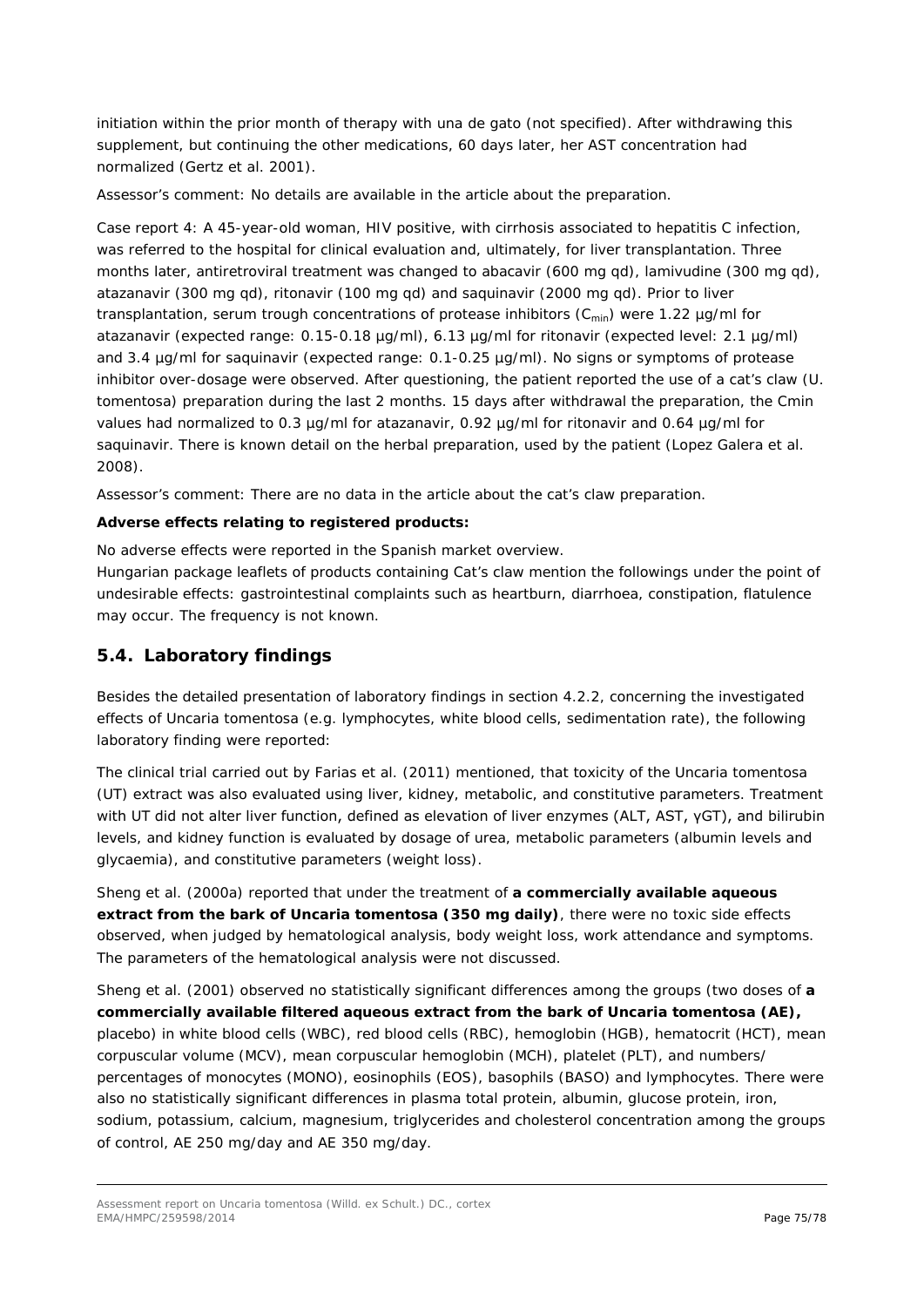Lamm *et al.* (2001) reported no statistically significant differences between the **a commercially available filtered aqueous extract from the bark of** *Uncaria tomentosa* **(AE)** supplemented group (350 mg two times daily) and controls for the serum chemical markers estimating liver (total bilirubin, direct bilirubin, alkaline phosphatase, γGT, SGOT, or AST, SGPT, ALT) and kidney function (blood urea nitrogen, creatine, their ratio, uric acid) or nutrient status (triglycerides, cholesterol, HDL, LDL, cholesterol/HDL ratio, LD, or LDH, iron, calcium, sodium, potassium, miscellaneous indicators including glucose, total protein, albumin, globulin). The mineral status did indicate a statistically significant but clinically insignificant decrease in serum sodium and a comparable increase in iron while the rest of the minerals measured remained unchanged (0.73% reduction p=0.045, and 38.14% increase  $p=0.021$ , respectively). Most of the blood cell parameters were unaffected by AE supplementation including RBC, HGB, HCT, MCV, MCH, mean corpuscular hemoglobin concentration, RBC distribution width, PLT count, volume, and numbers/percentages of MONO, EOS, BASO and lymphocyte subset analyses (i.e. absolute numbers and percentages of CD3, helper, suppressor Tlymphocytes.

Castañeda *et al*. (1998) reported, that laboratory parameters had significant changes, hematocrit elevated in the treatment group by 5.4% but reduced in the placebo by 10.76% (p<0.05). Treatment with UT (2X3 capsule/day of a commercial product, containinig 150 mg *Uncaria tomentosa* microspray/capsule) did not alter glucose and creatinine levels, liver enzymes (AST, ALP, ALT) or urine sedimentation.

## *5.5. Safety in special populations and situations*

To date, neither safety studies including women who are pregnant or breastfeeding, nor individuals with hepatic or renal disease have been performed.

No information is available on overdose, drug abuse and withdrawal.

#### **5.5.1. Use in children and adolescents**

No data available

#### **5.5.2. Contraindications**

No data available

#### **5.5.3. Special Warnings and precautions for use**

No data available

#### **5.5.4. Drug interactions and other forms of interaction**

No data available

#### **5.5.5. Fertility, pregnancy and lactation**

Reportedly, cat's claw has also been used as a contraceptive by several different tribes of Peru but only in very large dosages. The Asháninka boil 5 to 6 kg (about 12 pounds) of the root in water until it is reduced to little more than 1 cup. This decoction is then taken 1 cup daily during the period of menstruation for three consecutive months; this supposedly causes sterility for three to four years (Rain-tree 2004).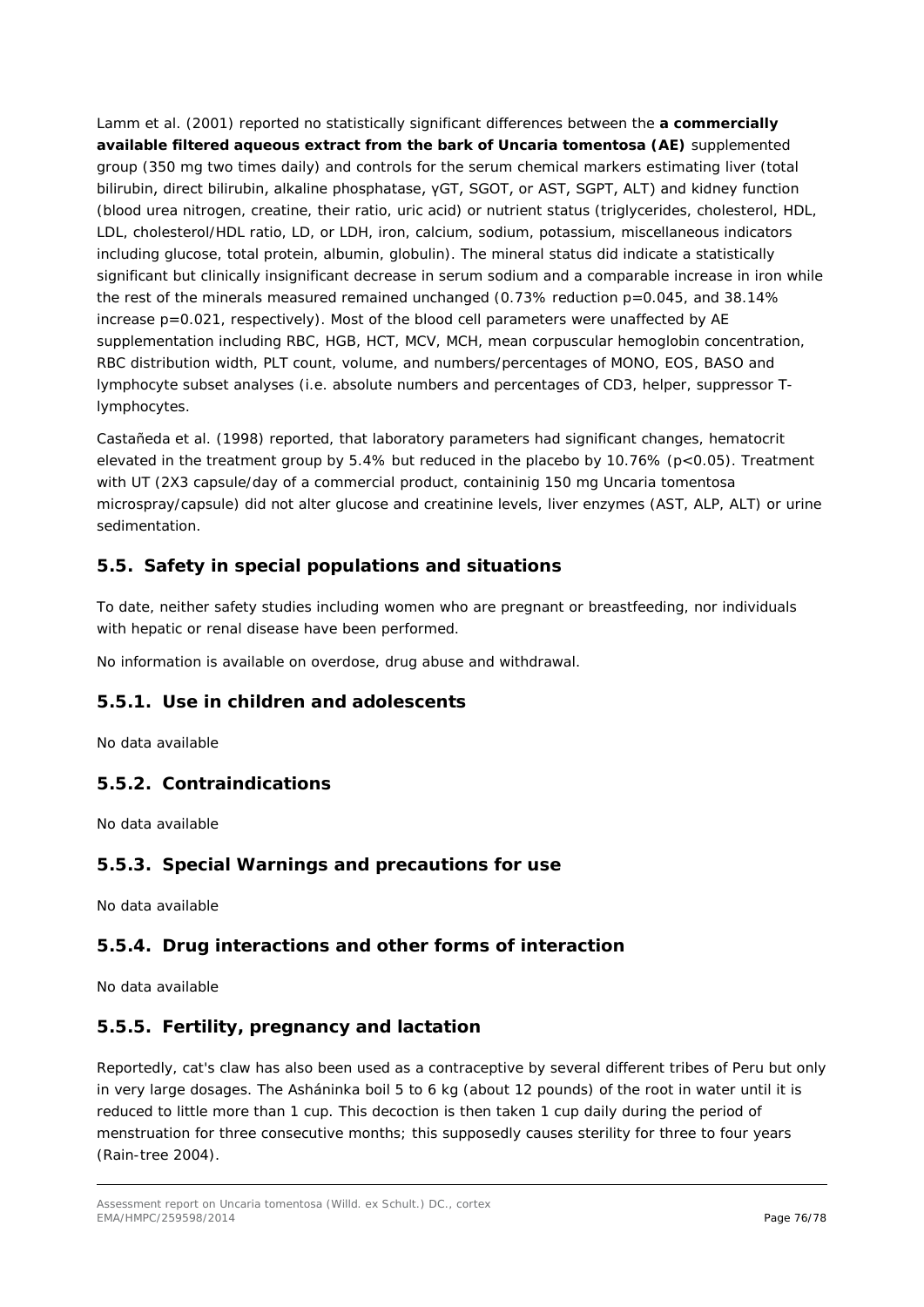Safety during pregnancy and lactation has not been established.

No fertility data available.

#### **5.5.6. Overdose**

No data available

## **5.5.7. Effects on ability to drive or operate machinery or impairment of mental ability**

No data available

#### **5.5.8. Safety in other special situations**

Not applicable

## *5.6. Overall conclusions on clinical safety*

On the basis of available safety data, the preparation of *Uncaria tomentosa* seems to be safe in the dosage administered for conditions with inflammation.

There is only one case report, concerning interactions, the co-administration of *Uncaria tomentosa* with medications, that substrates of isoenzyme CYP3A4 may not be beneficial.

Safety during pregnancy and lactation has not been established.

The use in children and adolescents under 18 years of age has not been documented.

American Herbal Products Association has given *Uncaria tomentosa* a class-2b safety rating (not to be used during pregnancy) and interaction class A (no clinically relevant interactions are to be expected). According to the American Hospital Formulary Service classification system, the level of evidence rating for potential drug interactions is D or poor (Gardner and McGuffin, 2013).

# **6. Overall conclusions (benefit-risk assessment)**

The Ashaninka Peruvian aboriginals have used cat's claw (*U. tomentosa*) against several conditions, such as inflammation, cancer, gastric ulcer or as a contraceptive, emmenagogue.

Documented scientific evidence from *in vitro* and to a lesser extent, animal studies provide some supportive evidence for some of the uses of Uncariae tomentosae cortex. The preclinical pharmacological data is quite diverse on *U. tomentosa*, concerning the used extracts and biological properties tested. The main concern is, that most of the studies indicate 'bark' for the drug used, without specifying whether it is the root bark or the stem bark. From the 35 studies in the primary pharmacodynamics section 19 studies mentioned just 'bark', 7 studies didn't state the part used and only 5 and 3 studies specified stem bark and root bark, respectively. A number of investigations used commercial products (food-supplement), without adequate information on the contained drug/extract.

Considering the small sample size of the human studies and that the 12 conducted trials investigated 7 different effects of *U. tomentosa*, using different extracts, more trials are needed in order to allow a firm conclusion on clinical efficacy of herbal preparations of *U. tomentosa.* Based on the clinical evidence, the well-established use of Uncariae tomentosae cortex is not acceptable in any of the investigated conditions.